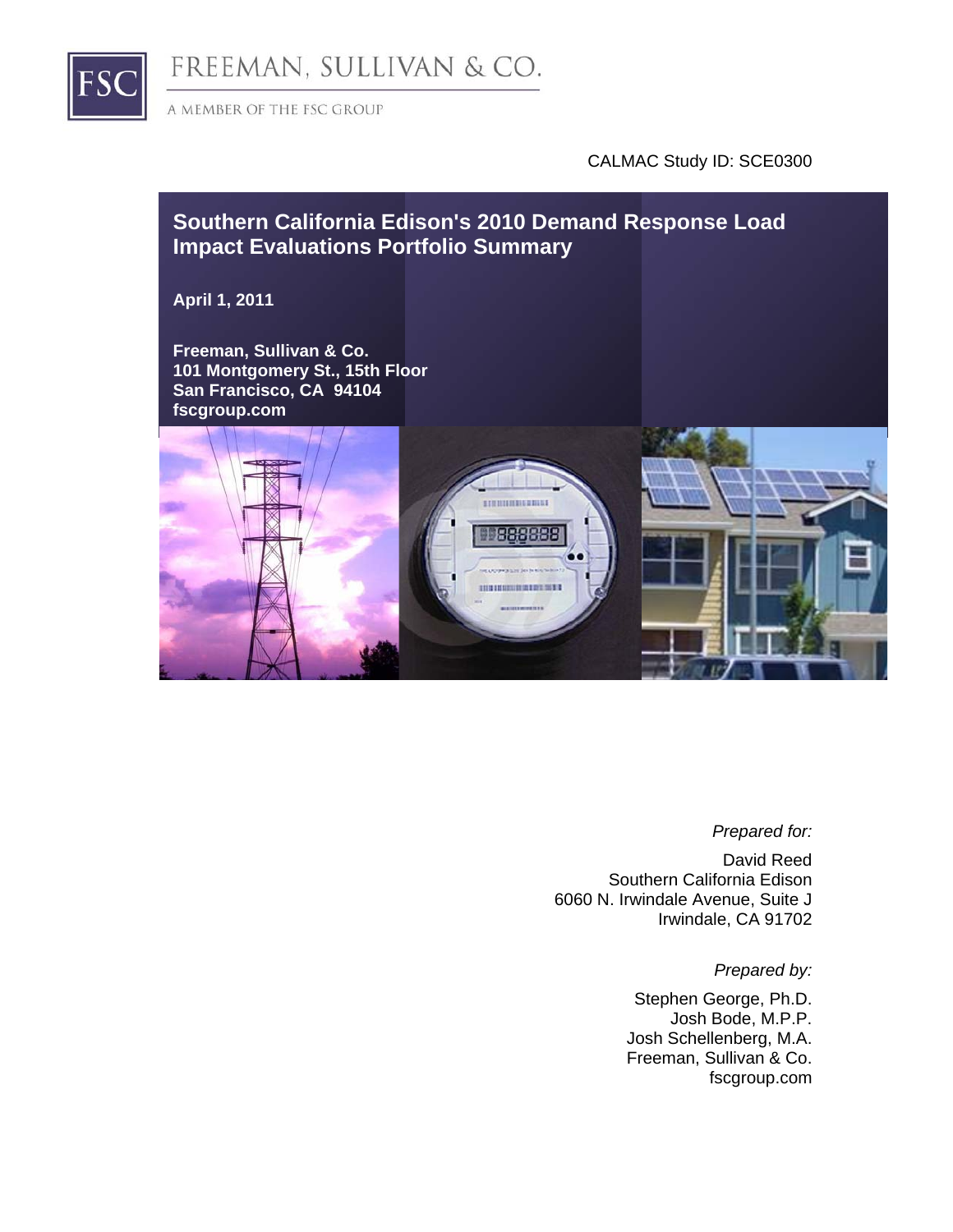# **Table of Contents**

|     | 2.1.2 Agricultural and Pumping Interruptible Program  4       |    |
|-----|---------------------------------------------------------------|----|
|     |                                                               |    |
|     |                                                               |    |
|     |                                                               |    |
|     |                                                               |    |
|     |                                                               |    |
|     |                                                               |    |
|     |                                                               |    |
|     |                                                               |    |
|     |                                                               |    |
| 2.5 |                                                               |    |
| 2.6 |                                                               |    |
|     |                                                               |    |
| 3.1 |                                                               |    |
|     |                                                               |    |
|     |                                                               |    |
|     |                                                               |    |
|     |                                                               | 15 |
|     |                                                               |    |
|     |                                                               |    |
| 5.1 | Projected Change in Portfolio Load Impacts from 2011-2021  18 |    |
|     |                                                               |    |
|     |                                                               |    |
|     |                                                               |    |
|     |                                                               |    |
|     |                                                               |    |
|     |                                                               |    |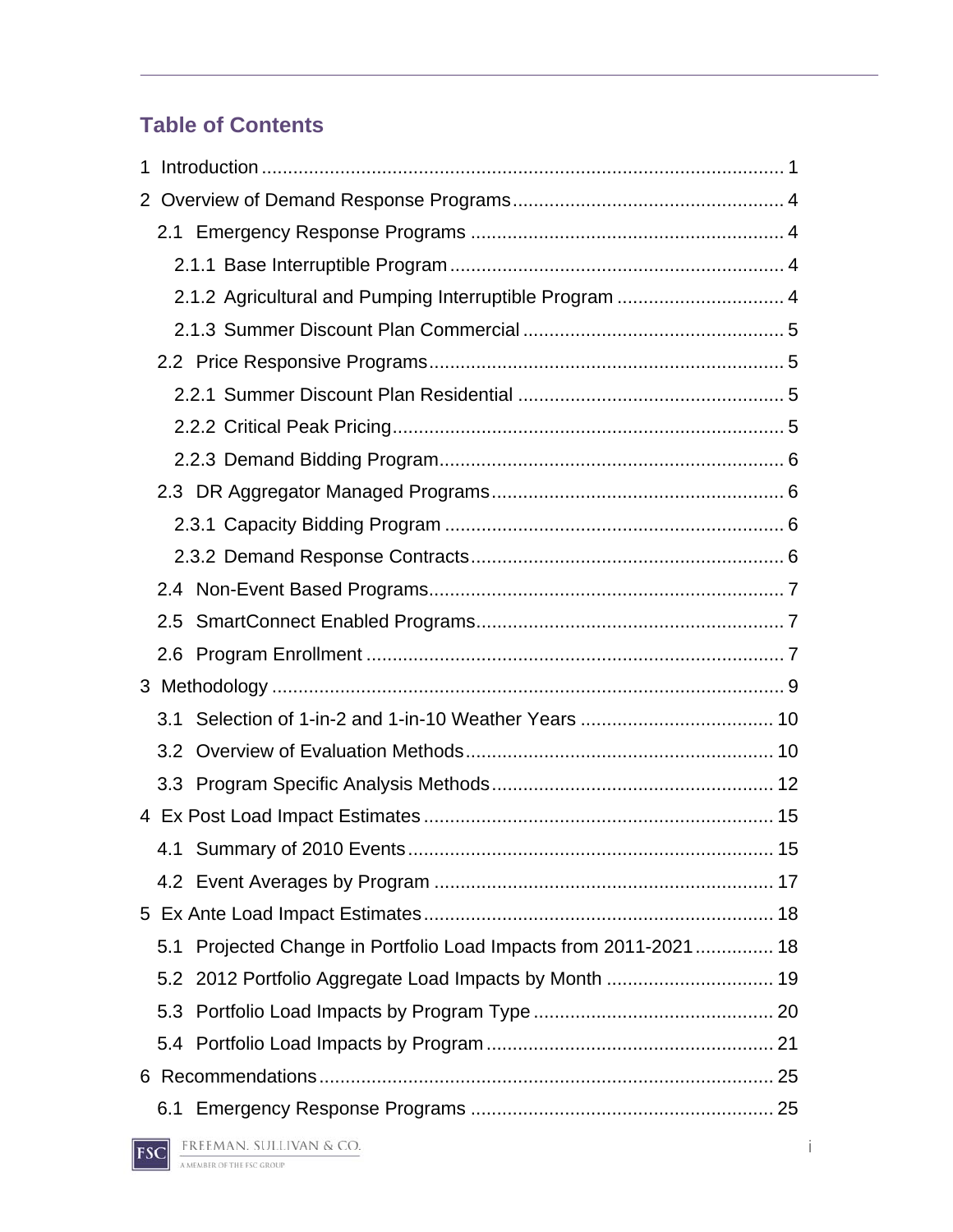| Agricultural and Pumping Interruptible Program  28<br>A.2.                  |
|-----------------------------------------------------------------------------|
| A.3.                                                                        |
| A.4.                                                                        |
| A.5.                                                                        |
| A.6.                                                                        |
| A.7. Capacity Bidding Program and Demand Response Contracts  33             |
|                                                                             |
| Appendix B. Portfolio Aggregate Ex Ante Load Impact Estimates for 1-in-2    |
| Appendix C. Portfolio Aggregate Ex Ante Load Impact Estimates for 1-in-10   |
| Appendix D. Program Specific Aggregate Ex Ante Load Impact Estimates for 1- |
| Appendix E. Program Specific Ex Ante Load Impact Estimates for 1-in-10      |

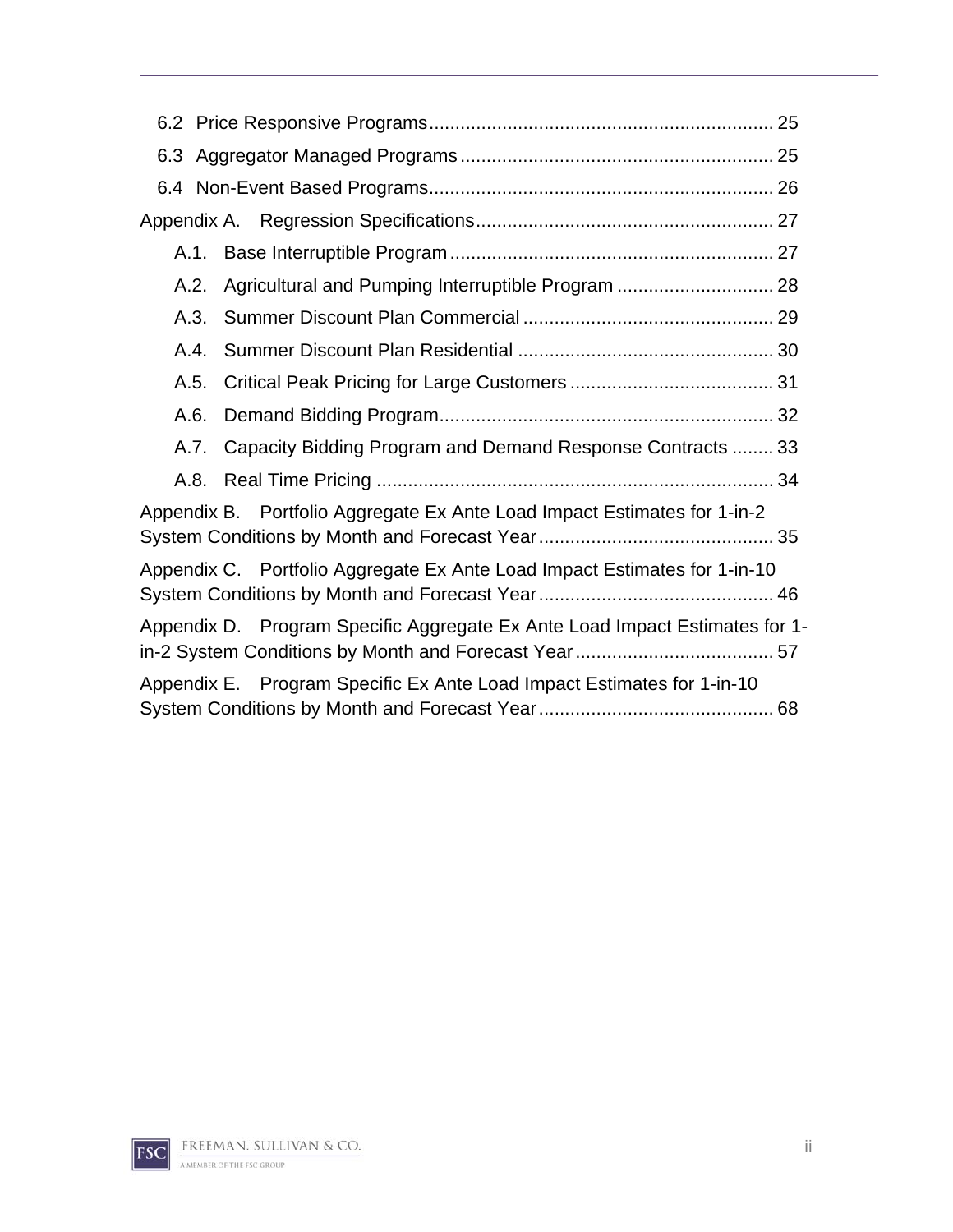## **1 Introduction**

This report summarizes the load reduction capability from Southern California Edison's (SCE) portfolio of Demand Response (DR) programs. It details the load impacts from 2010 events (ex post impacts) and load reduction capabilities for 2011 through 2021 under 1-in-2 and 1-in-10 system conditions (ex ante impacts). The report adheres to the April 8, 2010 decision by the California Public Utilities Commission (CPUC) that requires a DR portfolio summary and specifies the format and content of the summary.<sup>1</sup>

The 17 DR resources listed in Table 1-1 are summarized in this report. Considering that SCE plans to transition Summer Discount Plan (SDP) Residential so that it operates as a price responsive resource in 2012, this program is not categorized as emergency response as it was in last year's portfolio summary. This year's portfolio summary also includes ex ante load impact estimates for one program in the SmartConnect enabled category, which is a DR segment for programs tied to SCE's rollout of smart meters.

| <b>Emergency Response</b>                                                                                                                                                                                                                                                                                                                                                      | <b>Price Responsive</b>                                                                                                                                                                                                                                                                                                                                                                                                                                                  | <b>Aggregator</b><br><b>Managed</b>                                                                                                                                                                                                                                                                                                 | <b>Non-Event</b><br><b>Based</b>             | <b>SmartConnect</b><br><b>Enabled</b> |
|--------------------------------------------------------------------------------------------------------------------------------------------------------------------------------------------------------------------------------------------------------------------------------------------------------------------------------------------------------------------------------|--------------------------------------------------------------------------------------------------------------------------------------------------------------------------------------------------------------------------------------------------------------------------------------------------------------------------------------------------------------------------------------------------------------------------------------------------------------------------|-------------------------------------------------------------------------------------------------------------------------------------------------------------------------------------------------------------------------------------------------------------------------------------------------------------------------------------|----------------------------------------------|---------------------------------------|
| <b>Base Interruptible</b><br>Program with 15-minute<br>advance notice (BIP-15)<br><b>Base Interruptible</b><br>Program with 30-minute<br>advance notice (BIP-30)<br>• Agricultural and Pumping<br>Interruptible Program<br>$(AP-I)$<br>• Summer Discount Plan<br><b>Commercial Basic</b><br>(SDP COM-B)<br>• Summer Discount Plan<br><b>Commercial Enhanced</b><br>(SDP COM-E) | • Summer Discount<br><b>Plan Residential</b><br><b>Basic</b><br>(SDP RES-B)<br>• Summer Discount<br><b>Plan Residential</b><br>Enhanced<br>(SDP RES-E)<br>• Default Critical<br>Peak Pricing for<br>large customers<br>$(CPP-L)$<br><b>Default Critical</b><br>Peak Pricing for<br>medium customers<br>$(CPP-M)$<br><b>Default Critical</b><br>Peak Pricing for<br>small customers<br>$(CPP-S)$<br>• Demand Bidding<br>Program Day<br><b>Ahead Notification</b><br>(DBP) | • Capacity Bidding<br>Program Day<br>Ahead<br><b>Notification</b><br>(CBP-DA)<br>• Capacity Bidding<br>Program Day Of<br>Notification<br>(CBP-DO)<br>■ Aggregator<br>Demand<br>Response<br>Contracts Day<br>Ahead<br>Notification<br>(DRC-DA)<br>- Aggregator<br>Demand<br>Response<br>Contracts Day Of<br>Notification<br>(DRC-DO) | $\blacksquare$ Real Time<br>Pricing<br>(RTP) | ■ Save Power<br>Day (SPD)             |

**Table 1-1: Summary of Programs and Categorization** 

#### 1 D.10-04-006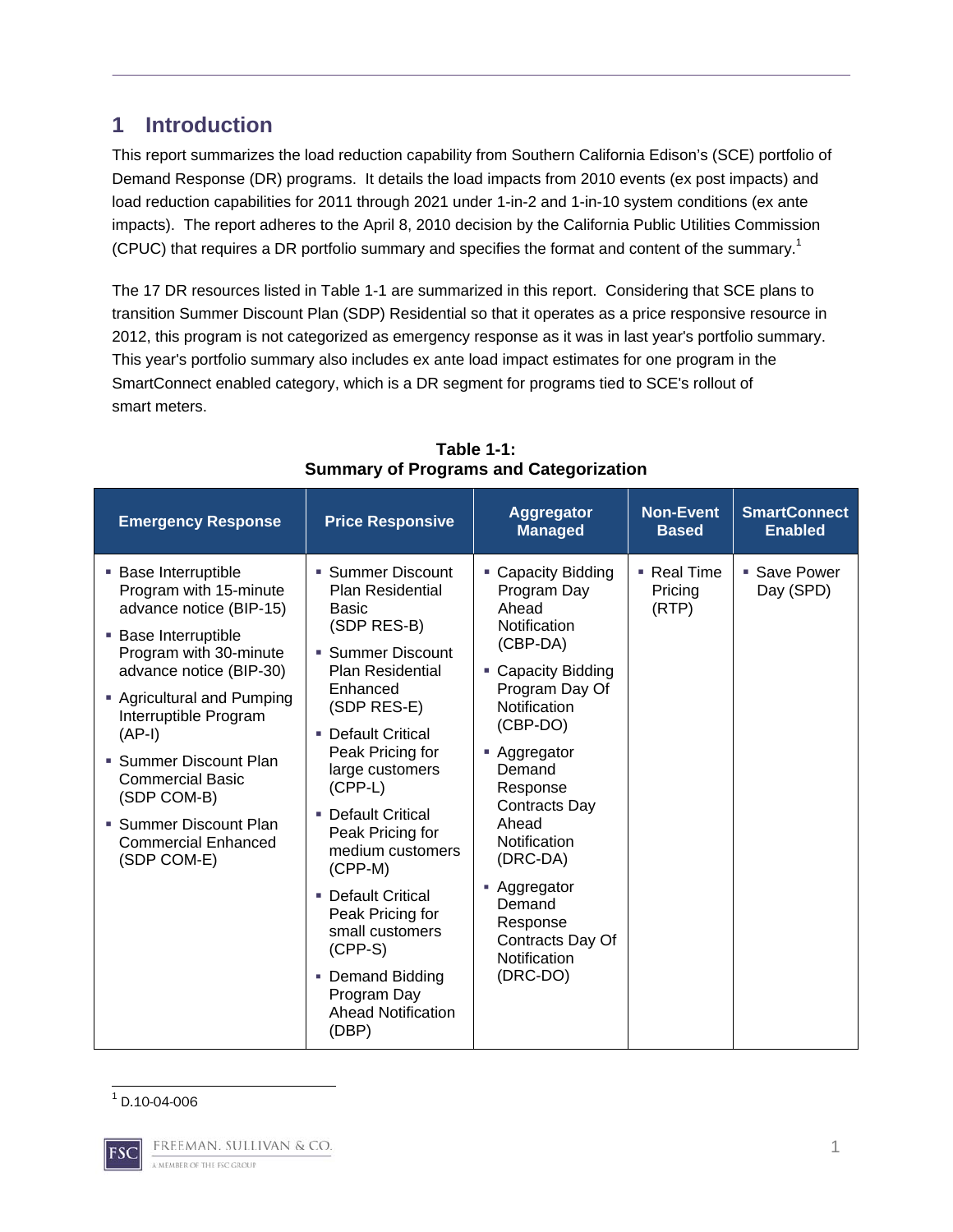Two programs listed in the CPUC decision are not included in this report. Optional Binding Mandatory Curtailment (OBMC) is a program of last resort, triggered immediately prior to rolling blackouts and is not considered a DR program by SCE. The Scheduled Load Reduction Program (SLRP) is also not included because there are no participants in the program currently, no empirical evidence on its load impact and no projected enrollment.

Three programs that are included in this report have yet to be evaluated in accordance with the Load Impact Protocols<sup>2</sup> because there is no data available at this point. Critical Peak Pricing for medium customers (CPP-M), CPP for small customers (CPP-S) and Save Power Day (SPD) will become part of SCE's DR portfolio in 2012 as these programs are made available to customers. Although load impact evaluations have not yet been conducted for these programs, they are included in this summary because SCE expects these programs to comprise a substantial portion of its DR portfolio starting in 2012. For more information on how load impacts were estimated for these programs, see SCE's 2012-2014 DR Application or: *George and Bode. Enrollment Projections and Load Impacts for SCE's Demand Response and Dynamic Pricing Programs. Final Report. February 23, 2011.*

For all other DR resources, this report summarizes the 2010 program evaluations filed by SCE on April 1, 2011 in accordance with the Load Impact Protocols. Specifically, the contents of the following reports are summarized:

- George, Bode, Perry, Schellenberg, Malaspina and Holmberg. *Load Impact Estimates for SCE's Demand Response Programs: Residential and Commercial Summer Discount Plan, Agricultural and Pumping Interruptible Program, Real Time Pricing.* Final Report. April 1, 2011.
- George, Bode and Schellenberg. *2010 Load Impact Evaluation of California's Statewide Base Interruptible Program.* Final Report. April 1, 2011.
- George, Bode, Schellenberg and Holmberg. *2010 California Statewide Non-Residential Critical Peak Pricing Evaluation.* Final Report. April 1, 2011.
- Braithwait, Hansen and Armstrong. *2010 Load Impact Evaluation of California Statewide Aggregator Demand Response Programs: Ex Post and Ex Ante Report.* Final Report. April 1, 2011.
- Braithwait, Hansen and Reasor. *2010 Load Impact Evaluation of California Statewide Demand Bidding Programs (DBP) for Non-Residential Customers: Ex Post and Ex Ante Report.* Final Report. April 1, 2011.

Ex post results are summarized for all programs that experienced an event in 2010. Ex post load impacts determine what happened over some historical period, based on the conditions that were in effect during that time. Because historical performance is tied to past conditions such as weather, price levels and dispatch strategy (e.g., localized dispatches), ex post load impacts may not reflect the full option value of a DR resource.

Ex ante load impacts are summarized for each program and for SCE's DR portfolio as a whole. Portfolio impacts summarize the load reduction that can be expected from all of SCE's DR programs if jointly dispatched. In other words, they avoid double counting of load impacts from dually-enrolled customers. Ex ante load impacts are forward-looking and are designed to reflect the load reduction capability of a DR

 2 Attachment A to CPUC D.08-04-050, issued on April 28, 2008.

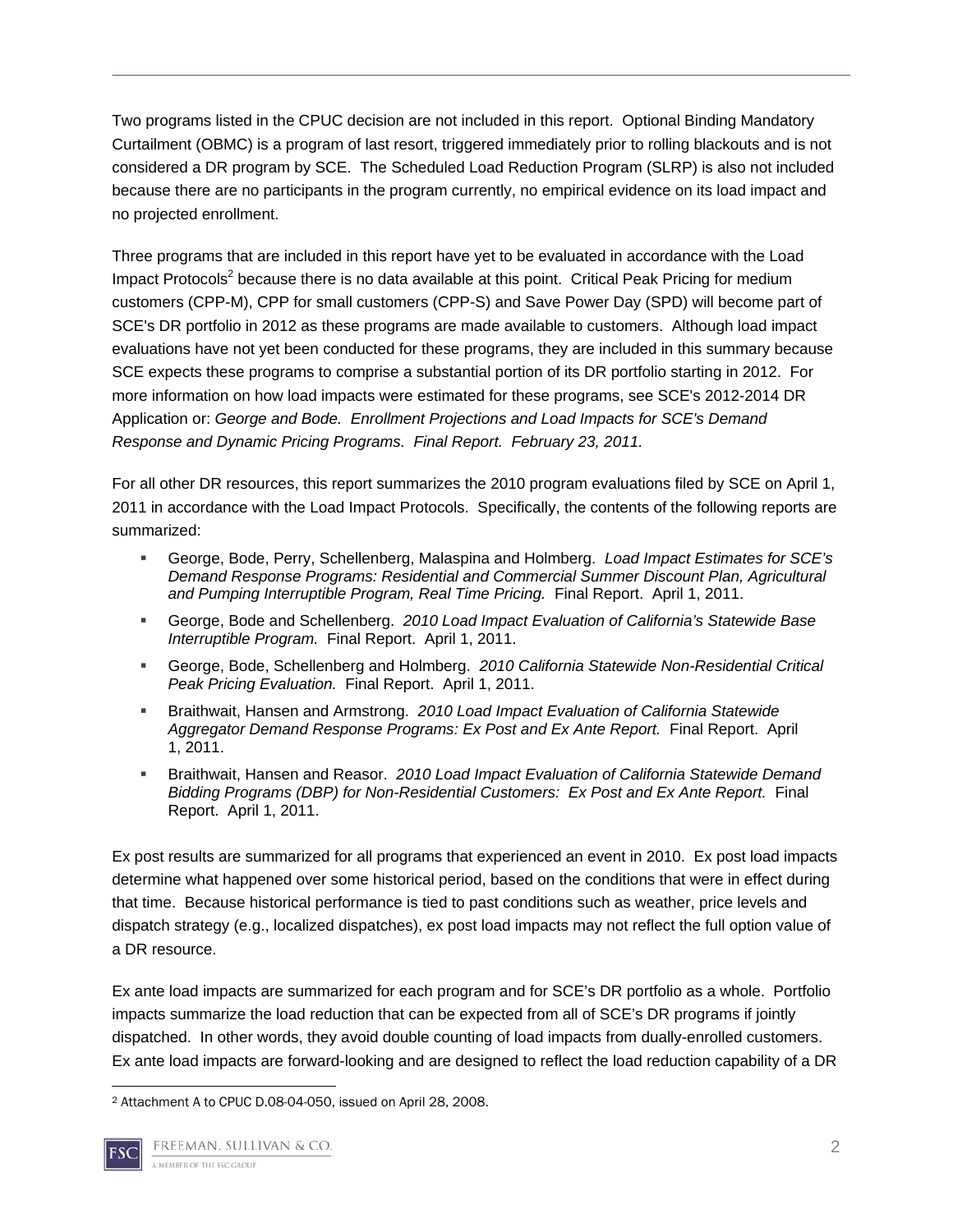resource under a standard set of conditions that match the market and system conditions that drive the need for additional capacity – 1-in-2 and 1-in-10 system peaking conditions.

The structure of this report begins with a description of SCE's DR programs summarized within this filing, including current program enrollment and forecast enrollments that are linked to ex ante impacts. This program overview section is followed by a summary of the methods employed in analyzing the ex post and ex ante load impacts for each program. The next two sections summarize the ex post and ex ante results for each program as well as the portfolio of programs collectively. The final section summarizes the recommendations from the 2010 program evaluations. Appendix A describes the regression specifications that were used in modeling customer load for each program evaluation. Appendix B through Appendix E contain all of the ex ante results that must be included in the portfolio summary.

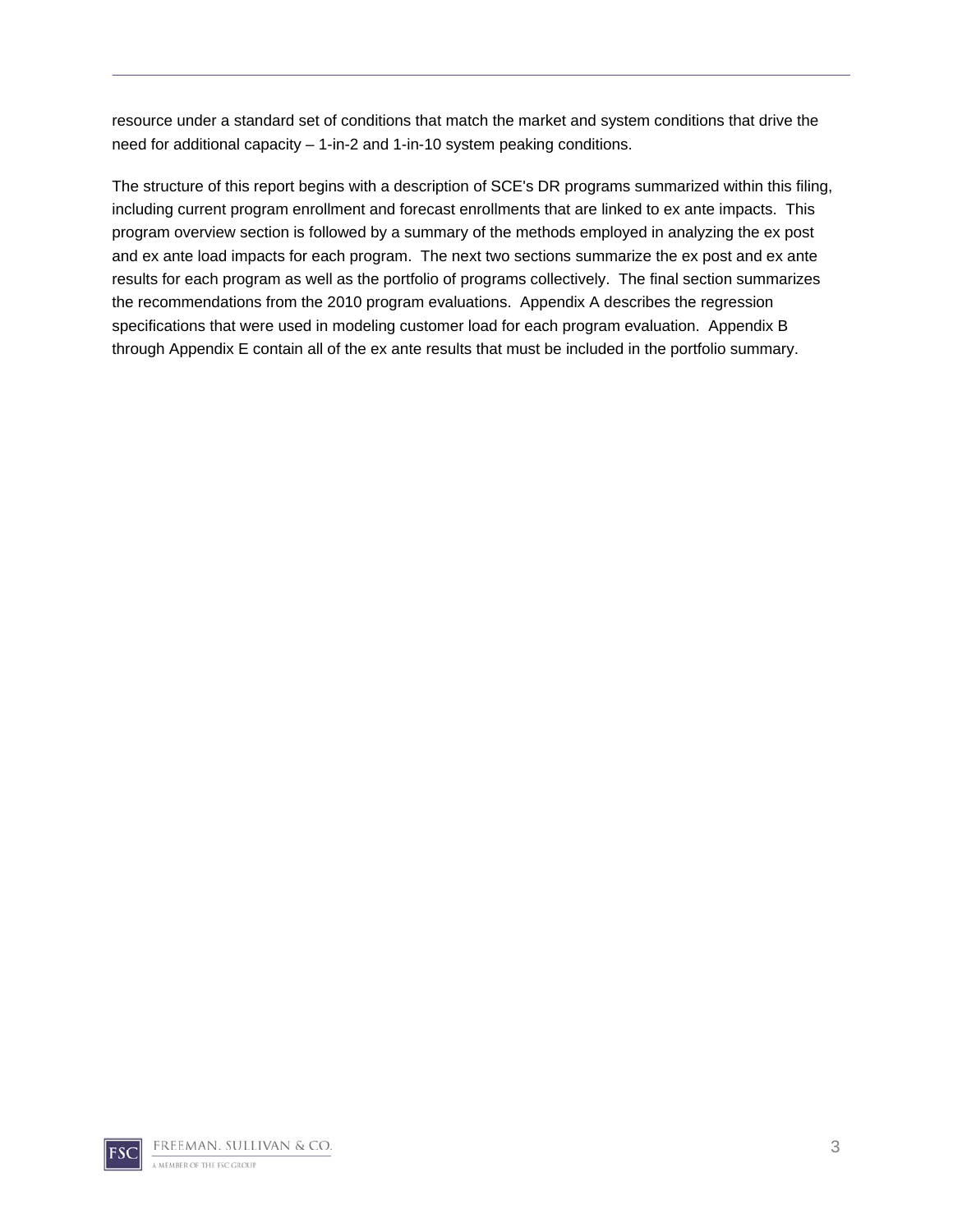## **2 Overview of Demand Response Programs**

SCE's current programs can be assigned to one of five categories: emergency response, price responsive, aggregator managed, non-event based and SmartConnect enabled programs. In general, emergency programs are called when operating reserves are limited, either immediately prior to or during system emergencies. Price responsive programs can be called based on market conditions defined by market prices, generation heat rates or other indicators. In aggregator managed programs, aggregators contract with commercial and industrial customers and assist them in delivering load reduction. Each aggregator forms a portfolio of individual customer accounts and nominates specific accounts for either an existing DR program such as the Capacity Bidding Program or for meeting contractual load reduction obligations. Non-event based programs are not dispatchable, but provide incentives for customers to shift or reduce loads during peak periods through either time-varying prices or explicit incentives. SmartConnect enabled programs refer to programs that are tied to SCE's rollout of smart meters.

## **2.1 Emergency Response Programs**

Emergency programs are called when operating reserves are limited, either immediately prior to or during system emergencies.

## **2.1.1 Base Interruptible Program**

Each of California's three major investor-owned utilities, including SCE, offer the Base Interruptible Program (BIP). BIP is a tariff-based, emergency-triggered demand response program that CAISO can dispatch for system emergencies. Utilities can dispatch BIP for local emergencies or on a test event basis to verify the load reduction capability.

The program can be dispatched both for instances when electricity system demand approaches installed generation capacity – a resource shortage – or in response to emergencies due to transmission and generation outages. Customers enrolled in BIP receive incentive payments in exchange for committing to reduce their electrical usage to a contractually-established level referred to as the Firm Service Level (FSL). Participants who fail to reduce load to the FSL are subject to a financial penalty assessed on a kW per hour basis.

The SCE program differentiates payment level based on the timing of the advance notification provided. Customers can commit to providing load within 15 or 30 minutes of notification. The load impacts for both options are summarized in this report.

## **2.1.2 Agricultural and Pumping Interruptible Program**

The AP-I program provides a monthly credit to eligible agricultural and pumping customers for allowing SCE to temporarily interrupt electric service to their pumping equipment during CAISO or other system emergencies. Agricultural and pumping customers with a measured demand of 37 kW or greater, or with at least 50 horsepower of connected load per service account, are eligible to participate in the AP-I program. Participating customers must already be served under an agricultural and pumping rate schedule. When an interruption is deemed necessary and is allowed under the terms of the tariff, SCE sends a signal to the load control device installed on a customer's pumping equipment. The signal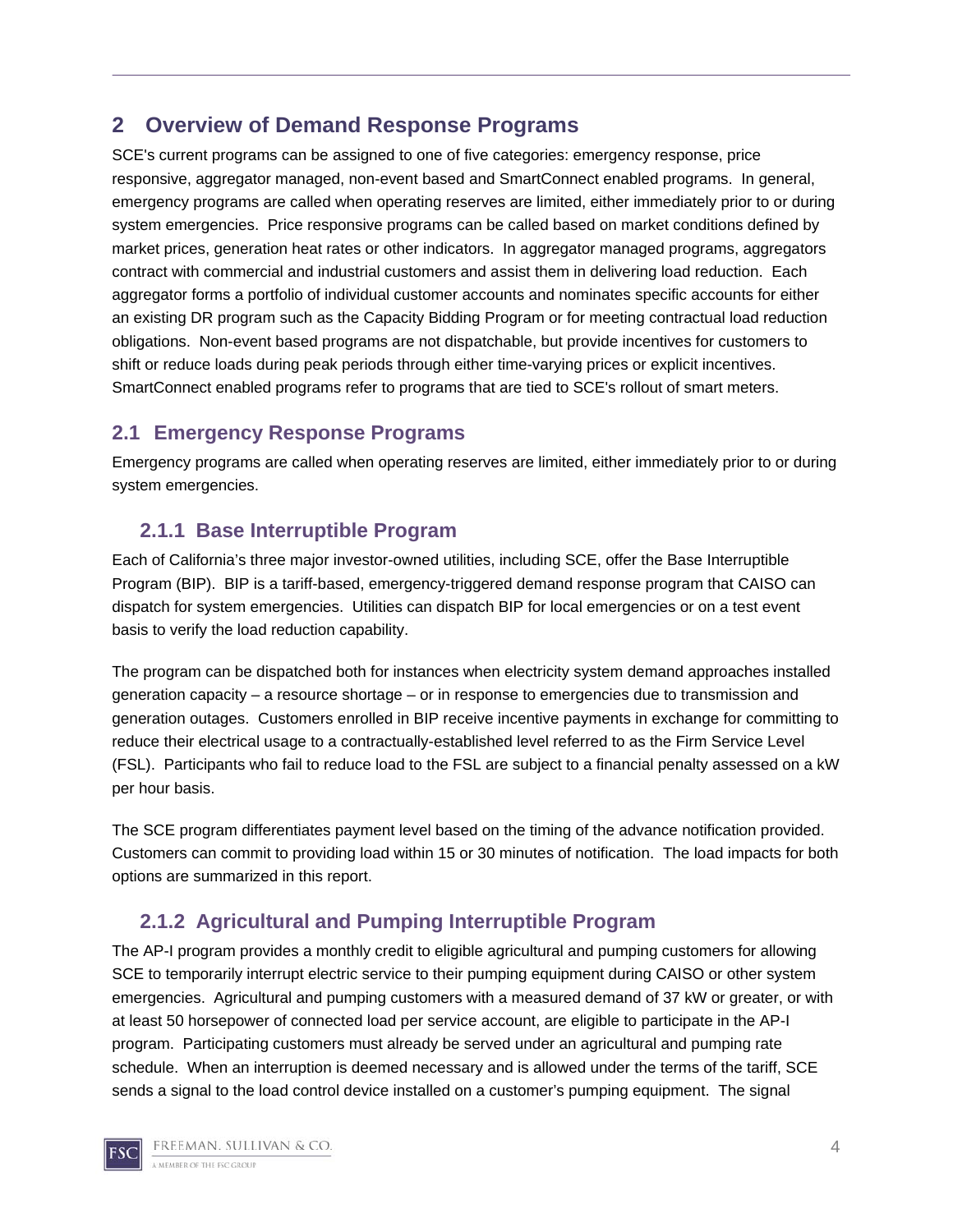automatically turns off the equipment for the entire duration of the interruption event. The number of interruptions cannot exceed 1 per day, 4 per week and 25 per calendar year. The duration of an interruption cannot exceed 6 hours and the total hours of interruption cannot exceed 40 per calendar month or 150 per calendar year. In exchange for allowing SCE to interrupt pumping service during emergencies, AP-I customers receive a monthly credit. For customers on time-of-use (TOU) rates, the credit is based on measured peak and mid-peak electricity consumption. For customers that are not on a time-of-use rate, the credit is based on monthly consumption.

## **2.1.3 Summer Discount Plan Commercial**

SDP Commercial is a central AC direct load control program for commercial customers. During high system peak hours or emergency conditions, a signal is sent to control devices that limit the operation of the AC compressor. Participants can elect whether or not to limit the number of maximum events and the degree of the AC control – the cycling strategy. The basic plan allows SCE to control an AC up to a maximum of 15 events per summer and up to 6 hours at a time. Participants can agree to allow an unlimited number of events in exchange for higher incentives, known as the enhanced plan. The load impacts in this report are separately summarized for the basic and enhanced program for commercial customers. In its 2012-2014 DR Application, SCE has proposed to transition SDP Commercial to a price responsive program, but the plan has not been finalized, so it is categorized as an emergency response program in this report.

## **2.2 Price Responsive Programs**

The distinguishing feature of price responsive programs is that they are dispatched based on economic criteria rather than solely for emergency conditions. SCE has the option of dispatching these programs when minimum conditions – defined by market prices, generation heat rates and other market indicators – are met.

## **2.2.1 Summer Discount Plan Residential**

SDP Residential is a central AC direct load control program for residential customers. SCE plans to modify the SDP Residential program so that it is operated as a price responsive resource by 2012, which is why it is not categorized as emergency response. During high system peak hours, a signal is sent to control devices that limit the operation of the AC compressor. Like with the SDP Commercial program, participants can elect whether or not to limit the number of maximum events and the degree of AC control – the cycling strategy. The basic plan allows SCE to control an AC up to a maximum of 15 events per summer and up to 6 hours at a time. Participants can agree to allow an unlimited number of events in exchange for higher incentives, known as the enhanced plan. The load impacts in this report are separately summarized for the basic and enhanced program for residential customers.

## **2.2.2 Critical Peak Pricing**

CPP is a dynamic pricing program for commercial and industrial customers. In 2010, SCE's large customers over 200 kW were defaulted onto CPP. Under the default CPP rate, higher prices on critical peak days are offset by a reduction in off-peak prices, demand charges or both. SCE has a 2 PM to 6 PM event window on CPP days and only calls events on non-holiday summer weekdays. SCE is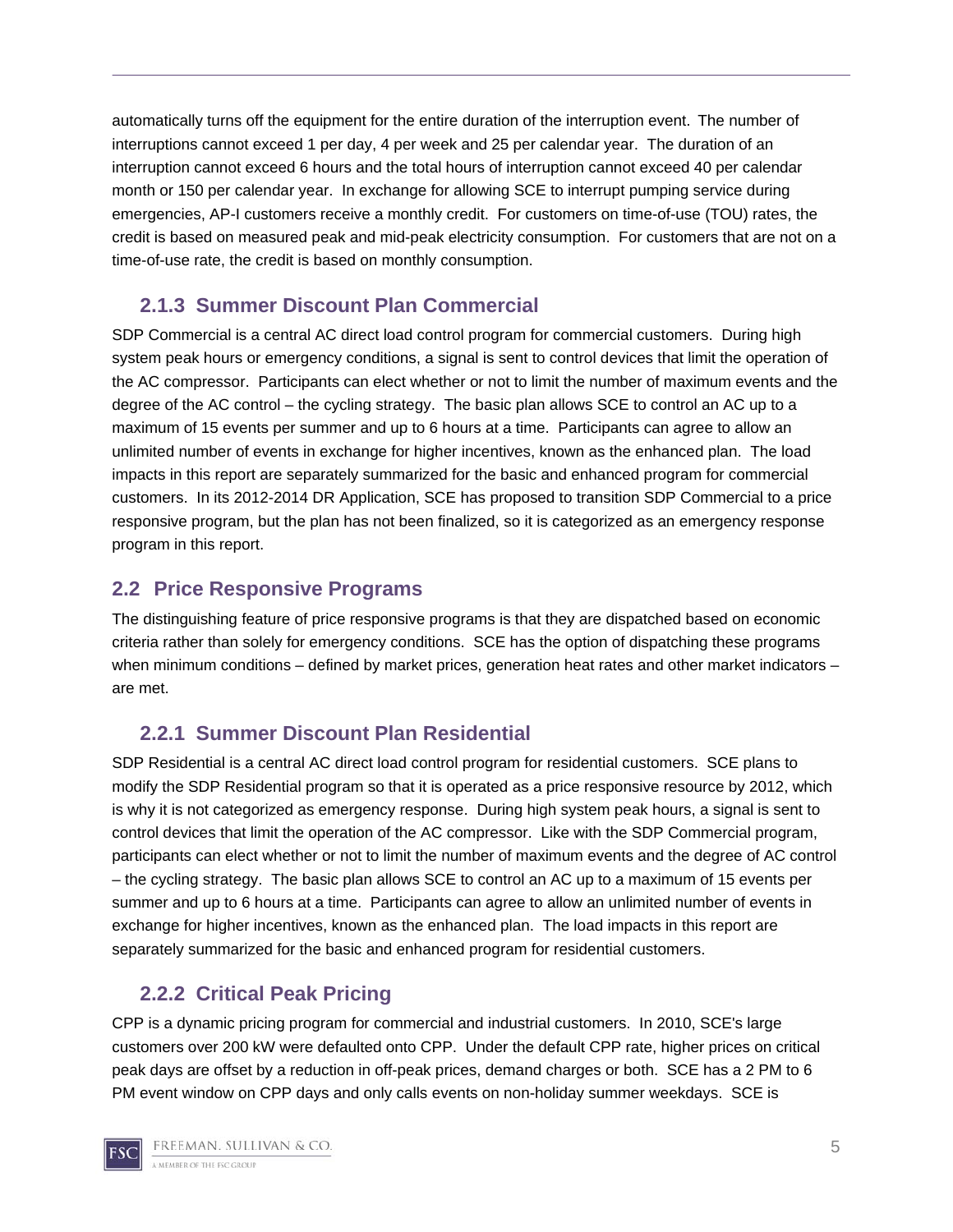committed to a minimum of 9 events and a maximum of 15 events each year. In 2010, only large customers with peak demands exceeding 200 kW received service under CPP except for some voluntary medium customers. In 2012, SCE will begin to default small and medium business customers under 200 kW onto CPP once they have accrued a year of smart meter data. The ex ante load impacts in this report are summarized separately for large, medium and small CPP customers.

## **2.2.3 Demand Bidding Program**

The Demand Bidding Program (DBP) is a voluntary demand buy-back program that provides enrolled customers with the opportunity to receive financial incentives as payment for load reductions on event days. The program is designed to allow commercial and industrial facilities to provide load reduction without firm commitments or participant risk. Because a firm commitment is not required, participants can decide whether or not to bid in load reduction on an event-by-event basis. As such, the mix of event participants (versus enrollment) and magnitude of load reduction may vary from event-to-event.

## **2.3 DR Aggregator Managed Programs**

Technically, aggregator managed programs are also price responsive resources, but they are given a separate category because customers are not directly enrolled with the utility. In aggregator managed programs, aggregators contract with commercial and industrial customers and assist them in delivering load reduction. Each aggregator forms a portfolio of individual customer accounts and nominates specific accounts for either an existing DR program such as the Capacity Bidding Program (CBP) or for meeting contractual load reduction obligations. The aggregator assumes responsibility for managing relationships with individual customers, arranging for load reductions on event days, receiving incentive payments and paying penalties (if warranted) to the utility. SCE currently has two aggregator managed programs: CBP and Demand Response Contracts (DRC).

## **2.3.1 Capacity Bidding Program**

CBP is a statewide program that provides aggregators with monthly capacity payments (\$/kW) based on load reduction commitments for each month, plus additional energy payments (\$/kWh) based on actual electricity demand reductions during events. Each month, aggregators may adjust the nominated load reduction, the mix of customers that provide load reduction and event options (e.g., day-ahead or day-of events, and 4-hour, 6-hour or 8-hour event lengths). CBP events may be called on non-holiday weekdays in the months of May through October, between the hours of 11 AM and 7 PM. For this report, CBP day-ahead and day-of resources are summarized separately.

## **2.3.2 Demand Response Contracts**

DRC is very similar to the CBP program. The primary difference is that the contracts are individually negotiated and span a longer period over which load reduction resources ramp up to contractual levels. Like CBP, aggregators contract with commercial and industrial customers to act on their behalf with respect to all aspects of the DR program, including receiving notices from the utility, arranging for load reductions on event days, receiving incentive payments and paying penalties to the utility (if warranted). Each aggregator forms a portfolio of individual customer accounts so that their aggregated load participates in the DR programs and penalty risk is mitigated. In 2013, DRC will be discontinued and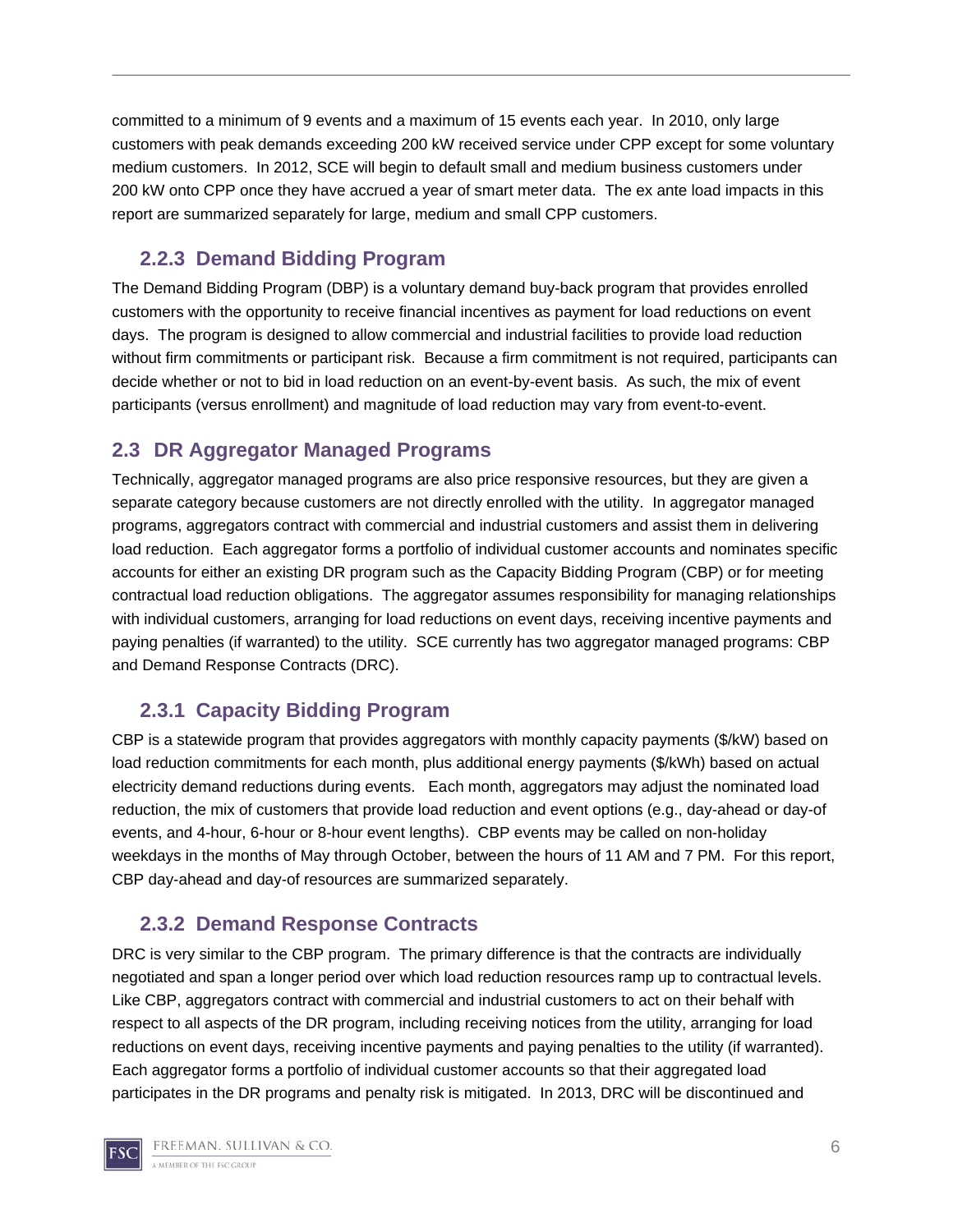SCE anticipates that the load reduction capability will transfer to CAISO market products, although it is plausible that aggregators may elect to apply those resources in CBP. For this report, DRC day-ahead and day-of resources are summarized separately.

## **2.4 Non-Event Based Programs**

Non-event based programs provide load reduction or load shifting on a daily basis, but are not dispatchable. They provide incentives for customers to shift or reduce loads during peak periods through either time-varying prices or explicit incentives. One non-event based program, RTP, is summarized in this report.

RTP is a dynamic pricing tariff that charges participants for the electricity they consume based on hourly prices that vary according to day type and temperature. It attempts to incorporate time-varying components of energy costs and generation capacity costs. The RTP tariff consists of nine hourly pricing profiles that vary by season, day type and daily maximum temperature as measured by the Los Angeles Civic Center weather station. The tariff is available to large commercial and industrial customers. Because the rate schedules are linked to variation in weather, participants experience higher prices on hotter days and a greater number of high-price days during extreme weather years than in normal weather years.

## **2.5 SmartConnect Enabled Programs**

This year's portfolio summary also includes ex ante load impact estimates for one program in the SmartConnect enabled category, which is a DR segment for programs tied to SCE's rollout of smart meters. Save Power Day (SPD) is a peak time rebate program for residential customers. In 2012, residential customers with advanced meters will be defaulted onto SPD. Customers on the program will receive a rebate for reducing load during peak periods when events are called. Customers who do nothing are neither rewarded nor penalized.

## **2.6 Program Enrollment**

Table 2-1 summarizes the SCE DR enrollment forecasts for 2011 to 2021. SCE expects a large increase in DR participants in 2012, which is when small and medium non-residential customers will be defaulted onto CPP and residential customers will be defaulted onto SPD. In 2013, DRC enrollment drops to zero because this program will be discontinued. SCE anticipates that the load reduction capability from DRC will transfer to CAISO market products, although it is plausible that aggregators may elect to apply those resources in CBP. No growth is expected for BIP because SCE is near its cap on emergency DR programs. SDP Commercial is expected to grow by 25% between 2011 and 2014, but this may not have long-term implications for the emergency DR cap because SCE may transition it to a price responsive program. SCE projects that participation in the RTP program will increase significantly as the program is made available to all C&I customers, regardless of size.<sup>3</sup>

 3 Currently, RTP is only available to customers above 200 kW.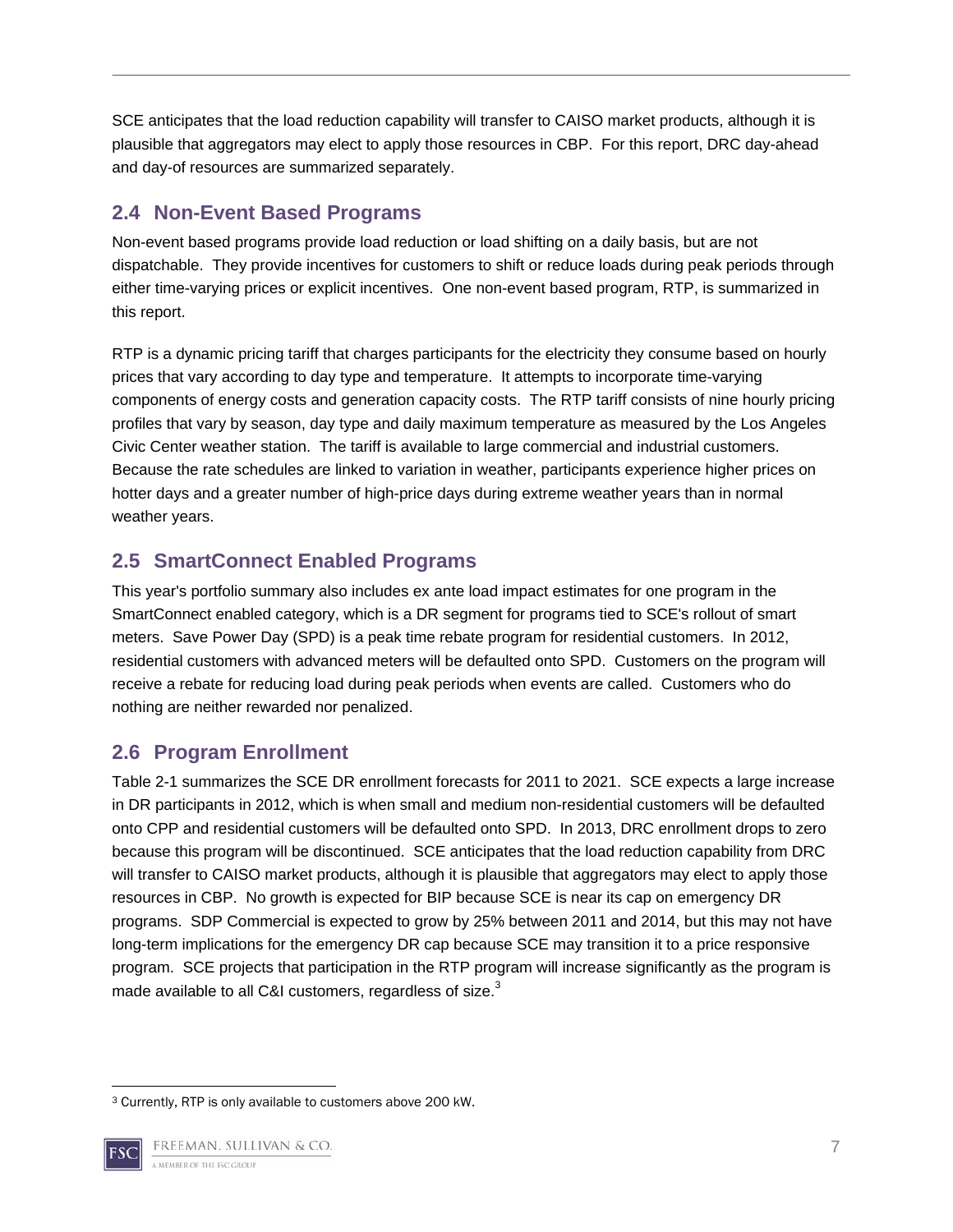|                       |                        | <b>Forecast Year</b> |           |           |           |  |  |  |
|-----------------------|------------------------|----------------------|-----------|-----------|-----------|--|--|--|
| <b>Program Type</b>   | Program                | 2011                 | 2012      | 2013      | 2014-2021 |  |  |  |
|                       | <b>BIP-15</b>          | 68                   | 68        | 68        | 68        |  |  |  |
|                       | <b>BIP-30</b>          | 558                  | 558       | 558       | 558       |  |  |  |
| Emergency<br>Response | AP-I                   | 897                  | 928       | 959       | 990       |  |  |  |
|                       | SDP COM-B              | 2,493                | 2,822     | 3,149     | 3,475     |  |  |  |
|                       | SDP COM-E              | 8,640                | 9,273     | 9,902     | 10,527    |  |  |  |
|                       | <b>SDP RES</b>         | 298,045              | 326,709   | 355,640   | 384,799   |  |  |  |
|                       | CPP-L                  | 3,127                | 2,509     | 2,597     | 2,685     |  |  |  |
| Price Responsive      | CPP-M                  | 0                    | 24,691    | 61,143    | 23,225    |  |  |  |
|                       | CPP-S                  | 0                    | 93,628    | 231,852   | 88,067    |  |  |  |
|                       | <b>DBP</b>             | 1,456                | 1,550     | 4,090     | 3,538     |  |  |  |
|                       | CBP-DA                 | 97                   | 115       | 132       | 150       |  |  |  |
| Aggregator            | CBP-DO                 | 442                  | 473       | 504       | 536       |  |  |  |
| Managed               | DRC-DA                 | 393                  | 380       | $\Omega$  | 0         |  |  |  |
|                       | DRC-DO                 | 1,225                | 1,192     | 0         | $\Omega$  |  |  |  |
| Non-Event Based       | <b>RTP</b>             | 99                   | 99        | 184       | 268       |  |  |  |
| <b>SmartConnect</b>   | <b>SPD</b>             | $\Omega$             | 1,780,454 | 2,076,316 | 2,099,397 |  |  |  |
|                       | <b>Portfolio Total</b> | 317,540              | 2,245,449 | 2,747,094 | 2,618,283 |  |  |  |

**Table 2-1: SCE DR Portfolio Projected Enrollments for 2011-2021 by Program (Values reflect expected enrollment in August)**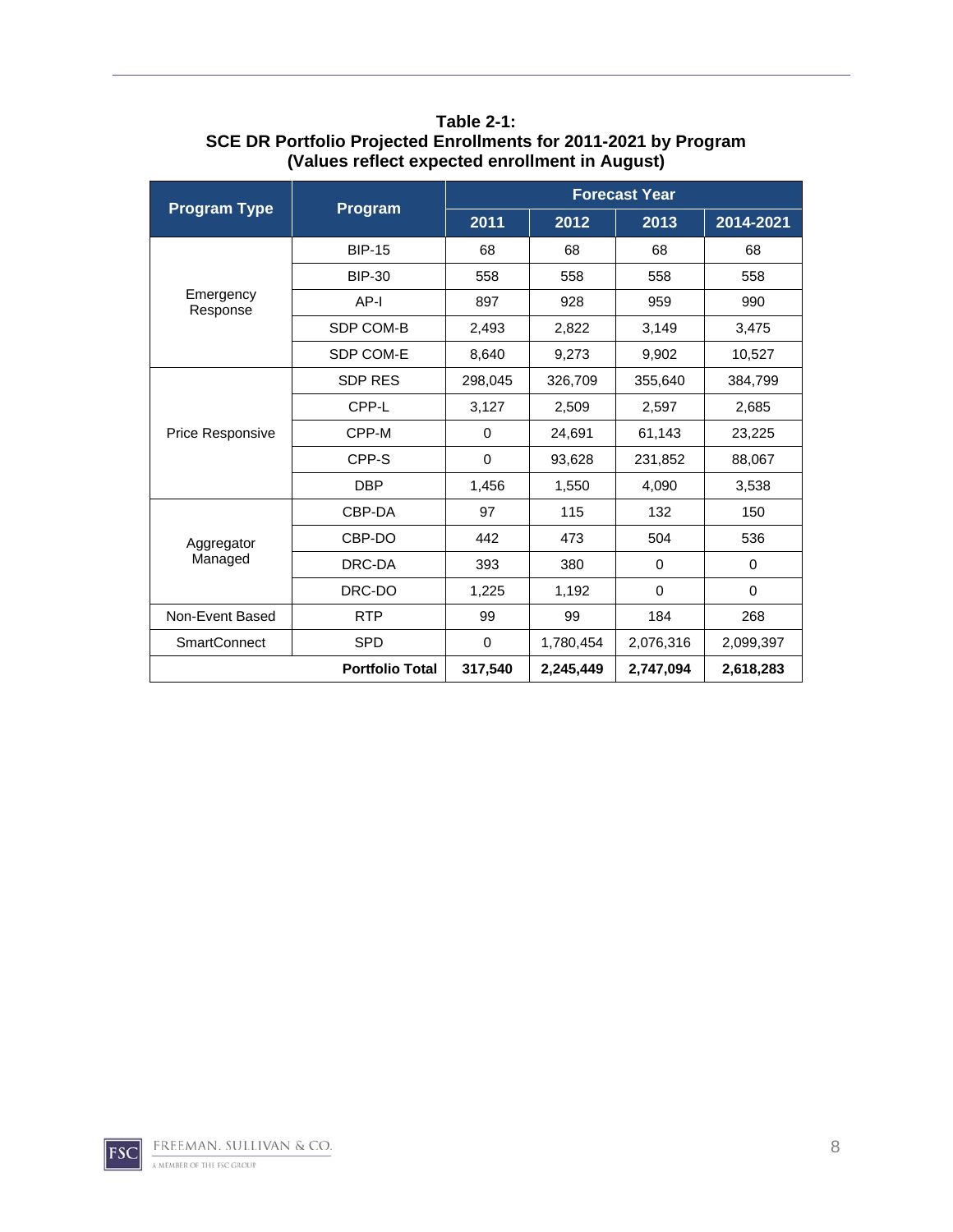## **3 Methodology**

The Load Impact Protocols governing the development of ex ante load impacts were designed to help ensure that demand response impact estimates would be directly comparable with other resource alternatives (i.e., other DR resources, energy efficiency, renewables and generation). Figure 3-1 shows how the ex ante load impact estimates can be integrated with cost-effectiveness analysis and resource planning. As shown, the Protocols require that the ex ante load impact estimates be based on analysis of historical data whenever the existing data and characteristics of the program allow for such an approach. Analysis of historical program data is then employed to produce ex ante load impact estimates that are subsequently used for resource adequacy, cost-effectiveness assessment and, by connection, resource planning.

Ex ante load impacts reflect the fact that demand response load impacts vary as a function of weather, participant characteristics, changes in the number of program participants and other factors such as switch failure rates in order to provide an appropriate comparison with alternative resources under the same planning paradigm. Put differently, ex post load impacts for any given year may differ from the load impacts that could be achieved during the low probability, extreme conditions under which many DR resources are likely to be used and for which they provide insurance value.



**Figure 3-1: Summary of Ex Post and Ex Ante Analysis Process and Connections**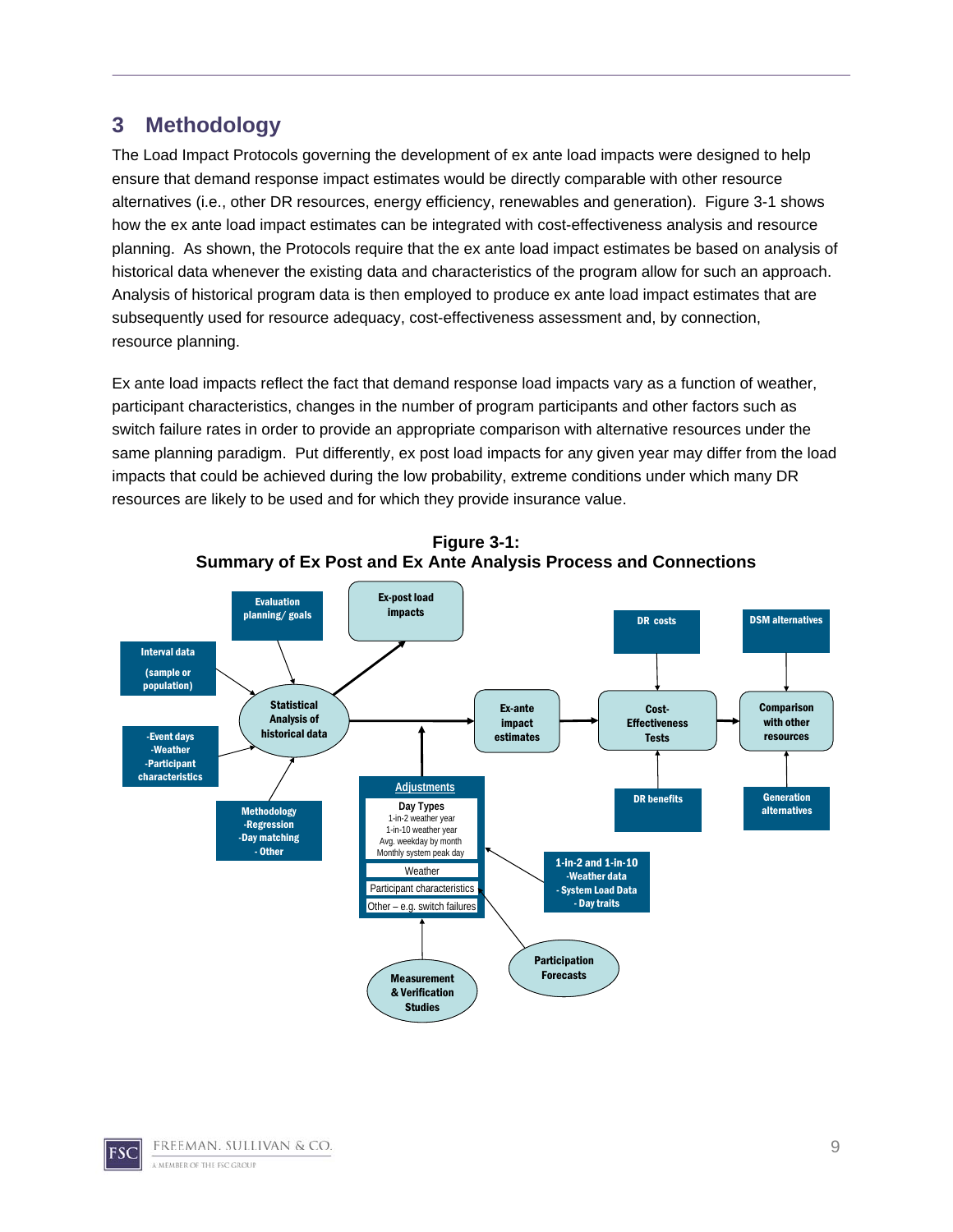## **3.1 Selection of 1-in-2 and 1-in-10 Weather Years**

The selection of 1-in-2 and 1-in-10 weather years was the same as in last year's load impact evaluations. In order to better align the weather with the primary applications of the load impact estimates – long-term planning, resources adequacy and cost-effectiveness – the selection of the 1-in-2 and 1-in-10 monthly system peak weather conditions was based on an analysis of system load data from 2006-2009 and weather from 1990 through 2009 from 25 weather stations located throughout the SCE territory. The process consisted of the following steps:

- Develop a demand model that estimates system load as a function of weather conditions, hour of day and seasonal factors;
- Estimate the system load for 1990-2009 (20 years) based on historical weather conditions;
- Identify the day on which the monthly system peak load occurs for each month of each year from 1990-2009;
- Rank the monthly system peak load for each month;
- Identify the 50th and the 90th percentile monthly system peaks (i.e., 1-in-2 and 1-in-10 weather year conditions); and
- Select the weather associated with the selected monthly peak days as the 1-in-2 and 1-in-10 year weather conditions.

The analysis relied on a demand model rather than on historical system peak data for several reasons. Central AC saturation, population centers, industry and building and appliance codes changed substantially over the 20-year span. By relying on a system demand model, demand estimates given current drivers of system load and known historical weather variation were produced. The system demand model was developed based on 2006 through 2009 system load data and weather patterns. The time span includes a diverse set of weather conditions, enabling the prediction of system load for extreme weather conditions. Once developed, the demand model was applied to the historical weather for the 20-year time span from 1990 through 2009 in order to identify extreme and normal conditions for monthly system peaks.

## **3.2 Overview of Evaluation Methods4**

The methodologies used to estimate ex post and ex ante load impacts for each of the DR programs in the SCE portfolio are conceptually similar. Each of the 2010 evaluations relied on regression analysis to estimate a model reflecting the relationship between customer or end-use load and key determinants of the variation in energy use over time, such as weather and time-of-day, day-of-week and seasonal patterns that reflect the normal pattern of business or household operations. These models are based on historical hourly or sub-hourly electricity use data for customers that have participated in the DR programs. Each model or set of models is used to estimate the reference load for an average customer

 4 In this section, evaluation methods are summarized for programs that were evaluated in 2010 in accordance with the Load Impact Protocols. As discussed in Section 1, ex ante load impacts for CPP-M, CPP-S and SPD are included in this report, but these programs have yet to be evaluated in accordance with the Load Impact Protocols because there is no data available at this point. For more information on how ex ante load impacts were estimated for CPP-M, CPP-S and SPD, see SCE's 2012‐2014 DR Application or: *George and Bode. Enrollment Projections and Load Impacts for SCE's Demand Response and Dynamic Pricing Programs. Final Report. February 23, 2011.*

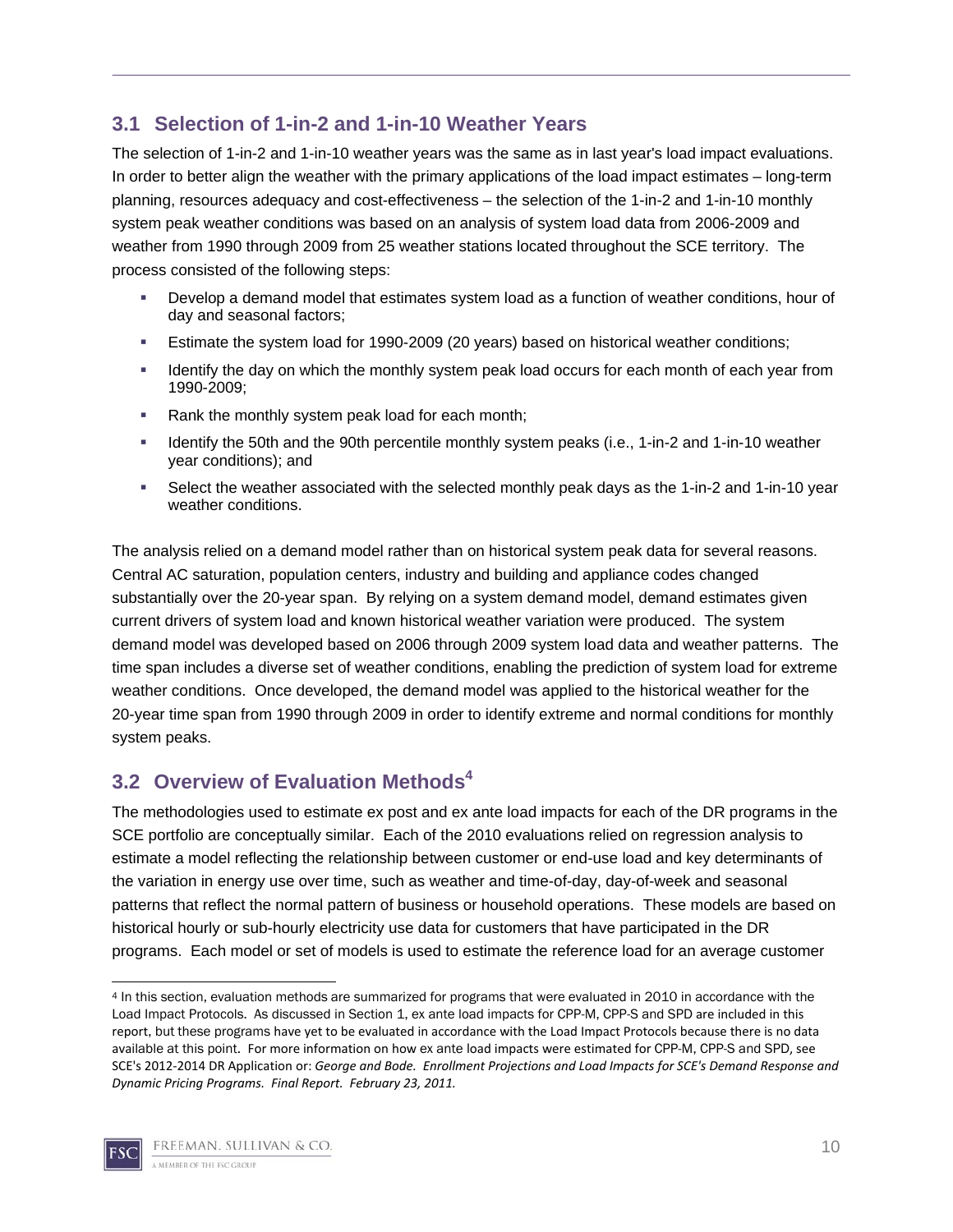enrolled in a program, which represents what customers would be expected to use in the absence of an event on days in which program events either were called (for ex post impact estimation) or have a high probability of being called (for ex ante impact estimation). For the single non-event based program (RTP), the methods were slightly different. For RTP, the reference loads represent what the average customer would use on a specific day if they faced the otherwise applicable tariff, TOU-8, rather than the RTP tariff.

In most instances, ex post impacts were estimated by comparing the reference level energy use in each hour with the estimated load with DR in the hour on each event day. For ex ante estimation, predicted energy use in each hour was estimated under the assumption that an event occurred and also under the assumption that it did not occur, while everything else (e.g., weather, day-of-week effects) was held constant at values representative of a typical event day or monthly system peak day.

At a more technical level, two general approaches were used to estimate the regression models:

- Individual Customer Time Series Regressions: This method works well for event-based programs with numerous events (e.g., CPP) and for programs with substantial variation in the drivers of load response or load shifting (e.g., RTP). This approach is also useful for programs with substantial differences in the magnitude and load patterns of customers, which is more typical among large customers. The coefficients vary at the customer level. While the regressions do not necessarily explain individual customer behavior perfectly, in aggregate, they explain most of the program level variation in loads. Importantly, individual customer regressions can be employed to describe the distribution of customer load reductions as well as the distribution of percent load reductions. They can also be used to describe impacts for segments of the participant population. The key limitation to individual customer regressions is their inability to make use of control groups.
- Panel Regressions: This method is particularly suitable when equivalent control groups are available, or sample sizes are sufficient for the territory, but inadequate for smaller segments such as local capacity areas. A key strength of panel regressions is the ability to control for certain omitted or unobservable variables.<sup>5</sup> While panel regressions can increase the accuracy of impact estimates for the average customer, they cannot be employed to describe the distribution of impacts among the participant population. Importantly, panel regressions cannot control for customer characteristics that interact with occupancy and or weather unless those variables are explicitly included.

The regression models used to predict the reference load were developed with the primary goal of accurately predicting average customer load given the time of day, day of week, temperature and location of each customer and predicting load reductions under different temperature conditions. The focus was on the accuracy of the prediction and the validity of load impact estimates. The regression equations used to model load patterns and estimate load impacts for each program are detailed in Appendix A.

 5 Panel regressions can account for omitted variables that are unique to customers and relatively time invariant over the analysis time frame (fixed effects) such as household income. Panel regressions can also account for omitted variables that are common across the participant population but unique to specific time periods (time effects). They cannot, however, account for omitted variables that vary both by participant and by time period or for household characteristics (e.g., central AC) that interact with variables that vary over time, such as weather and occupancy.

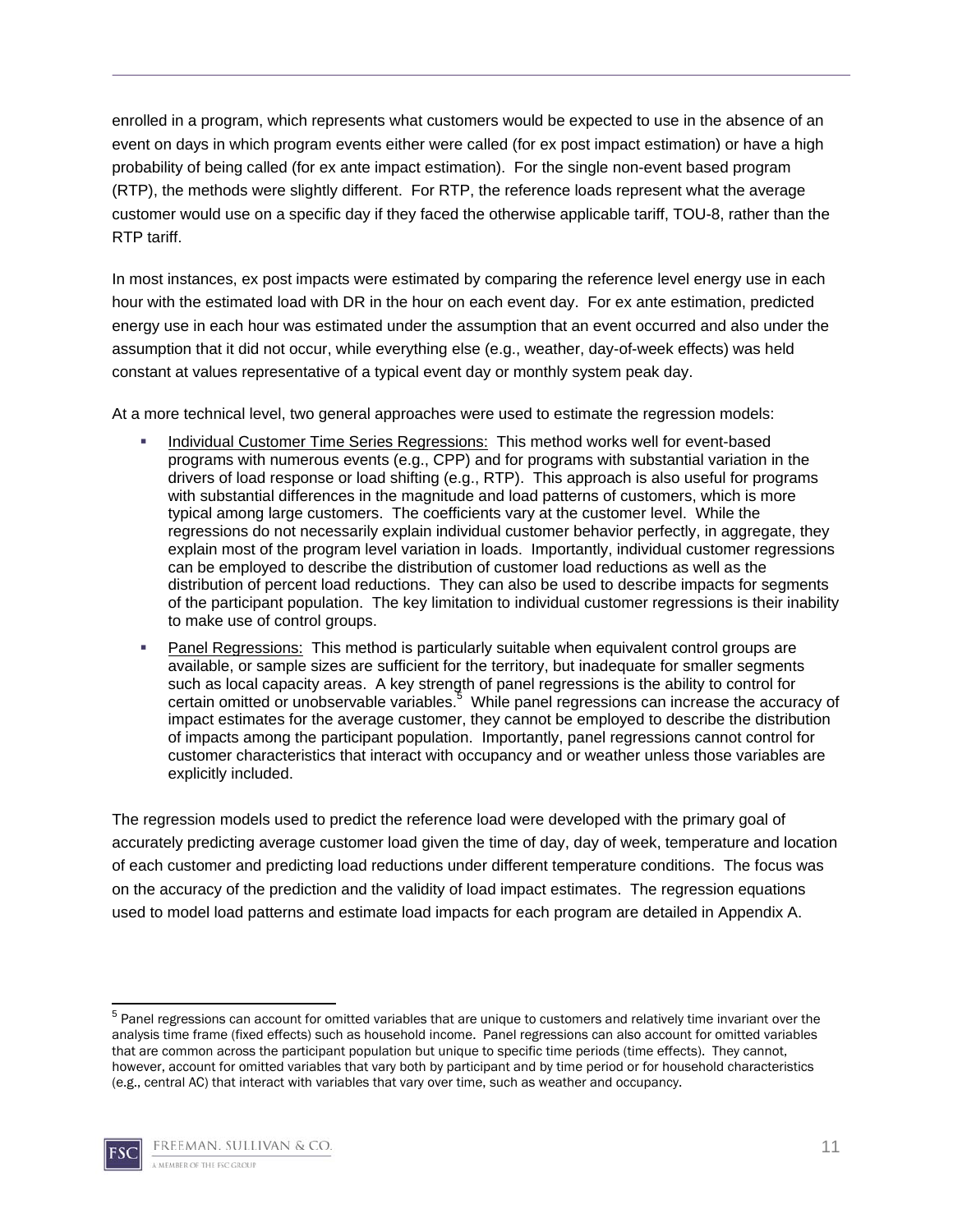## **3.3 Program Specific Analysis Methods**

Table 3-1 summarizes the analysis methodology for each program. It describes the general approach used for load impact estimation and details any key assumptions required in the analysis. The specific methodology chosen for each program was based on the available data, event dispatch patterns and the strengths and weakness of each regression approach.

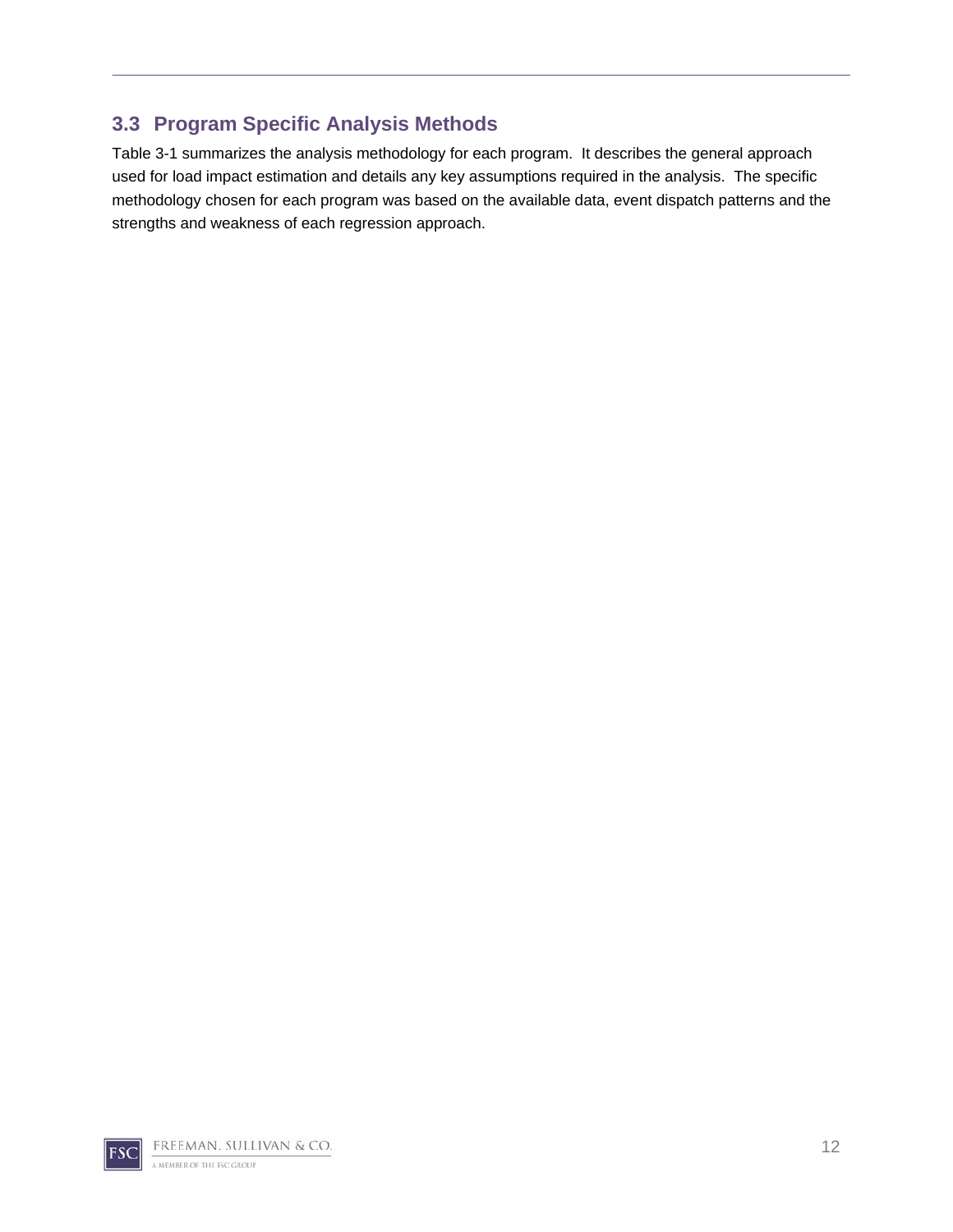**Table 3-1: Summary of Analysis Methodologies by Program** 

| Program                                                                          | <b>Method</b>                         | <b>Evaluation Description</b>                                                                                                                                                                                                                                                                                                                                                                                          | <b>Key Assumptions</b>                                                                                                                                                                                                         |
|----------------------------------------------------------------------------------|---------------------------------------|------------------------------------------------------------------------------------------------------------------------------------------------------------------------------------------------------------------------------------------------------------------------------------------------------------------------------------------------------------------------------------------------------------------------|--------------------------------------------------------------------------------------------------------------------------------------------------------------------------------------------------------------------------------|
| <b>Baseline</b><br>Interruptible<br>Program<br>(BIP-30 and<br><b>BIP-15)</b>     | Individual<br>Customer<br>Regressions | Individual load patterns were modeled using hourly data from 2008-2010 for<br>all participants with available data. Ex ante impacts were estimated as the<br>reference load under 1-in-2 and 1-in-10 system peak conditions minus the firm<br>service level, with adjustments based on historical over or under performance.                                                                                           | • Historical over and under<br>performance accurately describes<br>future performance<br>• Participant load increases at 1.5%<br>per year until 2014 as the economy<br>improves                                                |
| Agricultural<br>Pumping<br>Interruptible<br>Program<br>$(AP-I)$                  | Individual<br>Customer<br>Regressions | Agricultural pump loads were modeled as a function of time of day, day of<br>week, rate periods, rainfall in prior weeks, temperature and other factors.<br>Estimates of switch activation success rates were developed based on the<br>2010 test events and applied to reference loads.                                                                                                                               | • Pump loads are fully shut down<br>when switch activation is successful<br>• Switch activation success rates are<br>improved until 2014 due to a<br>concerted effort to identify and fix<br>communication and switch failures |
| <b>Summer Discount</b><br><b>Plan Commercial</b><br>(SDP-COM-B and<br>SDP-COM-E) | Individual<br>Customer<br>Regressions | Air conditioner loads were analyzed based on 5-minute AC load data gathered<br>from a representative sample of 392 customers. Due to limited event data,<br>percent load impacts from SDG&E's Summer Saver program were applied to<br>the reference load data based on temperature conditions, hour and cycling<br>strategy to estimate load impacts.                                                                  | • The percent load reductions are<br>similar for SCE and SDG&E under<br>similar temperature conditions                                                                                                                         |
| Summer Discount<br><b>Plan Residential</b><br>(SDP-RES-B and<br>SDP-RES-E)       | Panel<br>Regressions                  | 2006-2007 end-use load data for 166 air conditioners (historical research<br>sample) was employed to model AC load patterns as a function of<br>temperature, hour of day and other factors. Because limited event data was<br>available for the historical sample, percent load reductions by temperature and<br>cycling strategy from SDG&E's Summer Saver program were applied for ex<br>ante load impact estimates. | • The percent load reductions,<br>particularly under 100% cycling, are<br>similar for SCE and SDG&E under<br>similar temperatures                                                                                              |
| <b>Critical Peak Pricing</b><br>for large customers<br>$(CPP-L)$                 | Individual<br>Customer<br>Regressions | The CPP ex post hourly load impacts for program year 2010 were estimated<br>using separate econometric models for each enrolled CPP customer, based<br>on historical customer load data for the summer of 2010. In the ex ante<br>analysis, load impacts and the estimated reference load were based on the<br>regression coefficients from the ex post model.                                                         | • Customers who provide large<br>impacts are more likely to stay on<br>the rate                                                                                                                                                |



13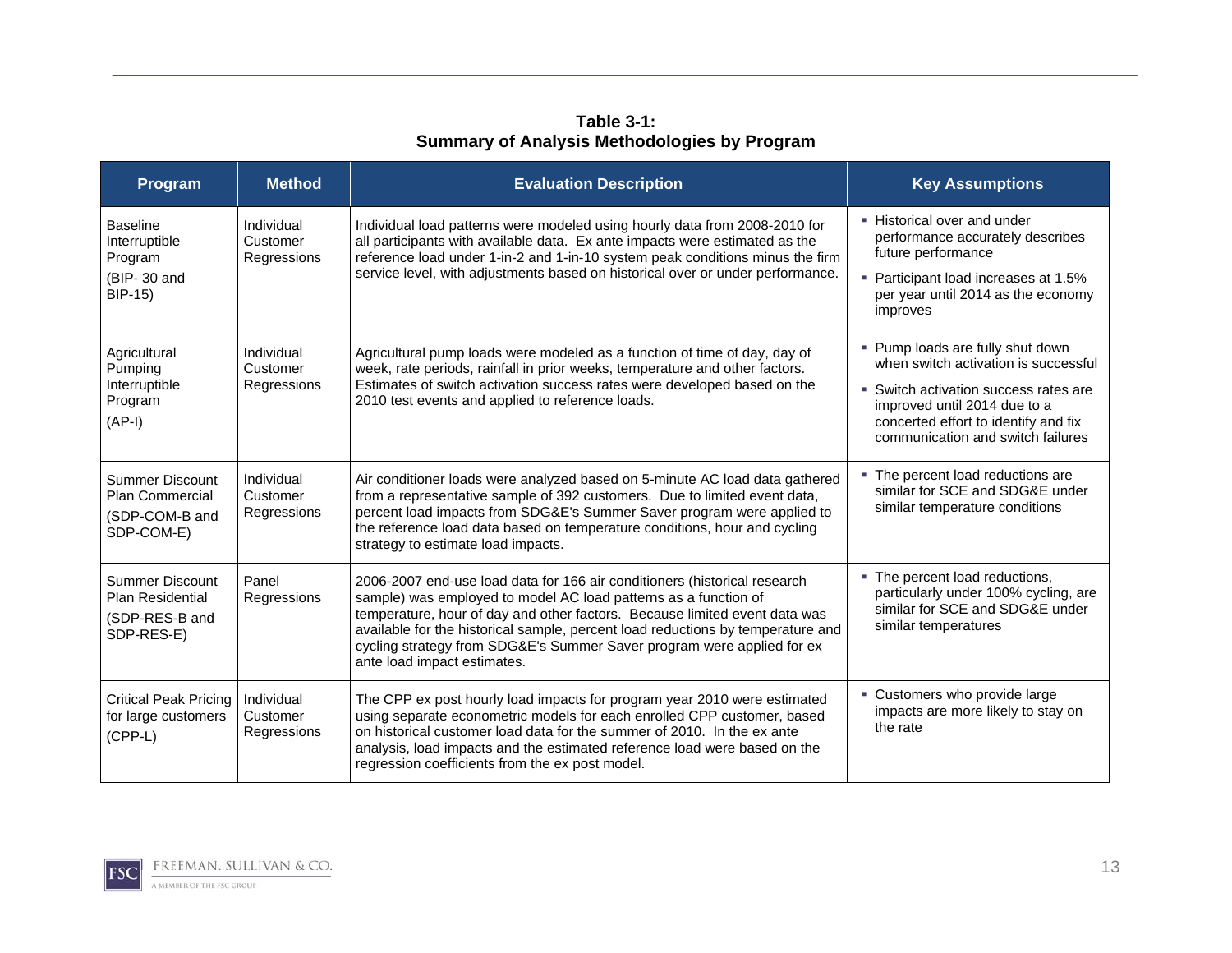| Program                                                       | <b>Method</b>                         | <b>Evaluation Description</b>                                                                                                                                                                                                                                                                                                                                                                                                                 | <b>Key Assumptions</b>                                                                             |
|---------------------------------------------------------------|---------------------------------------|-----------------------------------------------------------------------------------------------------------------------------------------------------------------------------------------------------------------------------------------------------------------------------------------------------------------------------------------------------------------------------------------------------------------------------------------------|----------------------------------------------------------------------------------------------------|
| Demand Bidding<br>Program<br>(DBP)                            | Individual<br>Customer<br>Regressions | Ex post hourly load impacts were estimated using regression equations<br>applied to customer-level hourly load data. Ex-ante load impacts were<br>estimated using percentage load impacts directly calculated from the ex post<br>results and applied to 1-in-2 and 1-in-10 reference loads. Program-level load<br>impacts are significantly higher than portfolio-level load impacts in all forecast<br>years due to dual enrollment in BIP. | • Future bidding behavior will be<br>similar to current bidding behavior                           |
| Capacity Bidding<br>Program<br>(CBP-DO and<br>CBP-DA)         | Individual<br>Customer<br>Regressions | Direct estimates of total program-level ex post load impacts for each program<br>were developed from the coefficients of individual customer regression<br>equations. These equations were estimated over the summer months for<br>2010 using individual data for all customer accounts enrolled in each program.                                                                                                                             | • Future load impacts for each<br>customer will be similar to load<br>impacts provided in the past |
| <b>Demand Response</b><br>Contracts<br>(DRC-DO and<br>DRC-DA) | Individual<br>Customer<br>Regressions | Direct estimates of total program level ex post load impacts for each program<br>were developed from the coefficients of individual customer regression<br>equations. These equations were estimated over the summer months for<br>2010 using individual data for all customer accounts enrolled in each program.                                                                                                                             | • Future load impacts for each<br>customer will be similar to load<br>impacts provided in the past |
| <b>Real Time Pricing</b><br>(RTP)                             | Individual<br>Customer<br>Regressions | Customer load was modeled as a function of time of day, day of week,<br>weather, and hourly price schedules using 2008-2010 hourly data. The<br>impacts were estimated as the difference between customer loads under RTP<br>and estimated hourly loads under the otherwise applicable tariff prices based<br>on individual customer price response.                                                                                          | • Customers will continue to respond<br>to prices as they have done in the<br>past                 |

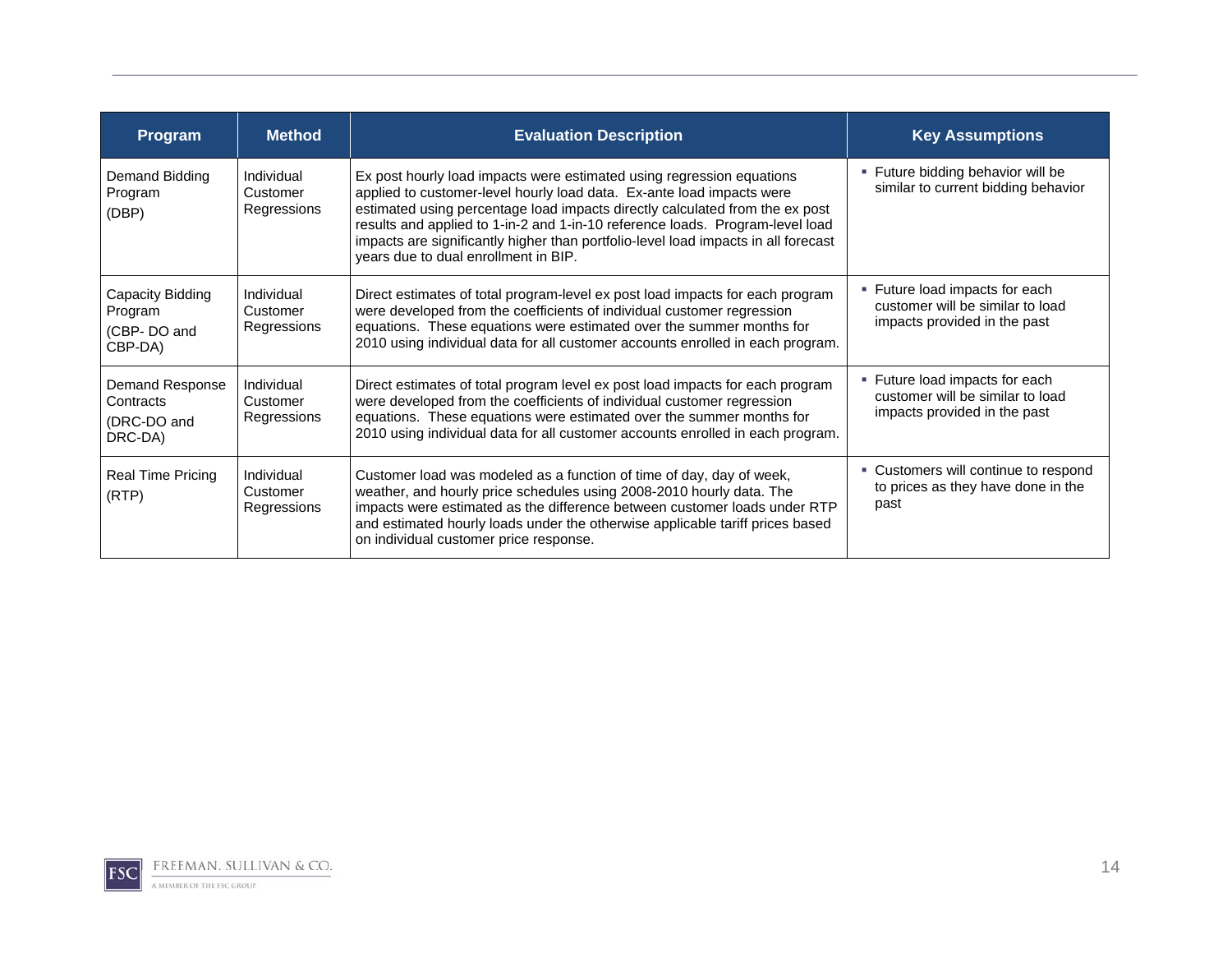## **4 Ex Post Load Impact Estimates**

This section summarizes the load impacts in 2010 for event-based programs. Ex post load impacts are based on modeling electricity use patterns and load impacts over a historical period. They estimate what happened, based on the conditions that were in effect during that time. While historical load patterns and impacts are critical to understanding the magnitude of load reduction resources, they have limitations. Because historical performance is tied to past conditions such as weather, price levels and dispatch strategy (e.g., localized dispatches), ex post load impacts may not reflect the full option value of a DR resource. For example, a test event for a highly weather sensitive program such as SDP Commercial may yield lower impacts than what the program can provide because future events might occur at hotter temperatures when AC loads are higher. Likewise, resources such as CBP or DRC may be dispatched partially – one product line is called – in which case ex post events do not necessarily reflect the program load reduction capability.

### **4.1 Summary of 2010 Events**

In 2010, SCE DR resources were dispatched based on program rules and need. The event days and event hours differed across programs and, sometimes, within programs. Table 4-1 summarizes the events called in 2010 by date and program. BIP is not included in the table because it did not have an event in 2010. CPP-M, CPP-S and SPD are not included because these programs will not be in operation until 2012. Finally, RTP is omitted because it is not an event-based program. Of the eventbased programs, CBP-DA and CPP-L were dispatched most frequently. All existing DR programs except BIP and DRC were called on September 27th, which was SCE's highest system load day since the alltime system peak in 2006.

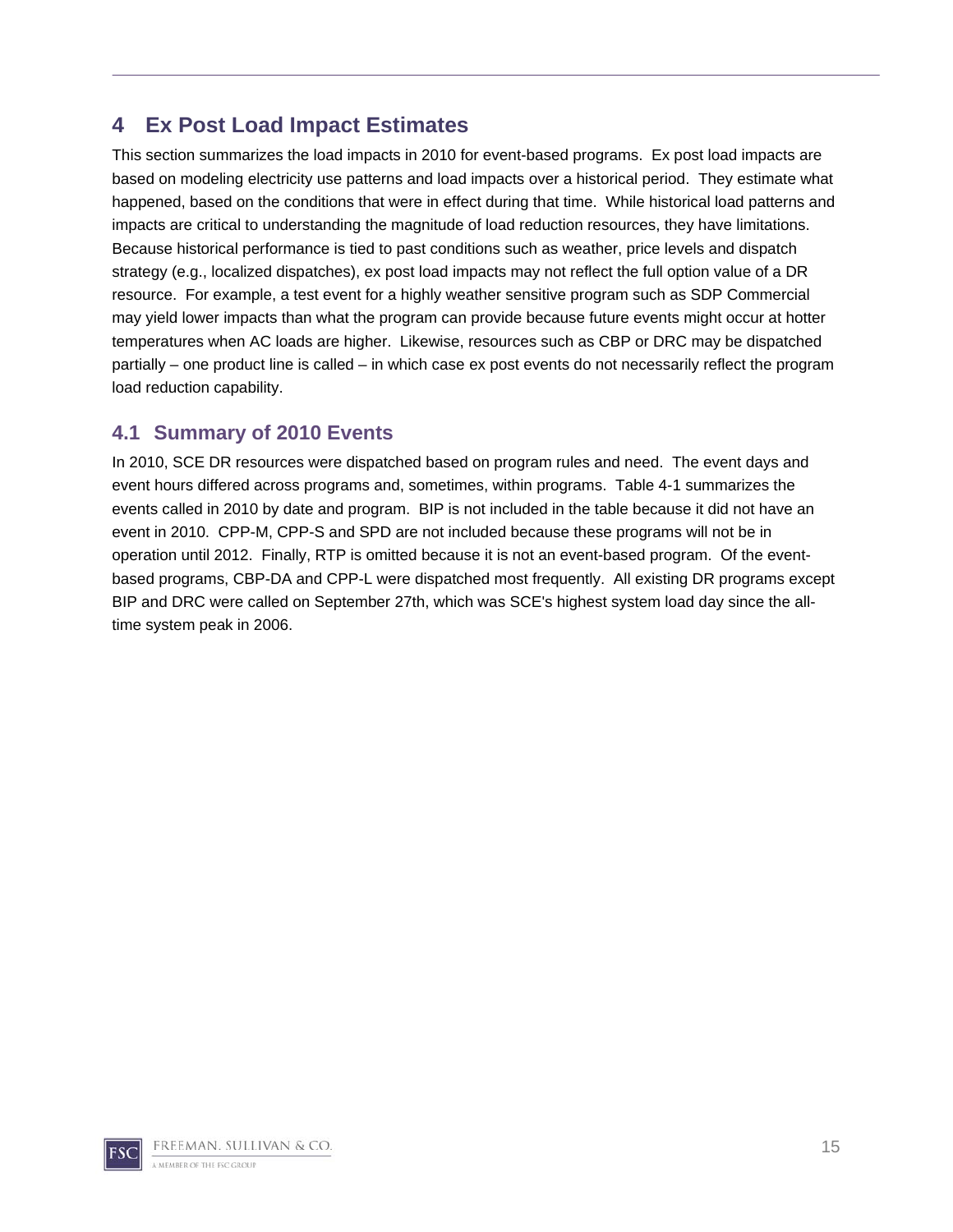| <b>Date</b>         | AP-I        | <b>SDP</b>  | <b>CPP-L</b> | <b>DBP</b>       | <b>CBP-DA</b> | <b>CBP-DO</b>    | <b>DRC</b>  |
|---------------------|-------------|-------------|--------------|------------------|---------------|------------------|-------------|
| Jun. 30             |             |             |              |                  |               |                  |             |
| <b>Jul. 14</b>      |             |             |              |                  |               |                  |             |
| <b>Jul. 15</b>      |             |             |              |                  |               |                  |             |
| <b>Jul. 16</b>      |             |             |              |                  |               |                  |             |
| <b>Jul. 19</b>      |             |             |              |                  |               |                  |             |
| <b>Jul. 28</b>      |             |             |              |                  |               |                  |             |
| <b>Jul. 29</b>      |             |             |              |                  |               |                  |             |
| Aug. 6              |             |             |              |                  |               |                  |             |
| Aug. 12             |             |             |              |                  |               |                  |             |
| Aug. 16             |             |             |              |                  |               |                  |             |
| Aug. 17             |             |             |              |                  |               |                  |             |
| Aug. 18             |             |             |              |                  |               |                  |             |
| Aug. 23             |             |             |              |                  |               |                  |             |
| Aug. 24             |             |             |              |                  |               |                  |             |
| Aug. 25             |             |             |              |                  |               |                  |             |
| Aug. 26             |             |             |              |                  |               |                  |             |
| Aug. 27             |             |             |              |                  |               |                  |             |
| Sep. 1              |             |             |              |                  |               |                  |             |
| Sep. 2              |             |             |              |                  |               |                  |             |
| Sep. 3              |             |             |              |                  |               |                  |             |
| Sep. 20             |             |             |              |                  |               |                  |             |
| Sep. 24             |             |             |              |                  |               |                  |             |
| Sep. 27             |             |             |              |                  |               |                  |             |
| Sep. 28             |             |             |              |                  |               |                  |             |
| Sep. 29             |             |             |              |                  |               |                  |             |
| Sep. 30             |             |             |              |                  |               |                  |             |
| Oct. 1              |             |             |              |                  |               |                  |             |
| <b>Total Events</b> | $\mathbf 2$ | $\mathbf 2$ | 12           | $\boldsymbol{9}$ | 16            | $\boldsymbol{9}$ | $\mathbf 2$ |

**Table 4-1: Summary of 2010 Events by Date and Program** 

= Resource Dispatched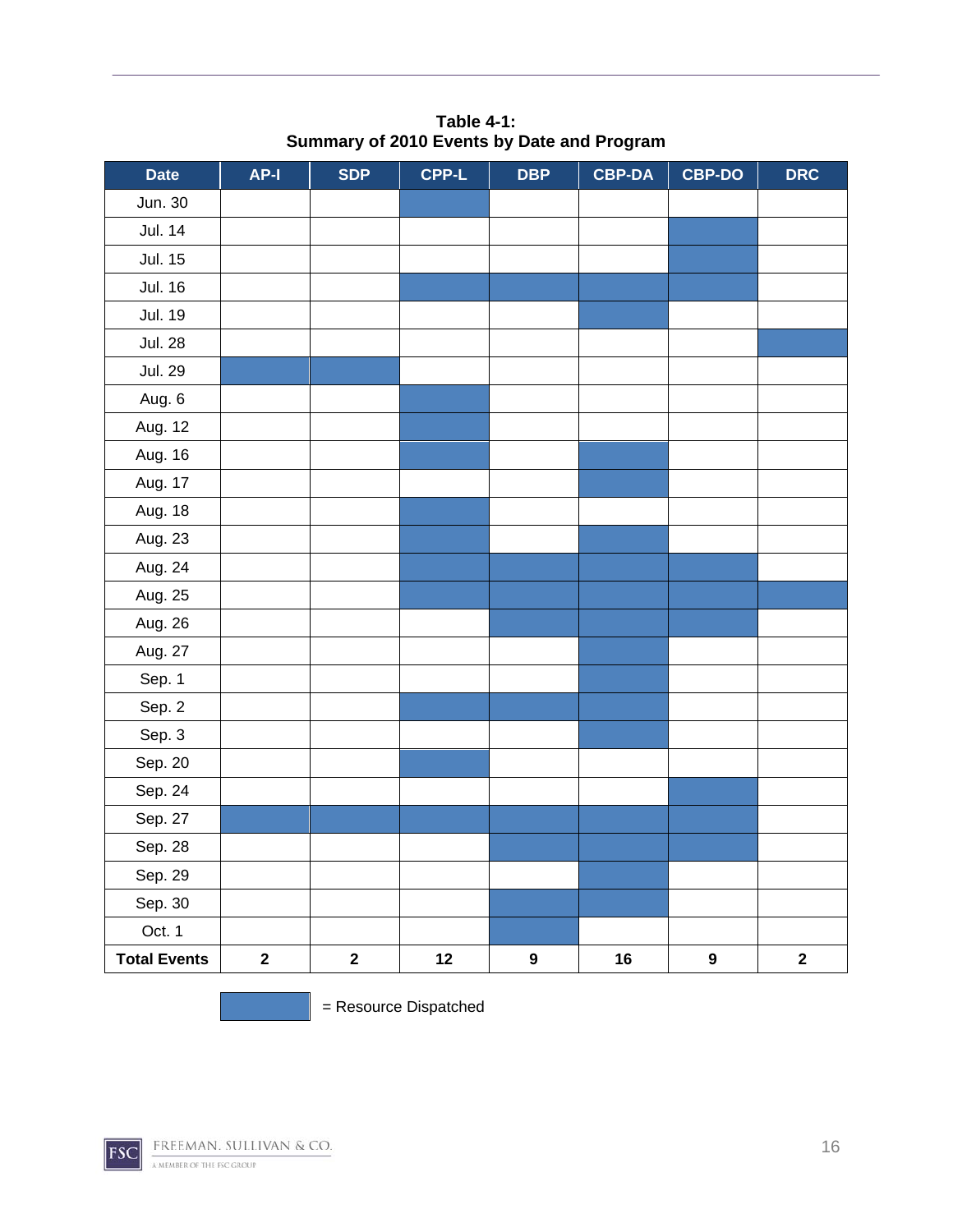## **4.2 Event Averages by Program**

Interpreting the aggregate average impact across events can be difficult because multiple factors vary across days, including temperature, the normal pattern of energy use, enrollment, the number of customers called, dispatch strategy and number of event hours. For programs such as large customer DBP and CPP with stable participation, fixed event windows, less weather sensitive customers and universal dispatch for all events, the average event impacts can provide meaningful and insightful data about program performance. However, for resources that do not have those characteristics, the average aggregate impacts provide limited insight and can be misleading. A better metric for average ex post impacts is the average and percent impacts per event hour for customers that were dispatched. Still, this metric has flaws in that it does not necessarily reflect the load reduction capability of weather sensitive resources. The hourly aggregate impact also does not reflect the load reduction capability of resources that are dispatched on a localized basis where the dispatched participants may have different characteristics than the average participant. In short, ex post load impacts may not reflect the full option value of a DR resource and should be interpreted with caution.

Table 4-2 summarizes the average hourly load impact for each of SCE's programs that had an event in 2010. A total row at the bottom is not provided because these are different types of programs that were dispatched at different times in 2010, as shown in Table 4-1. Of these programs, SDP Residential had the largest aggregate impact per event hour (742.5 MW). Although SDP Residential has the lowest load impact per customer (2.2 kW), it has the largest aggregate impact because 343,566 accounts were called for the event. The DRC-DO resource had the largest load impact per customer (117.2 kW) and the second largest aggregate impact per event hour (98.7 MW).

| Program        | <b>Reference</b><br>Load<br>(kW) | Load<br>with DR<br>(kW) | Load<br>Impact per<br>Customer<br>(kW) | $%$ Load<br><b>Impact</b> | <b>Aggregate</b><br><b>Impact</b><br>(MW) | <b>Accounts</b><br><b>Called</b> | <b>Number</b><br>of Events |
|----------------|----------------------------------|-------------------------|----------------------------------------|---------------------------|-------------------------------------------|----------------------------------|----------------------------|
| AP-I           | 55.0                             | 12.8                    | 42.2                                   | 76.7                      | 33.3                                      | 793                              | $\overline{2}$             |
| <b>SDP COM</b> | 10.5                             | 5.7                     | 4.8                                    | 45.5                      | 46.3                                      | 9,665                            | 1                          |
| <b>SDP RES</b> | 2.6                              | 0.4                     | 2.2                                    | 82.7                      | 742.5                                     | 343,566                          | 1                          |
| CPP-L          | 263.5                            | 256.0                   | 7.5                                    | 2.8                       | 30.7                                      | 4,091                            | 12                         |
| <b>DBP</b>     | 747.7                            | 702.8                   | 44.8                                   | 5.9                       | 62.0                                      | 1,383                            | 9                          |
| CBP-DA         | 106.4                            | 96.2                    | 10.3                                   | 10.0                      | 0.8                                       | 78                               | 16                         |
| CBP-DO         | 253.6                            | 208.0                   | 45.6                                   | 18.0                      | 15.4                                      | 338                              | 9                          |
| DRC-DA         | 299.3                            | 236.2                   | 63.0                                   | 21.1                      | 8.7                                       | 138                              | $\overline{2}$             |
| DRC-DO         | 350.2                            | 233.0                   | 117.2                                  | 33.5                      | 98.7                                      | 842                              | 2                          |

#### **Table 4-2: 2010 Ex Post Load Impacts per Event Hour by Program<sup>6</sup>**

 6 The July 29th event for SDP Commercial and SDP Residential is excluded from this calculation because it only lasted for a half hour and temperatures were relatively low during the event time period.

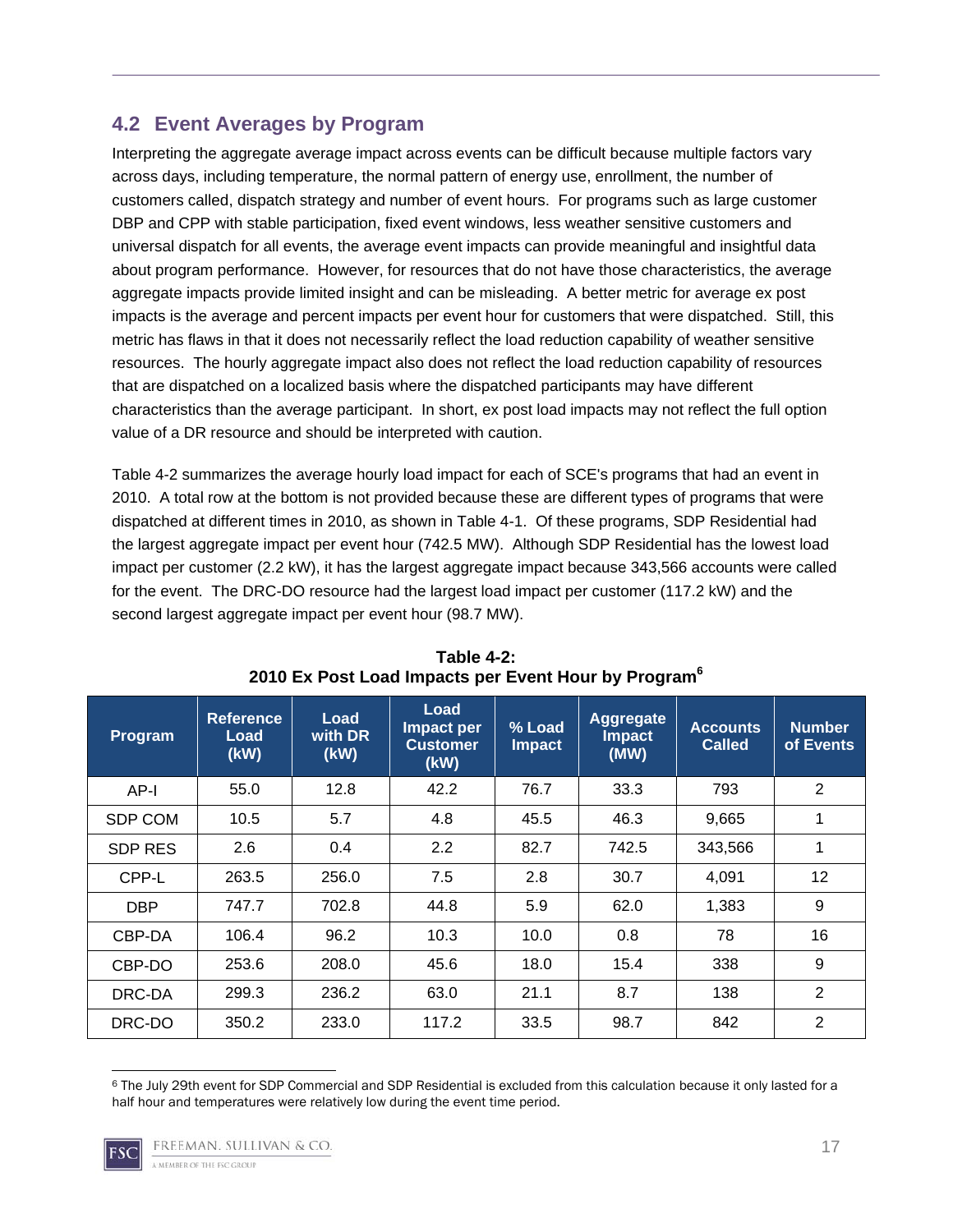## **5 Ex Ante Load Impact Estimates**

The portfolio ex ante load impact estimates summarize the load reduction that can be expected from all of SCE's DR programs if called simultaneously. They are based on a common event window and the weather conditions underlying 1-in-2 and 1-in-10 monthly system peak days. In other words, they provide estimates of the resources available under conditions that are linked to the need for additional capacity. Other than CPP-L, the load impact estimates for each program align with the revised resource adequacy hours. In the revised resource adequacy hours, the peak period is defined as 1 PM to 6 PM in April through October and 4 PM to 9 PM in November through March. For CPP-L, the peak period is defined as 2 PM to 6 PM for the entire year because the program has a fixed event window that does not vary by season. The CPUC has given SCE authorization to have this exception for CPP-L until the next rate design is decided.

In calculating the portfolio estimates, load reductions from dually-enrolled accounts were assigned to a single program in order to avoid double counting impacts. For customers dually-enrolled in an emergency response program and a price responsive program, the load impacts are attributed to the emergency response program in this portfolio summary.<sup>7</sup> Although dual participation is allowed for many of SCE's DR programs, currently, overlaps are almost exclusively between customers dually-enrolled in BIP and DBP.

The remainder of this section summarizes the ex ante load impact estimates for SCE's portfolio of DR programs. The discussion focuses on the high level, portfolio aggregate impacts by forecast year, month and program type. The remainder of the portfolio and program specific estimates that are required by the Protocols can be found in Appendices B, C, D and E.

## **5.1 Projected Change in Portfolio Load Impacts from 2011-2021**

Figure 5-1 provides the portfolio aggregate load impact estimates for the August system peak day under 1-in-2 and 1-in-10 system conditions by forecast year. The estimated aggregate load reduction is highest in 2013, but decreases slightly in 2014 as many medium and small business customers are expected to opt out of CPP after their first year of participation. Under 1-in-2 system conditions, SCE's DR portfolio is projected to grow from 1,265 MW in 2011 to 1,793 MW in 2014 and then remain stable thereafter. Under 1-in-10 system conditions, the aggregate load impact is 5% to 7% higher in each year. Once the programs reach a steady state in 2014, SCE's DR portfolio is expected to deliver 1,906 MW for the 1-in-10 August system peak day.

 7 It is important to note that for purposes of estimating aggregate load impacts that apply to the cap on emergency DR programs, the allocation rule is reversed in that the load impacts for dually-enrolled customers are attributed to the price responsive program.

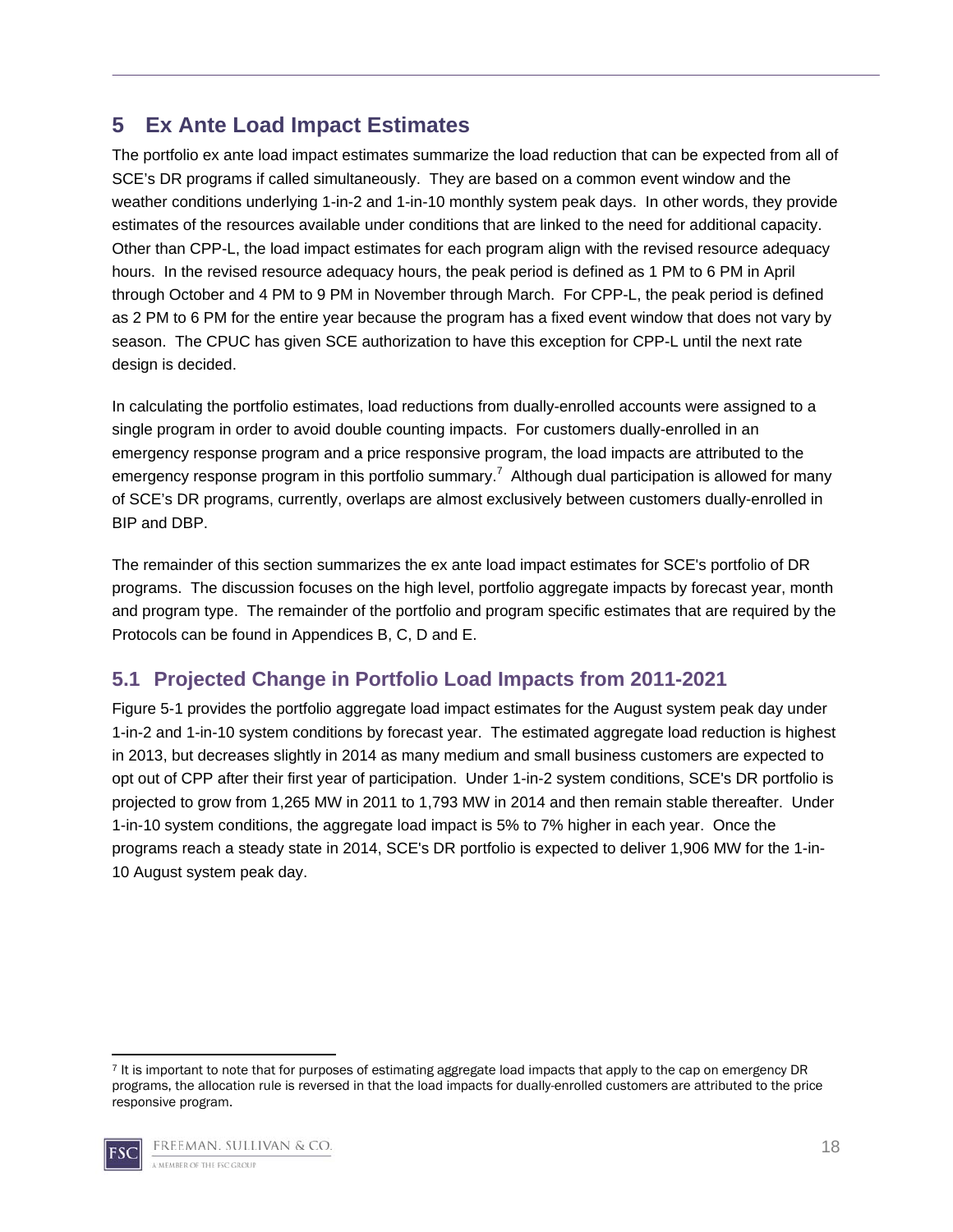**Figure 5-1: Portfolio Aggregate Load Impact Estimates (MW) for the August System Peak Day By 1-in-2 and 1-in-10 System Conditions and Forecast Year** 



## **5.2 2012 Portfolio Aggregate Load Impacts by Month**

Figure 5-2 shows how the 2012 portfolio load impacts vary by month under 1-in-2 and 1-in-10 system conditions. In 2012, SCE's DR portfolio is projected to be capable of delivering up to 1,806 MW of load reduction during the August monthly system peak day under 1-in-10 system conditions. The July and September load impacts under 1-in-10 system conditions are quite similar, both of which are above 1,800 MW. The portfolio load impacts during non-summer months are substantially lower for three main reasons:

- Although SDP Residential will transition to a year-round program in 2012, the estimated load impacts are substantially lower during non-summer months;
- In 2012, SDP Commercial is only available to be called from June through September; and
- In 2012, CBP and DRC are only available to be called from May through October.

Although the portfolio load impacts during non-summer months are substantially lower, it is important to note that SCE's portfolio of DR programs is maximized from July through September, which are the months in which a system peak is most likely to occur.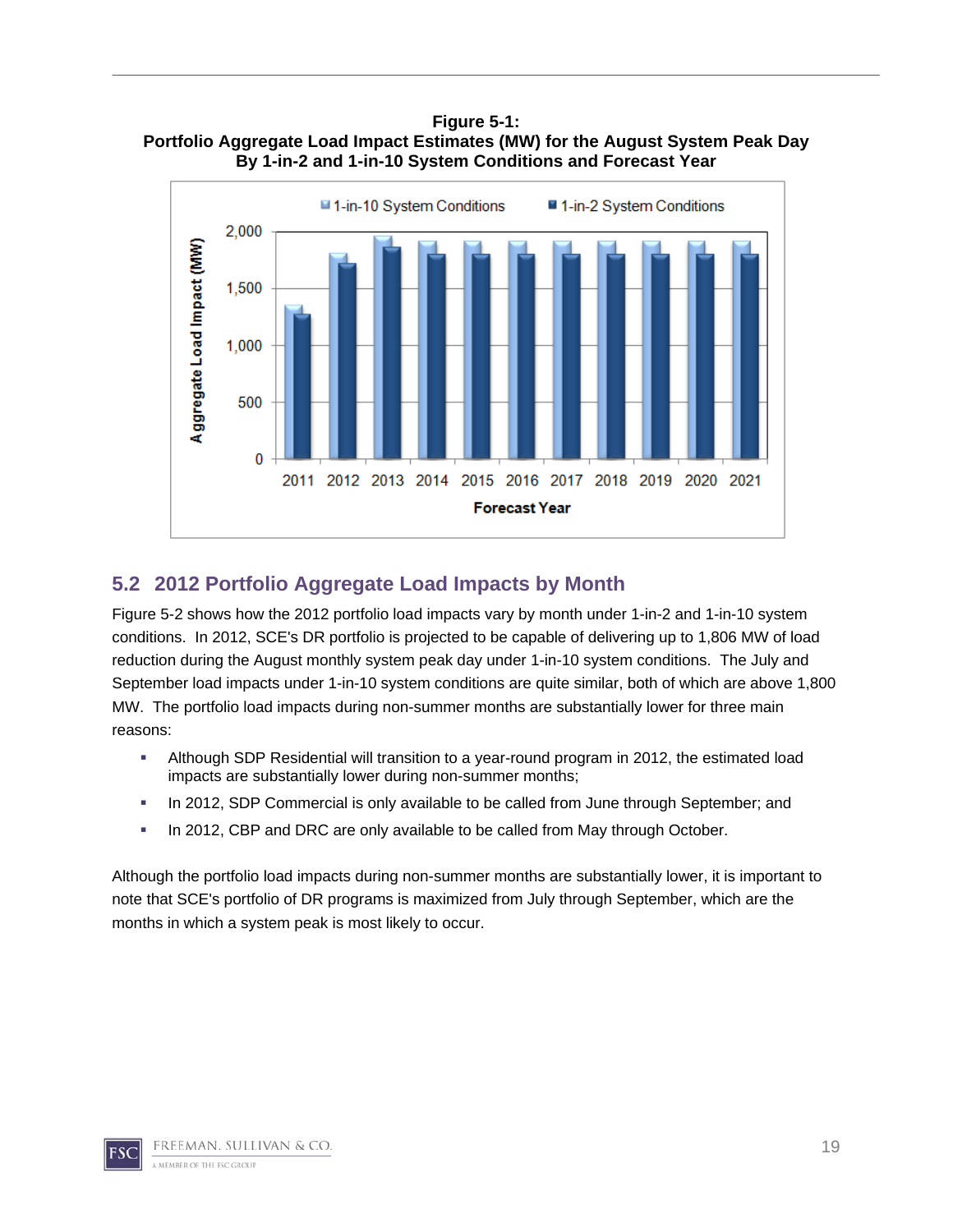**Figure 5-2: 2012 Portfolio Aggregate Load Impact Estimates (MW) By 1-in-2 and 1-in-10 System Conditions and Monthly System Peak Day** 



## **5.3 Portfolio Load Impacts by Program Type**

With the impending cap on emergency DR programs and transition to smart metering technology, SCE plans to move away from emergency response and have a more balanced DR portfolio by program type. Figure 5-3 reflects this change in the distribution of portfolio aggregate load impacts by program type. In 2011 for the August system peak day, load impacts from emergency response programs comprise 86% of SCE's DR portfolio. The share for price responsive programs is only 3%. In 2014 after the transition of SDP Residential to a price responsive program and implementation of default CPP for medium and small business customers, the share for price responsive programs grows to 39% of SCE's DR portfolio for the August system peak day. After SCE implements its peak time rebate program for residential customers, the SmartConnect Enabled category grows from 0% in 2011 to 20% in 2014. Considering that SmartConnect Enabled and Aggregator Managed programs are also price responsive, SCE's DR portfolio transitions from 82% emergency-dispatched programs to 60% price-dispatched programs between 2011 and 2014.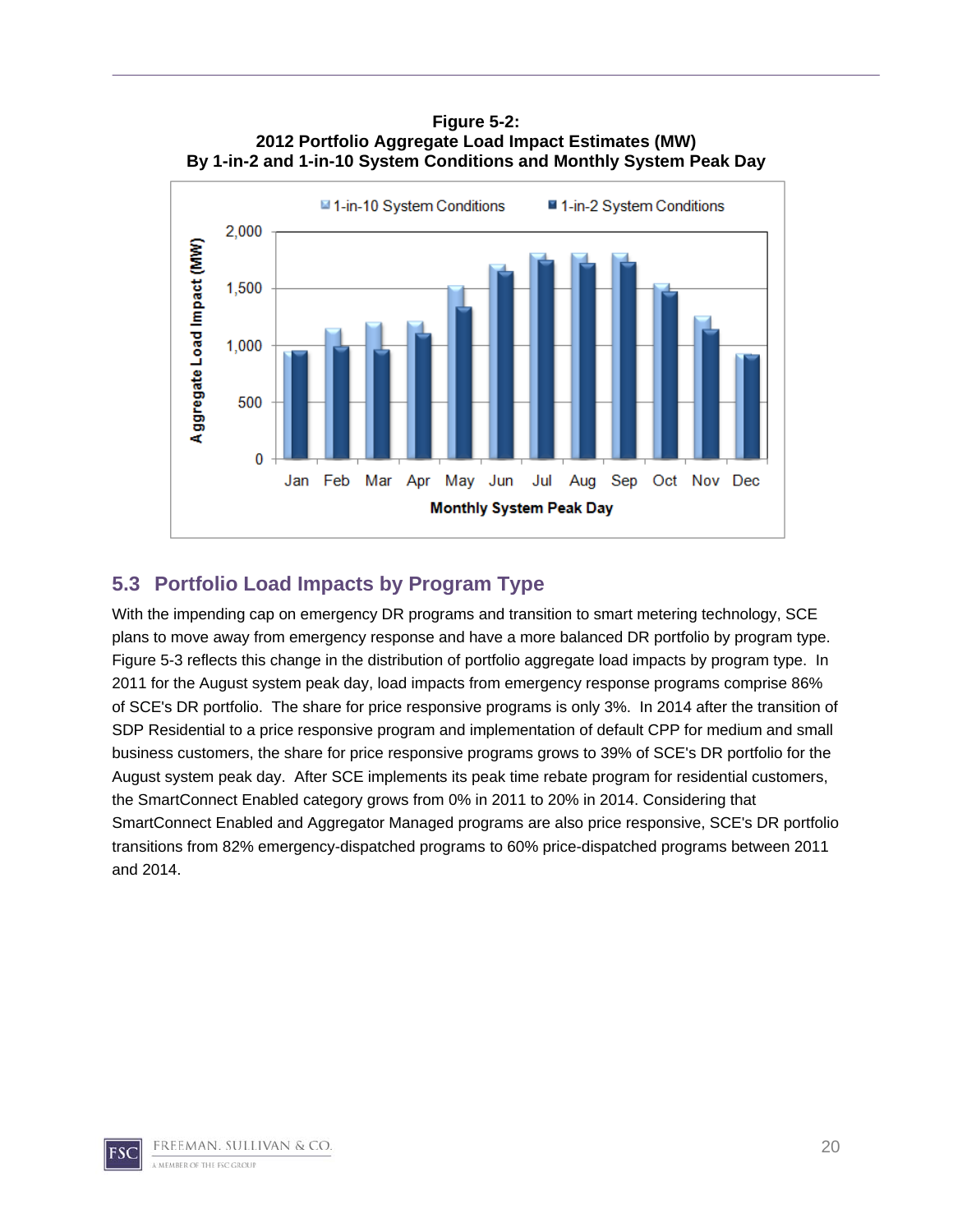#### **Figure 5-3: Distribution of Portfolio Aggregate Load Impacts by Program Type 2011 and 2014 August System Peak Day under 1-in-2 System Conditions**



## **5.4 Portfolio Load Impacts by Program**

Table 5-1 summarizes the portfolio load impacts by program for 2011-2021 under 1-in-2 annual system peak conditions. The following list provides some background behind the aggregate impact results for each program:

- Although BIP enrollment does not change, aggregate load impacts increase over time because it is assumed that BIP customers experience 1.5% load growth per year from 2011 to 2014;
- AP-I aggregate load impacts increase over time because of enrollment growth and a projected improvement in switch activation success rates;
- SDP Residential is listed in two categories because it transitions from emergency response to price responsive in 2012. Aggregate load impacts increase over time because of projected enrollment growth, although it remains to be seen what the impact of the transition will be;
- CPP-L aggregate load impacts decrease slightly because it is expected that some customers will opt out of the rate after their initial year;
- Load impacts for CPP-M and CPP-S peak in 2013 once all eligible customers are defaulted onto the rate, but then decline because it is expected that many will opt out after the first year when bill protection expires;
- **DBP** portfolio impacts are lower than the ex post estimates or ex ante program specific impacts because of dual-enrollment with BIP;
- Load impacts for aggregator managed programs decrease substantially as DRC is discontinued while CBP aggregate load impacts remain relatively constant;
- RTP experiences substantial percentage growth as the program is made available to all C&I customers in conjunction with the SmartConnect rollout; and
- Portfolio load impacts increase substantially from 2012 onwards as SPD is implemented for residential customers.

Tables 5-2 and 5-3 summarize the monthly variation in portfolio aggregate load impacts in 2012 for 1-in-2 and 1-in-10 system conditions. Similar tables are available in Appendix B, C, D, and E for each forecast

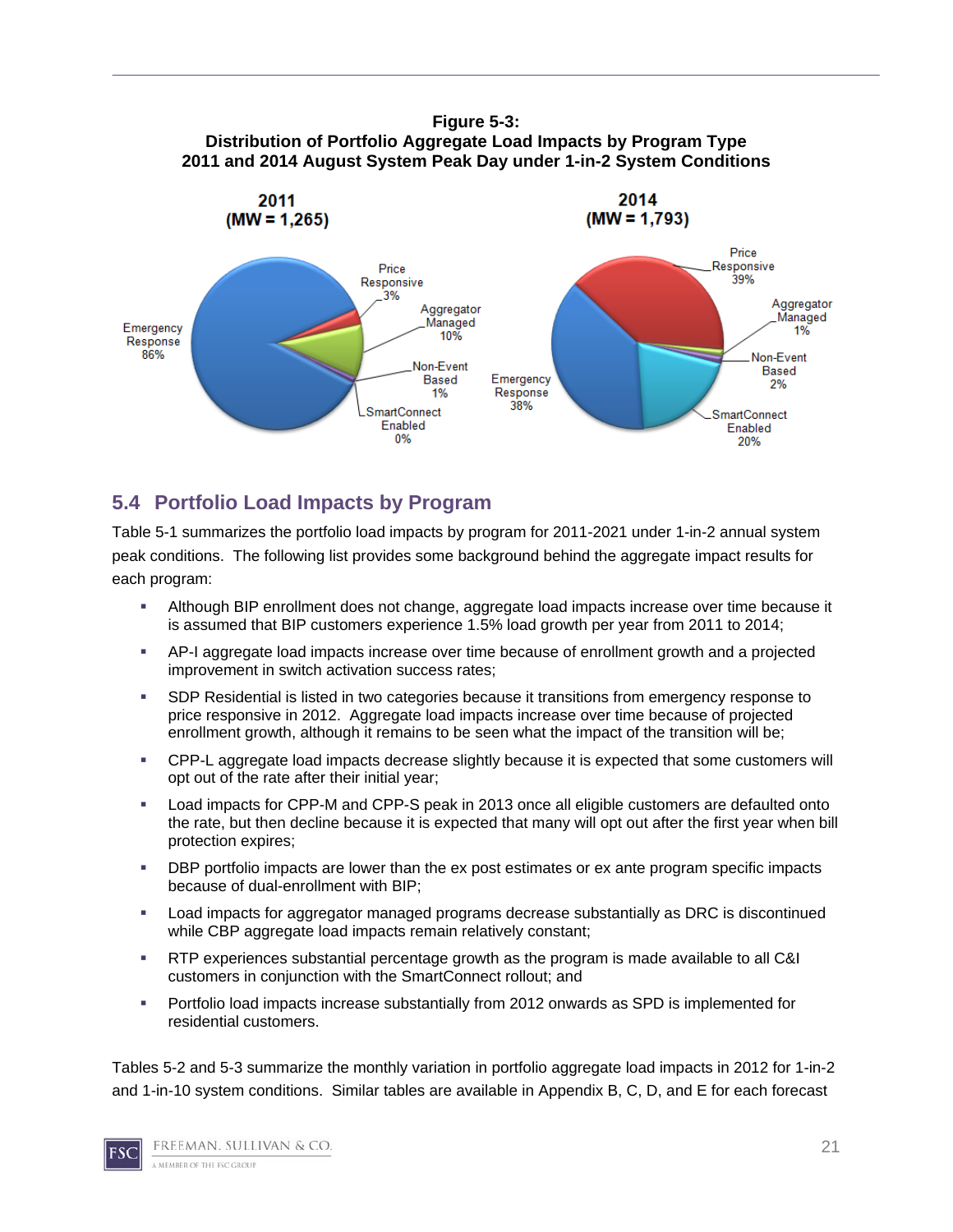year from 2011-2021, for 1-in-2 and 1-in-10 system conditions and for both a portfolio and program specific basis.

|                           |                  |                              |                          | <b>Forecast Year</b>     |                          |                  |
|---------------------------|------------------|------------------------------|--------------------------|--------------------------|--------------------------|------------------|
| <b>Program Type</b>       | Program          | 2011                         | 2012                     | 2013                     | 2014                     | $2015 -$<br>2021 |
|                           | <b>BIP-15</b>    | 127                          | 129                      | 131                      | 134                      | 134              |
|                           | <b>BIP-30</b>    | 410                          | 417                      | 425                      | 432                      | 435              |
|                           | AP-I             | 37                           | 40                       | 43                       | 47                       | 47               |
|                           | SDP COM-B        | 17                           | 19                       | 21                       | 24                       | 24               |
| <b>Emergency Response</b> | SDP COM-E        | 39                           | 42                       | 45                       | 47                       | 47               |
|                           | SDP RES-B        | 93                           | $\overline{\phantom{0}}$ | $\overline{\phantom{a}}$ | $\overline{\phantom{a}}$ | ۰                |
|                           | SDP RES-E        | 363                          | L.                       |                          | $\blacksquare$           |                  |
|                           | <b>SUB-TOTAL</b> | 1,087                        | 647                      | 665                      | 682                      | 686              |
|                           | SDP RES-B        | $\frac{1}{2}$                | 102                      | 137                      | 157                      | 157              |
|                           | SDP RES-E        | $\qquad \qquad \blacksquare$ | 397                      | 407                      | 431                      | 431              |
|                           | CPP-L            | 27                           | 25                       | 23                       | 26                       | 24               |
| Price Responsive          | CPP-M            | $\blacksquare$               | 47                       | 161                      | 61                       | 61               |
|                           | CPP-S            |                              | 14                       | 35                       | 13                       | 13               |
|                           | <b>DBP</b>       | 12                           | 12                       | 16                       | 18                       | 18               |
|                           | <b>SUB-TOTAL</b> | 38                           | 597                      | 779                      | 706                      | 704              |
|                           | CBP-DA           | $\mathbf{1}$                 | 1                        | $\mathbf{1}$             | $\overline{2}$           | 2                |
|                           | CBP-DO           | 17                           | 19                       | 20                       | 21                       | 21               |
| Aggregator Managed        | DRC-DA           | 26                           | 25                       | ä,                       | $\blacksquare$           |                  |
|                           | DRC-DO           | 82                           | 80                       | $\blacksquare$           | $\blacksquare$           |                  |
|                           | <b>SUB-TOTAL</b> | 126                          | 124                      | 21                       | 23                       | 23               |
|                           | <b>RTP</b>       | 13                           | 13                       | 20                       | 26                       | 26               |
| Non-Event Based           | <b>SUB-TOTAL</b> | 13                           | 13                       | 20                       | 26                       | 26               |
|                           | <b>SDP</b>       | $\blacksquare$               | 332                      | 371                      | 356                      | 356              |
| SmartConnect              | <b>SUB-TOTAL</b> |                              | 332                      | 371                      | 356                      | 356              |
| PORTFOLIO TOTAL           | 1,265            | 1,715                        | 1,856                    | 1,793                    | 1,795                    |                  |

#### **Table 5-1: Portfolio Aggregate Load Impact Estimates (MW) for the August System Peak Day Under 1-in-2 and 1-in-10 System Conditions by Program and Forecast Year**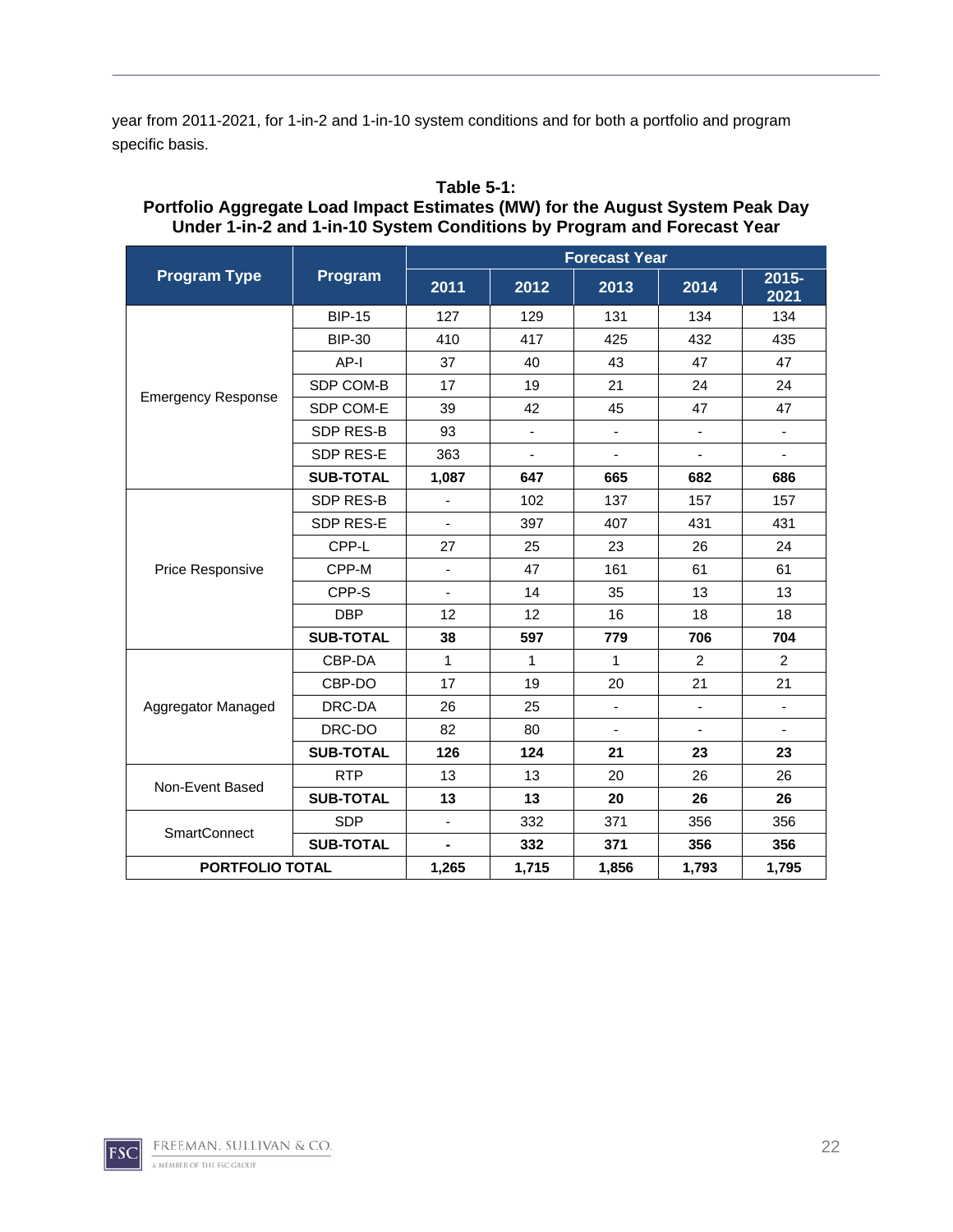| Program                | <b>Program</b>   |                          |                |                          |          |                | <b>Monthly System Peak</b> |              |              |            |             |            |                |
|------------------------|------------------|--------------------------|----------------|--------------------------|----------|----------------|----------------------------|--------------|--------------|------------|-------------|------------|----------------|
| <b>Type</b>            |                  | Jan                      | Feb            | <b>Mar</b>               | Apr      | <b>May</b>     | Jun                        | Jul          | Aug          | <b>Sep</b> | Oct         | <b>Nov</b> | <b>Dec</b>     |
|                        | <b>BIP-15</b>    | 112                      | 124            | 111                      | 126      | 120            | 131                        | 127          | 129          | 132        | 139         | 136        | 106            |
|                        | <b>BIP-30</b>    | 392                      | 406            | 389                      | 432      | 469            | 426                        | 420          | 417          | 420        | 445         | 400        | 354            |
| Emergency              | AP-I             | 21                       | 22             | 27                       | 40       | 43             | 41                         | 40           | 40           | 38         | 40          | 32         | 22             |
| Response               | SDP COM-B        | ÷,                       | $\blacksquare$ | $\overline{\phantom{a}}$ |          | $\blacksquare$ | 11                         | 14           | 19           | 18         |             |            | $\blacksquare$ |
|                        | SDP COM-E        |                          | ٠              |                          |          |                | 23                         | 34           | 42           | 34         |             |            |                |
|                        | <b>SUB-TOTAL</b> | 525                      | 552            | 526                      | 598      | 631            | 633                        | 634          | 647          | 642        | 624         | 569        | 482            |
|                        | <b>SDP RES-B</b> | $\Omega$                 | $\mathbf 0$    | $\Omega$                 | 14       | 33             | 94                         | 112          | 102          | 106        | 61          | 27         | $\mathbf 0$    |
|                        | SDP RES-E        | $\Omega$                 | $\mathbf 0$    | $\Omega$                 | 56       | 125            | 368                        | 433          | 397          | 407        | 225         | 101        | $\mathbf 0$    |
|                        | CPP-L            | 26                       | 31             | 30                       | 29       | 25             | 27                         | 27           | 25           | 23         | 24          | 30         | 30             |
| Price<br>Responsive    | CPP-M            | 47                       | 47             | 47                       | 47       | 47             | 47                         | 47           | 47           | 47         | 47          | 47         | 47             |
|                        | CPP-S            | 14                       | 14             | 14                       | 14       | 14             | 14                         | 14           | 14           | 14         | 14          | 14         | 14             |
|                        | <b>DBP</b>       | 9                        | 9              | 9                        | 11       | 12             | 11                         | 12           | 12           | 12         | 12          | 10         | 9              |
|                        | <b>SUB-TOTAL</b> | 96                       | 101            | 100                      | 172      | 256            | 562                        | 645          | 597          | 610        | 383         | 230        | 100            |
|                        | CBP-DA           |                          |                |                          |          | 1              | 1                          | $\mathbf{1}$ | $\mathbf{1}$ | 1          | $\mathbf 1$ |            | $\blacksquare$ |
|                        | CBP-DO           |                          | $\blacksquare$ |                          |          | 17             | 18                         | 18           | 19           | 18         | 17          |            | ÷,             |
| Aggregator<br>Managed  | DRC-DA           | $\overline{\phantom{a}}$ | ٠              |                          |          | 23             | 24                         | 25           | 25           | 24         | 24          |            | $\blacksquare$ |
|                        | DRC-DO           |                          | ٠              |                          |          | 75             | 75                         | 78           | 80           | 80         | 76          |            |                |
|                        | <b>SUB-TOTAL</b> | $\bf{0}$                 | $\bf{0}$       | $\bf{0}$                 | $\bf{0}$ | 117            | 118                        | 122          | 124          | 123        | 119         | $\bf{0}$   | 0              |
| Non-Event              | <b>RTP</b>       | $-1$                     | $-1$           | -1                       | $-1$     | $-1$           | $-3$                       | 5            | 13           | 20         | 11          | 6          | $-1$           |
| <b>Based</b>           | <b>SUB-TOTAL</b> | $-1$                     | $-1$           | $-1$                     | $-1$     | $-1$           | $-3$                       | 5            | 13           | 20         | 11          | 6          | $-1$           |
| <b>SmartConnect</b>    | <b>SPD</b>       | 332                      | 332            | 332                      | 332      | 332            | 332                        | 332          | 332          | 332        | 332         | 332        | 332            |
| Enabled                | <b>SUB-TOTAL</b> | 332                      | 332            | 332                      | 332      | 332            | 332                        | 332          | 332          | 332        | 332         | 332        | 332            |
| <b>PORTFOLIO TOTAL</b> |                  | 952                      | 985            | 958                      | 1,102    | 1,336          | 1,642                      | 1,739        | 1,715        | 1,728      | 1,469       | 1,136      | 914            |

**Table 5-2: 2012 Portfolio Aggregate Ex Ante Load Impact Estimates for 1-in-2 System Conditions** 

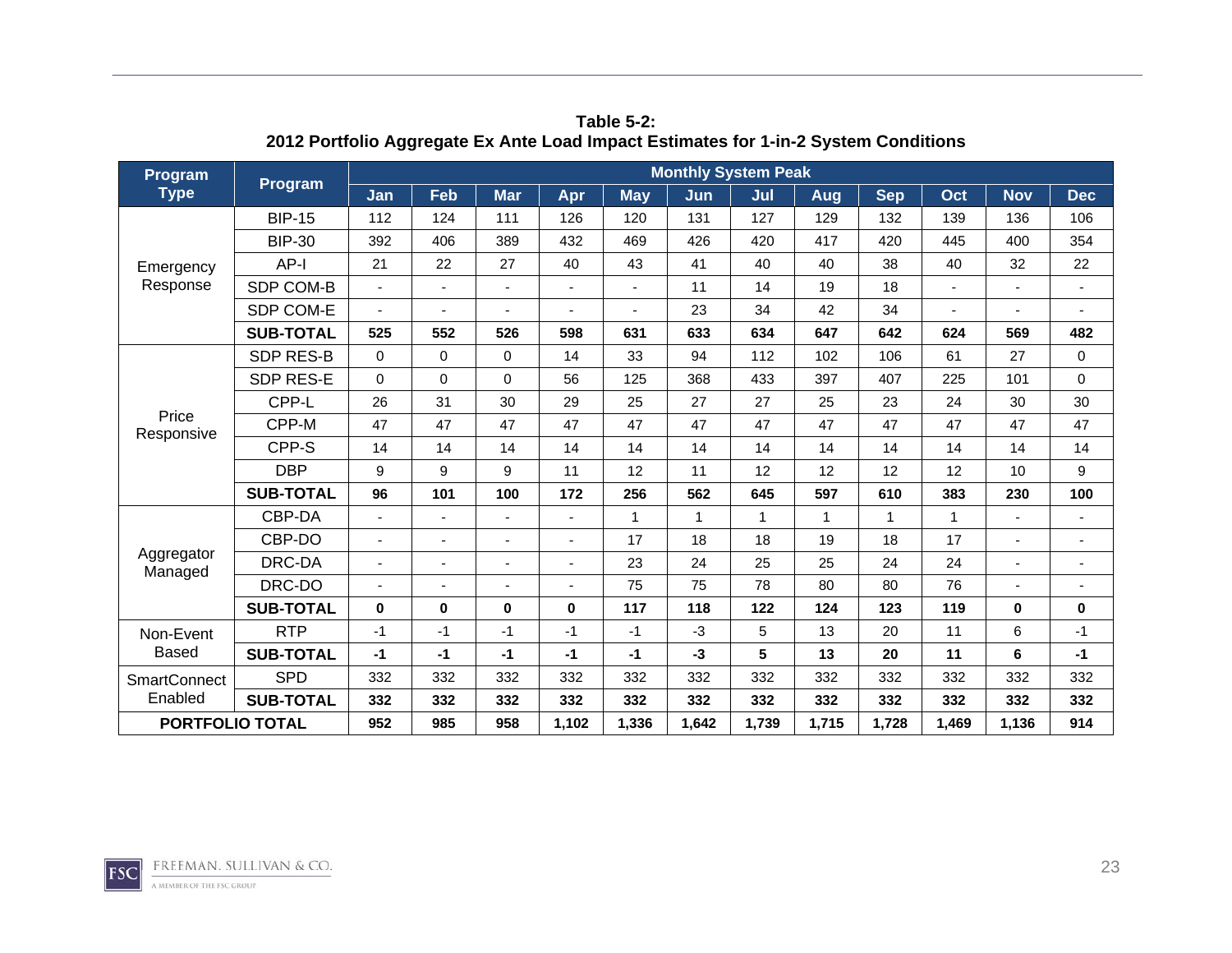| Program                | <b>Program</b>   |              |                          |            | <b>Monthly System Peak</b> |            |       |              |              |            |             |            |                          |  |  |
|------------------------|------------------|--------------|--------------------------|------------|----------------------------|------------|-------|--------------|--------------|------------|-------------|------------|--------------------------|--|--|
| <b>Type</b>            |                  | Jan          | Feb                      | <b>Mar</b> | Apr                        | <b>May</b> | Jun   | Jul          | Aug          | <b>Sep</b> | Oct         | <b>Nov</b> | <b>Dec</b>               |  |  |
|                        | <b>BIP-15</b>    | 102          | 126                      | 122        | 124                        | 117        | 125   | 123          | 127          | 130        | 138         | 134        | 112                      |  |  |
|                        | <b>BIP-30</b>    | 393          | 425                      | 417        | 437                        | 472        | 425   | 417          | 416          | 419        | 448         | 405        | 353                      |  |  |
| Emergency              | AP-I             | 21           | 23                       | 37         | 43                         | 48         | 45    | 42           | 41           | 42         | 43          | 29         | 22                       |  |  |
| Response               | SDP COM-B        | ÷,           | $\blacksquare$           |            |                            |            | 12    | 15           | 22           | 19         |             |            | $\blacksquare$           |  |  |
|                        | SDP COM-E        |              | $\blacksquare$           |            |                            |            | 24    | 36           | 47           | 37         |             |            |                          |  |  |
|                        | <b>SUB-TOTAL</b> | 515          | 574                      | 575        | 604                        | 638        | 632   | 634          | 654          | 648        | 629         | 568        | 487                      |  |  |
|                        | <b>SDP RES-B</b> | $\Omega$     | 27                       | 38         | 35                         | 65         | 102   | 124          | 117          | 121        | 72          | 55         | $\mathbf 0$              |  |  |
|                        | SDP RES-E        | $\Omega$     | 109                      | 151        | 139                        | 258        | 403   | 486          | 460          | 460        | 270         | 201        | $\mathbf 0$              |  |  |
|                        | CPP-L            | 26           | 28                       | 27         | 24                         | 25         | 27    | 27           | 24           | 23         | 26          | 23         | 30                       |  |  |
| Price<br>Responsive    | CPP-M            | 47           | 47                       | 47         | 47                         | 47         | 47    | 47           | 47           | 47         | 47          | 47         | 47                       |  |  |
|                        | CPP-S            | 14           | 14                       | 14         | 14                         | 14         | 14    | 14           | 14           | 14         | 14          | 14         | 14                       |  |  |
|                        | <b>DBP</b>       | 9            | 10                       | 10         | 12                         | 12         | 12    | 12           | 13           | 12         | 13          | 10         | 9                        |  |  |
|                        | <b>SUB-TOTAL</b> | 96           | 235                      | 287        | 271                        | 421        | 605   | 710          | 675          | 678        | 442         | 351        | 101                      |  |  |
|                        | CBP-DA           |              | ٠                        |            |                            | 1          | 1     | $\mathbf{1}$ | $\mathbf{1}$ | 1          | $\mathbf 1$ |            | $\blacksquare$           |  |  |
|                        | CBP-DO           |              | ٠                        |            |                            | 17         | 18    | 19           | 19           | 18         | 18          |            |                          |  |  |
| Aggregator<br>Managed  | DRC-DA           |              | $\overline{\phantom{0}}$ |            |                            | 23         | 24    | 25           | 25           | 24         | 24          |            | $\overline{\phantom{0}}$ |  |  |
|                        | DRC-DO           |              |                          |            |                            | 76         | 77    | 79           | 80           | 78         | 78          |            |                          |  |  |
|                        | <b>SUB-TOTAL</b> | $\mathbf{0}$ | $\bf{0}$                 | $\bf{0}$   | $\mathbf{0}$               | 118        | 120   | 123          | 126          | 121        | 120         | $\bf{0}$   | 0                        |  |  |
| Non-Event              | <b>RTP</b>       | $-1$         | $-1$                     | 4          | $\mathbf 0$                | 9          | 20    | 5            | 20           | 20         | 11          | $-1$       | $-1$                     |  |  |
| <b>Based</b>           | <b>SUB-TOTAL</b> | $-1$         | $-1$                     | 4          | $\mathbf 0$                | 9          | 20    | 5            | 20           | 20         | 11          | $-1$       | $-1$                     |  |  |
| <b>SmartConnect</b>    | <b>SPD</b>       | 332          | 332                      | 332        | 332                        | 332        | 332   | 332          | 332          | 332        | 332         | 332        | 332                      |  |  |
| Enabled                | <b>SUB-TOTAL</b> | 332          | 332                      | 332        | 332                        | 332        | 332   | 332          | 332          | 332        | 332         | 332        | 332                      |  |  |
| <b>PORTFOLIO TOTAL</b> |                  | 944          | 1,141                    | 1,199      | 1,207                      | 1,518      | 1,709 | 1,805        | 1,806        | 1,800      | 1,534       | 1,251      | 919                      |  |  |

**Table 5-3: 2012 Portfolio Aggregate Ex Ante Load Impact Estimates for 1-in-10 System Conditions** 

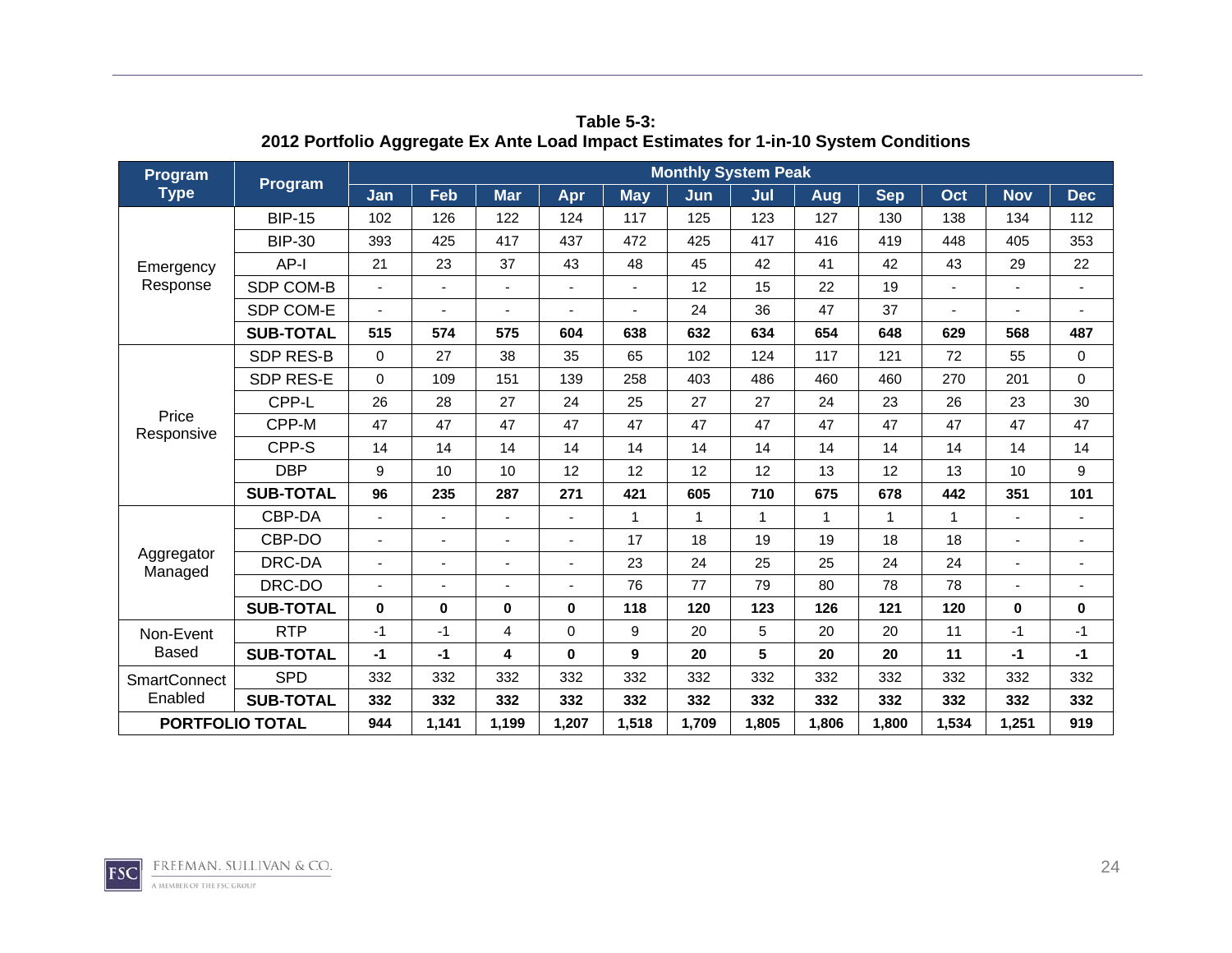## **6 Recommendations**

The 2010 DR program evaluations contain recommendations for each program. The recommendations provide steps to improve the measurement and evaluation of DR resources and steps to improve program performance. This section summarizes the recommendations for each program. More detailed explanations of the recommendations can be found in the individual program evaluations.

## **6.1 Emergency Response Programs**

Overall, emergency response programs are characterized by infrequent use, but substantial load reductions linked to either automated control technology or contractual agreements with substantial penalties for non-performance. Their importance and infrequent dispatch make it critical to understand the electricity use patterns of participants, call test events and measure the extent to which communications work well. The following summarizes the recommendations for the emergency response programs:

- Call test events for BIP, AP-I and SDP Commercial;
- For BIP test events, determine whether test events are designed to simulate shortages of installed capacity or short-term balancing of the grid to recover from forced transmission or generation outages. If a BIP test event is meant to simulate a generation supply shortage, one-day notice is recommended, without advance notice of the exact timing of the event. If a BIP test event is meant to simulate a transmission or generation outage, no advanced notice should be given;
- For AP-I, conduct an effort to improve switch activation success rates through test events, review of interval data and subsequent inspection and repair; and
- For SDP Commercial, continue analysis of AC end-use sample.

## **6.2 Price Responsive Programs**

Price responsive programs are dispatched more frequently based on economic criteria rather than solely for emergency conditions. The following recommendations were made for price response programs:

- For SDP Residential, develop a representative sample of whole house load data in conjunction with the roll out of smart meters; and
- For CPP, the primary recommendations are to:
	- o Conduct research to improve load responsiveness among customers already defaulted onto CPP;
	- o Conduct research to reduce uncertainty of impacts from small and medium C&I customers scheduled to be defaulted onto CPP; and
	- o Develop price responsiveness estimates for the agricultural sector.

## **6.3 Aggregator Managed Programs**

In the load impact report that covered SCE's aggregator managed programs (CBP and DRC), the following recommendations were provided:

 The primary recommendation is to begin the load impact evaluation process earlier in the year and to consider offering multi-year evaluation contracts. Issuing an RFP in late summer would allow a kick-off meeting in early fall, an earlier start at assembling data and the opportunity to produce preliminary load impact results before the end of the year; and

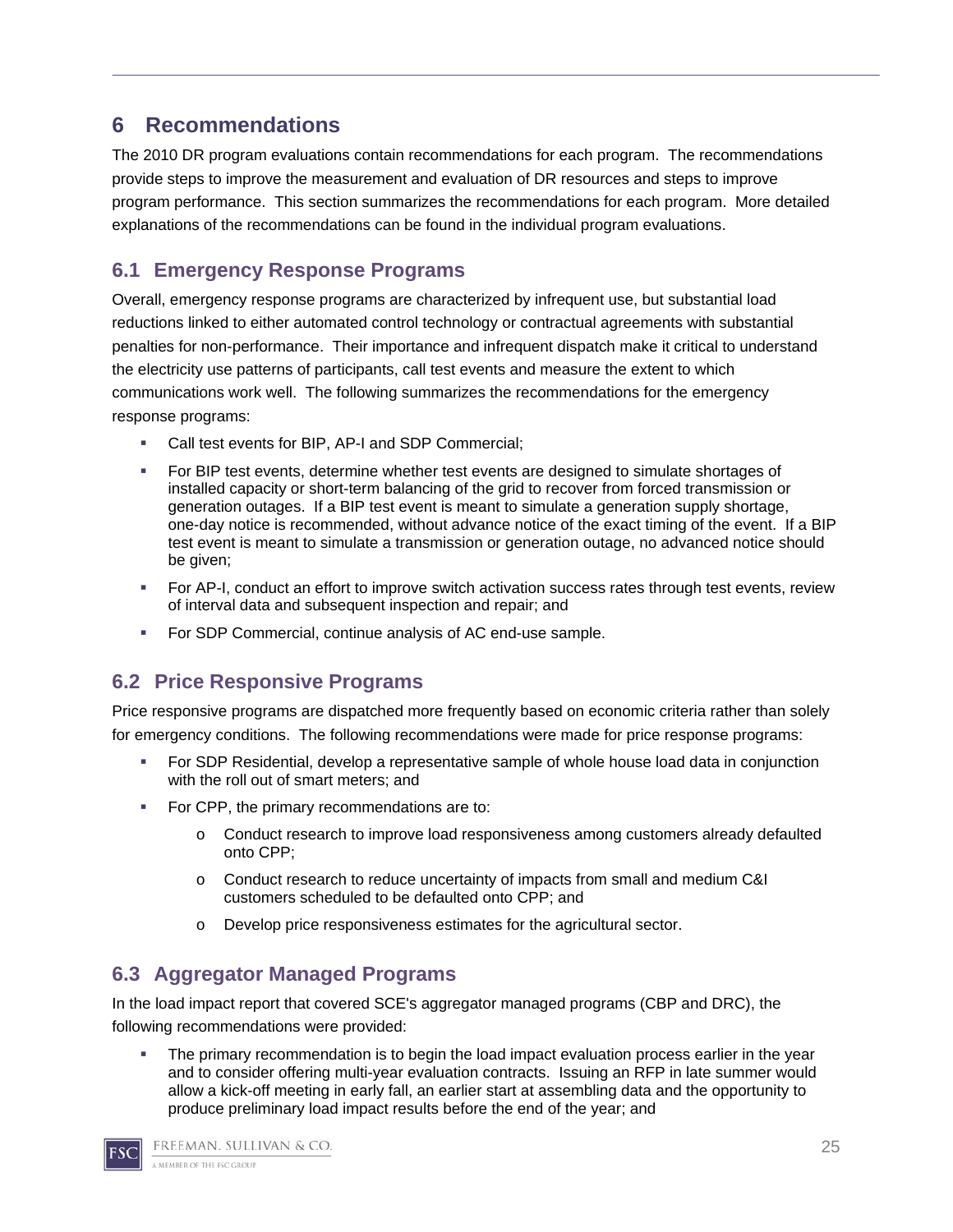Such an advance in schedule would hopefully relax some of the pressure to complete reports and load impact tables that invariably occurs just prior to the April 1 deadline.

## **6.4 Non-Event Based Programs**

An evaluation was conducted for one non-event based resource in 2010, RTP. Given the high rate of projected RTP enrollment growth over the next few years, future aggregate load impacts are closely tied to the size of new participants relative to the existing population. Currently, RTP is only available to customers above 200 kW. The program will be open to all C&I customers, regardless of size, starting in 2013. If new participants are substantially smaller than the average existing RTP customer, the resulting aggregate load reduction will be relatively lower. On the other hand, if SCE is able to successfully market RTP and recruit more large customers, the resulting aggregate load reduction will be relatively higher. It is important that SCE continues to market RTP to large customers and not just focus on the smaller customers that the program will become available to in the near future.

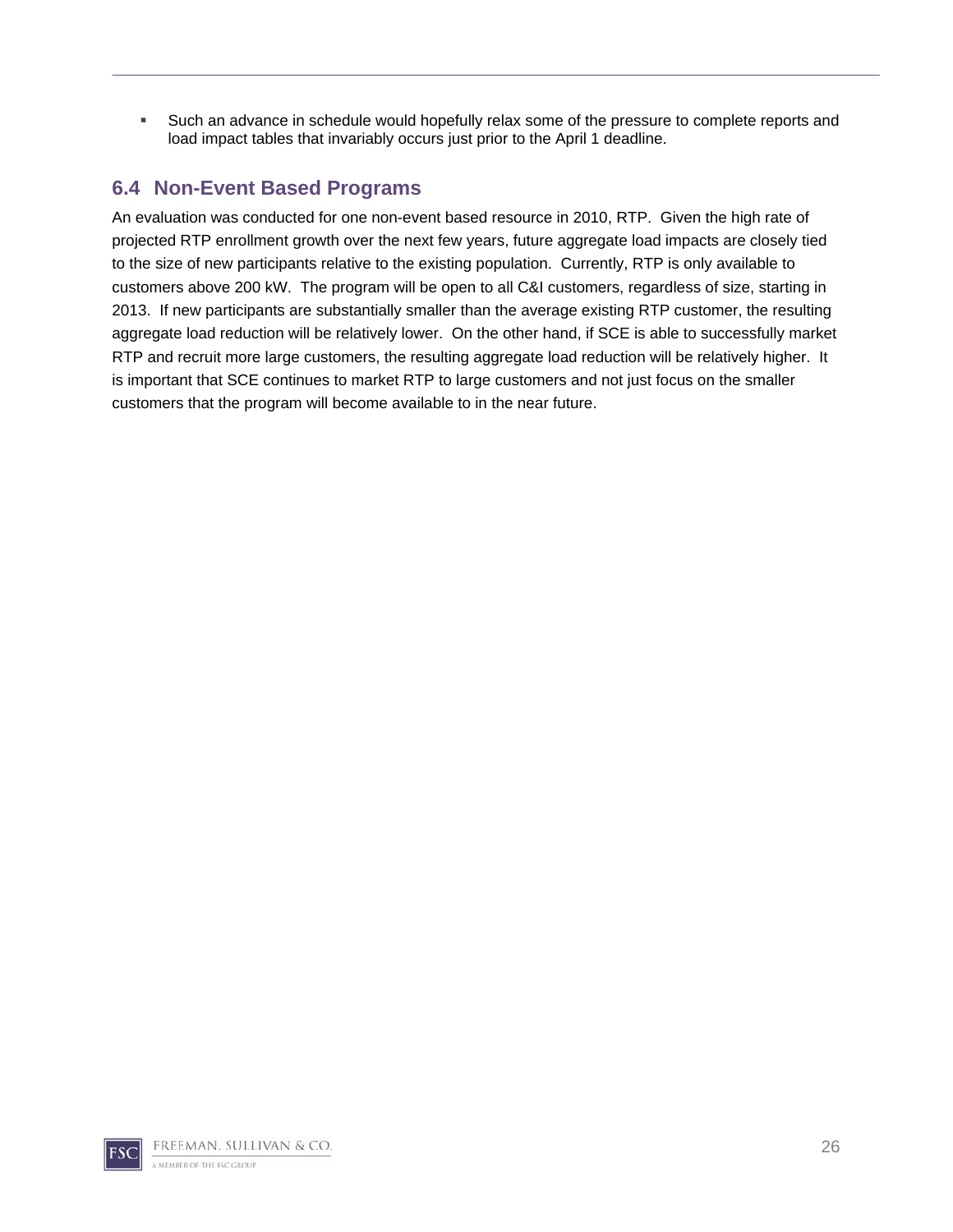# **Appendix A. Regression Specifications**

## **A.1. Base Interruptible Program**

 $kW_t = A + B \times \text{SummerOn}_t + C \times \text{SummerMid}_t + D \times \text{SummerOff}_t + E \times \text{WinterMid}_t$ 

$$
+\sum_{i=1}^{24}\sum_{j=1}^{5}F_{ij}\times hour_{i}\times DayType_{j}+\sum_{i=1}^{24}\sum_{j=1}^{12}G_{ij}\times hour_{i}\times Month_{j}+\sum_{i=1}^{24}H_{i}\times hour_{i}\times Year2010_{t}+\sum_{i=1}^{24}I_{ij}\times hour_{i}\times TotalCDH_{t}+\sum_{i=1}^{24}J_{ij}\times hour_{i}\times TotalCDHsqr_{t}+\sum_{i=1}^{24}K_{ij}\times hour_{i}\times TotalHDH_{t}+\sum_{i=1}^{24}L_{ij}\times hour_{i}\times TotalHDHsqr_{t}+\sum_{i=1}^{24}M_{i}\times hour_{i}\times Other\_Eventday_{t}+\sum_{i=1}^{24}\sum_{j=1}^{2}N_{ij}\times hour_{i}\times BIP\_Eventday_{j} + e_{t}
$$

| <b>Variable</b>                                                                           | <b>Description</b>                                                                                                                                  |
|-------------------------------------------------------------------------------------------|-----------------------------------------------------------------------------------------------------------------------------------------------------|
| $kW_{t}$                                                                                  | hourly BIP customer load at time t                                                                                                                  |
| A                                                                                         | estimated constant term                                                                                                                             |
| B through $N_{ij}$                                                                        | estimated parameters                                                                                                                                |
| SummerOn <sub>t</sub> , SummerMid <sub>t</sub> ,<br>SummerOff <sub>t</sub> and WinterMidt | binary variables that indicate which TOU rate block is in effect for each hour                                                                      |
| Hour                                                                                      | series of binary variables for each hour, which is interacted with all of the remaining<br>variables because each has an impact that varies by hour |
| DayType <sub>i</sub>                                                                      | series of binary variables representing five different day types (Mon, Tues-Thurs, Fri,<br>Sat, Sunday/Holiday)                                     |
| $M$ onth <sub>i</sub>                                                                     | series of binary variables for each month                                                                                                           |
| Year2010+                                                                                 | binary variable for the most recent year of load data                                                                                               |
| TotalCDH <sub>t</sub>                                                                     | total number of cooling degree hours (base 70) per day                                                                                              |
| TotalCDHsqrt                                                                              | total number of cooling degree hours per day squared                                                                                                |
| TotalHDH <sub>t</sub>                                                                     | total number of heating degree hours (base 70) per day                                                                                              |
| TotalHDHsqr <sub>t</sub>                                                                  | total number of heating degree hours squared                                                                                                        |
| Other_Eventday $_t$                                                                       | binary variable for event days from other DR programs                                                                                               |
| BIP_Eventday <sub>i</sub>                                                                 | binary variable representing each BIP event day; <sup>8</sup>                                                                                       |
| e <sub>t</sub>                                                                            | error term                                                                                                                                          |

 8 SCE and SDG&E had one event during the time period included in the estimation, whereas PG&E had two events.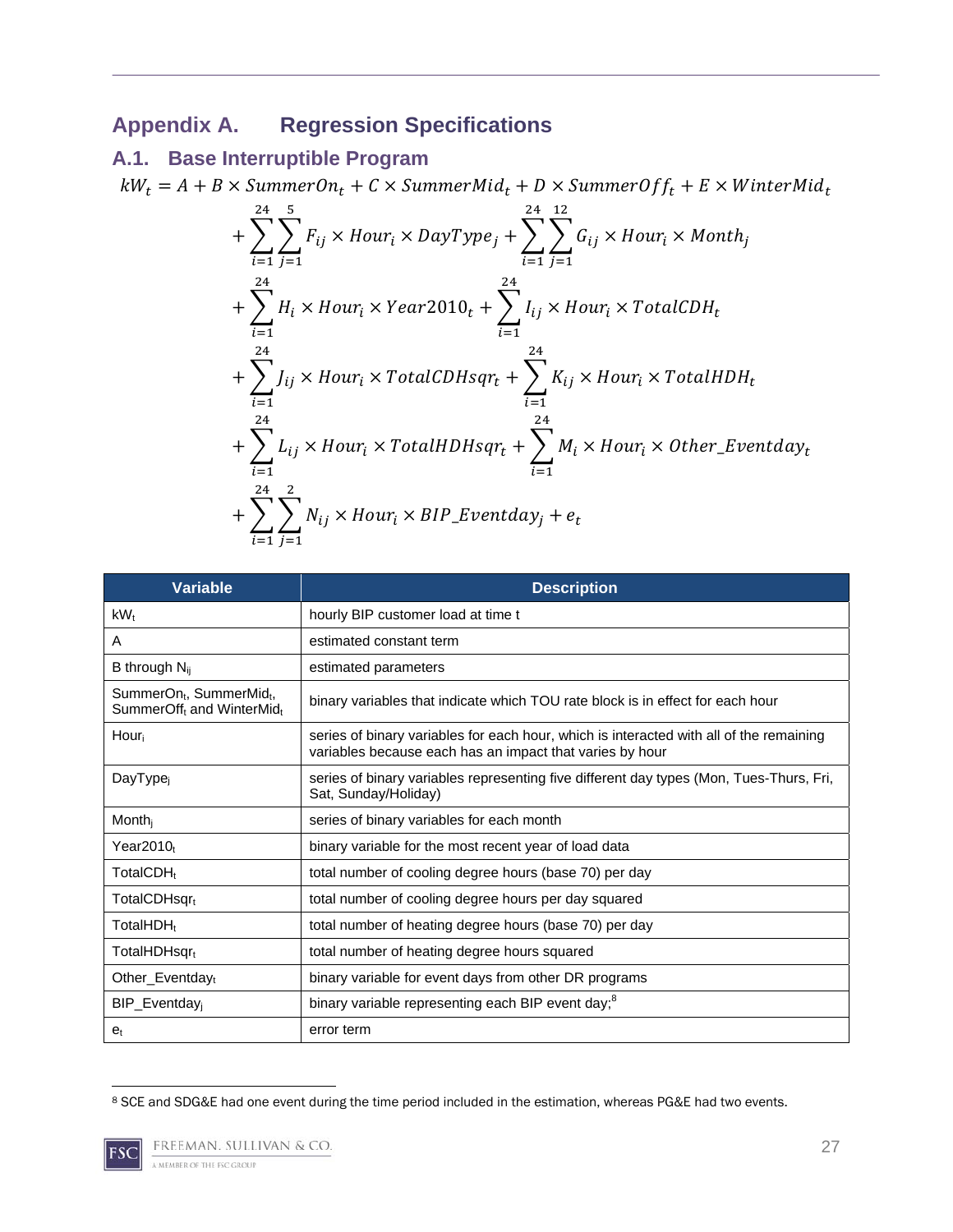# **A.2. Agricultural and Pumping Interruptible Program**

$$
kW_t = A + \sum_{i=1}^{24} \sum_{j=1}^{12} B_{ij} \times Hour_i \times Month_j + + \sum_{i=1}^{24} \sum_{j=1}^{5} C_{ij} \times Hour_i \times DayType_j
$$
  
+ 
$$
\sum_{i=1}^{24} D_i + Hour_i + PriceRatio_t + \sum_{i=1}^{24} E_i \times Hour_i \times TotalCDH_t
$$
  
+ 
$$
\sum_{i=1}^{24} F_i \times Hour_i \times TotalCDHsqr_t + \sum_{i=1}^{24} G_i \times Hour_i \times TotalHDH_t
$$
  
+ 
$$
\sum_{i=1}^{24} H_i \times Hour_i \times TotalHDHsqr_t + \sum_{i=1}^{24} I_i \times Hour_i \times WeaklyRain_t
$$
  
+ 
$$
\sum_{i=1}^{24} J_i \times Hour_i \times WeaklyCDD_t + \sum_{i=1}^{24} K_i \times Hour_i \times OtherDR_t
$$
  
+ 
$$
\sum_{i=1}^{24} \sum_{j=1}^{3} L_{ij} \times Hour_i \times Eventday_j + \varepsilon_t
$$

| <b>Variable</b>           | <b>Description</b>                                                                                                                                                          |
|---------------------------|-----------------------------------------------------------------------------------------------------------------------------------------------------------------------------|
| $kW_t$                    | Average hourly demand (kW) for each time period                                                                                                                             |
| A                         | Estimated constant term                                                                                                                                                     |
| $B_{ii}$ through $L_{ii}$ | Regression model parameters                                                                                                                                                 |
| Hour                      | Series of binary variables for each hour, which account for the basic hourly load shape of the<br>customer after other factors such as weather and prices are accounted for |
| DayType <sub>i</sub>      | Series of binary variables representing five different day types (Mon, Tues-Thurs, Fri, Sat,<br>Sunday/Holiday)                                                             |
| PriceRatio+               | Ratio of the current cost of energy to the average daily cost of energy per kwh                                                                                             |
| Month                     | Series of binary variables for each month designed to reflect seasonality in loads                                                                                          |
| TotalCDH <sub>t</sub>     | Sum of cooling degree hours (base 65) for the day                                                                                                                           |
| TotalCDHsqrt              | TotalCDH <sub>t</sub> squared                                                                                                                                               |
| TotalHDH <sub>t</sub>     | Sum of heating degree hours (base 65) for the day                                                                                                                           |
| TotalHDHsqr <sub>t</sub>  | TotalHDH <sub>t</sub> squared                                                                                                                                               |
| WeeklyRaint               | Weighted average measure of cumulative rainfall from the trailing seven days, with the weighting<br>for the trailing two days equivalent to that of the previous five days  |
| WeeklyCDD <sub>t</sub>    | Weighted average measure of cooling degree days from the trailing seven days, with the<br>weighting for the trailing two days equivalent to that of the previous five days  |
| Other $DR_t$              | Binary variable representing a customer's participation in another DR event                                                                                                 |
| $Eventday_t$              | Binary variable representing an AP-I event day                                                                                                                              |
| e <sub>t</sub>            | Is the error term                                                                                                                                                           |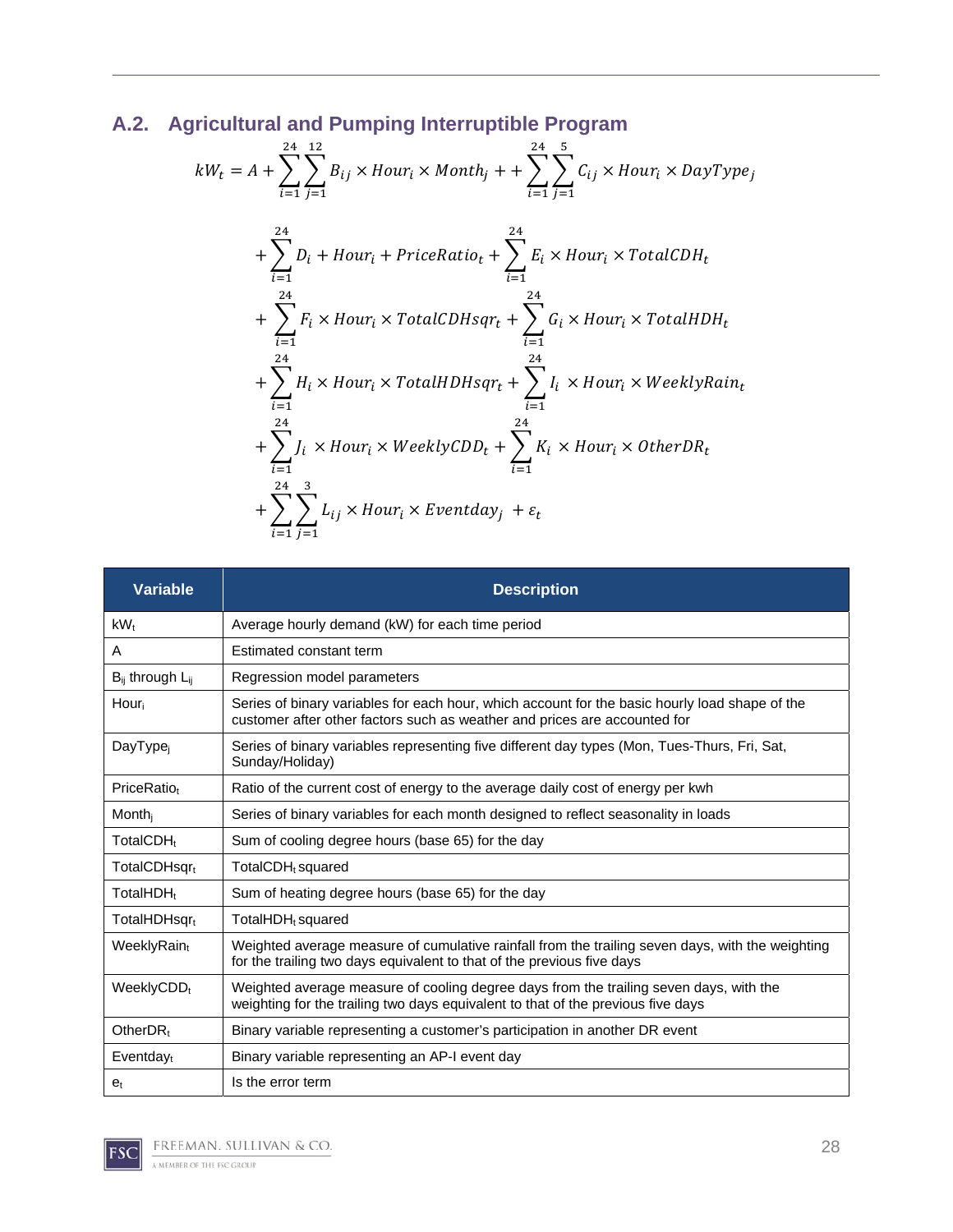## **A.3. Summer Discount Plan Commercial**

$$
kWh = a + \sum_{i=1}^{24} b_i * hour_i + \sum_{i=1}^{24} \sum_{j=7}^{9} c_{ij} * (WACDH * hour_i * month_j) + \sum_{i=1}^{22} d_i * event_i + e
$$

| <b>Variable</b> | <b>Description</b>                                                                                                                                                |
|-----------------|-------------------------------------------------------------------------------------------------------------------------------------------------------------------|
| a               | a is an estimated constant                                                                                                                                        |
| b-d             | b-d are estimated parameters                                                                                                                                      |
| <b>WACDH</b>    | A weighted average of the past 24 hours of cooling degree hours (defined as the<br>maximum of 0 or temperature $-65^{\circ}$ F), which is correlated with AC load |
| hour            | Dummy variables representing the hours of the day, designed to estimate the effect of<br>operating schedule on kWh                                                |
| month           | Dummy variables for month of the year, designed to pick up seasonal effects in<br>operating schedules                                                             |
| event           | Dummy variable representing each potential event, designed to pick up the event effect                                                                            |
| е               | The error term                                                                                                                                                    |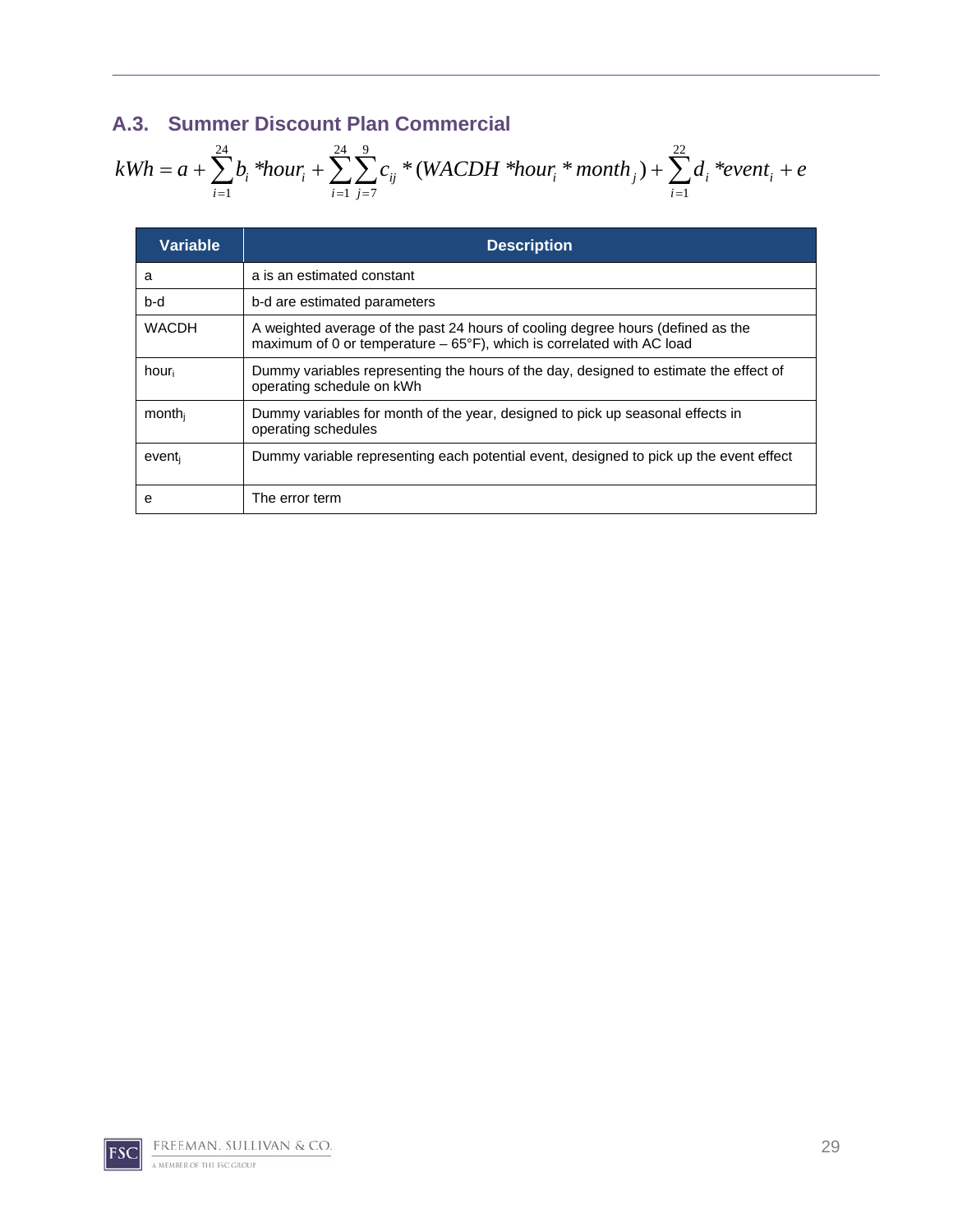## **A.4. Summer Discount Plan Residential**

$$
kW_{xt} = a_x + b^{CDH_t} * CDH_t + b^{CDH_t \cdot 2} * CDH_t \cdot 2 + \sum_{x=0}^{3} b^{CDH_{t-x}} CDH_{t-x}
$$
  
+  $\sum_{x=0}^{3} b^{CDH_{t-x} \cdot 2} (CDH_{t-x})^2 + b^{CL*CDH} CL_t * CDH_t + b^{(CL*CDH)^2} (CL_t * CDH_t)^2$   
+  $\sum_{i=6}^{9} b^{CDH*month_i} CDH_t * month_t + \sum_{i=6}^{9} b^{(CDH*month_i)^2} (CDH_t * month_i)^2$   
+  $\sum_{i=2}^{7} b^{CDH*dayofweek_i} CDH_t * dayofweek_t$   
+  $\sum_{i=2}^{7} b^{(CDH*dayofweek_i)^2} (CDH_t * dayofweek_i)^2$   
+  $\sum_{i=2}^{24} b^{1n(NighCDH*how_i)} * ln(NightCDH_t) * hour_t$ 

| <b>Variable</b>  | <b>Description</b>                                                                 |
|------------------|------------------------------------------------------------------------------------|
| $kW_{tx}$        | represents hourly AC load for customer x at time t                                 |
| $a_{x}$          | is the overall average AC level for customer x                                     |
| b's              | estimated parameters                                                               |
| $CDH_{t-x}$      | number of cooling degree hours (base 65) at time t-x                               |
| $CL_t$           | connected load (kW) of the AC unit;                                                |
| $NightCDH_t$     | sum of cooling degree hours (base 65) from midnight to 6 AM                        |
| Month            | indicates a series of binary variables representing each month of the summer (6-9) |
| <b>Dayofweek</b> | indicates a series of binary variables representing each day of the week (1-7)     |
| Hour             | indicates a series of binary variables representing each hour of the day (1-24)    |
| $e_t$            | an error term                                                                      |

2 *i*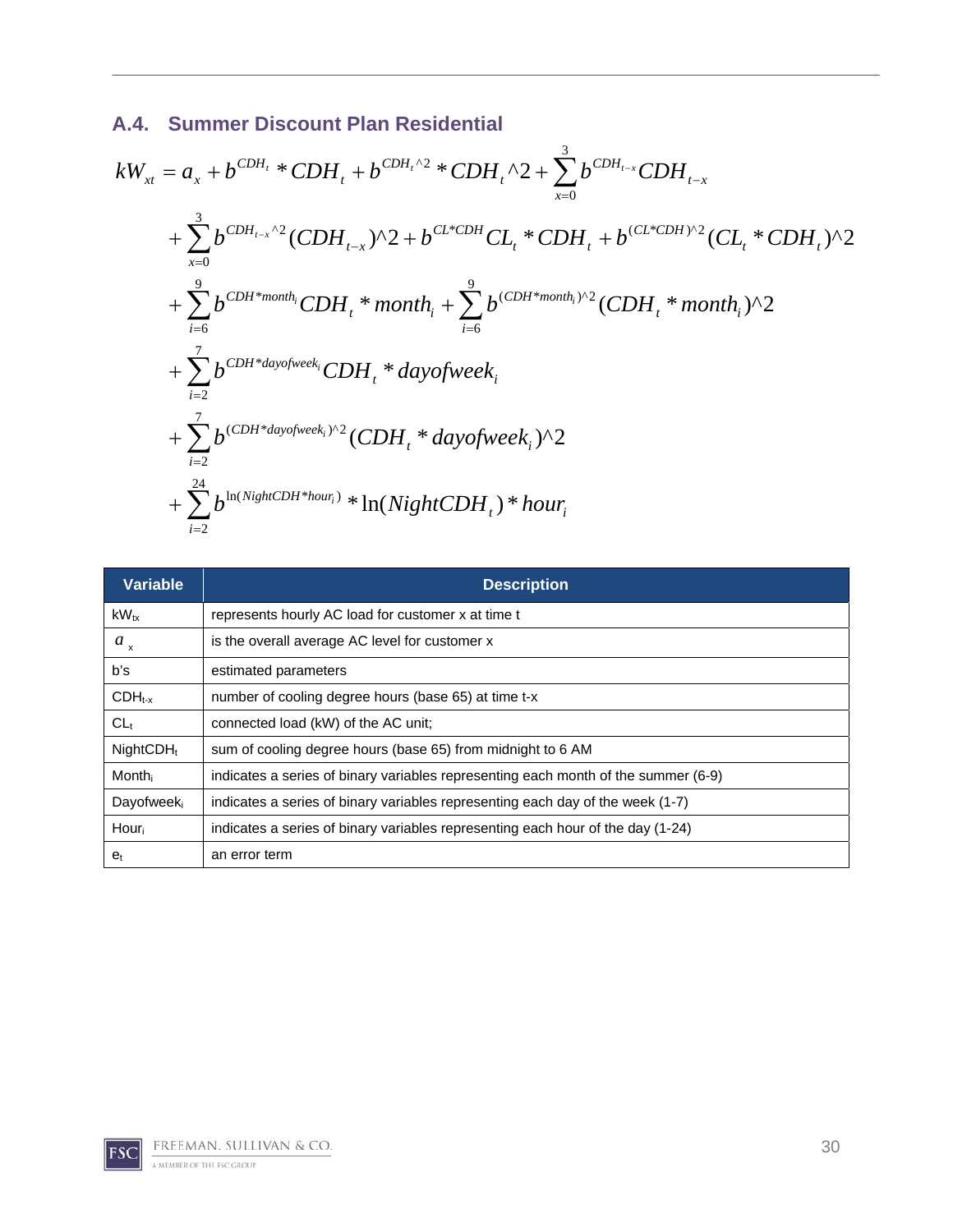# **A.5. Critical Peak Pricing for Large Customers**

$$
kW_t = A + \sum_{i=1}^{24} B_i \times Hour_i \times Year2010 + \sum_{i=1}^{24} \sum_{j=1}^{5} C_{ij} \times Hour_i \times DayType_j
$$
  
+ 
$$
\sum_{i=1}^{24} \sum_{j=1}^{12} D_{ij} \times Hour_i \times Month_j + \sum_{i=1}^{24} E_i \times Hour_i \times TotalCDH_t
$$
  
+ 
$$
\sum_{i=1}^{24} F_i \times Hour_i \times TotalCDHsqr_t + \sum_{i=1}^{24} G_i \times Hour_i \times TotalHDH_t
$$
  
+ 
$$
\sum_{i=1}^{24} H_i \times Hour_i \times TotalHDHsqr_t + \sum_{i=1}^{24} I_i \times Hour_i \times SummerCPP_t
$$
  
+ 
$$
\sum_{i=1}^{24} J_i \times Hour_i \times WinterCPP_t + \sum_{i=1}^{24} K_i \times Hour_i \times OtherDR_t
$$
  
+ 
$$
\sum_{i=1}^{24} L_i \times Hour_i \times Eventday_t + \sum_{i=1}^{24} M_i \times Hour_i \times Eventday_t \times TotalCDH_t + \varepsilon_t
$$

| <b>Variable</b>          | <b>Description</b>                                                                                                                                                                                                                            |
|--------------------------|-----------------------------------------------------------------------------------------------------------------------------------------------------------------------------------------------------------------------------------------------|
| kW <sub>t</sub>          | Represents the average hourly demand (kW) for each time period                                                                                                                                                                                |
| A                        | Is the estimated constant term                                                                                                                                                                                                                |
| B through M              | Represent the regression model parameters                                                                                                                                                                                                     |
| Hour                     | Is a series of binary variables for each hour. They account for the basic hourly load shape of the<br>customer after other factors such as weather and prices are accounted for                                                               |
| Year                     | Is a binary variable with a value equal to 1 for 2010. It was included to reflect changes in overall<br>load patterns and economic conditions between the pre- and post-enrollment periods                                                    |
| DayType <sub>i</sub>     | Is a series of binary variables representing five different day types (Mon, Tues-Thurs, Fri, Sat,<br>Sunday/Holiday)                                                                                                                          |
| Month <sub>i</sub>       | Is a series of binary variables for each month designed to reflect seasonality in loads                                                                                                                                                       |
| TotalCDH <sub>t</sub>    | Is a measure of heat intensity for the day. It is the sum of cooling degree hours (base 65) for<br>the day                                                                                                                                    |
| TotalCDHsqrt             | Is the square of the above variable                                                                                                                                                                                                           |
| TotalHDH <sub>t</sub>    | Is the sum of heating degree hours (base 65) for the day                                                                                                                                                                                      |
| TotalHDHsgr <sub>t</sub> | Is the above variable squared                                                                                                                                                                                                                 |
| SummerCPP <sub>t</sub>   | Is a binary variable representing a customer's CPP status (enrolled or not enrolled) on summer<br>weekdays in interval t. By interacting it with the hourly binary variables, we capture the effect of<br>the CPP summer period rate discount |
| WinterCPP <sub>t</sub>   | Is a binary variable representing a customer's CPP status (enrolled or not enrolled) on winter<br>weekdays in interval t. By interacting it with the hourly binary variables, we capture the effect of<br>the CPP summer period rate discount |
| Other $DR_t$             | Is a binary variable representing a customer's participation in another DR event in interval t;                                                                                                                                               |
| $Eventday_t$             | Is a binary variable representing a CPP event day in interval t                                                                                                                                                                               |
| e <sub>t</sub>           | Is the error term                                                                                                                                                                                                                             |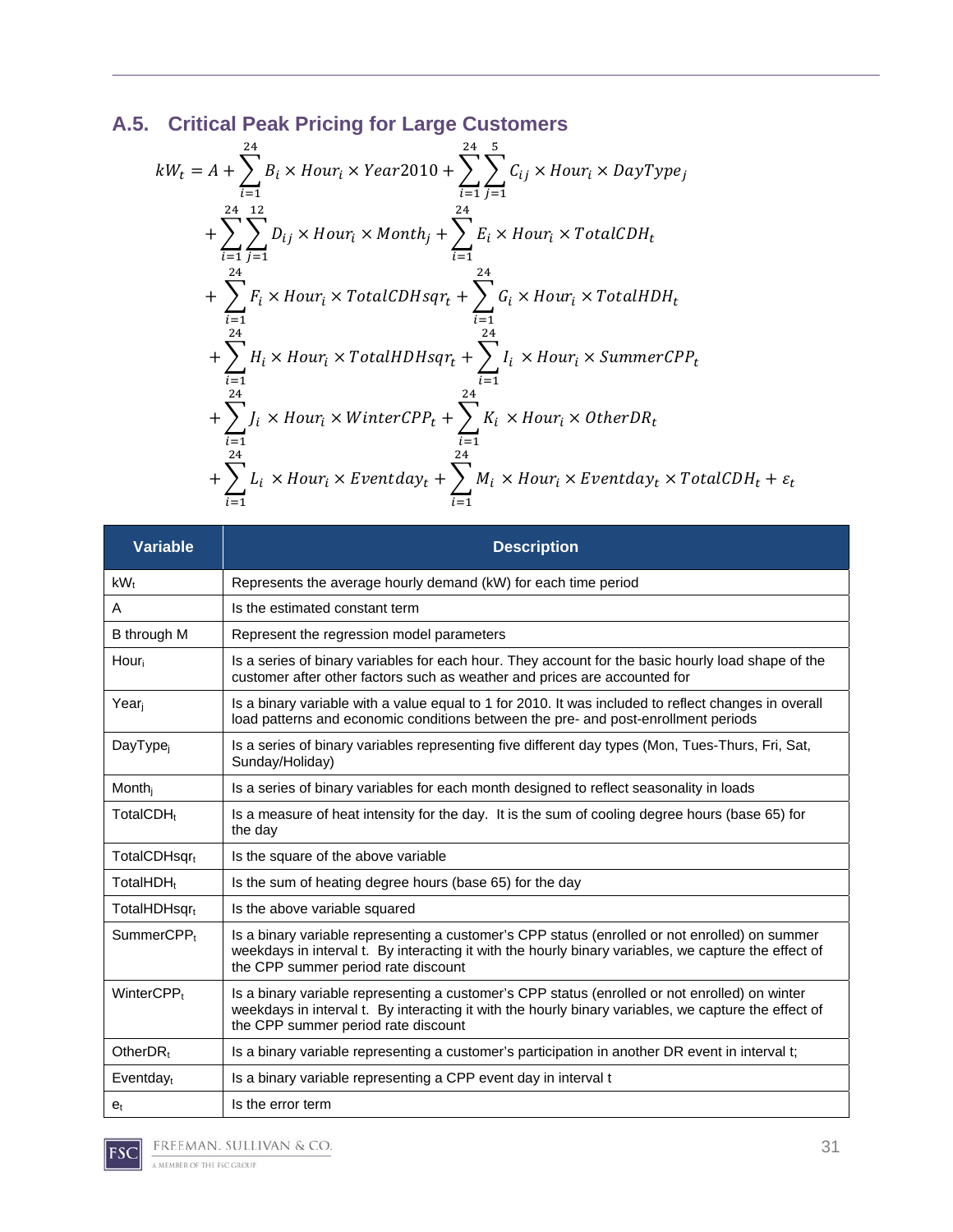## **A.6. Demand Bidding Program**

$$
Q_{t} = a + \sum_{Evt=1}^{E} \sum_{i=1}^{24} (b_{i,Evt}^{DBP} \times h_{i,t} \times DBP_{t}) + b^{MorrLoad} \times MonLoad_{t} + \sum_{i=1}^{24} (b_{i}^{OTH} \times h_{i,t} \times OtherEvt_{i,t})
$$
  
+  $\sum_{i=1}^{24} (b_{i}^{CDH} \times h_{i,t} \times CDH_{t}) + \sum_{i=2}^{24} (b_{i}^{MON} \times h_{i,t} \times MON_{t}) + \sum_{i=2}^{24} (b_{i}^{FRI} \times h_{i,t} \times FRI_{t}) + \sum_{i=2}^{24} (b_{i}^{h} \times h_{i,t})$   
+  $\sum_{i=2}^{5} (b_{i}^{DTYPE} \times DTYPE_{i,t}) + \sum_{i=6}^{10} (b_{i}^{MONTH} \times MONTH_{i,t}) + b_{t}^{Summer} \times Summer_{t}$   
+  $\sum_{i=1}^{24} (b_{i}^{CDH,S} \times h_{i,t} \times Summer_{t} \times CDH_{t}) + \sum_{i=2}^{24} (b_{i}^{MON,S} \times h_{i,t} \times Summer_{t} \times MON_{t})$   
+  $\sum_{i=2}^{24} (b_{i}^{FRI,S} \times h_{i,t} \times Summer_{t} \times FRI_{t}) + \sum_{i=2}^{24} (b_{i}^{h,S} \times h_{i,t} \times Summer_{t}) + e_{t}$ 

| <b>Variable</b>             | <b>Description</b>                                                                                     |
|-----------------------------|--------------------------------------------------------------------------------------------------------|
| $Q_t$                       | demand in hour <i>t</i> for a customer enrolled in DBP prior to the last event date                    |
| b's                         | estimated parameters                                                                                   |
| $hi_{,t}$                   | dummy variable for hour <i>i</i>                                                                       |
| $DBP_t$                     | indicator variable for program event days                                                              |
| $CDH_t$                     | cooling degree hours; <sup>9</sup>                                                                     |
| Е                           | number of event days that occurred during the program year                                             |
| MornLoad <sub>t</sub>       | variable equal to the average of the day's load in hours 1 through 10                                  |
| Other $Evt_t$               | equal to one in the event hours of other demand response programs in which the customer is<br>enrolled |
| $MON_t$                     | dummy variable for Monday                                                                              |
| $FRI_t$                     | dummy variable for Friday                                                                              |
| $DTYPEi_t$                  | series of dummy variables for each day of the week                                                     |
| <b>MONTH</b> <sub>i.t</sub> | series of dummy variables for each month                                                               |
| Summer <sub>t</sub>         | variable indicating summer months (defined as mid-June through mid-August) <sup>10</sup>               |
| $e_t$                       | error term                                                                                             |

<sup>10</sup> This variable was initially designed to reflect the load changes that occur when schools are out of session. We have found the variables to a useful part of the base specification, as they do not appear to harm load impact estimates even in cases in which the customer does not change its usage level or profile during the summer months.



 9 Cooling degree hours (CDH) was defined as MAX[0, Temperature – 50], where Temperature is the hourly temperature in degrees Fahrenheit. Customer-specific CDH values are calculated using data from the most appropriate weather station.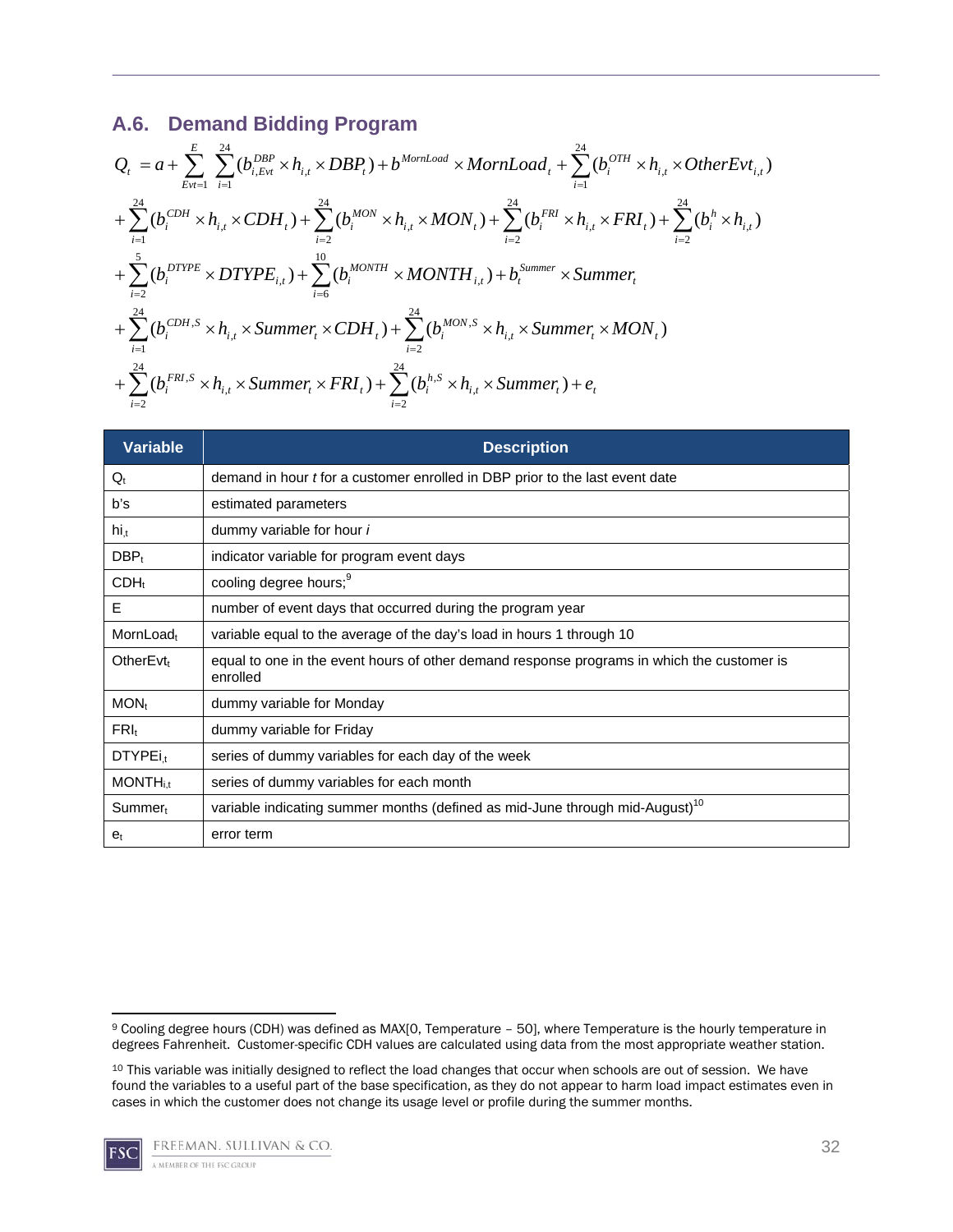## **A.7. Capacity Bidding Program and Demand Response Contracts**

$$
\begin{split} &Q_{t} = a + \sum_{Evt=1}^{E} \sum_{i=1}^{24} (b_{i, Evt}^{AGG} \times h_{i,t} \times AGG_{t}) + b^{MonLoad} \times MornLoad_{t} + \sum_{i=1}^{24} (b_{i}^{CDH} \times h_{i,t} \times CDH_{t}) \\ &+ \sum_{i=2}^{24} (b_{i}^{MON} \times h_{i,t} \times MON_{t}) + \sum_{i=2}^{24} (b_{i}^{FRI} \times h_{i,t} \times FRI_{t}) + \sum_{i=2}^{24} (b_{i}^{h} \times h_{i,t}) + \sum_{i=2}^{5} (b_{i}^{DTPE} \times DTYPE_{i,t}) \\ &+ \sum_{i=6}^{10} (b_{i}^{MONTH} \times MONTH_{i,t}) + e_{t} \end{split}
$$

| <b>Variable</b>             | <b>Description</b>                                                       |
|-----------------------------|--------------------------------------------------------------------------|
| $Q_t$                       | demand in hour t for a customer nominated in the month of the event date |
| b's                         | estimated parameters                                                     |
| $hi_{,t}$                   | dummy variable for hour i                                                |
| $AGG_t$                     | indicator variable for program event days                                |
| $CDH_t$                     | cooling degree hours; <sup>11</sup>                                      |
| E                           | number of event days that occurred during the program year               |
| MornLoad <sub>t</sub>       | variable equal to the average of the day's load in hours 1 through 10    |
| $MON_t$                     | dummy variable for Monday                                                |
| $FRI_t$                     | dummy variable for Friday                                                |
| DTYPE <sub>it</sub>         | series of dummy variables for each day of the week                       |
| <b>MONTH</b> <sub>i,t</sub> | series of dummy variables for each month                                 |
| e <sub>t</sub>              | error term                                                               |

 11 Cooling degree hours (CDH) was defined as MAX[0, Temperature – 50], where Temperature is the hourly temperature in degrees Fahrenheit. Customer-specific CDH values are calculated using data from the most appropriate weather station.

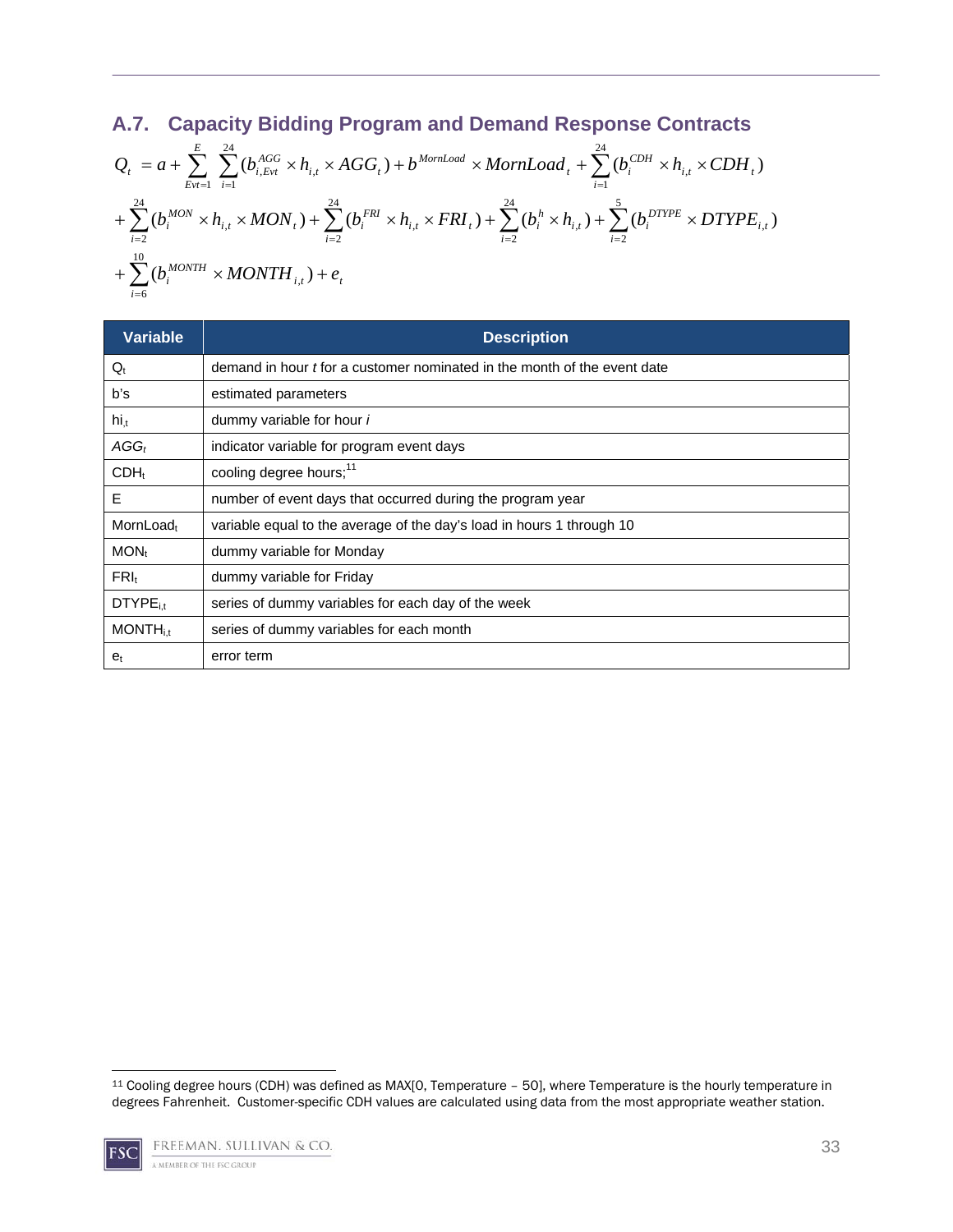# **A.8. Real Time Pricing**

$$
kW_t = A + \sum_{i=13}^{22} B_i \times Hour_i \times Price_t + \sum_{i=13}^{22} C_i \times Hour_i \times PriceSQR_t
$$
  
+ 
$$
\sum_{i=1}^{24} D_i \times Hour_i \times PriceRatio_t + \sum_{i=1}^{24} \sum_{j=1}^{5} E_{ij} \times Hour_i \times DayType_j
$$
  
+ 
$$
\sum_{j=2}^{12} F_j \times Month_j + \sum_{i=1}^{24} G_i \times Hour_i \times Year2010_t
$$
  
+ 
$$
\sum_{i=1}^{24} H_i \times Hour_i \times BIP\_EventDay_t + e_t
$$

For non-manufacturing customers, the following weather variables were also included:

$$
+\sum_{i=1}^{24} I_{ij} \times Hour_i \times TotalCDH_t + \sum_{i=1}^{24} J_{ij} \times Hour_i \times TotalHDH_t
$$

| <b>Variable</b>              | <b>Description</b>                                                                                                                                             |
|------------------------------|----------------------------------------------------------------------------------------------------------------------------------------------------------------|
| $kW_t$                       | hourly RTP customer load at time t                                                                                                                             |
| A                            | estimated constant term                                                                                                                                        |
| $B_i$ through $J_{ii}$       | estimated parameters                                                                                                                                           |
| Hour                         | series of binary variables for each hour                                                                                                                       |
| Price <sub>t</sub>           | RTP price in effect for each hour                                                                                                                              |
| $PriceSQR_t$                 | RTP price squared                                                                                                                                              |
| PriceRatio <sub>t</sub>      | ratio between the RTP price in effect for each hour and the maximum price for the day,<br>which captures load shifting to hours when prices are relatively low |
| DayType <sub>i</sub>         | series of binary variables representing five different day types (Mon, Tues-Thurs, Fri, Sat,<br>Sunday/Holiday)                                                |
| Month                        | series of binary variables for each month                                                                                                                      |
| Year2010t                    | binary variable for the most recent year of load data                                                                                                          |
| $BIP$ _Eventday <sub>t</sub> | binary variable for dually-enrolled customers that participated in the 2009 BIP event                                                                          |
| TotalCDH <sub>t</sub>        | total number of cooling degree hours (base 70) per day                                                                                                         |
| TotalHDH <sub>t</sub>        | total number of heating degree hours (base 70) per day                                                                                                         |
| e <sub>t</sub>               | error term                                                                                                                                                     |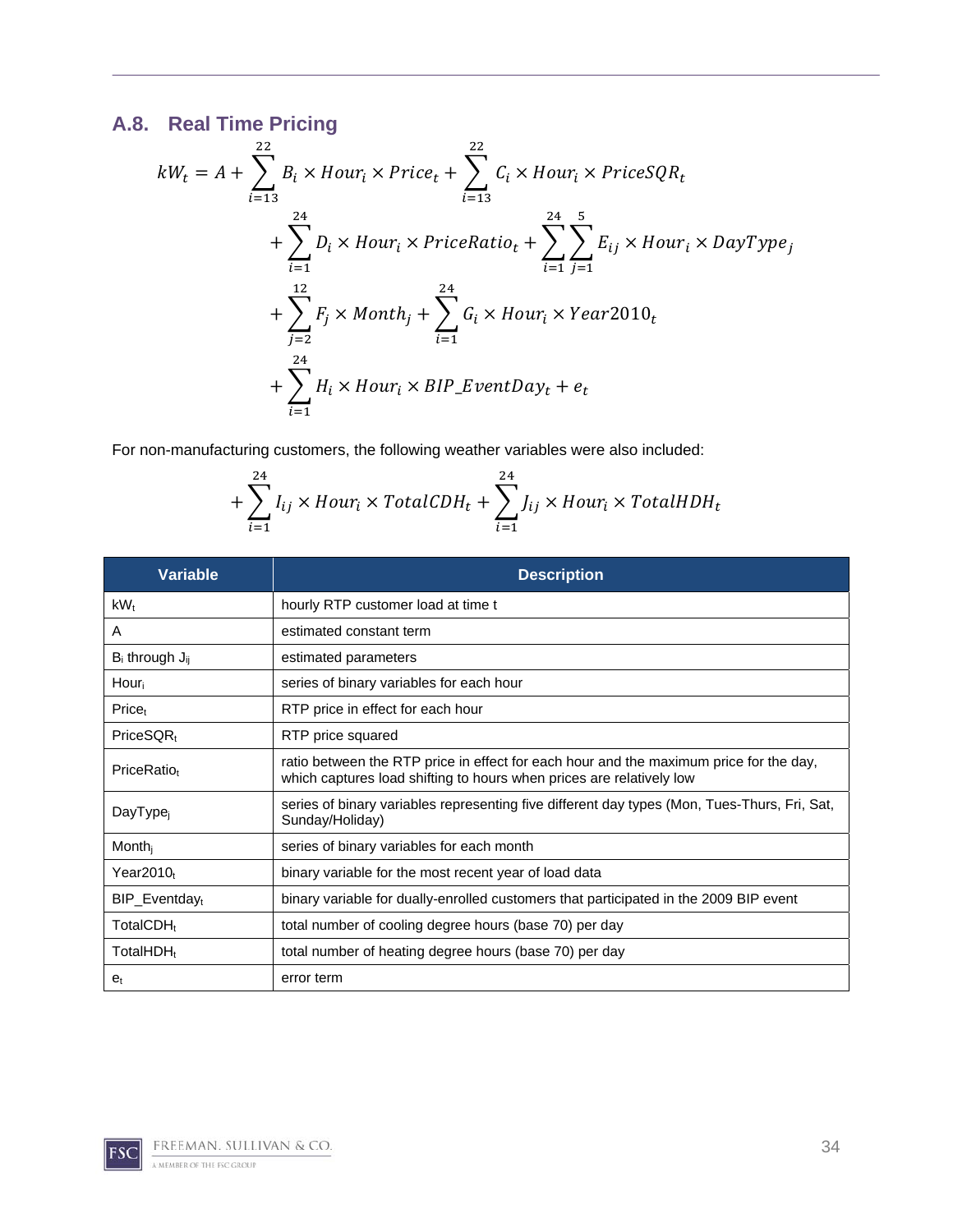## **Appendix B. Portfolio Aggregate Ex Ante Load Impact Estimates for 1-in-2 System Conditions by Month and Forecast Year**

| Program<br><b>Type</b><br>Emergency<br>Response<br>Price<br>Responsive<br>Aggregator<br>Managed |                  |                |                              |                          |                          |                          | <b>Monthly System Peak</b> |                |              |                          |                |                          |                          |
|-------------------------------------------------------------------------------------------------|------------------|----------------|------------------------------|--------------------------|--------------------------|--------------------------|----------------------------|----------------|--------------|--------------------------|----------------|--------------------------|--------------------------|
|                                                                                                 | Program          | Jan            | Feb                          | <b>Mar</b>               | Apr                      | $M$ ay                   | Jun                        | Jul            | Aug          | <b>Sep</b>               | Oct            | <b>Nov</b>               | <b>Dec</b>               |
|                                                                                                 | <b>BIP-15</b>    | 110            | 122                          | 109                      | 124                      | 118                      | 129                        | 125            | 127          | 130                      | 137            | 134                      | 104                      |
|                                                                                                 | <b>BIP-30</b>    | 385            | 399                          | 382                      | 424                      | 461                      | 419                        | 413            | 410          | 413                      | 437            | 394                      | 348                      |
|                                                                                                 | AP-I             | 18             | 19                           | 24                       | 37                       | 39                       | 38                         | 37             | 37           | 35                       | 37             | 29                       | 20                       |
|                                                                                                 | SDP COM-B        | $\blacksquare$ | $\overline{\phantom{a}}$     | $\sim$                   | $\blacksquare$           | $\sim$                   | 10                         | 12             | 17           | 16                       | $\sim$         | $\blacksquare$           | $\blacksquare$           |
|                                                                                                 | SDP COM-E        | $\blacksquare$ | $\blacksquare$               | $\overline{a}$           | $\blacksquare$           | $\blacksquare$           | 20                         | 31             | 39           | 33                       | $\sim$         | $\blacksquare$           | $\blacksquare$           |
|                                                                                                 | <b>SDP RES-B</b> | ۰.             | $\blacksquare$               | $\blacksquare$           |                          | $\blacksquare$           | 89                         | 104            | 93           | 95                       | $\blacksquare$ |                          | $\blacksquare$           |
|                                                                                                 | SDP RES-E        | ٠              | ٠                            |                          | $\blacksquare$           | $\overline{\phantom{a}}$ | 348                        | 403            | 363          | 374                      | $\blacksquare$ | $\overline{\phantom{a}}$ | $\blacksquare$           |
|                                                                                                 | <b>SUB-TOTAL</b> | 514            | 541                          | 515                      | 585                      | 618                      | 1,053                      | 1,125          | 1,087        | 1,096                    | 611            | 557                      | 472                      |
|                                                                                                 | CPP-L            | 36             | 35                           | 35                       | 30                       | 29                       | 31                         | 25             | 27           | 27                       | 24             | 25                       | 32                       |
| Non-Event<br><b>Based</b><br><b>SmartConnect</b><br>Enabled<br><b>PORTFOLIO TOTAL</b>           | CPP-M            | ä,             | $\blacksquare$               | $\overline{\phantom{a}}$ | $\overline{\phantom{a}}$ | $\blacksquare$           | ٠                          | $\blacksquare$ | ÷,           | $\overline{\phantom{0}}$ | $\sim$         | $\overline{\phantom{a}}$ | $\blacksquare$           |
|                                                                                                 | CPP-S            | ٠              | $\overline{\phantom{a}}$     | $\blacksquare$           | $\blacksquare$           | $\blacksquare$           | $\blacksquare$             | ٠              | ٠            | ٠                        | ۰.             | $\overline{\phantom{a}}$ | $\overline{\phantom{a}}$ |
|                                                                                                 | <b>DBP</b>       | 9              | 9                            | 9                        | 11                       | 11                       | 11                         | 11             | 12           | 12                       | 12             | 10                       | 9                        |
|                                                                                                 | <b>SUB-TOTAL</b> | 44             | 43                           | 44                       | 41                       | 40                       | 42                         | 36             | 38           | 39                       | 36             | 35                       | 40                       |
|                                                                                                 | CBP-DA           | ä,             | $\blacksquare$               | $\overline{\phantom{a}}$ |                          | 1                        | $\mathbf{1}$               | $\mathbf{1}$   | $\mathbf{1}$ | 1                        | $\mathbf 1$    |                          | $\blacksquare$           |
|                                                                                                 | CBP-DO           | ٠              | $\qquad \qquad \blacksquare$ |                          | $\blacksquare$           | 16                       | 16                         | 17             | 17           | 17                       | 16             |                          | ٠                        |
|                                                                                                 | DRC-DA           | ٠              | $\blacksquare$               | $\overline{\phantom{a}}$ |                          | 24                       | 24                         | 25             | 26           | 25                       | 24             |                          | $\blacksquare$           |
|                                                                                                 | DRC-DO           |                | $\blacksquare$               |                          |                          | 78                       | 77                         | 80             | 82           | 82                       | 79             |                          | ٠                        |
|                                                                                                 | <b>SUB-TOTAL</b> | $\bf{0}$       | $\pmb{0}$                    | $\bf{0}$                 | 0                        | 118                      | 119                        | 123            | 126          | 125                      | 120            | $\bf{0}$                 | 0                        |
|                                                                                                 | <b>RTP</b>       | $-1$           | $-1$                         | $-1$                     | $-1$                     | $-1$                     | $-3$                       | 5              | 13           | 20                       | 10             | 5                        | $-1$                     |
|                                                                                                 | <b>SUB-TOTAL</b> | $-1$           | $-1$                         | $-1$                     | $-1$                     | $-1$                     | $-3$                       | 5              | 13           | 20                       | 10             | 5                        | $-1$                     |
|                                                                                                 | <b>SPD</b>       | $\blacksquare$ | $\blacksquare$               |                          | $\blacksquare$           | $\overline{\phantom{a}}$ | $\overline{\phantom{a}}$   | $\blacksquare$ | ÷.           | ٠                        |                |                          | $\overline{\phantom{a}}$ |
|                                                                                                 | <b>SUB-TOTAL</b> |                | $\blacksquare$               |                          |                          | $\blacksquare$           |                            | -              |              | $\blacksquare$           |                |                          |                          |
|                                                                                                 |                  | 557            | 584                          | 559                      | 625                      | 775                      | 1,211                      | 1,289          | 1,265        | 1,280                    | 777            | 596                      | 512                      |

**Table B-1: 2011 Portfolio Aggregate Ex Ante Load Impact Estimates for 1-in-2 System Conditions** 

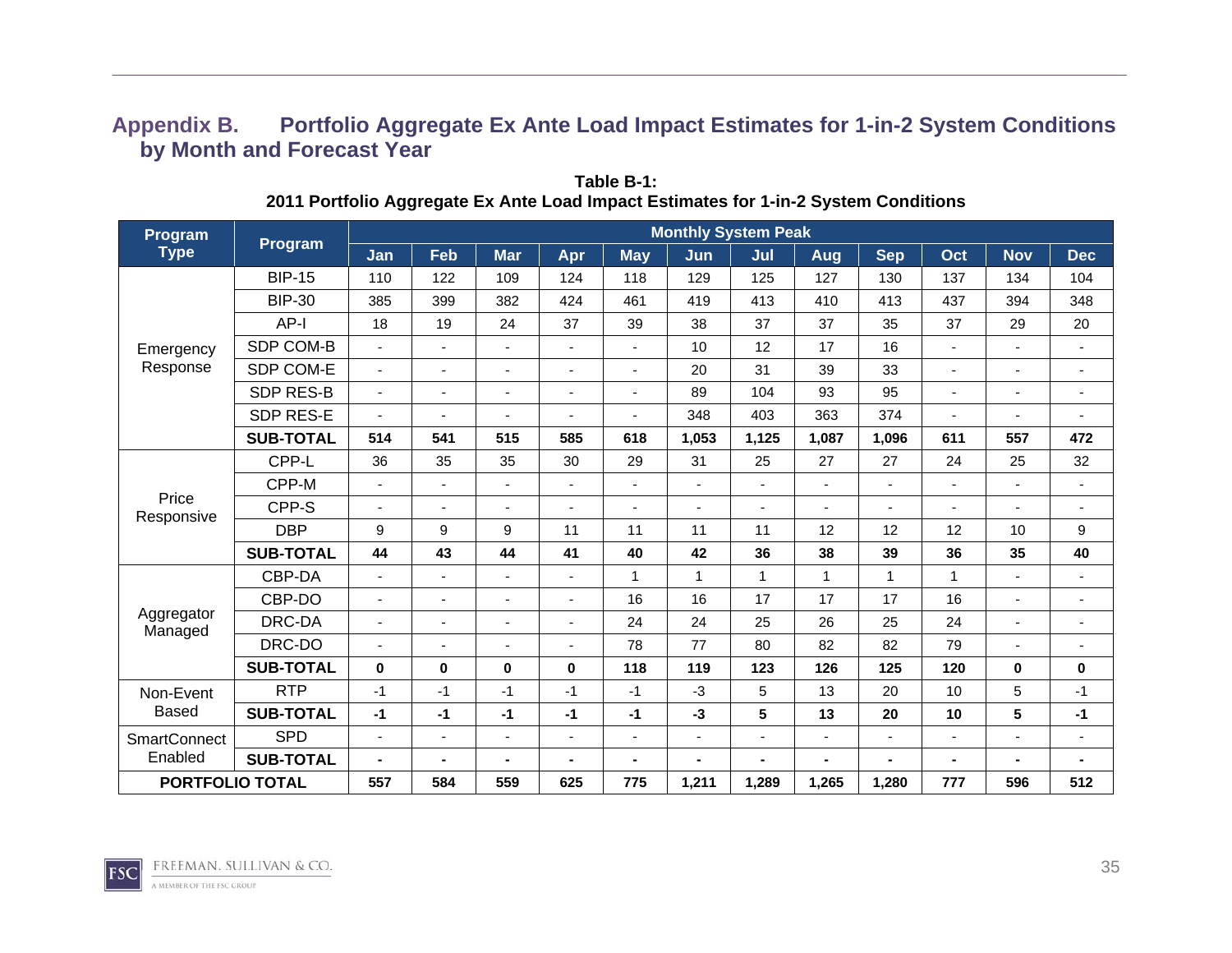| Program<br><b>Type</b><br>Emergency<br>Response<br>Price<br>Responsive<br>Aggregator<br>Managed | <b>Program</b>   |          |                  |                |       |             | <b>Monthly System Peak</b> |              |              |            |       |                                                                                                                           |                |
|-------------------------------------------------------------------------------------------------|------------------|----------|------------------|----------------|-------|-------------|----------------------------|--------------|--------------|------------|-------|---------------------------------------------------------------------------------------------------------------------------|----------------|
|                                                                                                 |                  | Jan      | Feb              | <b>Mar</b>     | Apr   | <b>May</b>  | Jun                        | Jul          | Aug          | <b>Sep</b> | Oct   | <b>Nov</b>                                                                                                                | <b>Dec</b>     |
|                                                                                                 | <b>BIP-15</b>    | 112      | 124              | 111            | 126   | 120         | 131                        | 127          | 129          | 132        | 139   | 136                                                                                                                       | 106            |
|                                                                                                 | <b>BIP-30</b>    | 392      | 406              | 389            | 432   | 469         | 426                        | 420          | 417          | 420        | 445   | 400<br>32<br>569<br>27<br>101<br>30<br>47<br>14<br>10<br>230<br>$\mathbf{1}$<br>$\bf{0}$<br>6<br>6<br>332<br>332<br>1,136 | 354            |
|                                                                                                 | AP-I             | 21       | 22               | 27             | 40    | 43          | 41                         | 40           | 40           | 38         | 40    |                                                                                                                           | 22             |
|                                                                                                 | SDP COM-B        |          | $\blacksquare$   | ÷,             |       |             | 11                         | 14           | 19           | 18         |       |                                                                                                                           | $\blacksquare$ |
|                                                                                                 | SDP COM-E        |          | -                |                |       |             | 23                         | 34           | 42           | 34         |       |                                                                                                                           |                |
|                                                                                                 | <b>SUB-TOTAL</b> | 525      | 552              | 526            | 598   | 631         | 633                        | 634          | 647          | 642        | 624   |                                                                                                                           | 482            |
|                                                                                                 | SDP RES-B        | $\Omega$ | $\mathbf 0$      | $\Omega$       | 14    | 33          | 94                         | 112          | 102          | 106        | 61    |                                                                                                                           | $\mathbf 0$    |
|                                                                                                 | SDP RES-E        | $\Omega$ | $\mathbf 0$      | $\Omega$       | 56    | 125         | 368                        | 433          | 397          | 407        | 225   |                                                                                                                           | $\mathbf 0$    |
|                                                                                                 | CPP-L            | 26       | 31               | 30             | 29    | 25          | 27                         | 27           | 25           | 23         | 24    |                                                                                                                           | 30             |
|                                                                                                 | CPP-M            | 47       | 47               | 47             | 47    | 47          | 47                         | 47           | 47           | 47         | 47    |                                                                                                                           | 47             |
|                                                                                                 | CPP-S            | 14       | 14               | 14             | 14    | 14          | 14                         | 14           | 14           | 14         | 14    |                                                                                                                           | 14             |
|                                                                                                 | <b>DBP</b>       | 9        | $\boldsymbol{9}$ | 9              | 11    | 12          | 11                         | 12           | 12           | 12         | 12    |                                                                                                                           | 9              |
|                                                                                                 | <b>SUB-TOTAL</b> | 96       | 101              | 100            | 172   | 256         | 562                        | 645          | 597          | 610        | 383   |                                                                                                                           | 100            |
|                                                                                                 | CBP-DA           |          | ٠                |                |       | $\mathbf 1$ | $\mathbf{1}$               | $\mathbf{1}$ | $\mathbf{1}$ | 1          |       |                                                                                                                           | $\blacksquare$ |
|                                                                                                 | CBP-DO           |          | ÷.               |                |       | 17          | 18                         | 18           | 19           | 18         | 17    |                                                                                                                           | ÷,             |
|                                                                                                 | DRC-DA           |          | ٠                | $\blacksquare$ |       | 23          | 24                         | 25           | 25           | 24         | 24    |                                                                                                                           | $\blacksquare$ |
|                                                                                                 | DRC-DO           |          |                  |                |       | 75          | 75                         | 78           | 80           | 80         | 76    |                                                                                                                           |                |
|                                                                                                 | <b>SUB-TOTAL</b> | $\bf{0}$ | $\mathbf 0$      | $\bf{0}$       | 0     | 117         | 118                        | 122          | 124          | 123        | 119   |                                                                                                                           | 0              |
| Non-Event                                                                                       | <b>RTP</b>       | $-1$     | -1               | $-1$           | -1    | $-1$        | $-3$                       | 5            | 13           | 20         | 11    |                                                                                                                           | $-1$           |
| <b>Based</b>                                                                                    | <b>SUB-TOTAL</b> | $-1$     | $-1$             | -1             | $-1$  | $-1$        | $-3$                       | 5            | 13           | 20         | 11    |                                                                                                                           | $-1$           |
| <b>SmartConnect</b>                                                                             | <b>SPD</b>       | 332      | 332              | 332            | 332   | 332         | 332                        | 332          | 332          | 332        | 332   |                                                                                                                           | 332            |
| Enabled                                                                                         | <b>SUB-TOTAL</b> | 332      | 332              | 332            | 332   | 332         | 332                        | 332          | 332          | 332        | 332   |                                                                                                                           | 332            |
| <b>PORTFOLIO TOTAL</b>                                                                          |                  | 952      | 985              | 958            | 1,102 | 1,336       | 1,642                      | 1,739        | 1,715        | 1,728      | 1,469 |                                                                                                                           | 914            |

**Table B-2: 2012 Portfolio Aggregate Ex Ante Load Impact Estimates for 1-in-2 System Conditions** 

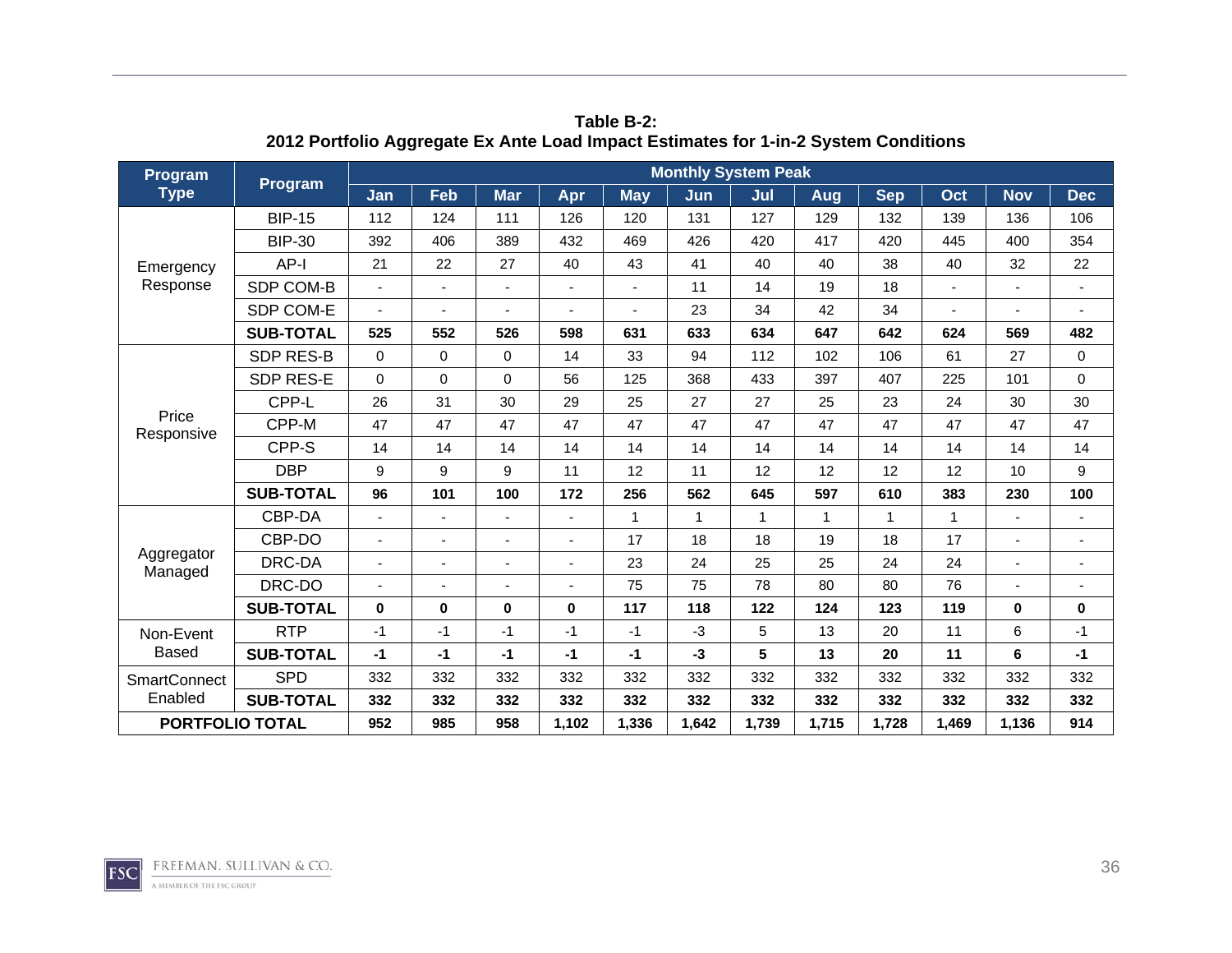| Program                |                  | Jan<br>Feb<br><b>Mar</b><br>Apr<br><b>May</b><br>114<br>126<br>112<br>128<br>121<br>413<br>399<br>395<br>439<br>477<br>22<br>24<br>29<br>44<br>46<br>ä,<br>۰<br>535<br>563<br>537<br>611<br>645<br>$\Omega$<br>$\mathbf 0$<br>$\Omega$<br>18<br>41<br>$\Omega$<br>$\mathbf 0$<br>$\Omega$<br>58<br>131<br>28<br>30<br>27<br>28<br>28<br>161<br>161<br>161<br>161<br>161<br>35<br>35<br>35<br>35<br>35<br>12<br>12<br>12<br>15<br>14<br>236<br>236<br>314<br>411<br>238<br>1<br>ä,<br>÷<br>18<br>$\blacksquare$<br>÷<br>÷<br>٠<br>۰<br>$\bf{0}$<br>$\bf{0}$<br>$\mathbf 0$<br>19<br>0<br>$-1$<br>$-1$<br>$-1$<br>$-1$<br>$-1$<br>$-1$<br>$-1$<br>$-1$<br>$-1$<br>$-1$<br>371<br>371<br>371<br>371<br>371 | <b>Monthly System Peak</b> |       |       |       |              |                |              |            |                                                                                                                                         |            |                          |
|------------------------|------------------|---------------------------------------------------------------------------------------------------------------------------------------------------------------------------------------------------------------------------------------------------------------------------------------------------------------------------------------------------------------------------------------------------------------------------------------------------------------------------------------------------------------------------------------------------------------------------------------------------------------------------------------------------------------------------------------------------------|----------------------------|-------|-------|-------|--------------|----------------|--------------|------------|-----------------------------------------------------------------------------------------------------------------------------------------|------------|--------------------------|
| <b>Type</b>            | <b>Program</b>   |                                                                                                                                                                                                                                                                                                                                                                                                                                                                                                                                                                                                                                                                                                         |                            |       |       |       | Jun          | Jul            | Aug          | <b>Sep</b> | Oct                                                                                                                                     | <b>Nov</b> | <b>Dec</b>               |
|                        | <b>BIP-15</b>    |                                                                                                                                                                                                                                                                                                                                                                                                                                                                                                                                                                                                                                                                                                         |                            |       |       |       | 134          | 129            | 131          | 135        | 141                                                                                                                                     | 138        | 107                      |
|                        | <b>BIP-30</b>    |                                                                                                                                                                                                                                                                                                                                                                                                                                                                                                                                                                                                                                                                                                         |                            |       |       |       | 433          | 427            | 425          | 427        | 453                                                                                                                                     | 408        | 360                      |
| Emergency              | $AP-I$           |                                                                                                                                                                                                                                                                                                                                                                                                                                                                                                                                                                                                                                                                                                         |                            |       |       |       | 45           | 43             | 43           | 41         | 43                                                                                                                                      | 35         | 24                       |
| Response               | SDP COM-B        |                                                                                                                                                                                                                                                                                                                                                                                                                                                                                                                                                                                                                                                                                                         |                            |       |       |       | 12           | 15             | 21           | 20         |                                                                                                                                         |            | $\blacksquare$           |
|                        | SDP COM-E        |                                                                                                                                                                                                                                                                                                                                                                                                                                                                                                                                                                                                                                                                                                         |                            |       |       |       | 23           | 34             | 45           | 38         |                                                                                                                                         |            |                          |
|                        | <b>SUB-TOTAL</b> |                                                                                                                                                                                                                                                                                                                                                                                                                                                                                                                                                                                                                                                                                                         |                            |       |       |       | 647          | 648            | 665          | 661        | 637                                                                                                                                     | 581        | 492                      |
|                        | <b>SDP RES-B</b> |                                                                                                                                                                                                                                                                                                                                                                                                                                                                                                                                                                                                                                                                                                         |                            |       |       |       | 123          | 148            | 137          | 141        | 79                                                                                                                                      | 35         | 0                        |
|                        | SDP RES-E        |                                                                                                                                                                                                                                                                                                                                                                                                                                                                                                                                                                                                                                                                                                         |                            |       |       |       | 378          | 445            | 407          | 417        | 232                                                                                                                                     | 104        | $\mathbf 0$              |
|                        | CPP-L            |                                                                                                                                                                                                                                                                                                                                                                                                                                                                                                                                                                                                                                                                                                         |                            |       |       |       | 26           | 27             | 23           | 26         | 24                                                                                                                                      | 29         | 30                       |
| Price<br>Responsive    | CPP-M            |                                                                                                                                                                                                                                                                                                                                                                                                                                                                                                                                                                                                                                                                                                         |                            |       |       |       | 161          | 161            | 161          | 161        | 161                                                                                                                                     | 161        | 161                      |
|                        | CPP-S            |                                                                                                                                                                                                                                                                                                                                                                                                                                                                                                                                                                                                                                                                                                         |                            |       |       |       | 35           | 35             | 35           | 35         | 35                                                                                                                                      | 35         | 35                       |
|                        | <b>DBP</b>       |                                                                                                                                                                                                                                                                                                                                                                                                                                                                                                                                                                                                                                                                                                         |                            |       |       |       | 15           | 15             | 16           | 16         | 16<br>13<br>547<br>377<br>$\mathbf{1}$<br>18<br>20<br>$\mathbf 0$<br>15<br>10<br>15<br>10<br>371<br>371<br>371<br>371<br>1,339<br>1,590 | 12         |                          |
|                        | <b>SUB-TOTAL</b> |                                                                                                                                                                                                                                                                                                                                                                                                                                                                                                                                                                                                                                                                                                         |                            |       |       |       | 738          | 832            | 779          | 796        |                                                                                                                                         |            | 238                      |
|                        | CBP-DA           |                                                                                                                                                                                                                                                                                                                                                                                                                                                                                                                                                                                                                                                                                                         |                            |       |       |       | $\mathbf{1}$ | $\mathbf{1}$   | $\mathbf{1}$ | 1          |                                                                                                                                         |            |                          |
|                        | CBP-DO           |                                                                                                                                                                                                                                                                                                                                                                                                                                                                                                                                                                                                                                                                                                         |                            |       |       |       | 19           | 19             | 20           | 20         |                                                                                                                                         |            | $\overline{\phantom{a}}$ |
| Aggregator<br>Managed  | DRC-DA           |                                                                                                                                                                                                                                                                                                                                                                                                                                                                                                                                                                                                                                                                                                         |                            |       |       |       |              | $\blacksquare$ | ÷.           |            |                                                                                                                                         |            |                          |
|                        | DRC-DO           |                                                                                                                                                                                                                                                                                                                                                                                                                                                                                                                                                                                                                                                                                                         |                            |       |       |       |              |                |              |            |                                                                                                                                         |            |                          |
|                        | <b>SUB-TOTAL</b> |                                                                                                                                                                                                                                                                                                                                                                                                                                                                                                                                                                                                                                                                                                         |                            |       |       |       | 20           | 21             | 21           | 21         |                                                                                                                                         |            | 0                        |
| Non-Event              | <b>RTP</b>       |                                                                                                                                                                                                                                                                                                                                                                                                                                                                                                                                                                                                                                                                                                         |                            |       |       |       | $-5$         | 8              | 20           | 31         |                                                                                                                                         |            | $-2$                     |
| <b>Based</b>           | <b>SUB-TOTAL</b> |                                                                                                                                                                                                                                                                                                                                                                                                                                                                                                                                                                                                                                                                                                         |                            |       |       |       | $-5$         | 8              | 20           | 31         |                                                                                                                                         |            | $-2$                     |
| <b>SmartConnect</b>    | <b>SPD</b>       |                                                                                                                                                                                                                                                                                                                                                                                                                                                                                                                                                                                                                                                                                                         |                            |       |       |       | 371          | 371            | 371          | 371        |                                                                                                                                         |            | 371                      |
| Enabled                | <b>SUB-TOTAL</b> | 371                                                                                                                                                                                                                                                                                                                                                                                                                                                                                                                                                                                                                                                                                                     | 371                        | 371   | 371   | 371   | 371          | 371            | 371          | 371        |                                                                                                                                         |            | 371                      |
| <b>PORTFOLIO TOTAL</b> |                  | 1,141                                                                                                                                                                                                                                                                                                                                                                                                                                                                                                                                                                                                                                                                                                   | 1,171                      | 1,142 | 1,295 | 1,445 | 1,770        | 1,879          | 1,856        | 1,879      |                                                                                                                                         |            | 1,098                    |

**Table B-3: 2013 Portfolio Aggregate Ex Ante Load Impact Estimates for 1-in-2 System Conditions** 

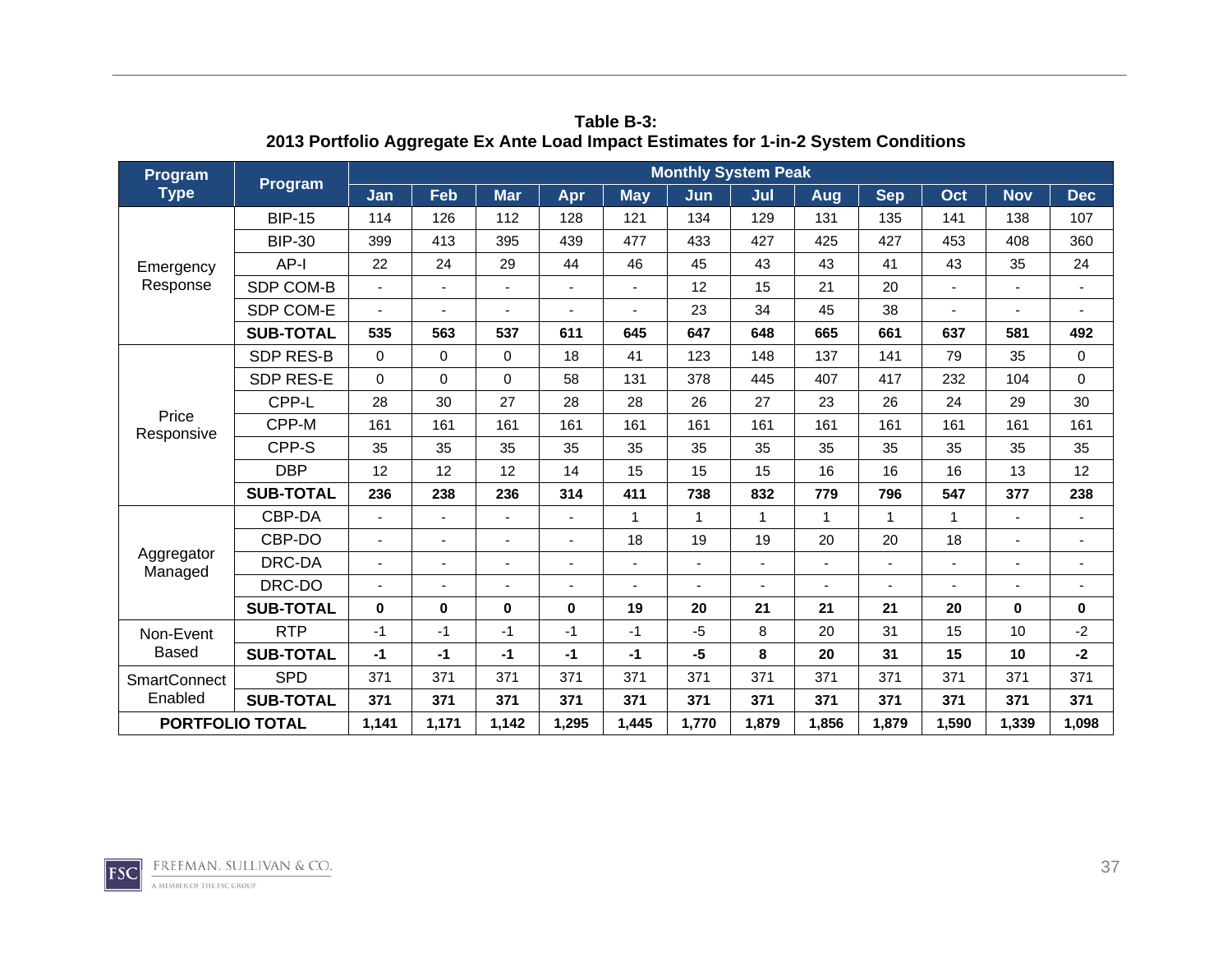| Program                                      |                  |          |                |             |       |                | <b>Monthly System Peak</b> |                |                |                |                                                                                                                              |            |                          |
|----------------------------------------------|------------------|----------|----------------|-------------|-------|----------------|----------------------------|----------------|----------------|----------------|------------------------------------------------------------------------------------------------------------------------------|------------|--------------------------|
| <b>Type</b>                                  | <b>Program</b>   | Jan      | Feb            | <b>Mar</b>  | Apr   | <b>May</b>     | Jun                        | Jul            | Aug            | <b>Sep</b>     | Oct                                                                                                                          | <b>Nov</b> | <b>Dec</b>               |
|                                              | <b>BIP-15</b>    | 115      | 128            | 114         | 130   | 123            | 136                        | 131            | 134            | 137            | 143                                                                                                                          | 140        | 109                      |
|                                              | <b>BIP-30</b>    | 406      | 421            | 402         | 447   | 485            | 441                        | 435            | 432            | 435            | 461                                                                                                                          | 415        | 367                      |
| Emergency                                    | $AP-I$           | 24       | 26             | 32          | 48    | 50             | 48                         | 46             | 47             | 44             | 46                                                                                                                           | 37         | 25                       |
| Response                                     | SDP COM-B        |          | ä,             |             |       |                | 13                         | 16             | 24             | 22             |                                                                                                                              |            | $\blacksquare$           |
|                                              | SDP COM-E        |          | ۰              |             |       |                | 25                         | 37             | 47             | 39             |                                                                                                                              |            |                          |
|                                              | <b>SUB-TOTAL</b> | 546      | 574            | 549         | 625   | 659            | 663                        | 665            | 682            | 676            | 650                                                                                                                          | 592        | 501                      |
|                                              | <b>SDP RES-B</b> | $\Omega$ | 0              | $\Omega$    | 21    | 48             | 145                        | 171            | 157            | 160            | 89                                                                                                                           | 39         | 0                        |
|                                              | SDP RES-E        | $\Omega$ | $\mathbf 0$    | $\Omega$    | 61    | 138            | 400                        | 471            | 431            | 440            | 243                                                                                                                          | 109        | $\mathbf 0$              |
|                                              | CPP-L            | 26       | 28             | 29          | 28    | 28             | 28                         | 24             | 26             | 24             | 25                                                                                                                           | 27         | 31                       |
| Price<br>Responsive<br>Aggregator<br>Managed | CPP-M            | 61       | 61             | 61          | 61    | 61             | 61                         | 61             | 61             | 61             | 61                                                                                                                           | 61         | 61                       |
|                                              | CPP-S            | 13       | 13             | 13          | 13    | 13             | 13                         | 13             | 13             | 13             | 13                                                                                                                           | 13         | 13                       |
|                                              | <b>DBP</b>       | 15       | 14             | 15          | 17    | 18             | 17                         | 18             | 18             | 18             | 18<br>16<br>265<br>449<br>2<br>20<br>21<br>$\mathbf 0$<br>19<br>13<br>19<br>13<br>356<br>356<br>356<br>356<br>1,226<br>1,496 | 15         |                          |
|                                              | <b>SUB-TOTAL</b> | 115      | 117            | 118         | 202   | 306            | 663                        | 758            | 706            | 716            |                                                                                                                              |            | 119                      |
|                                              | CBP-DA           | ä,       | ÷              |             |       | $\overline{2}$ | $\overline{2}$             | $\overline{2}$ | $\overline{2}$ | $\overline{2}$ |                                                                                                                              |            |                          |
|                                              | CBP-DO           |          | $\blacksquare$ |             |       | 19             | 20                         | 21             | 21             | 21             |                                                                                                                              |            | $\overline{\phantom{a}}$ |
|                                              | DRC-DA           | ÷        | ÷              |             |       |                |                            | $\blacksquare$ | $\blacksquare$ |                |                                                                                                                              |            |                          |
|                                              | DRC-DO           |          | ٠              | ۰           |       |                |                            |                |                |                |                                                                                                                              |            |                          |
|                                              | <b>SUB-TOTAL</b> | $\bf{0}$ | 0              | $\mathbf 0$ | 0     | 21             | 21                         | 22             | 23             | 23             |                                                                                                                              |            | 0                        |
| Non-Event                                    | <b>RTP</b>       | $-2$     | $-2$           | $-2$        | $-2$  | $-2$           | $-6$                       | 11             | 26             | 40             |                                                                                                                              |            | $-2$                     |
| <b>Based</b>                                 | <b>SUB-TOTAL</b> | $-2$     | -2             | $-2$        | -2    | $-2$           | -6                         | 11             | 26             | 40             |                                                                                                                              |            | $-2$                     |
| <b>SmartConnect</b>                          | <b>SPD</b>       | 356      | 356            | 356         | 356   | 356            | 356                        | 356            | 356            | 356            |                                                                                                                              |            | 356                      |
| Enabled                                      | <b>SUB-TOTAL</b> | 356      | 356            | 356         | 356   | 356            | 356                        | 356            | 356            | 356            |                                                                                                                              |            | 356                      |
| <b>PORTFOLIO TOTAL</b>                       |                  | 1,015    | 1,046          | 1,020       | 1,181 | 1,340          | 1,697                      | 1,813          | 1,793          | 1,811          |                                                                                                                              |            | 974                      |

**Table B-4: 2014 Portfolio Aggregate Ex Ante Load Impact Estimates for 1-in-2 System Conditions** 

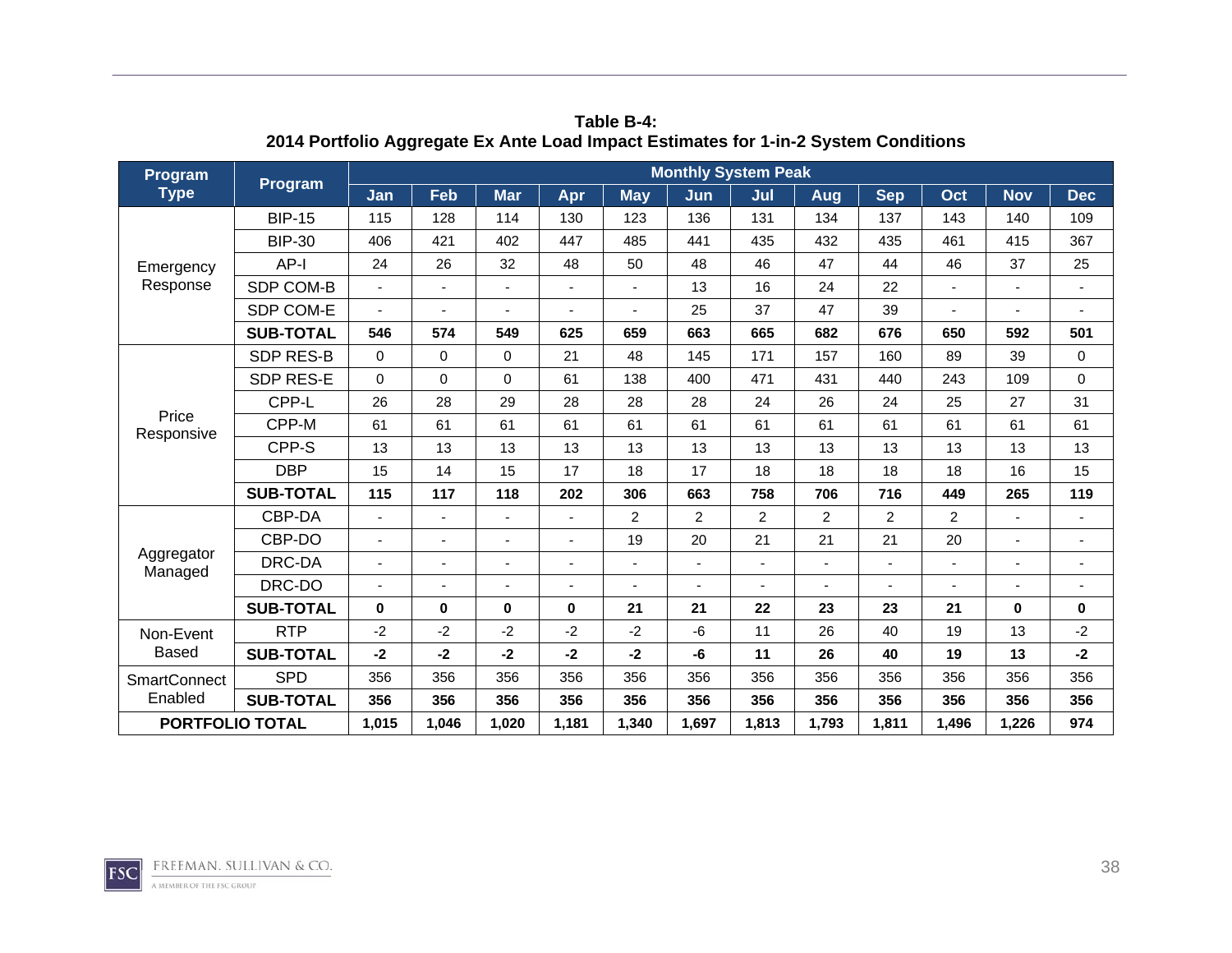| Program                |                                                                                                                                                                                                                                                                                                                        |          |             |            |       |                | <b>Monthly System Peak</b> |                |                |                |                                                                                                                              |            |                          |
|------------------------|------------------------------------------------------------------------------------------------------------------------------------------------------------------------------------------------------------------------------------------------------------------------------------------------------------------------|----------|-------------|------------|-------|----------------|----------------------------|----------------|----------------|----------------|------------------------------------------------------------------------------------------------------------------------------|------------|--------------------------|
| <b>Type</b>            | <b>Program</b>                                                                                                                                                                                                                                                                                                         | Jan      | Feb         | <b>Mar</b> | Apr   | <b>May</b>     | Jun                        | Jul            | Aug            | <b>Sep</b>     | Oct                                                                                                                          | <b>Nov</b> | <b>Dec</b>               |
|                        | <b>BIP-15</b>                                                                                                                                                                                                                                                                                                          | 117      | 130         | 116        | 132   | 125            | 137                        | 132            | 134            | 137            | 144                                                                                                                          | 141        | 109                      |
|                        | <b>BIP-30</b>                                                                                                                                                                                                                                                                                                          | 413      | 427         | 408        | 453   | 491            | 445                        | 438            | 435            | 437            | 463                                                                                                                          | 416        | 367                      |
| Emergency              | $AP-I$                                                                                                                                                                                                                                                                                                                 | 25       | 27          | 33         | 49    | 51             | 49                         | 47             | 47             | 44             | 46                                                                                                                           | 37         | 25                       |
| Response               | SDP COM-B                                                                                                                                                                                                                                                                                                              |          | ä,          |            |       |                | 13                         | 16             | 24             | 22             |                                                                                                                              |            | $\blacksquare$           |
|                        | SDP COM-E                                                                                                                                                                                                                                                                                                              |          | ۰           |            |       |                | 25                         | 37             | 47             | 39             |                                                                                                                              |            |                          |
|                        | <b>SUB-TOTAL</b>                                                                                                                                                                                                                                                                                                       | 556      | 584         | 557        | 633   | 667            | 669                        | 670            | 686            | 680            | 652                                                                                                                          | 594        | 502                      |
|                        | <b>SDP RES-B</b>                                                                                                                                                                                                                                                                                                       | $\Omega$ | 0           | $\Omega$   | 22    | 50             | 148                        | 173            | 157            | 160            | 89                                                                                                                           | 39         | 0                        |
|                        | SDP RES-E                                                                                                                                                                                                                                                                                                              | $\Omega$ | $\mathbf 0$ | $\Omega$   | 63    | 140            | 404                        | 474            | 431            | 440            | 243                                                                                                                          | 109        | $\mathbf 0$              |
|                        | CPP-L                                                                                                                                                                                                                                                                                                                  | 31       | 29          | 33         | 28    | 27             | 27                         | 24             | 24             | 24             | 25                                                                                                                           | 27         | 32                       |
|                        | Price<br>CPP-M<br>61<br>61<br>CPP-S<br>13<br>13<br><b>DBP</b><br>15<br>14<br><b>SUB-TOTAL</b><br>120<br>CBP-DA<br>ä,<br>÷<br>CBP-DO<br>$\blacksquare$<br>Aggregator<br>DRC-DA<br>÷<br>÷<br>Managed<br>DRC-DO<br>٠<br>$\bf{0}$<br><b>SUB-TOTAL</b><br>0<br><b>RTP</b><br>$-2$<br>$-2$<br><b>SUB-TOTAL</b><br>$-2$<br>-2 |          | 61          | 61         | 61    | 61             | 61                         | 61             | 61             | 61             | 61                                                                                                                           | 61         |                          |
| Responsive             |                                                                                                                                                                                                                                                                                                                        |          |             | 13         | 13    | 13             | 13                         | 13             | 13             | 13             | 13                                                                                                                           | 13         | 13                       |
|                        |                                                                                                                                                                                                                                                                                                                        |          |             | 15         | 17    | 18             | 17                         | 18             | 18             | 18             | 18<br>16<br>265<br>450<br>2<br>20<br>21<br>$\mathbf 0$<br>19<br>13<br>19<br>13<br>356<br>356<br>356<br>356<br>1,227<br>1,499 | 15         |                          |
|                        |                                                                                                                                                                                                                                                                                                                        |          | 118         | 122        | 204   | 310            | 670                        | 763            | 704            | 716            |                                                                                                                              |            | 120                      |
|                        |                                                                                                                                                                                                                                                                                                                        |          |             |            |       | $\overline{2}$ | $\overline{2}$             | $\overline{2}$ | $\overline{2}$ | $\overline{2}$ |                                                                                                                              |            |                          |
|                        |                                                                                                                                                                                                                                                                                                                        |          |             |            |       | 19             | 20                         | 21             | 21             | 21             |                                                                                                                              |            | $\overline{\phantom{a}}$ |
|                        |                                                                                                                                                                                                                                                                                                                        |          |             |            |       |                |                            | $\blacksquare$ | $\blacksquare$ |                |                                                                                                                              |            |                          |
|                        |                                                                                                                                                                                                                                                                                                                        |          |             | ۰          |       |                |                            |                |                |                |                                                                                                                              |            |                          |
|                        |                                                                                                                                                                                                                                                                                                                        |          |             | $\bf{0}$   | 0     | 21             | 21                         | 22             | 23             | 23             |                                                                                                                              |            | 0                        |
| Non-Event              |                                                                                                                                                                                                                                                                                                                        |          |             | $-3$       | $-2$  | $-2$           | $-7$                       | 11             | 26             | 40             |                                                                                                                              |            | $-2$                     |
| <b>Based</b>           |                                                                                                                                                                                                                                                                                                                        |          |             | $-3$       | -2    | $-2$           | $-7$                       | 11             | 26             | 40             |                                                                                                                              |            | $-2$                     |
| <b>SmartConnect</b>    | <b>SPD</b>                                                                                                                                                                                                                                                                                                             | 356      | 356         | 356        | 356   | 356            | 356                        | 356            | 356            | 356            |                                                                                                                              |            | 356                      |
| Enabled                | <b>SUB-TOTAL</b>                                                                                                                                                                                                                                                                                                       | 356      | 356         | 356        | 356   | 356            | 356                        | 356            | 356            | 356            |                                                                                                                              |            | 356                      |
| <b>PORTFOLIO TOTAL</b> |                                                                                                                                                                                                                                                                                                                        | 1,029    | 1,055       | 1,032      | 1,192 | 1,351          | 1,710                      | 1,823          | 1,795          | 1,815          |                                                                                                                              |            | 976                      |

**Table B-5: 2015 Portfolio Aggregate Ex Ante Load Impact Estimates for 1-in-2 System Conditions** 

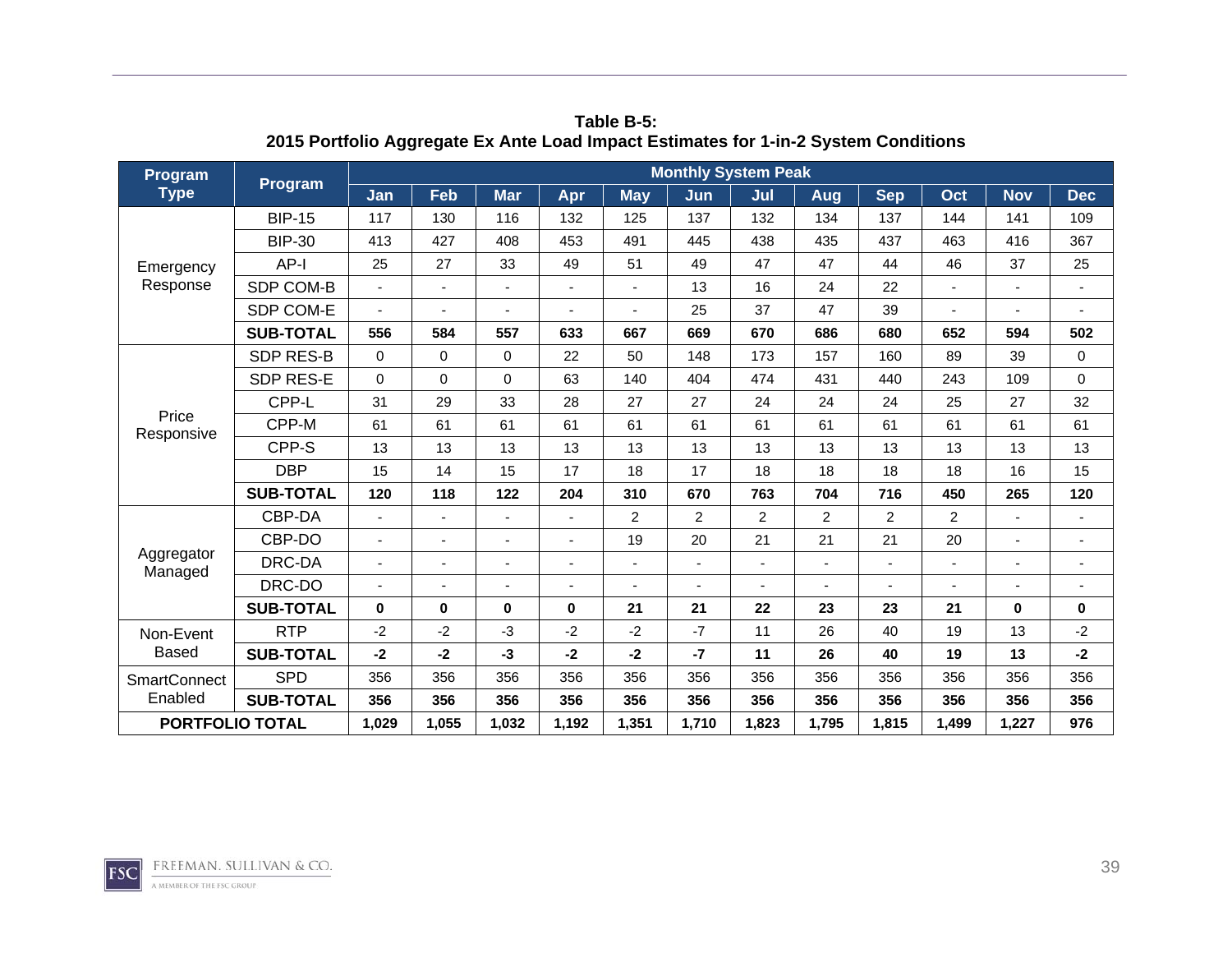| Program                |                                                                                                                                                                                                                                                                                                                        |          |             |            |       |                | <b>Monthly System Peak</b> |                |                |                |                                                                                                                              |            |                          |
|------------------------|------------------------------------------------------------------------------------------------------------------------------------------------------------------------------------------------------------------------------------------------------------------------------------------------------------------------|----------|-------------|------------|-------|----------------|----------------------------|----------------|----------------|----------------|------------------------------------------------------------------------------------------------------------------------------|------------|--------------------------|
| <b>Type</b>            | <b>Program</b>                                                                                                                                                                                                                                                                                                         | Jan      | Feb         | <b>Mar</b> | Apr   | <b>May</b>     | Jun                        | Jul            | Aug            | <b>Sep</b>     | Oct                                                                                                                          | <b>Nov</b> | <b>Dec</b>               |
|                        | <b>BIP-15</b>                                                                                                                                                                                                                                                                                                          | 117      | 130         | 116        | 132   | 125            | 137                        | 132            | 134            | 137            | 144                                                                                                                          | 141        | 109                      |
|                        | <b>BIP-30</b>                                                                                                                                                                                                                                                                                                          | 413      | 427         | 408        | 453   | 491            | 445                        | 438            | 435            | 437            | 463                                                                                                                          | 416        | 367                      |
| Emergency              | $AP-I$                                                                                                                                                                                                                                                                                                                 | 25       | 27          | 33         | 49    | 51             | 49                         | 47             | 47             | 44             | 46                                                                                                                           | 37         | 25                       |
| Response               | SDP COM-B                                                                                                                                                                                                                                                                                                              |          | ä,          |            |       |                | 13                         | 16             | 24             | 22             |                                                                                                                              |            | $\blacksquare$           |
|                        | SDP COM-E                                                                                                                                                                                                                                                                                                              |          | ۰           |            |       |                | 25                         | 37             | 47             | 39             |                                                                                                                              |            |                          |
|                        | <b>SUB-TOTAL</b>                                                                                                                                                                                                                                                                                                       | 556      | 584         | 557        | 633   | 667            | 669                        | 670            | 686            | 680            | 652                                                                                                                          | 594        | 502                      |
|                        | <b>SDP RES-B</b>                                                                                                                                                                                                                                                                                                       | $\Omega$ | 0           | $\Omega$   | 22    | 50             | 148                        | 173            | 157            | 160            | 89                                                                                                                           | 39         | 0                        |
|                        | SDP RES-E                                                                                                                                                                                                                                                                                                              | $\Omega$ | $\mathbf 0$ | $\Omega$   | 63    | 140            | 404                        | 474            | 431            | 440            | 243                                                                                                                          | 109        | $\mathbf 0$              |
|                        | CPP-L                                                                                                                                                                                                                                                                                                                  | 31       | 29          | 33         | 28    | 27             | 27                         | 24             | 24             | 24             | 25                                                                                                                           | 27         | 32                       |
|                        | Price<br>CPP-M<br>61<br>61<br>CPP-S<br>13<br>13<br><b>DBP</b><br>15<br>14<br><b>SUB-TOTAL</b><br>120<br>CBP-DA<br>ä,<br>÷<br>CBP-DO<br>$\blacksquare$<br>Aggregator<br>DRC-DA<br>÷<br>÷<br>Managed<br>DRC-DO<br>٠<br>$\bf{0}$<br><b>SUB-TOTAL</b><br>0<br><b>RTP</b><br>$-2$<br>$-2$<br><b>SUB-TOTAL</b><br>$-2$<br>-2 |          | 61          | 61         | 61    | 61             | 61                         | 61             | 61             | 61             | 61                                                                                                                           | 61         |                          |
| Responsive             |                                                                                                                                                                                                                                                                                                                        |          |             | 13         | 13    | 13             | 13                         | 13             | 13             | 13             | 13                                                                                                                           | 13         | 13                       |
|                        |                                                                                                                                                                                                                                                                                                                        |          |             | 15         | 17    | 18             | 17                         | 18             | 18             | 18             | 18<br>16<br>265<br>450<br>2<br>20<br>21<br>$\mathbf 0$<br>19<br>13<br>19<br>13<br>356<br>356<br>356<br>356<br>1,227<br>1,499 | 15         |                          |
|                        |                                                                                                                                                                                                                                                                                                                        |          | 118         | 122        | 204   | 310            | 670                        | 763            | 704            | 716            |                                                                                                                              |            | 120                      |
|                        |                                                                                                                                                                                                                                                                                                                        |          |             |            |       | $\overline{2}$ | $\overline{2}$             | $\overline{2}$ | $\overline{2}$ | $\overline{2}$ |                                                                                                                              |            |                          |
|                        |                                                                                                                                                                                                                                                                                                                        |          |             |            |       | 19             | 20                         | 21             | 21             | 21             |                                                                                                                              |            | $\overline{\phantom{a}}$ |
|                        |                                                                                                                                                                                                                                                                                                                        |          |             |            |       |                |                            | $\blacksquare$ | $\blacksquare$ |                |                                                                                                                              |            |                          |
|                        |                                                                                                                                                                                                                                                                                                                        |          |             | ۰          |       |                |                            |                |                |                |                                                                                                                              |            |                          |
|                        |                                                                                                                                                                                                                                                                                                                        |          |             | $\bf{0}$   | 0     | 21             | 21                         | 22             | 23             | 23             |                                                                                                                              |            | 0                        |
| Non-Event              |                                                                                                                                                                                                                                                                                                                        |          |             | $-3$       | $-2$  | $-2$           | $-7$                       | 11             | 26             | 40             |                                                                                                                              |            | $-2$                     |
| <b>Based</b>           |                                                                                                                                                                                                                                                                                                                        |          |             | $-3$       | -2    | $-2$           | $-7$                       | 11             | 26             | 40             |                                                                                                                              |            | $-2$                     |
| <b>SmartConnect</b>    | <b>SPD</b>                                                                                                                                                                                                                                                                                                             | 356      | 356         | 356        | 356   | 356            | 356                        | 356            | 356            | 356            |                                                                                                                              |            | 356                      |
| Enabled                | <b>SUB-TOTAL</b>                                                                                                                                                                                                                                                                                                       | 356      | 356         | 356        | 356   | 356            | 356                        | 356            | 356            | 356            |                                                                                                                              |            | 356                      |
| <b>PORTFOLIO TOTAL</b> |                                                                                                                                                                                                                                                                                                                        | 1,029    | 1,055       | 1,032      | 1,192 | 1,351          | 1,710                      | 1,823          | 1,795          | 1,815          |                                                                                                                              |            | 976                      |

**Table B-6: 2016 Portfolio Aggregate Ex Ante Load Impact Estimates for 1-in-2 System Conditions** 

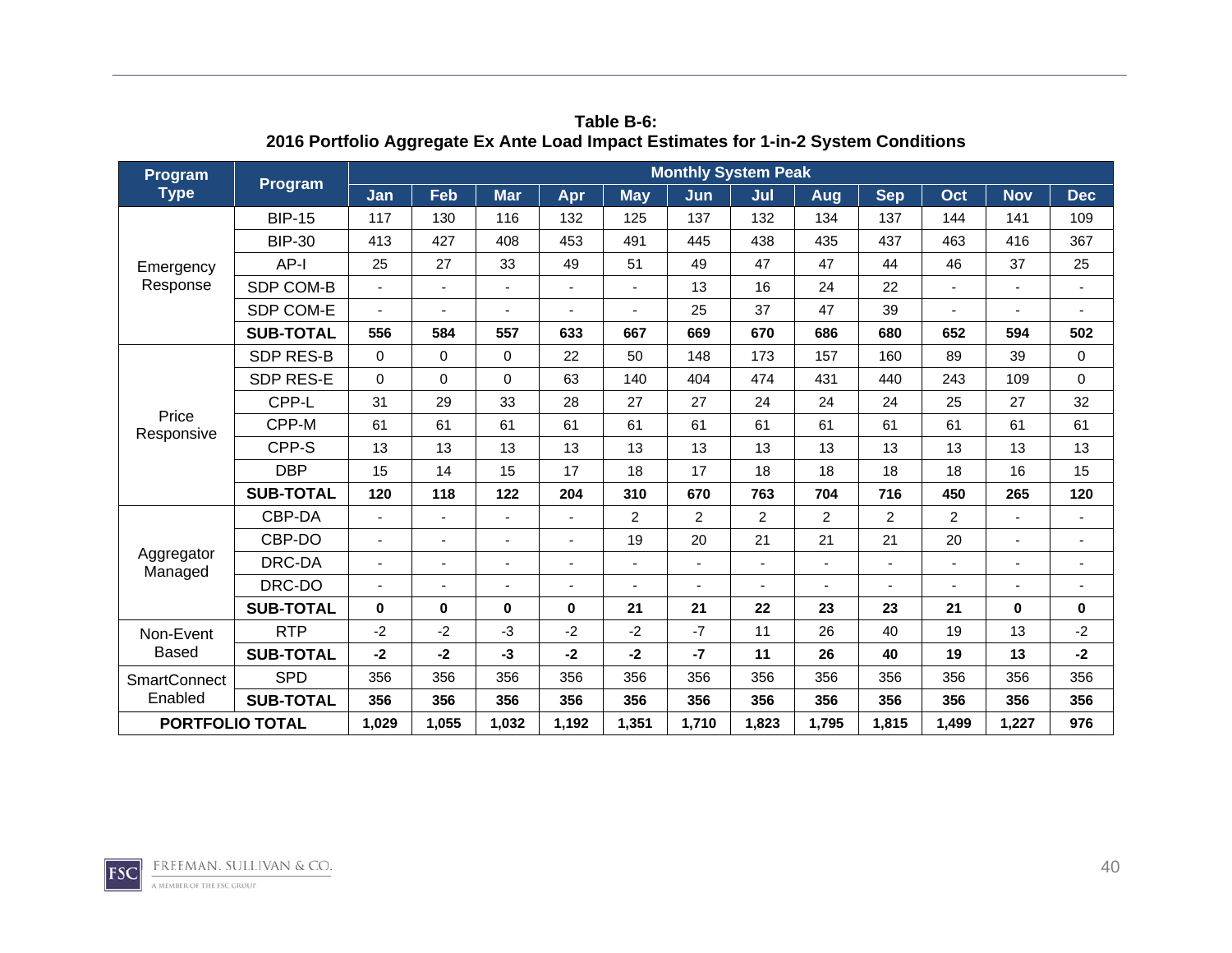| Program<br><b>Type</b><br>Emergency<br>Response<br>Price<br>Responsive<br>Aggregator<br>Managed<br>Non-Event |                  |                |                          |             |       |                | <b>Monthly System Peak</b> |                |                |            |                                                                                                                             |                                                                                                                |                          |
|--------------------------------------------------------------------------------------------------------------|------------------|----------------|--------------------------|-------------|-------|----------------|----------------------------|----------------|----------------|------------|-----------------------------------------------------------------------------------------------------------------------------|----------------------------------------------------------------------------------------------------------------|--------------------------|
|                                                                                                              | <b>Program</b>   | Jan            | Feb                      | <b>Mar</b>  | Apr   | <b>May</b>     | Jun                        | Jul            | Aug            | <b>Sep</b> | Oct                                                                                                                         | <b>Nov</b>                                                                                                     | <b>Dec</b>               |
|                                                                                                              | <b>BIP-15</b>    | 117            | 130                      | 116         | 132   | 125            | 137                        | 132            | 134            | 137        | 144                                                                                                                         | 141                                                                                                            | 109                      |
|                                                                                                              | <b>BIP-30</b>    | 413            | 427                      | 408         | 453   | 491            | 445                        | 438            | 435            | 437        | 463                                                                                                                         | 416<br>37<br>594<br>39<br>109<br>27<br>61<br>13<br>16<br>265<br>$\mathbf 0$<br>13<br>13<br>356<br>356<br>1,227 | 367                      |
|                                                                                                              | AP-I             | 25             | 27                       | 33          | 49    | 51             | 49                         | 47             | 47             | 44         | 46                                                                                                                          |                                                                                                                | 25                       |
|                                                                                                              | SDP COM-B        | $\blacksquare$ | $\blacksquare$           | ÷,          |       | $\blacksquare$ | 13                         | 16             | 24             | 22         |                                                                                                                             |                                                                                                                | $\sim$                   |
|                                                                                                              | SDP COM-E        |                | ۰                        |             |       |                | 25                         | 37             | 47             | 39         |                                                                                                                             |                                                                                                                |                          |
|                                                                                                              | <b>SUB-TOTAL</b> | 556            | 584                      | 557         | 633   | 667            | 669                        | 670            | 686            | 680        | 652                                                                                                                         |                                                                                                                | 502                      |
|                                                                                                              | <b>SDP RES-B</b> | $\Omega$       | 0                        | $\Omega$    | 22    | 50             | 148                        | 173            | 157            | 160        | 89                                                                                                                          |                                                                                                                | $\mathbf 0$              |
|                                                                                                              | SDP RES-E        | $\Omega$       | $\mathbf 0$              | $\Omega$    | 63    | 140            | 404                        | 474            | 431            | 440        | 243                                                                                                                         |                                                                                                                | 0                        |
|                                                                                                              | CPP-L            | 31             | 29                       | 33          | 28    | 27             | 27                         | 24             | 24             | 24         | 25                                                                                                                          |                                                                                                                | 32                       |
| <b>Based</b><br><b>SmartConnect</b>                                                                          | CPP-M            | 61             | 61                       | 61          | 61    | 61             | 61                         | 61             | 61             | 61         | 61                                                                                                                          |                                                                                                                | 61                       |
|                                                                                                              | CPP-S            | 13             | 13                       | 13          | 13    | 13             | 13                         | 13             | 13             | 13         | 13                                                                                                                          |                                                                                                                | 13                       |
|                                                                                                              | <b>DBP</b>       | 15             | 14                       | 15          | 17    | 18             | 17                         | 18             | 18             | 18         | 18<br>450<br>$\overline{2}$<br>$\overline{c}$<br>21<br>20<br>23<br>21<br>19<br>40<br>40<br>19<br>356<br>356<br>356<br>1,499 | 15                                                                                                             |                          |
|                                                                                                              | <b>SUB-TOTAL</b> | 120            | 118                      | 122         | 204   | 310            | 670                        | 763            | 704            | 716        |                                                                                                                             |                                                                                                                | 120                      |
|                                                                                                              | CBP-DA           | $\blacksquare$ | $\overline{\phantom{0}}$ |             |       | $\overline{2}$ | $\overline{2}$             | $\overline{2}$ | $\overline{2}$ |            |                                                                                                                             |                                                                                                                |                          |
|                                                                                                              | CBP-DO           |                | ÷                        |             |       | 19             | 20                         | 21             | 21             |            |                                                                                                                             |                                                                                                                |                          |
|                                                                                                              | DRC-DA           |                | $\overline{\phantom{a}}$ |             |       |                |                            | ٠              | ٠              |            |                                                                                                                             |                                                                                                                | $\overline{\phantom{a}}$ |
|                                                                                                              | DRC-DO           |                | ÷                        |             |       |                |                            |                |                |            |                                                                                                                             |                                                                                                                |                          |
|                                                                                                              | <b>SUB-TOTAL</b> | $\bf{0}$       | $\bf{0}$                 | $\mathbf 0$ | 0     | 21             | 21                         | 22             | 23             |            |                                                                                                                             |                                                                                                                | $\mathbf 0$              |
|                                                                                                              | <b>RTP</b>       | $-2$           | $-2$                     | $-3$        | $-2$  | $-2$           | $-7$                       | 11             | 26             |            |                                                                                                                             |                                                                                                                | $-2$                     |
|                                                                                                              | <b>SUB-TOTAL</b> | $-2$           | -2                       | $-3$        | -2    | $-2$           | $-7$                       | 11             | 26             |            |                                                                                                                             |                                                                                                                | $-2$                     |
|                                                                                                              | <b>SPD</b>       | 356            | 356                      | 356         | 356   | 356            | 356                        | 356            | 356            |            |                                                                                                                             |                                                                                                                | 356                      |
| Enabled                                                                                                      | <b>SUB-TOTAL</b> | 356            | 356                      | 356         | 356   | 356            | 356                        | 356            | 356            | 356        |                                                                                                                             |                                                                                                                | 356                      |
| <b>PORTFOLIO TOTAL</b>                                                                                       |                  | 1,029          | 1,055                    | 1,032       | 1,192 | 1,351          | 1,710                      | 1,823          | 1,795          | 1,815      |                                                                                                                             |                                                                                                                | 976                      |

**Table B-7: 2017 Portfolio Aggregate Ex Ante Load Impact Estimates for 1-in-2 System Conditions** 

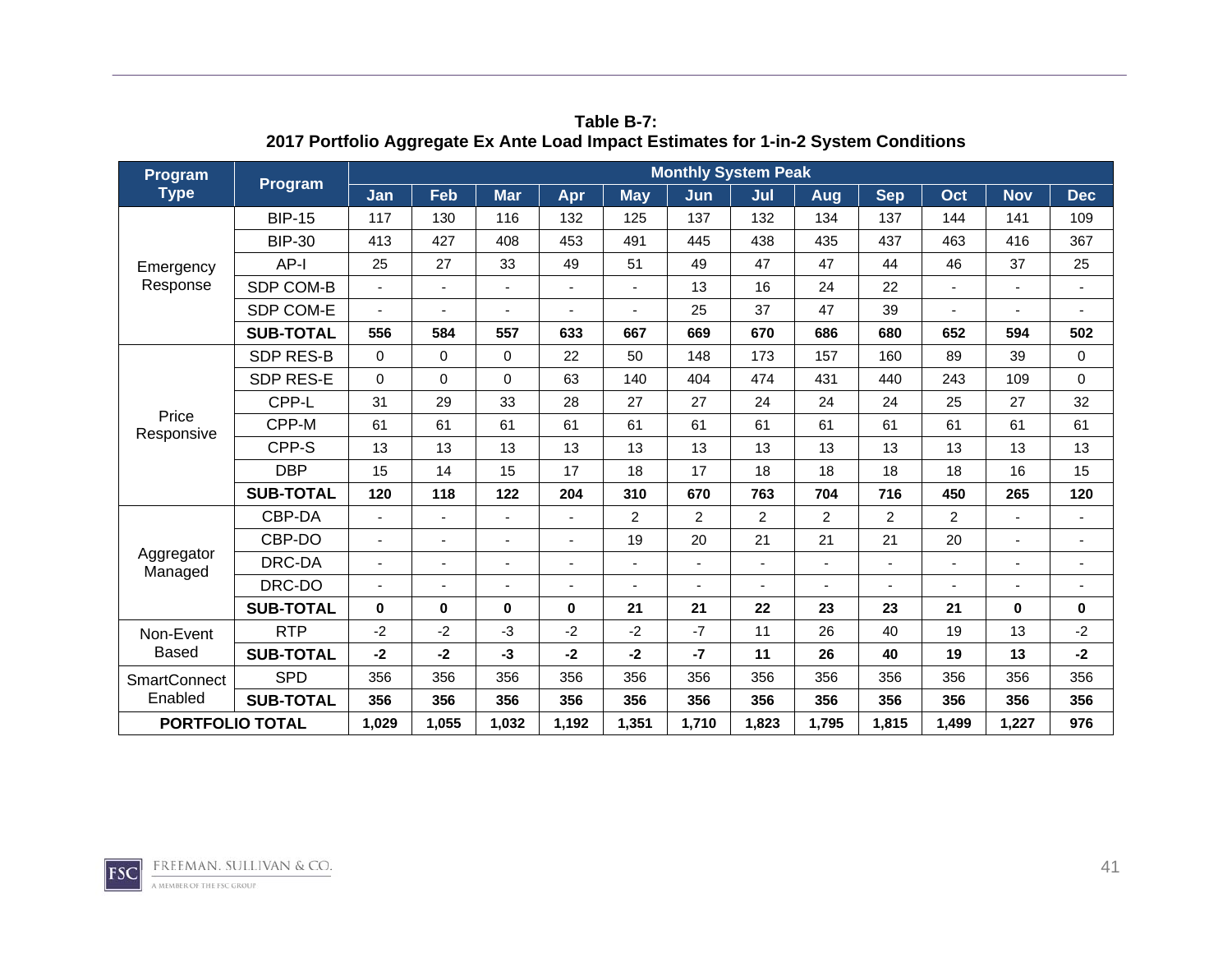| Program                |                                                                                                                                                                                                                                                                                                                        |          |             |            |       |                | <b>Monthly System Peak</b> |                |                |                |                                                                                                                              |            |                          |
|------------------------|------------------------------------------------------------------------------------------------------------------------------------------------------------------------------------------------------------------------------------------------------------------------------------------------------------------------|----------|-------------|------------|-------|----------------|----------------------------|----------------|----------------|----------------|------------------------------------------------------------------------------------------------------------------------------|------------|--------------------------|
| <b>Type</b>            | <b>Program</b>                                                                                                                                                                                                                                                                                                         | Jan      | Feb         | <b>Mar</b> | Apr   | <b>May</b>     | Jun                        | Jul            | Aug            | <b>Sep</b>     | Oct                                                                                                                          | <b>Nov</b> | <b>Dec</b>               |
|                        | <b>BIP-15</b>                                                                                                                                                                                                                                                                                                          | 117      | 130         | 116        | 132   | 125            | 137                        | 132            | 134            | 137            | 144                                                                                                                          | 141        | 109                      |
|                        | <b>BIP-30</b>                                                                                                                                                                                                                                                                                                          | 413      | 427         | 408        | 453   | 491            | 445                        | 438            | 435            | 437            | 463                                                                                                                          | 416        | 367                      |
| Emergency              | $AP-I$                                                                                                                                                                                                                                                                                                                 | 25       | 27          | 33         | 49    | 51             | 49                         | 47             | 47             | 44             | 46                                                                                                                           | 37         | 25                       |
| Response               | SDP COM-B                                                                                                                                                                                                                                                                                                              |          | ä,          |            |       |                | 13                         | 16             | 24             | 22             |                                                                                                                              |            | $\blacksquare$           |
|                        | SDP COM-E                                                                                                                                                                                                                                                                                                              |          | ۰           |            |       |                | 25                         | 37             | 47             | 39             |                                                                                                                              |            |                          |
|                        | <b>SUB-TOTAL</b>                                                                                                                                                                                                                                                                                                       | 556      | 584         | 557        | 633   | 667            | 669                        | 670            | 686            | 680            | 652                                                                                                                          | 594        | 502                      |
|                        | <b>SDP RES-B</b>                                                                                                                                                                                                                                                                                                       | $\Omega$ | 0           | $\Omega$   | 22    | 50             | 148                        | 173            | 157            | 160            | 89                                                                                                                           | 39         | 0                        |
|                        | SDP RES-E                                                                                                                                                                                                                                                                                                              | $\Omega$ | $\mathbf 0$ | $\Omega$   | 63    | 140            | 404                        | 474            | 431            | 440            | 243                                                                                                                          | 109        | $\mathbf 0$              |
|                        | CPP-L                                                                                                                                                                                                                                                                                                                  | 31       | 29          | 33         | 28    | 27             | 27                         | 24             | 24             | 24             | 25                                                                                                                           | 27         | 32                       |
|                        | Price<br>CPP-M<br>61<br>61<br>CPP-S<br>13<br>13<br><b>DBP</b><br>15<br>14<br><b>SUB-TOTAL</b><br>120<br>CBP-DA<br>ä,<br>÷<br>CBP-DO<br>$\blacksquare$<br>Aggregator<br>DRC-DA<br>÷<br>÷<br>Managed<br>DRC-DO<br>٠<br>$\bf{0}$<br><b>SUB-TOTAL</b><br>0<br><b>RTP</b><br>$-2$<br>$-2$<br><b>SUB-TOTAL</b><br>$-2$<br>-2 |          | 61          | 61         | 61    | 61             | 61                         | 61             | 61             | 61             | 61                                                                                                                           | 61         |                          |
| Responsive             |                                                                                                                                                                                                                                                                                                                        |          |             | 13         | 13    | 13             | 13                         | 13             | 13             | 13             | 13                                                                                                                           | 13         | 13                       |
|                        |                                                                                                                                                                                                                                                                                                                        |          |             | 15         | 17    | 18             | 17                         | 18             | 18             | 18             | 18<br>16<br>265<br>450<br>2<br>20<br>21<br>$\mathbf 0$<br>19<br>13<br>19<br>13<br>356<br>356<br>356<br>356<br>1,227<br>1,499 | 15         |                          |
|                        |                                                                                                                                                                                                                                                                                                                        |          | 118         | 122        | 204   | 310            | 670                        | 763            | 704            | 716            |                                                                                                                              |            | 120                      |
|                        |                                                                                                                                                                                                                                                                                                                        |          |             |            |       | $\overline{2}$ | $\overline{2}$             | $\overline{2}$ | $\overline{2}$ | $\overline{2}$ |                                                                                                                              |            |                          |
|                        |                                                                                                                                                                                                                                                                                                                        |          |             |            |       | 19             | 20                         | 21             | 21             | 21             |                                                                                                                              |            | $\overline{\phantom{a}}$ |
|                        |                                                                                                                                                                                                                                                                                                                        |          |             |            |       |                |                            | $\blacksquare$ | $\blacksquare$ |                |                                                                                                                              |            |                          |
|                        |                                                                                                                                                                                                                                                                                                                        |          |             | ۰          |       |                |                            |                |                |                |                                                                                                                              |            |                          |
|                        |                                                                                                                                                                                                                                                                                                                        |          |             | $\bf{0}$   | 0     | 21             | 21                         | 22             | 23             | 23             |                                                                                                                              |            | 0                        |
| Non-Event              |                                                                                                                                                                                                                                                                                                                        |          |             | $-3$       | $-2$  | $-2$           | $-7$                       | 11             | 26             | 40             |                                                                                                                              |            | $-2$                     |
| <b>Based</b>           |                                                                                                                                                                                                                                                                                                                        |          |             | $-3$       | -2    | $-2$           | $-7$                       | 11             | 26             | 40             |                                                                                                                              |            | $-2$                     |
| <b>SmartConnect</b>    | <b>SPD</b>                                                                                                                                                                                                                                                                                                             | 356      | 356         | 356        | 356   | 356            | 356                        | 356            | 356            | 356            |                                                                                                                              |            | 356                      |
| Enabled                | <b>SUB-TOTAL</b>                                                                                                                                                                                                                                                                                                       | 356      | 356         | 356        | 356   | 356            | 356                        | 356            | 356            | 356            |                                                                                                                              |            | 356                      |
| <b>PORTFOLIO TOTAL</b> |                                                                                                                                                                                                                                                                                                                        | 1,029    | 1,055       | 1,032      | 1,192 | 1,351          | 1,710                      | 1,823          | 1,795          | 1,815          |                                                                                                                              |            | 976                      |

**Table B-8: 2018 Portfolio Aggregate Ex Ante Load Impact Estimates for 1-in-2 System Conditions** 

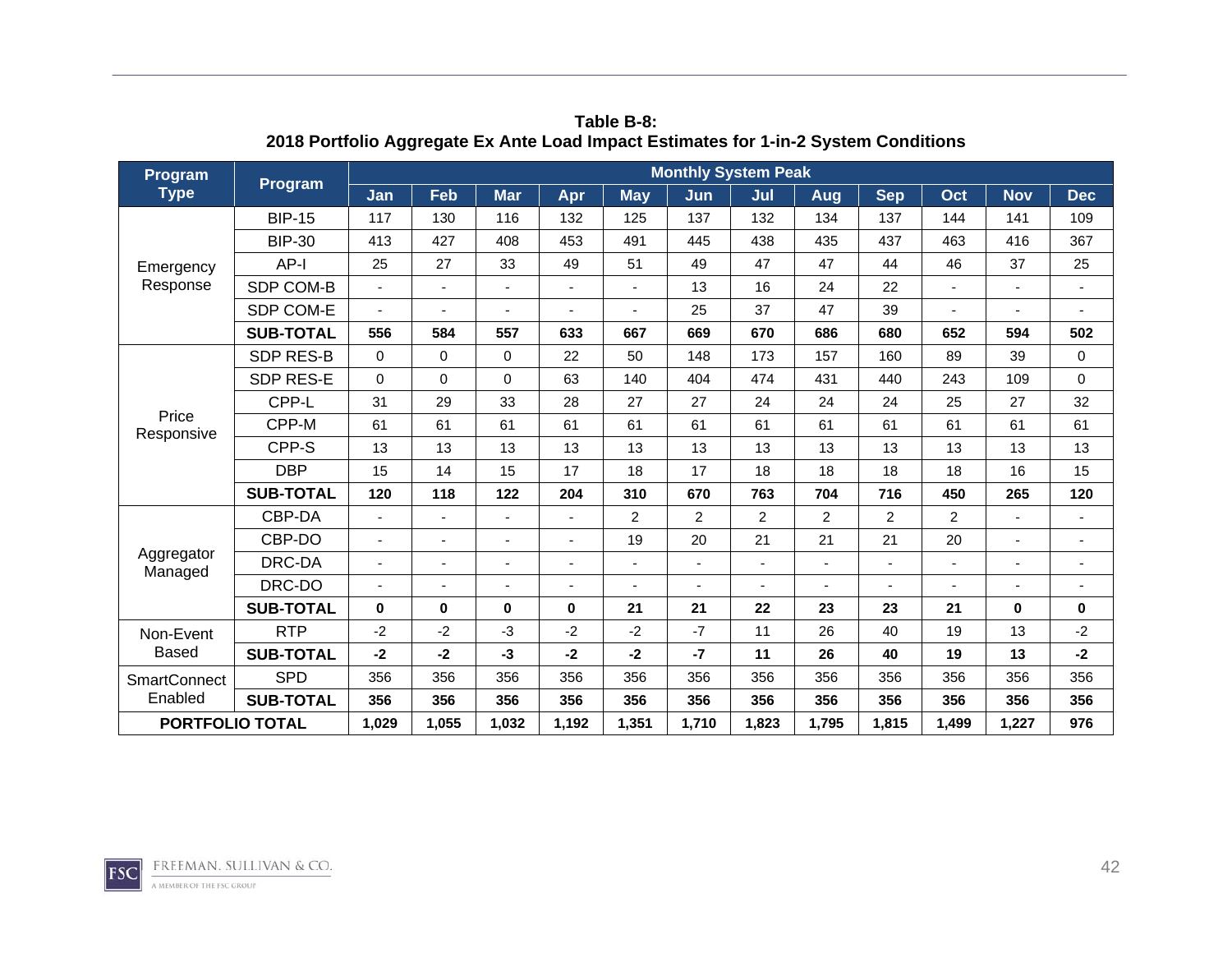| <b>Program</b><br><b>Type</b><br>Emergency<br>Response<br>Price<br>Responsive<br>Aggregator<br>Managed<br>Non-Event | Program          |          |             |                |       |                | <b>Monthly System Peak</b> |                |       |            |                                                               |                                                                                                             |                |
|---------------------------------------------------------------------------------------------------------------------|------------------|----------|-------------|----------------|-------|----------------|----------------------------|----------------|-------|------------|---------------------------------------------------------------|-------------------------------------------------------------------------------------------------------------|----------------|
|                                                                                                                     |                  | Jan      | Feb         | <b>Mar</b>     | Apr   | <b>May</b>     | Jun                        | Jul            | Aug   | <b>Sep</b> | Oct                                                           | <b>Nov</b>                                                                                                  | <b>Dec</b>     |
|                                                                                                                     | <b>BIP-15</b>    | 117      | 130         | 116            | 132   | 125            | 137                        | 132            | 134   | 137        | 144                                                           | 141                                                                                                         | 109            |
|                                                                                                                     | <b>BIP-30</b>    | 413      | 427         | 408            | 453   | 491            | 445                        | 438            | 435   | 437        | 463                                                           | 416<br>37<br>594<br>39<br>109<br>27<br>61<br>13<br>16<br>265<br>$\bf{0}$<br>13<br>13<br>356<br>356<br>1,227 | 367            |
|                                                                                                                     | AP-I             | 25       | 27          | 33             | 49    | 51             | 49                         | 47             | 47    | 44         | 46                                                            |                                                                                                             | 25             |
|                                                                                                                     | SDP COM-B        |          | ÷,          |                |       |                | 13                         | 16             | 24    | 22         |                                                               |                                                                                                             | $\blacksquare$ |
|                                                                                                                     | SDP COM-E        |          | -           |                |       |                | 25                         | 37             | 47    | 39         |                                                               |                                                                                                             |                |
|                                                                                                                     | <b>SUB-TOTAL</b> | 556      | 584         | 557            | 633   | 667            | 669                        | 670            | 686   | 680        | 652                                                           |                                                                                                             | 502            |
|                                                                                                                     | <b>SDP RES-B</b> | $\Omega$ | 0           | $\Omega$       | 22    | 50             | 148                        | 173            | 157   | 160        | 89                                                            |                                                                                                             | $\mathbf 0$    |
|                                                                                                                     | SDP RES-E        | $\Omega$ | $\mathbf 0$ | $\Omega$       | 63    | 140            | 404                        | 474            | 431   | 440        | 243                                                           |                                                                                                             | $\mathbf 0$    |
|                                                                                                                     | CPP-L            | 31       | 29          | 33             | 28    | 27             | 27                         | 24             | 24    | 24         | 25                                                            |                                                                                                             | 32             |
|                                                                                                                     | CPP-M            | 61       | 61          | 61             | 61    | 61             | 61                         | 61             | 61    | 61         | 61                                                            |                                                                                                             | 61             |
|                                                                                                                     | CPP-S            | 13       | 13          | 13             | 13    | 13             | 13                         | 13             | 13    | 13         | 13                                                            |                                                                                                             | 13             |
|                                                                                                                     | <b>DBP</b>       | 15       | 14          | 15             | 17    | 18             | 17                         | 18             | 18    | 18         | 18<br>450<br>2<br>20<br>21<br>19<br>19<br>356<br>356<br>1,499 | 15                                                                                                          |                |
|                                                                                                                     | <b>SUB-TOTAL</b> | 120      | 118         | 122            | 204   | 310            | 670                        | 763            | 704   | 716        |                                                               |                                                                                                             | 120            |
|                                                                                                                     | CBP-DA           |          | ÷.          | $\blacksquare$ |       | $\overline{2}$ | $\overline{2}$             | $\overline{2}$ | 2     | 2          |                                                               |                                                                                                             | ÷,             |
|                                                                                                                     | CBP-DO           |          | ٠           |                |       | 19             | 20                         | 21             | 21    | 21         |                                                               |                                                                                                             | $\blacksquare$ |
|                                                                                                                     | DRC-DA           |          | ٠           |                |       |                |                            | ٠              | L,    |            |                                                               |                                                                                                             | $\blacksquare$ |
|                                                                                                                     | DRC-DO           |          |             | ۰              |       |                |                            |                |       |            |                                                               |                                                                                                             |                |
|                                                                                                                     | <b>SUB-TOTAL</b> | 0        | 0           | $\bf{0}$       | 0     | 21             | 21                         | 22             | 23    | 23         |                                                               |                                                                                                             | 0              |
|                                                                                                                     | <b>RTP</b>       | $-2$     | $-2$        | $-3$           | $-2$  | $-2$           | $-7$                       | 11             | 26    | 40         |                                                               |                                                                                                             | $-2$           |
| Based                                                                                                               | <b>SUB-TOTAL</b> | $-2$     | $-2$        | $-3$           | $-2$  | $-2$           | $-7$                       | 11             | 26    | 40         |                                                               |                                                                                                             | $-2$           |
| <b>SmartConnect</b><br>Enabled<br><b>PORTFOLIO TOTAL</b>                                                            | <b>SPD</b>       | 356      | 356         | 356            | 356   | 356            | 356                        | 356            | 356   | 356        |                                                               |                                                                                                             | 356            |
|                                                                                                                     | <b>SUB-TOTAL</b> | 356      | 356         | 356            | 356   | 356            | 356                        | 356            | 356   | 356        |                                                               |                                                                                                             | 356            |
|                                                                                                                     |                  | 1,029    | 1,055       | 1,032          | 1,192 | 1,351          | 1,710                      | 1,823          | 1,795 | 1,815      |                                                               |                                                                                                             | 976            |

**Table B-9: 2019 Portfolio Aggregate Ex Ante Load Impact Estimates for 1-in-2 System Conditions** 

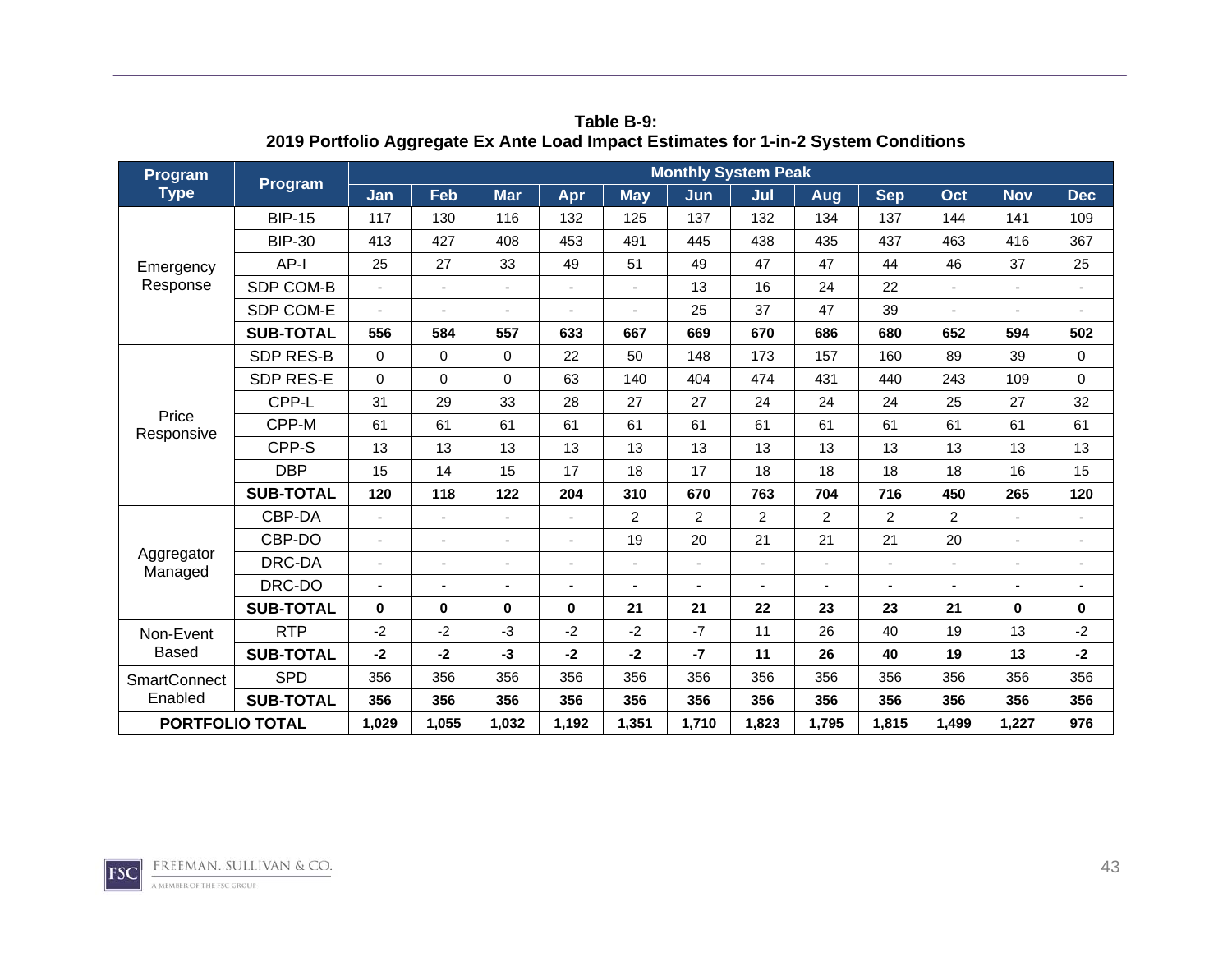| <b>Program</b><br><b>Type</b><br>Emergency<br>Response<br>Price<br>Responsive<br>Aggregator<br>Managed | Program          |          |                |            |       |                | <b>Monthly System Peak</b>                                                                                                                                                                                                                                                                                                                            |     |     |            |                                                                                                                                                                                                                                 |            |                |
|--------------------------------------------------------------------------------------------------------|------------------|----------|----------------|------------|-------|----------------|-------------------------------------------------------------------------------------------------------------------------------------------------------------------------------------------------------------------------------------------------------------------------------------------------------------------------------------------------------|-----|-----|------------|---------------------------------------------------------------------------------------------------------------------------------------------------------------------------------------------------------------------------------|------------|----------------|
|                                                                                                        |                  | Jan      | Feb            | <b>Mar</b> | Apr   | <b>May</b>     | Jun                                                                                                                                                                                                                                                                                                                                                   | Jul | Aug | <b>Sep</b> | Oct                                                                                                                                                                                                                             | <b>Nov</b> | <b>Dec</b>     |
|                                                                                                        | <b>BIP-15</b>    | 117      | 130            | 116        | 132   | 125            | 137                                                                                                                                                                                                                                                                                                                                                   | 132 | 134 | 137        | 144                                                                                                                                                                                                                             | 141        | 109            |
|                                                                                                        | <b>BIP-30</b>    | 413      | 427            | 408        | 453   | 491            | 445                                                                                                                                                                                                                                                                                                                                                   | 438 | 435 | 437        | 463<br>416<br>46<br>37<br>652<br>594<br>39<br>89<br>243<br>109<br>27<br>25<br>61<br>61<br>13<br>13<br>18<br>16<br>265<br>450<br>2<br>20<br>21<br>$\bf{0}$<br>19<br>13<br>13<br>19<br>356<br>356<br>356<br>356<br>1,499<br>1,227 | 367        |                |
|                                                                                                        | AP-I             | 25       | 27             | 33         | 49    | 51             | 49                                                                                                                                                                                                                                                                                                                                                    | 47  | 47  | 44         |                                                                                                                                                                                                                                 |            | 25             |
|                                                                                                        | SDP COM-B        |          | $\blacksquare$ | ÷,         |       |                | 13                                                                                                                                                                                                                                                                                                                                                    | 16  | 24  | 22         |                                                                                                                                                                                                                                 |            | $\blacksquare$ |
|                                                                                                        | SDP COM-E        |          | -              |            |       |                | 25                                                                                                                                                                                                                                                                                                                                                    | 37  | 47  | 39         |                                                                                                                                                                                                                                 |            |                |
|                                                                                                        | <b>SUB-TOTAL</b> | 556      | 584            | 557        | 633   | 667            | 669                                                                                                                                                                                                                                                                                                                                                   | 670 | 686 | 680        |                                                                                                                                                                                                                                 |            | 502            |
|                                                                                                        | <b>SDP RES-B</b> | $\Omega$ | $\mathbf 0$    | $\Omega$   | 22    | 50             | 148                                                                                                                                                                                                                                                                                                                                                   | 173 | 157 | 160        |                                                                                                                                                                                                                                 |            | $\mathbf 0$    |
|                                                                                                        | SDP RES-E        | $\Omega$ | $\mathbf 0$    | $\Omega$   | 63    | 140            | 404                                                                                                                                                                                                                                                                                                                                                   | 474 | 431 | 440        |                                                                                                                                                                                                                                 |            | $\mathbf 0$    |
|                                                                                                        | CPP-L            | 31       | 29             | 33         | 28    | 27             | 27                                                                                                                                                                                                                                                                                                                                                    | 24  | 24  | 24         |                                                                                                                                                                                                                                 |            | 32             |
|                                                                                                        | CPP-M            | 61       | 61             | 61         | 61    | 61             | 61                                                                                                                                                                                                                                                                                                                                                    | 61  | 61  | 61         |                                                                                                                                                                                                                                 |            | 61             |
|                                                                                                        | CPP-S            | 13       | 13             | 13         | 13    | 13             | 13                                                                                                                                                                                                                                                                                                                                                    | 13  | 13  | 13         |                                                                                                                                                                                                                                 |            | 13             |
|                                                                                                        | <b>DBP</b>       | 15       | 14             | 15         | 17    | 18             | 17<br>18<br>18<br>18<br>670<br>763<br>704<br>716<br>$\overline{c}$<br>$\overline{2}$<br>$\overline{2}$<br>$\overline{2}$<br>20<br>21<br>21<br>21<br>÷,<br>$\blacksquare$<br>÷<br>21<br>23<br>23<br>22<br>$-7$<br>26<br>11<br>40<br>$-7$<br>11<br>26<br>40<br>356<br>356<br>356<br>356<br>356<br>356<br>356<br>356<br>1,710<br>1,823<br>1,795<br>1,815 |     |     | 15         |                                                                                                                                                                                                                                 |            |                |
|                                                                                                        | <b>SUB-TOTAL</b> | 120      | 118            | 122        | 204   | 310            |                                                                                                                                                                                                                                                                                                                                                       |     |     |            |                                                                                                                                                                                                                                 |            | 120            |
|                                                                                                        | CBP-DA           |          | ٠              |            |       | $\overline{2}$ |                                                                                                                                                                                                                                                                                                                                                       |     |     |            |                                                                                                                                                                                                                                 |            | $\blacksquare$ |
|                                                                                                        | CBP-DO           |          | ÷,             |            |       | 19             |                                                                                                                                                                                                                                                                                                                                                       |     |     |            |                                                                                                                                                                                                                                 |            |                |
|                                                                                                        | DRC-DA           |          | ٠              |            |       |                |                                                                                                                                                                                                                                                                                                                                                       |     |     |            |                                                                                                                                                                                                                                 |            | $\blacksquare$ |
|                                                                                                        | DRC-DO           |          | ä,             | ٠          |       |                |                                                                                                                                                                                                                                                                                                                                                       |     |     |            |                                                                                                                                                                                                                                 |            |                |
|                                                                                                        | <b>SUB-TOTAL</b> | $\bf{0}$ | $\mathbf 0$    | $\bf{0}$   | 0     | 21             |                                                                                                                                                                                                                                                                                                                                                       |     |     |            |                                                                                                                                                                                                                                 |            | 0              |
| Non-Event                                                                                              | <b>RTP</b>       | $-2$     | $-2$           | $-3$       | $-2$  | $-2$           |                                                                                                                                                                                                                                                                                                                                                       |     |     |            |                                                                                                                                                                                                                                 |            | $-2$           |
| <b>Based</b>                                                                                           | <b>SUB-TOTAL</b> | $-2$     | $-2$           | $-3$       | -2    | $-2$           |                                                                                                                                                                                                                                                                                                                                                       |     |     |            |                                                                                                                                                                                                                                 |            | $-2$           |
| <b>SmartConnect</b>                                                                                    | <b>SPD</b>       | 356      | 356            | 356        | 356   | 356            |                                                                                                                                                                                                                                                                                                                                                       |     |     |            |                                                                                                                                                                                                                                 |            | 356            |
| Enabled                                                                                                | <b>SUB-TOTAL</b> | 356      | 356            | 356        | 356   | 356            |                                                                                                                                                                                                                                                                                                                                                       |     |     |            |                                                                                                                                                                                                                                 |            | 356            |
| <b>PORTFOLIO TOTAL</b>                                                                                 |                  | 1,029    | 1,055          | 1,032      | 1,192 | 1,351          |                                                                                                                                                                                                                                                                                                                                                       |     |     |            |                                                                                                                                                                                                                                 |            | 976            |

**Table B-10: 2020 Portfolio Aggregate Ex Ante Load Impact Estimates for 1-in-2 System Conditions** 

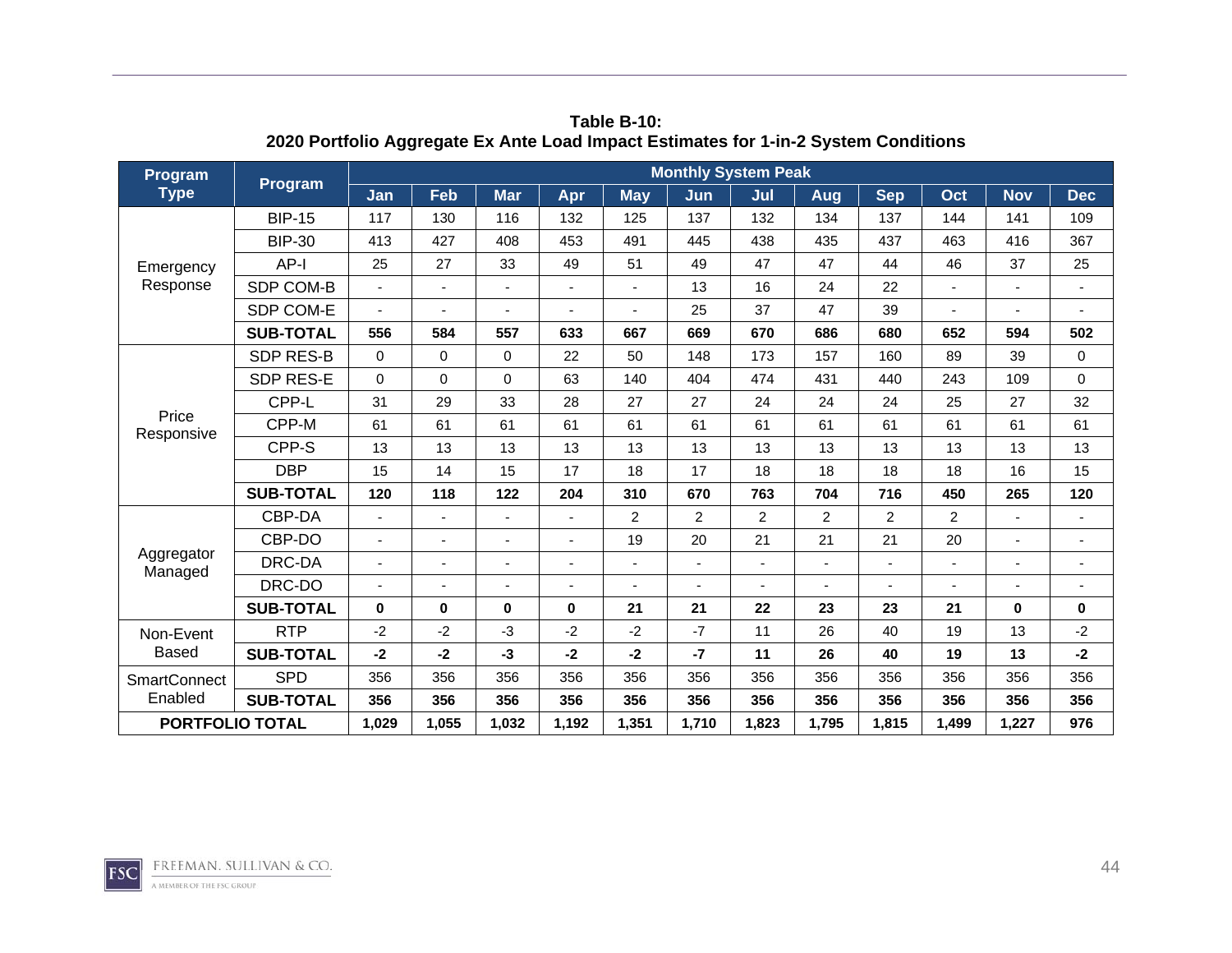| Program<br><b>Type</b><br>Emergency<br>Response<br>Price<br>Responsive<br>Aggregator<br>Managed<br>Non-Event |                  |                |                          |            |       |                | <b>Monthly System Peak</b> |                |                |            |                                                                                                                             |                                                                                                                |                          |
|--------------------------------------------------------------------------------------------------------------|------------------|----------------|--------------------------|------------|-------|----------------|----------------------------|----------------|----------------|------------|-----------------------------------------------------------------------------------------------------------------------------|----------------------------------------------------------------------------------------------------------------|--------------------------|
|                                                                                                              | <b>Program</b>   | Jan            | Feb                      | <b>Mar</b> | Apr   | <b>May</b>     | Jun                        | Jul            | Aug            | <b>Sep</b> | Oct                                                                                                                         | <b>Nov</b>                                                                                                     | <b>Dec</b>               |
|                                                                                                              | <b>BIP-15</b>    | 117            | 130                      | 116        | 132   | 125            | 137                        | 132            | 134            | 137        | 144                                                                                                                         | 141                                                                                                            | 109                      |
|                                                                                                              | <b>BIP-30</b>    | 413            | 427                      | 408        | 453   | 491            | 445                        | 438            | 435            | 437        | 463                                                                                                                         | 416<br>37<br>594<br>39<br>109<br>27<br>61<br>13<br>16<br>265<br>$\mathbf 0$<br>13<br>13<br>356<br>356<br>1,227 | 367                      |
|                                                                                                              | AP-I             | 25             | 27                       | 33         | 49    | 51             | 49                         | 47             | 47             | 44         | 46                                                                                                                          |                                                                                                                | 25                       |
|                                                                                                              | SDP COM-B        | $\blacksquare$ | $\blacksquare$           | ÷,         |       | $\blacksquare$ | 13                         | 16             | 24             | 22         |                                                                                                                             |                                                                                                                | $\sim$                   |
|                                                                                                              | SDP COM-E        |                | ۰                        |            |       |                | 25                         | 37             | 47             | 39         |                                                                                                                             |                                                                                                                |                          |
|                                                                                                              | <b>SUB-TOTAL</b> | 556            | 584                      | 557        | 633   | 667            | 669                        | 670            | 686            | 680        | 652                                                                                                                         |                                                                                                                | 502                      |
|                                                                                                              | <b>SDP RES-B</b> | $\Omega$       | 0                        | $\Omega$   | 22    | 50             | 148                        | 173            | 157            | 160        | 89                                                                                                                          |                                                                                                                | $\mathbf 0$              |
|                                                                                                              | SDP RES-E        | $\Omega$       | $\mathbf 0$              | $\Omega$   | 63    | 140            | 404                        | 474            | 431            | 440        | 243                                                                                                                         |                                                                                                                | 0                        |
|                                                                                                              | CPP-L            | 31             | 29                       | 33         | 28    | 27             | 27                         | 24             | 24             | 24         | 25                                                                                                                          |                                                                                                                | 32                       |
| <b>Based</b><br><b>SmartConnect</b>                                                                          | CPP-M            | 61             | 61                       | 61         | 61    | 61             | 61                         | 61             | 61             | 61         | 61                                                                                                                          |                                                                                                                | 61                       |
|                                                                                                              | CPP-S            | 13             | 13                       | 13         | 13    | 13             | 13                         | 13             | 13             | 13         | 13                                                                                                                          |                                                                                                                | 13                       |
|                                                                                                              | <b>DBP</b>       | 15             | 14                       | 15         | 17    | 18             | 17                         | 18             | 18             | 18         | 18<br>450<br>$\overline{2}$<br>$\overline{c}$<br>21<br>20<br>23<br>21<br>19<br>40<br>40<br>19<br>356<br>356<br>356<br>1,499 | 15                                                                                                             |                          |
|                                                                                                              | <b>SUB-TOTAL</b> | 120            | 118                      | 122        | 204   | 310            | 670                        | 763            | 704            | 716        |                                                                                                                             |                                                                                                                | 120                      |
|                                                                                                              | CBP-DA           | $\blacksquare$ | $\overline{\phantom{0}}$ |            |       | $\overline{2}$ | $\overline{2}$             | $\overline{2}$ | $\overline{2}$ |            |                                                                                                                             |                                                                                                                |                          |
|                                                                                                              | CBP-DO           |                | ÷                        |            |       | 19             | 20                         | 21             | 21             |            |                                                                                                                             |                                                                                                                |                          |
|                                                                                                              | DRC-DA           |                | $\overline{\phantom{0}}$ |            |       |                |                            | ٠              | ٠              |            |                                                                                                                             |                                                                                                                | $\overline{\phantom{a}}$ |
|                                                                                                              | DRC-DO           |                | ÷                        |            |       |                |                            |                |                |            |                                                                                                                             |                                                                                                                |                          |
|                                                                                                              | <b>SUB-TOTAL</b> | $\bf{0}$       | $\bf{0}$                 | $\bf{0}$   | 0     | 21             | 21                         | 22             | 23             |            |                                                                                                                             |                                                                                                                | $\mathbf 0$              |
|                                                                                                              | <b>RTP</b>       | $-2$           | $-2$                     | $-3$       | $-2$  | $-2$           | $-7$                       | 11             | 26             |            |                                                                                                                             |                                                                                                                | $-2$                     |
|                                                                                                              | <b>SUB-TOTAL</b> | $-2$           | -2                       | $-3$       | -2    | $-2$           | $-7$                       | 11             | 26             |            |                                                                                                                             |                                                                                                                | $-2$                     |
|                                                                                                              | <b>SPD</b>       | 356            | 356                      | 356        | 356   | 356            | 356                        | 356            | 356            |            |                                                                                                                             |                                                                                                                | 356                      |
| Enabled                                                                                                      | <b>SUB-TOTAL</b> | 356            | 356                      | 356        | 356   | 356            | 356                        | 356            | 356            | 356        |                                                                                                                             |                                                                                                                | 356                      |
| <b>PORTFOLIO TOTAL</b>                                                                                       |                  | 1,029          | 1,055                    | 1,032      | 1,192 | 1,351          | 1,710                      | 1,823          | 1,795          | 1,815      |                                                                                                                             |                                                                                                                | 976                      |

**Table B-11: 2021 Portfolio Aggregate Ex Ante Load Impact Estimates for 1-in-2 System Conditions** 

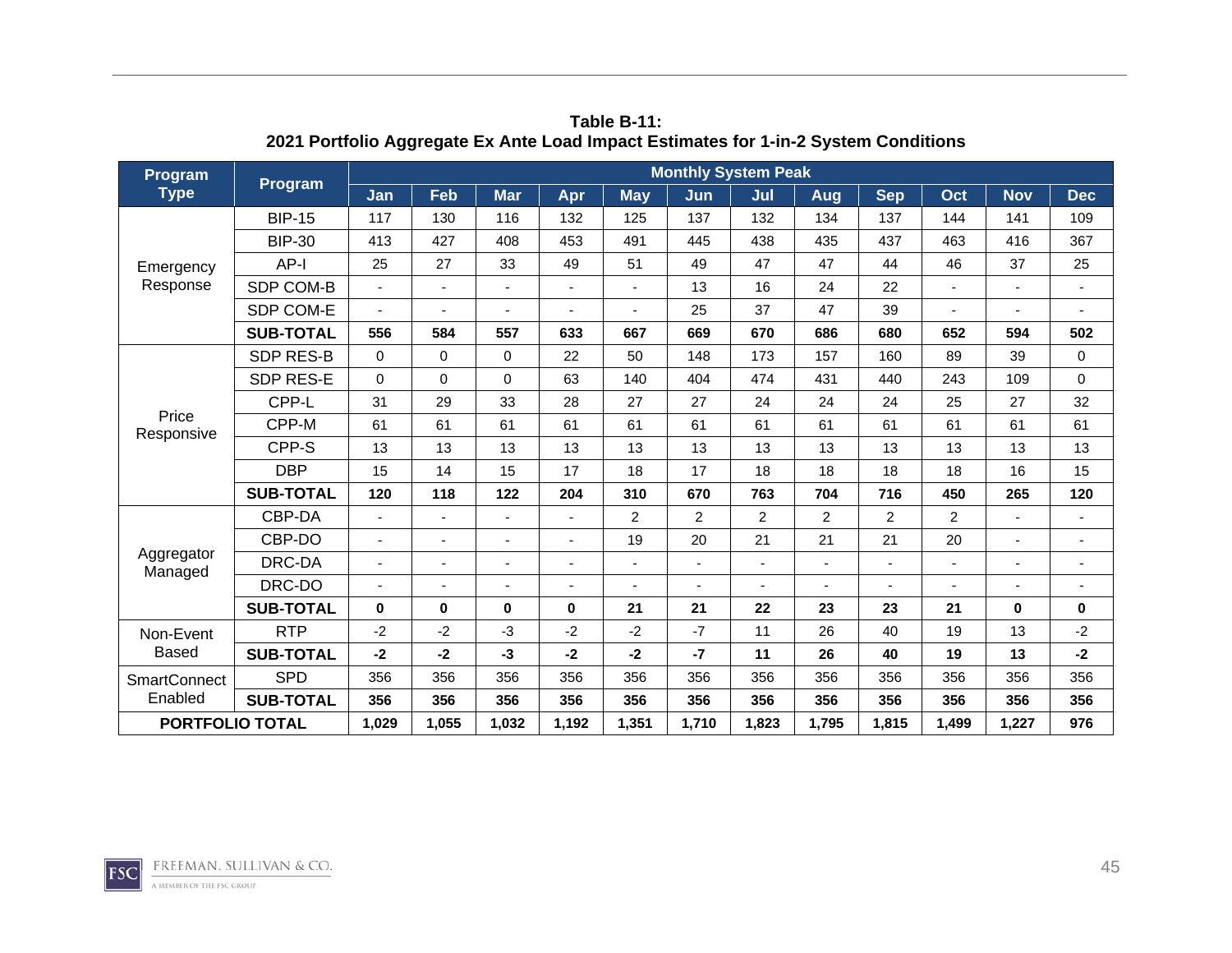## **Appendix C. Portfolio Aggregate Ex Ante Load Impact Estimates for 1-in-10 System Conditions by Month and Forecast Year**

| Program                |                  |                          |                          |                |                          |                | <b>Monthly System Peak</b> |                          |                          |                          |                |                |                          |
|------------------------|------------------|--------------------------|--------------------------|----------------|--------------------------|----------------|----------------------------|--------------------------|--------------------------|--------------------------|----------------|----------------|--------------------------|
| <b>Type</b>            | <b>Program</b>   | Jan                      | Feb                      | <b>Mar</b>     | Apr                      | <b>May</b>     | Jun                        | Jul                      | <b>Aug</b>               | <b>Sep</b>               | Oct            | <b>Nov</b>     | <b>Dec</b>               |
|                        | <b>BIP-15</b>    | 100                      | 124                      | 120            | 123                      | 115            | 123                        | 121                      | 125                      | 128                      | 136            | 132            | 111                      |
|                        | <b>BIP-30</b>    | 386                      | 418                      | 410            | 429                      | 464            | 418                        | 409                      | 409                      | 412                      | 440            | 398            | 346                      |
|                        | AP-I             | 18                       | 21                       | 33             | 39                       | 44             | 41                         | 39                       | 39                       | 39                       | 40             | 27             | 20                       |
| Emergency              | SDP COM-B        | $\overline{a}$           | $\blacksquare$           | $\sim$         | $\blacksquare$           | $\blacksquare$ | 11                         | 13                       | 19                       | 11                       | $\blacksquare$ | $\blacksquare$ | $\blacksquare$           |
| Response               | SDP COM-E        | ٠                        | $\blacksquare$           | $\blacksquare$ | $\blacksquare$           | ٠              | 22                         | 34                       | 44                       | 35                       | $\blacksquare$ | ٠              | ۰                        |
|                        | <b>SDP RES-B</b> | ٠                        | $\overline{\phantom{a}}$ | $\blacksquare$ | ٠                        | ٠              | 95                         | 115                      | 107                      | 108                      | ٠              |                | $\overline{\phantom{0}}$ |
|                        | SDP RES-E        |                          | $\blacksquare$           |                | $\overline{\phantom{a}}$ | $\blacksquare$ | 381                        | 453                      | 420                      | 422                      | $\overline{a}$ | $\blacksquare$ | ٠                        |
|                        | <b>SUB-TOTAL</b> | 505                      | 563                      | 563            | 591                      | 624            | 1,091                      | 1,184                    | 1,163                    | 1,156                    | 616            | 557            | 477                      |
|                        | CPP-L            | 36                       | 32                       | 31             | 24                       | 28             | 28                         | 24                       | 26                       | 27                       | 27             | 19             | 32                       |
|                        | CPP-M            | $\overline{a}$           | $\blacksquare$           | $\sim$         | $\overline{\phantom{a}}$ | $\blacksquare$ | $\blacksquare$             | ٠                        | $\overline{\phantom{a}}$ | $\overline{\phantom{a}}$ | $\overline{a}$ | $\blacksquare$ | $\blacksquare$           |
| Price<br>Responsive    | CPP-S            | ٠                        | $\overline{\phantom{a}}$ | $\blacksquare$ | $\overline{\phantom{a}}$ | ٠              | $\overline{\phantom{0}}$   | $\overline{\phantom{0}}$ | $\blacksquare$           | $\overline{\phantom{a}}$ | ٠              | $\blacksquare$ | $\overline{\phantom{a}}$ |
|                        | <b>DBP</b>       | 9                        | 9                        | 10             | 11                       | 12             | 12                         | 12                       | 12                       | 12                       | 12             | 10             | 9                        |
|                        | <b>SUB-TOTAL</b> | 45                       | 41                       | 40             | 35                       | 40             | 39                         | 35                       | 38                       | 39                       | 39             | 29             | 40                       |
|                        | CBP-DA           | $\blacksquare$           | $\blacksquare$           | $\sim$         | $\overline{\phantom{a}}$ | $\mathbf{1}$   | $\mathbf{1}$               | $\mathbf{1}$             | $\mathbf{1}$             | 1                        | 1              |                | ٠                        |
|                        | CBP-DO           |                          | $\overline{\phantom{a}}$ | $\blacksquare$ | $\overline{\phantom{a}}$ | 16             | 17                         | 17                       | 18                       | 17                       | 17             | $\blacksquare$ | ٠                        |
| Aggregator<br>Managed  | DRC-DA           | ٠                        | $\blacksquare$           | $\blacksquare$ | ٠                        | 24             | 25                         | 26                       | 26                       | 24                       | 25             | ٠              | $\blacksquare$           |
|                        | DRC-DO           | $\overline{\phantom{0}}$ | $\blacksquare$           | $\blacksquare$ | $\overline{\phantom{a}}$ | 78             | 79                         | 81                       | 83                       | 81                       | 80             |                | ۰                        |
|                        | <b>SUB-TOTAL</b> | $\mathbf 0$              | $\mathbf 0$              | 0              | 0                        | 119            | 122                        | 125                      | 127                      | 123                      | 122            | 0              | 0                        |
| Non-Event              | <b>RTP</b>       | -1                       | $-1$                     | 4              | 0                        | 9              | 20                         | 5                        | 20                       | 20                       | 10             | $-1$           | $-1$                     |
| <b>Based</b>           | <b>SUB-TOTAL</b> | $-1$                     | $-1$                     | 4              | 0                        | 9              | 20                         | ${\bf 5}$                | 20                       | 20                       | 10             | $-1$           | $-1$                     |
| <b>SmartConnect</b>    | <b>SPD</b>       | $\blacksquare$           | $\blacksquare$           | $\blacksquare$ | $\blacksquare$           | ٠              | $\blacksquare$             | ۰                        | $\blacksquare$           | $\blacksquare$           | ۰.             | $\blacksquare$ | $\blacksquare$           |
| Enabled                | <b>SUB-TOTAL</b> | $\blacksquare$           | $\blacksquare$           | $\blacksquare$ | $\blacksquare$           | ٠.             |                            | $\blacksquare$           | $\blacksquare$           | $\blacksquare$           | $\blacksquare$ | $\blacksquare$ | Ξ.                       |
| <b>PORTFOLIO TOTAL</b> |                  | 549                      | 603                      | 607            | 625                      | 792            | 1,272                      | 1,349                    | 1,348                    | 1,337                    | 786            | 585            | 517                      |

**Table C-1: 2011 Portfolio Aggregate Ex Ante Load Impact Estimates for 1-in-10 System Conditions** 

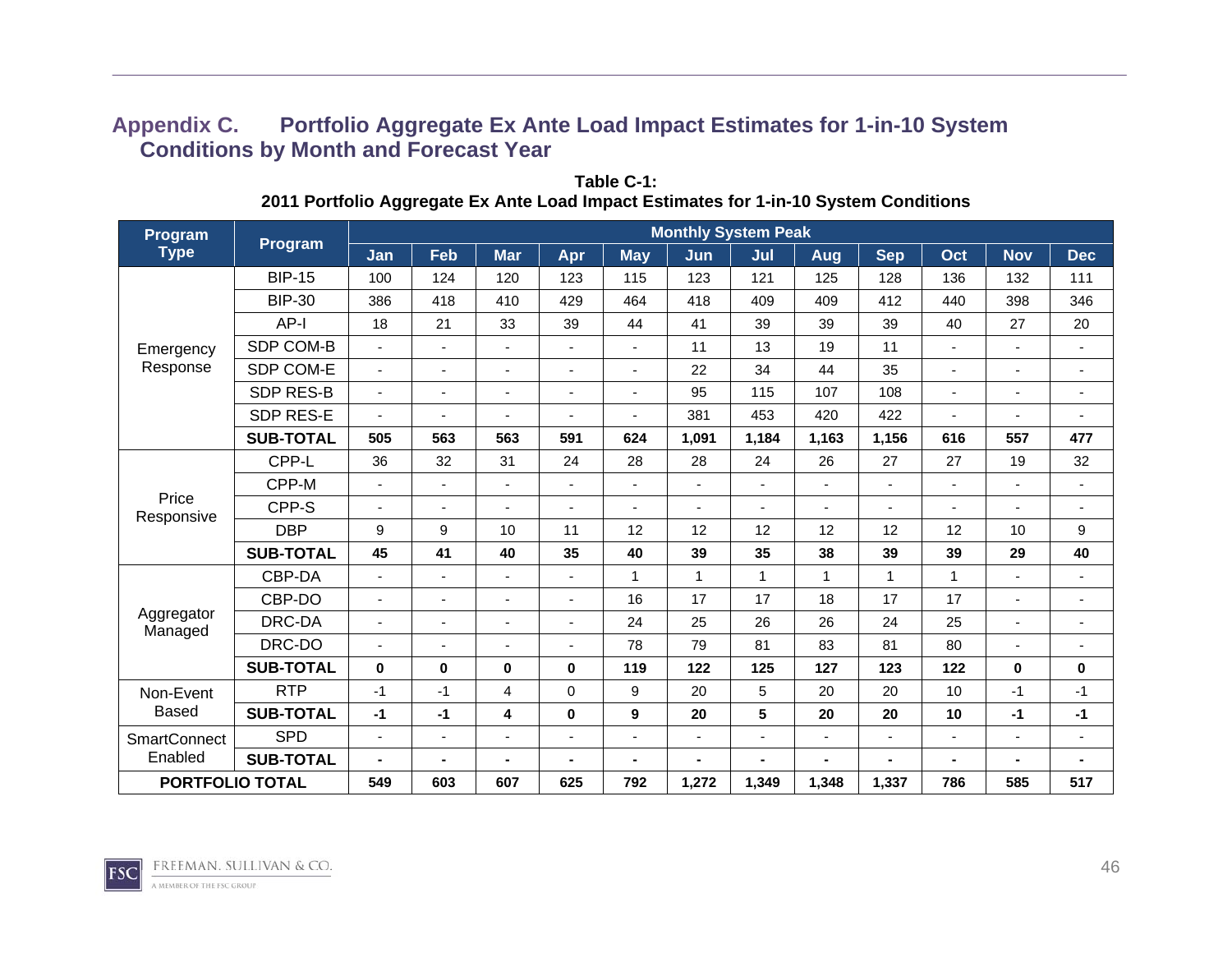| Program                |                  |                          |                          |                |       |                | <b>Monthly System Peak</b> |              |              |            |                |             |                          |
|------------------------|------------------|--------------------------|--------------------------|----------------|-------|----------------|----------------------------|--------------|--------------|------------|----------------|-------------|--------------------------|
| <b>Type</b>            | <b>Program</b>   | Jan                      | Feb                      | <b>Mar</b>     | Apr   | <b>May</b>     | Jun                        | Jul          | Aug          | <b>Sep</b> | Oct            | <b>Nov</b>  | <b>Dec</b>               |
|                        | <b>BIP-15</b>    | 102                      | 126                      | 122            | 124   | 117            | 125                        | 123          | 127          | 130        | 138            | 134         | 112                      |
|                        | <b>BIP-30</b>    | 393                      | 425                      | 417            | 437   | 472            | 425                        | 417          | 416          | 419        | 448            | 405         | 353                      |
| Emergency              | AP-I             | 21                       | 23                       | 37             | 43    | 48             | 45                         | 42           | 41           | 42         | 43             | 29          | 22                       |
| Response               | SDP COM-B        | $\overline{\phantom{a}}$ | $\blacksquare$           | $\overline{a}$ |       | $\blacksquare$ | 12                         | 15           | 22           | 19         | $\overline{a}$ |             | $\blacksquare$           |
|                        | SDP COM-E        |                          | ٠                        |                |       |                | 24                         | 36           | 47           | 37         |                |             |                          |
|                        | <b>SUB-TOTAL</b> | 515                      | 574                      | 575            | 604   | 638            | 632                        | 634          | 654          | 648        | 629            | 568         | 487                      |
|                        | <b>SDP RES-B</b> | $\Omega$                 | 27                       | 38             | 35    | 65             | 102                        | 124          | 117          | 121        | 72             | 55          | $\mathbf 0$              |
|                        | SDP RES-E        | $\Omega$                 | 109                      | 151            | 139   | 258            | 403                        | 486          | 460          | 460        | 270            | 201         | 0                        |
|                        | CPP-L            | 26                       | 28                       | 27             | 24    | 25             | 27                         | 27           | 24           | 23         | 26             | 23          | 30                       |
| Price<br>Responsive    | CPP-M            | 47                       | 47                       | 47             | 47    | 47             | 47                         | 47           | 47           | 47         | 47             | 47          | 47                       |
|                        | CPP-S            | 14                       | 14                       | 14             | 14    | 14             | 14                         | 14           | 14           | 14         | 14             | 14          | 14                       |
|                        | <b>DBP</b>       | 9                        | 10                       | 10             | 12    | 12             | 12                         | 12           | 13           | 12         | 13             | 10          | 9                        |
|                        | <b>SUB-TOTAL</b> | 96                       | 235                      | 287            | 271   | 421            | 605                        | 710          | 675          | 678        | 442            | 351         | 101                      |
|                        | CBP-DA           | $\blacksquare$           | $\overline{\phantom{0}}$ |                |       | $\mathbf 1$    | $\mathbf{1}$               | $\mathbf{1}$ | $\mathbf{1}$ | 1          | $\mathbf{1}$   |             | $\blacksquare$           |
|                        | CBP-DO           |                          | L,                       |                |       | 17             | 18                         | 19           | 19           | 18         | 18             |             |                          |
| Aggregator<br>Managed  | DRC-DA           |                          | $\overline{\phantom{0}}$ |                |       | 23             | 24                         | 25           | 25           | 24         | 24             |             | $\overline{\phantom{a}}$ |
|                        | DRC-DO           |                          | ÷                        |                |       | 76             | 77                         | 79           | 80           | 78         | 78             |             |                          |
|                        | <b>SUB-TOTAL</b> | $\bf{0}$                 | $\bf{0}$                 | $\bf{0}$       | 0     | 118            | 120                        | 123          | 126          | 121        | 120            | $\mathbf 0$ | $\mathbf 0$              |
| Non-Event              | <b>RTP</b>       | $-1$                     | -1                       | $\overline{4}$ | 0     | 9              | 20                         | 5            | 20           | 20         | 11             | $-1$        | $-1$                     |
| <b>Based</b>           | <b>SUB-TOTAL</b> | $-1$                     | $-1$                     | 4              | 0     | 9              | 20                         | 5            | 20           | 20         | 11             | $-1$        | $-1$                     |
| <b>SmartConnect</b>    | <b>SPD</b>       | 332                      | 332                      | 332            | 332   | 332            | 332                        | 332          | 332          | 332        | 332            | 332         | 332                      |
| Enabled                | <b>SUB-TOTAL</b> | 332                      | 332                      | 332            | 332   | 332            | 332                        | 332          | 332          | 332        | 332            | 332         | 332                      |
| <b>PORTFOLIO TOTAL</b> |                  | 944                      | 1,141                    | 1,199          | 1,207 | 1,518          | 1,709                      | 1,805        | 1,806        | 1,800      | 1,534          | 1,251       | 919                      |

**Table C-2: 2012 Portfolio Aggregate Ex Ante Load Impact Estimates for 1-in-10 System Conditions** 

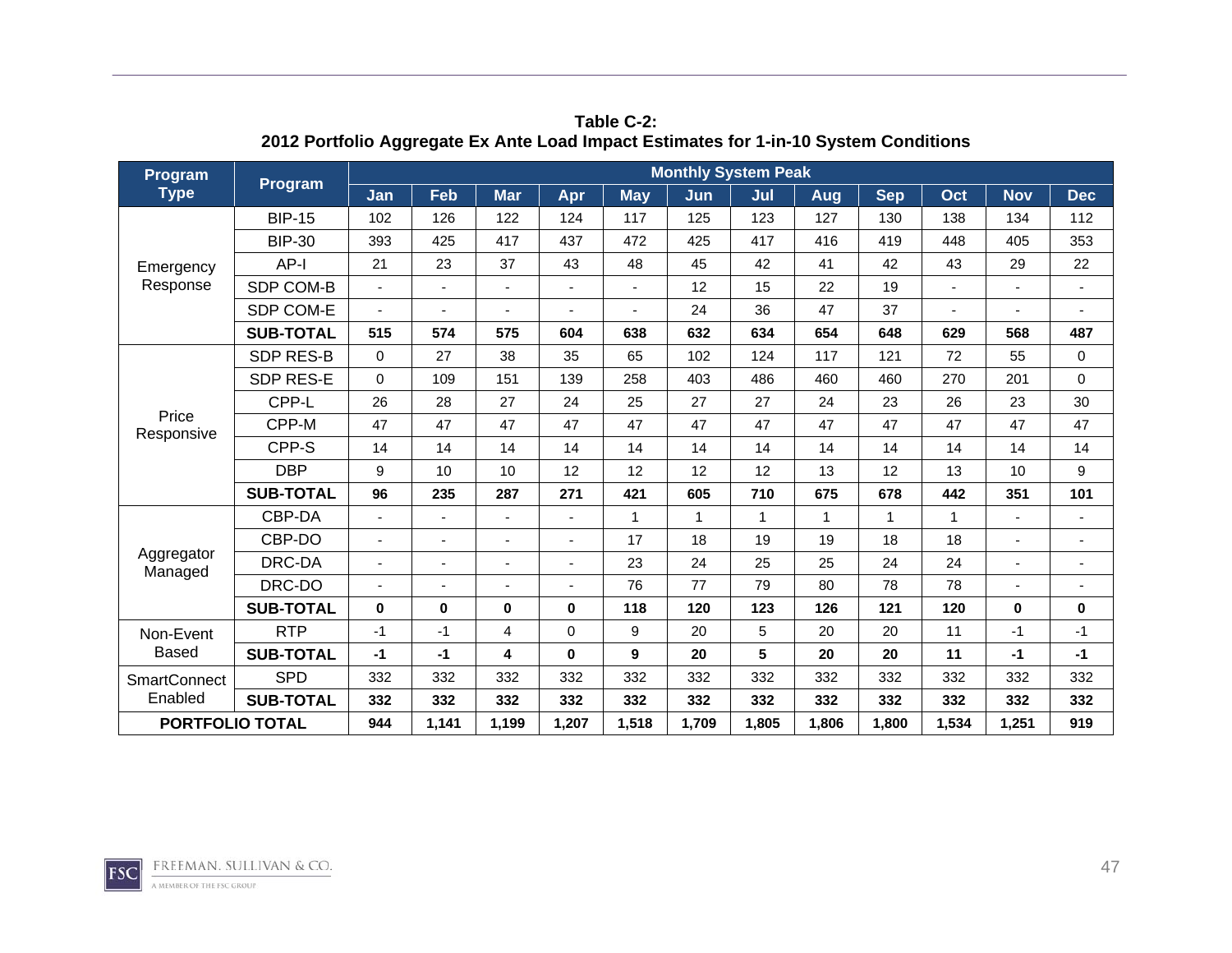| Program                |                  |                          |                          |                          |       |                | <b>Monthly System Peak</b> |                |              |            |              |             |                          |
|------------------------|------------------|--------------------------|--------------------------|--------------------------|-------|----------------|----------------------------|----------------|--------------|------------|--------------|-------------|--------------------------|
| <b>Type</b>            | <b>Program</b>   | Jan                      | Feb                      | <b>Mar</b>               | Apr   | <b>May</b>     | Jun                        | Jul            | Aug          | <b>Sep</b> | Oct          | <b>Nov</b>  | <b>Dec</b>               |
|                        | <b>BIP-15</b>    | 104                      | 128                      | 124                      | 126   | 119            | 127                        | 125            | 129          | 132        | 140          | 136         | 114                      |
|                        | <b>BIP-30</b>    | 399                      | 433                      | 424                      | 444   | 481            | 433                        | 424            | 423          | 427        | 456          | 412         | 359                      |
| Emergency              | AP-I             | 23                       | 26                       | 40                       | 47    | 52             | 48                         | 46             | 45           | 46         | 46           | 32          | 24                       |
| Response               | SDP COM-B        | $\overline{\phantom{a}}$ | $\blacksquare$           | $\overline{\phantom{a}}$ |       | $\blacksquare$ | 14                         | 16             | 24           | 21         |              |             | $\blacksquare$           |
|                        | SDP COM-E        |                          | ٠                        |                          |       |                | 25                         | 39             | 50           | 40         |              |             |                          |
|                        | <b>SUB-TOTAL</b> | 526                      | 586                      | 588                      | 618   | 652            | 647                        | 650            | 671          | 665        | 642          | 580         | 497                      |
|                        | <b>SDP RES-B</b> | $\Omega$                 | 33                       | 48                       | 45    | 85             | 135                        | 165            | 158          | 160        | 96           | 71          | $\mathbf 0$              |
|                        | SDP RES-E        | $\Omega$                 | 116                      | 158                      | 145   | 267            | 415                        | 500            | 471          | 472        | 277          | 207         | 0                        |
|                        | CPP-L            | 28                       | 29                       | 25                       | 24    | 28             | 24                         | 26             | 23           | 26         | 26           | 22          | 30                       |
| Price<br>Responsive    | CPP-M            | 161                      | 161                      | 161                      | 161   | 161            | 161                        | 161            | 161          | 161        | 161          | 161         | 161                      |
|                        | CPP-S            | 35                       | 35                       | 35                       | 35    | 35             | 35                         | 35             | 35           | 35         | 35           | 35          | 35                       |
|                        | <b>DBP</b>       | 12                       | 12                       | 13                       | 15    | 16             | 16                         | 16             | 16           | 16         | 16           | 13          | 12                       |
|                        | <b>SUB-TOTAL</b> | 236                      | 386                      | 440                      | 425   | 591            | 786                        | 903            | 864          | 870        | 611          | 510         | 238                      |
|                        | CBP-DA           | $\blacksquare$           | $\overline{\phantom{0}}$ |                          |       | 1              | $\mathbf{1}$               | $\mathbf{1}$   | $\mathbf{1}$ | 1          | $\mathbf{1}$ |             |                          |
|                        | CBP-DO           |                          | L,                       |                          |       | 18             | 19                         | 20             | 20           | 19         | 19           |             |                          |
| Aggregator<br>Managed  | DRC-DA           |                          | $\overline{\phantom{0}}$ |                          |       |                |                            | $\blacksquare$ | ٠            |            |              |             | $\overline{\phantom{a}}$ |
|                        | DRC-DO           |                          | ÷                        |                          |       |                |                            |                |              |            |              |             |                          |
|                        | <b>SUB-TOTAL</b> | $\bf{0}$                 | $\bf{0}$                 | $\bf{0}$                 | 0     | 20             | 21                         | 21             | 22           | 21         | 20           | $\mathbf 0$ | $\mathbf 0$              |
| Non-Event              | <b>RTP</b>       | $-1$                     | -1                       | 6                        | -1    | 12             | 28                         | 8              | 30           | 31         | 15           | $-1$        | $-2$                     |
| <b>Based</b>           | <b>SUB-TOTAL</b> | $-1$                     | $-1$                     | 6                        | $-1$  | 12             | 28                         | 8              | 30           | 31         | 15           | $-1$        | $-2$                     |
| <b>SmartConnect</b>    | <b>SPD</b>       | 371                      | 371                      | 371                      | 371   | 371            | 371                        | 371            | 371          | 371        | 371          | 371         | 371                      |
| Enabled                | <b>SUB-TOTAL</b> | 371                      | 371                      | 371                      | 371   | 371            | 371                        | 371            | 371          | 371        | 371          | 371         | 371                      |
| <b>PORTFOLIO TOTAL</b> |                  | 1,132                    | 1,342                    | 1,405                    | 1,413 | 1,646          | 1,853                      | 1,953          | 1,958        | 1,957      | 1,660        | 1,459       | 1,104                    |

**Table C-3: 2013 Portfolio Aggregate Ex Ante Load Impact Estimates for 1-in-10 System Conditions** 

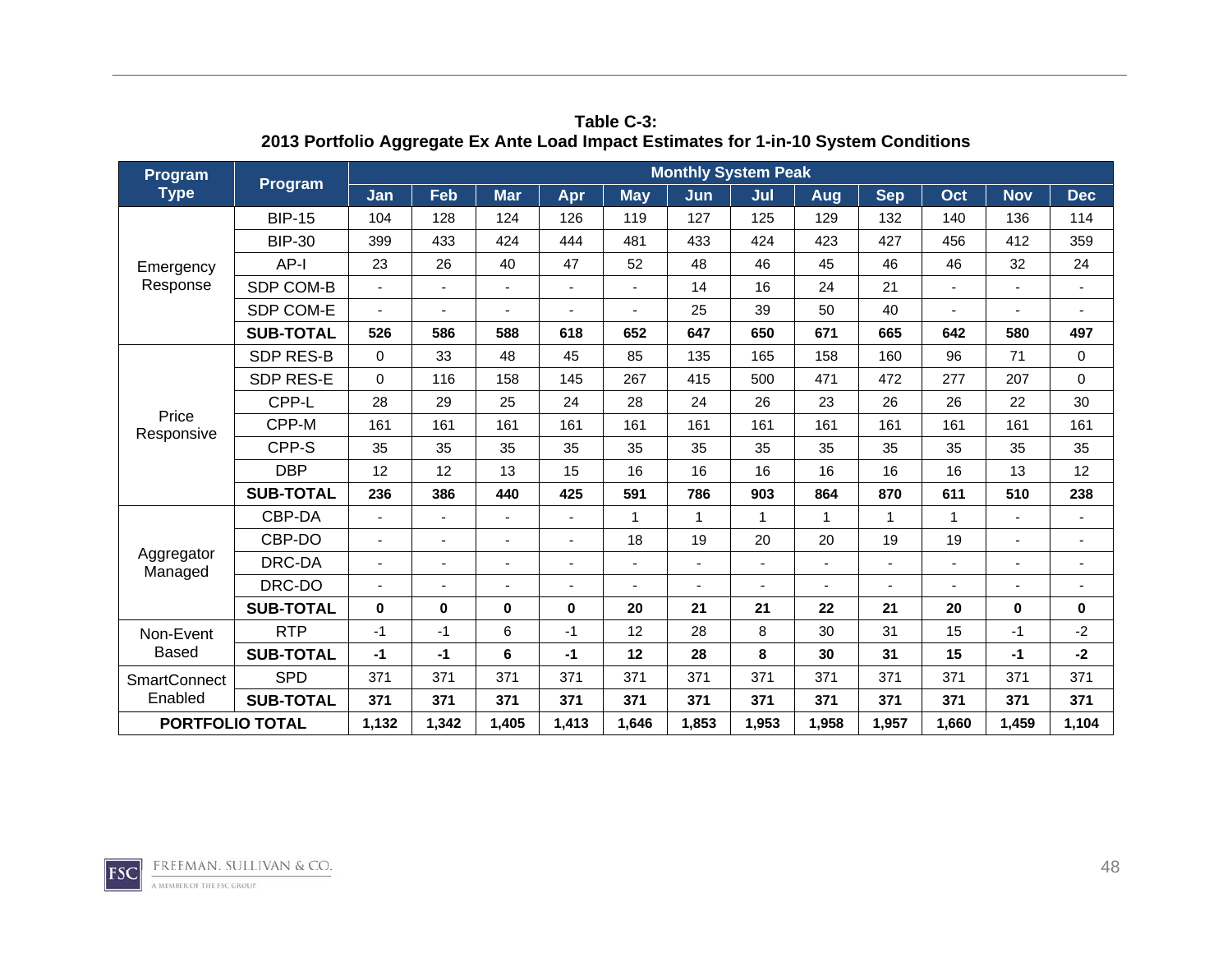| Program                |                  |                          |                          |                          |       |                | <b>Monthly System Peak</b> |                |                |                |                |             |                          |
|------------------------|------------------|--------------------------|--------------------------|--------------------------|-------|----------------|----------------------------|----------------|----------------|----------------|----------------|-------------|--------------------------|
| <b>Type</b>            | <b>Program</b>   | Jan                      | Feb                      | <b>Mar</b>               | Apr   | <b>May</b>     | Jun                        | Jul            | Aug            | <b>Sep</b>     | Oct            | <b>Nov</b>  | <b>Dec</b>               |
|                        | <b>BIP-15</b>    | 105                      | 130                      | 125                      | 128   | 121            | 129                        | 127            | 131            | 134            | 143            | 139         | 116                      |
|                        | <b>BIP-30</b>    | 406                      | 440                      | 432                      | 452   | 489            | 440                        | 431            | 431            | 434            | 464            | 419         | 365                      |
| Emergency              | AP-I             | 24                       | 28                       | 43                       | 51    | 57             | 52                         | 49             | 49             | 49             | 50             | 34          | 25                       |
| Response               | SDP COM-B        | $\overline{\phantom{a}}$ | $\blacksquare$           | $\overline{\phantom{a}}$ |       | $\blacksquare$ | 14                         | 18             | 26             | 23             | $\blacksquare$ |             | $\blacksquare$           |
|                        | SDP COM-E        |                          | ٠                        |                          |       |                | 28                         | 41             | 54             | 42             |                |             |                          |
|                        | <b>SUB-TOTAL</b> | 536                      | 598                      | 601                      | 632   | 667            | 664                        | 667            | 689            | 681            | 656            | 591         | 506                      |
|                        | <b>SDP RES-B</b> | $\Omega$                 | 42                       | 58                       | 54    | 101            | 158                        | 192            | 183            | 181            | 107            | 79          | $\mathbf 0$              |
|                        | SDP RES-E        | $\Omega$                 | 120                      | 165                      | 152   | 281            | 438                        | 528            | 497            | 498            | 291            | 216         | 0                        |
|                        | CPP-L            | 26                       | 26                       | 27                       | 22    | 28             | 26                         | 23             | 25             | 23             | 27             | 19          | 31                       |
| Price<br>Responsive    | CPP-M            | 61                       | 61                       | 61                       | 61    | 61             | 61                         | 61             | 61             | 61             | 61             | 61          | 61                       |
|                        | CPP-S            | 13                       | 13                       | 13                       | 13    | 13             | 13                         | 13             | 13             | 13             | 13             | 13          | 13                       |
|                        | <b>DBP</b>       | 15                       | 15                       | 16                       | 18    | 19             | 18                         | 18             | 19             | 18             | 19             | 16          | 15                       |
|                        | <b>SUB-TOTAL</b> | 115                      | 278                      | 340                      | 320   | 503            | 714                        | 836            | 798            | 795            | 518            | 404         | 119                      |
|                        | CBP-DA           | ä,                       | $\overline{\phantom{0}}$ |                          |       | $\overline{2}$ | $\overline{2}$             | $\overline{2}$ | $\overline{2}$ | $\overline{c}$ | $\overline{2}$ |             |                          |
|                        | CBP-DO           |                          | L,                       |                          |       | 20             | 21                         | 21             | 21             | 21             | 20             |             |                          |
| Aggregator<br>Managed  | DRC-DA           |                          | $\overline{\phantom{a}}$ |                          |       |                |                            | ٠              | ٠              |                |                |             | $\overline{\phantom{a}}$ |
|                        | DRC-DO           |                          | ÷                        |                          |       |                |                            |                |                |                |                |             |                          |
|                        | <b>SUB-TOTAL</b> | $\bf{0}$                 | $\bf{0}$                 | $\bf{0}$                 | 0     | 21             | 22                         | 23             | 23             | 22             | 22             | $\mathbf 0$ | $\mathbf 0$              |
| Non-Event              | <b>RTP</b>       | $-2$                     | $-2$                     | 9                        | $-2$  | 16             | 38                         | 11             | 40             | 40             | 19             | $-2$        | $-2$                     |
| <b>Based</b>           | <b>SUB-TOTAL</b> | $-2$                     | -2                       | 9                        | -2    | 16             | 38                         | 11             | 40             | 40             | 19             | $-2$        | $-2$                     |
| <b>SmartConnect</b>    | <b>SPD</b>       | 356                      | 356                      | 356                      | 356   | 356            | 356                        | 356            | 356            | 356            | 356            | 356         | 356                      |
| Enabled                | <b>SUB-TOTAL</b> | 356                      | 356                      | 356                      | 356   | 356            | 356                        | 356            | 356            | 356            | 356            | 356         | 356                      |
| <b>PORTFOLIO TOTAL</b> |                  | 1,006                    | 1,230                    | 1,306                    | 1,307 | 1,563          | 1,794                      | 1,893          | 1,906          | 1,894          | 1,571          | 1,350       | 980                      |

**Table C-4: 2014 Portfolio Aggregate Ex Ante Load Impact Estimates for 1-in-10 System Conditions** 

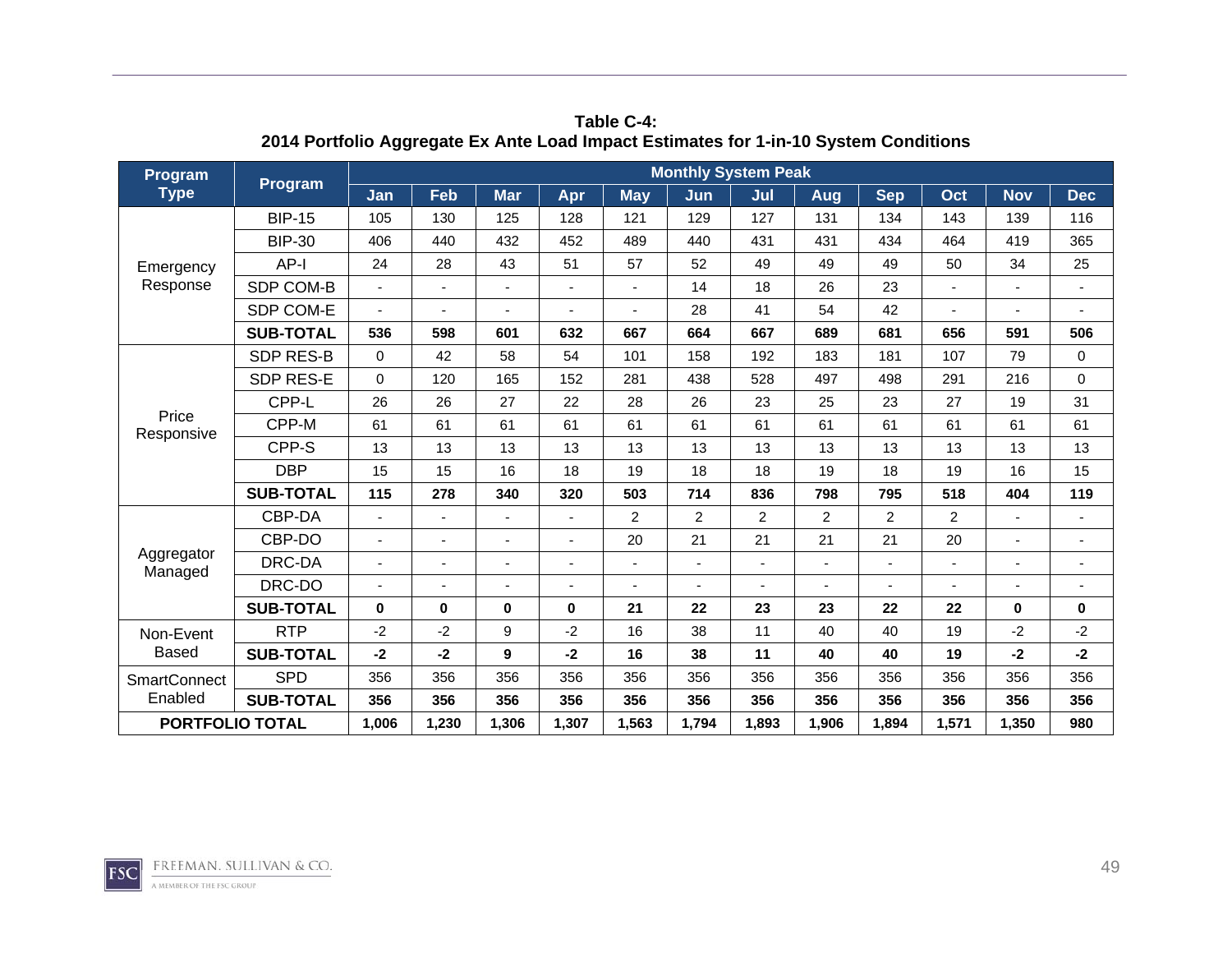| Program                |                  |                          |                          |                          |       |                | <b>Monthly System Peak</b> |                |                |                |                |             |                          |
|------------------------|------------------|--------------------------|--------------------------|--------------------------|-------|----------------|----------------------------|----------------|----------------|----------------|----------------|-------------|--------------------------|
| <b>Type</b>            | <b>Program</b>   | Jan                      | Feb                      | <b>Mar</b>               | Apr   | <b>May</b>     | Jun                        | Jul            | Aug            | <b>Sep</b>     | Oct            | <b>Nov</b>  | <b>Dec</b>               |
|                        | <b>BIP-15</b>    | 107                      | 132                      | 127                      | 130   | 122            | 131                        | 128            | 132            | 135            | 143            | 139         | 116                      |
|                        | <b>BIP-30</b>    | 413                      | 447                      | 438                      | 458   | 494            | 445                        | 435            | 434            | 437            | 466            | 420         | 366                      |
| Emergency              | AP-I             | 26                       | 29                       | 45                       | 53    | 58             | 53                         | 50             | 49             | 49             | 50             | 34          | 25                       |
| Response               | SDP COM-B        | $\overline{\phantom{a}}$ | $\blacksquare$           | $\overline{\phantom{a}}$ |       | $\blacksquare$ | 14                         | 19             | 26             | 23             | $\blacksquare$ |             | $\blacksquare$           |
|                        | SDP COM-E        |                          | ٠                        |                          |       |                | 29                         | 41             | 54             | 42             |                |             |                          |
|                        | <b>SUB-TOTAL</b> | 546                      | 608                      | 610                      | 640   | 675            | 672                        | 673            | 693            | 685            | 658            | 593         | 507                      |
|                        | <b>SDP RES-B</b> | $\Omega$                 | 44                       | 61                       | 56    | 104            | 161                        | 194            | 183            | 181            | 107            | 79          | $\mathbf 0$              |
|                        | SDP RES-E        | $\Omega$                 | 124                      | 170                      | 156   | 285            | 443                        | 531            | 497            | 498            | 291            | 216         | 0                        |
|                        | CPP-L            | 31                       | 27                       | 30                       | 24    | 27             | 26                         | 24             | 23             | 24             | 27             | 20          | 32                       |
| Price<br>Responsive    | CPP-M            | 61                       | 61                       | 61                       | 61    | 61             | 61                         | 61             | 61             | 61             | 61             | 61          | 61                       |
|                        | CPP-S            | 13                       | 13                       | 13                       | 13    | 13             | 13                         | 13             | 13             | 13             | 13             | 13          | 13                       |
|                        | <b>DBP</b>       | 15                       | 15                       | 16                       | 18    | 19             | 18                         | 18             | 19             | 18             | 19             | 16          | 15                       |
|                        | <b>SUB-TOTAL</b> | 120                      | 284                      | 351                      | 328   | 509            | 722                        | 841            | 796            | 795            | 518            | 405         | 120                      |
|                        | CBP-DA           | $\blacksquare$           | $\overline{\phantom{0}}$ |                          |       | $\overline{2}$ | $\overline{2}$             | $\overline{2}$ | $\overline{2}$ | $\overline{c}$ | $\overline{2}$ |             |                          |
|                        | CBP-DO           |                          | L,                       |                          |       | 20             | 21                         | 21             | 21             | 21             | 20             |             |                          |
| Aggregator<br>Managed  | DRC-DA           |                          | $\overline{\phantom{a}}$ |                          |       |                |                            | ٠              | ٠              |                |                |             | $\overline{\phantom{a}}$ |
|                        | DRC-DO           |                          | ÷                        |                          |       |                |                            |                |                |                |                |             |                          |
|                        | <b>SUB-TOTAL</b> | $\bf{0}$                 | $\bf{0}$                 | $\bf{0}$                 | 0     | 21             | 22                         | 23             | 23             | 22             | 22             | $\mathbf 0$ | $\mathbf 0$              |
| Non-Event              | <b>RTP</b>       | $-2$                     | $-2$                     | 11                       | $-2$  | 17             | 40                         | 11             | 40             | 40             | 19             | $-2$        | $-2$                     |
| <b>Based</b>           | <b>SUB-TOTAL</b> | $-2$                     | -2                       | 11                       | -2    | 17             | 40                         | 11             | 40             | 40             | 19             | $-2$        | $-2$                     |
| <b>SmartConnect</b>    | <b>SPD</b>       | 356                      | 356                      | 356                      | 356   | 356            | 356                        | 356            | 356            | 356            | 356            | 356         | 356                      |
| Enabled                | <b>SUB-TOTAL</b> | 356                      | 356                      | 356                      | 356   | 356            | 356                        | 356            | 356            | 356            | 356            | 356         | 356                      |
| <b>PORTFOLIO TOTAL</b> |                  | 1,020                    | 1,246                    | 1,328                    | 1,323 | 1,578          | 1,812                      | 1,904          | 1,909          | 1,898          | 1,574          | 1,352       | 981                      |

**Table C-5: 2015 Portfolio Aggregate Ex Ante Load Impact Estimates for 1-in-10 System Conditions** 

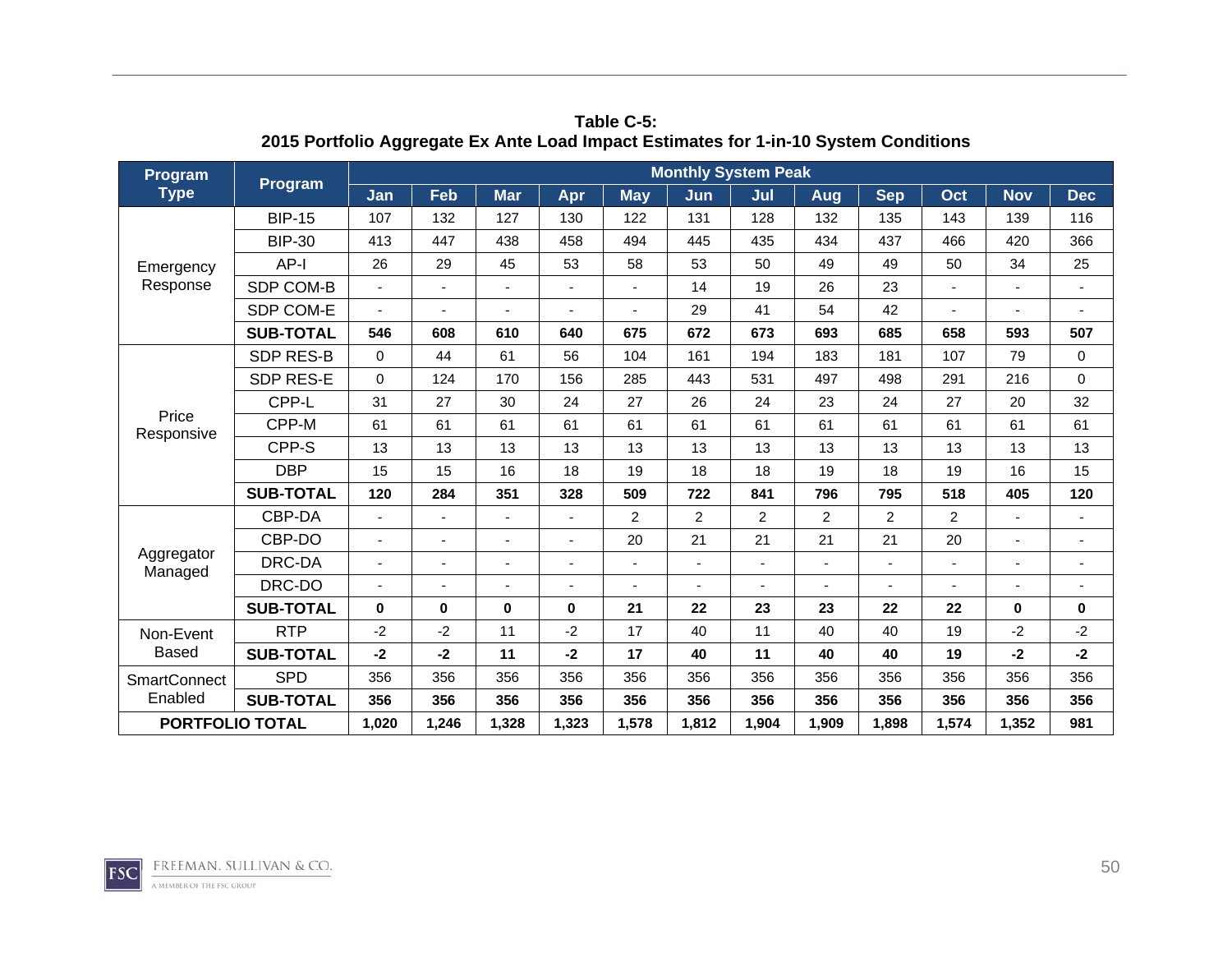| Program                |                  |          |                |                |       |                | <b>Monthly System Peak</b> |                          |                |                |       |            |                          |
|------------------------|------------------|----------|----------------|----------------|-------|----------------|----------------------------|--------------------------|----------------|----------------|-------|------------|--------------------------|
| <b>Type</b>            | <b>Program</b>   | Jan      | Feb            | <b>Mar</b>     | Apr   | <b>May</b>     | Jun                        | Jul                      | Aug            | <b>Sep</b>     | Oct   | <b>Nov</b> | <b>Dec</b>               |
|                        | <b>BIP-15</b>    | 107      | 132            | 127            | 130   | 122            | 131                        | 128                      | 132            | 135            | 143   | 139        | 116                      |
|                        | <b>BIP-30</b>    | 413      | 447            | 438            | 458   | 494            | 445                        | 435                      | 434            | 437            | 466   | 420        | 366                      |
| Emergency              | $AP-I$           | 26       | 29             | 45             | 53    | 58             | 53                         | 50                       | 49             | 49             | 50    | 34         | 25                       |
| Response               | SDP COM-B        |          | ä,             |                |       |                | 14                         | 19                       | 26             | 23             |       |            | $\blacksquare$           |
|                        | SDP COM-E        |          | ٠              |                |       |                | 29                         | 41                       | 54             | 42             |       |            |                          |
|                        | <b>SUB-TOTAL</b> | 546      | 608            | 610            | 640   | 675            | 672                        | 673                      | 693            | 685            | 658   | 593        | 507                      |
|                        | <b>SDP RES-B</b> | $\Omega$ | 44             | 61             | 56    | 104            | 161                        | 194                      | 183            | 181            | 107   | 79         | 0                        |
|                        | SDP RES-E        | $\Omega$ | 124            | 170            | 156   | 285            | 443                        | 531                      | 497            | 498            | 291   | 216        | $\mathbf 0$              |
|                        | CPP-L            | 31       | 27             | 30             | 24    | 27             | 26                         | 24                       | 23             | 24             | 27    | 20         | 32                       |
| Price<br>Responsive    | CPP-M            | 61       | 61             | 61             | 61    | 61             | 61                         | 61                       | 61             | 61             | 61    | 61         | 61                       |
|                        | CPP-S            | 13       | 13             | 13             | 13    | 13             | 13                         | 13                       | 13             | 13             | 13    | 13         | 13                       |
|                        | <b>DBP</b>       | 15       | 15             | 16             | 18    | 19             | 18                         | 18                       | 19             | 18             | 19    | 16         | 15                       |
|                        | <b>SUB-TOTAL</b> | 120      | 284            | 351            | 328   | 509            | 722                        | 841                      | 796            | 795            | 518   | 405        | 120                      |
|                        | CBP-DA           | ä,       | ÷              | $\blacksquare$ |       | $\overline{2}$ | $\overline{2}$             | $\overline{2}$           | $\overline{2}$ | $\overline{2}$ | 2     |            |                          |
|                        | CBP-DO           |          | $\blacksquare$ |                |       | 20             | 21                         | 21                       | 21             | 21             | 20    |            | $\overline{\phantom{a}}$ |
| Aggregator<br>Managed  | DRC-DA           |          | ÷              |                |       |                |                            | $\overline{\phantom{a}}$ | $\blacksquare$ |                |       |            |                          |
|                        | DRC-DO           |          | ٠              | ۰              |       |                |                            |                          |                |                |       |            |                          |
|                        | <b>SUB-TOTAL</b> | $\bf{0}$ | 0              | $\bf{0}$       | 0     | 21             | 22                         | 23                       | 23             | 22             | 22    | $\bf{0}$   | 0                        |
| Non-Event              | <b>RTP</b>       | $-2$     | $-2$           | 11             | $-2$  | 17             | 40                         | 11                       | 40             | 40             | 19    | $-2$       | $-2$                     |
| <b>Based</b>           | <b>SUB-TOTAL</b> | $-2$     | -2             | 11             | -2    | 17             | 40                         | 11                       | 40             | 40             | 19    | $-2$       | $-2$                     |
| <b>SmartConnect</b>    | <b>SPD</b>       | 356      | 356            | 356            | 356   | 356            | 356                        | 356                      | 356            | 356            | 356   | 356        | 356                      |
| Enabled                | <b>SUB-TOTAL</b> | 356      | 356            | 356            | 356   | 356            | 356                        | 356                      | 356            | 356            | 356   | 356        | 356                      |
| <b>PORTFOLIO TOTAL</b> |                  | 1,020    | 1,246          | 1,328          | 1,323 | 1,578          | 1,812                      | 1,904                    | 1,909          | 1,898          | 1,574 | 1,352      | 981                      |

**Table C-6: 2016 Portfolio Aggregate Ex Ante Load Impact Estimates for 1-in-10 System Conditions** 

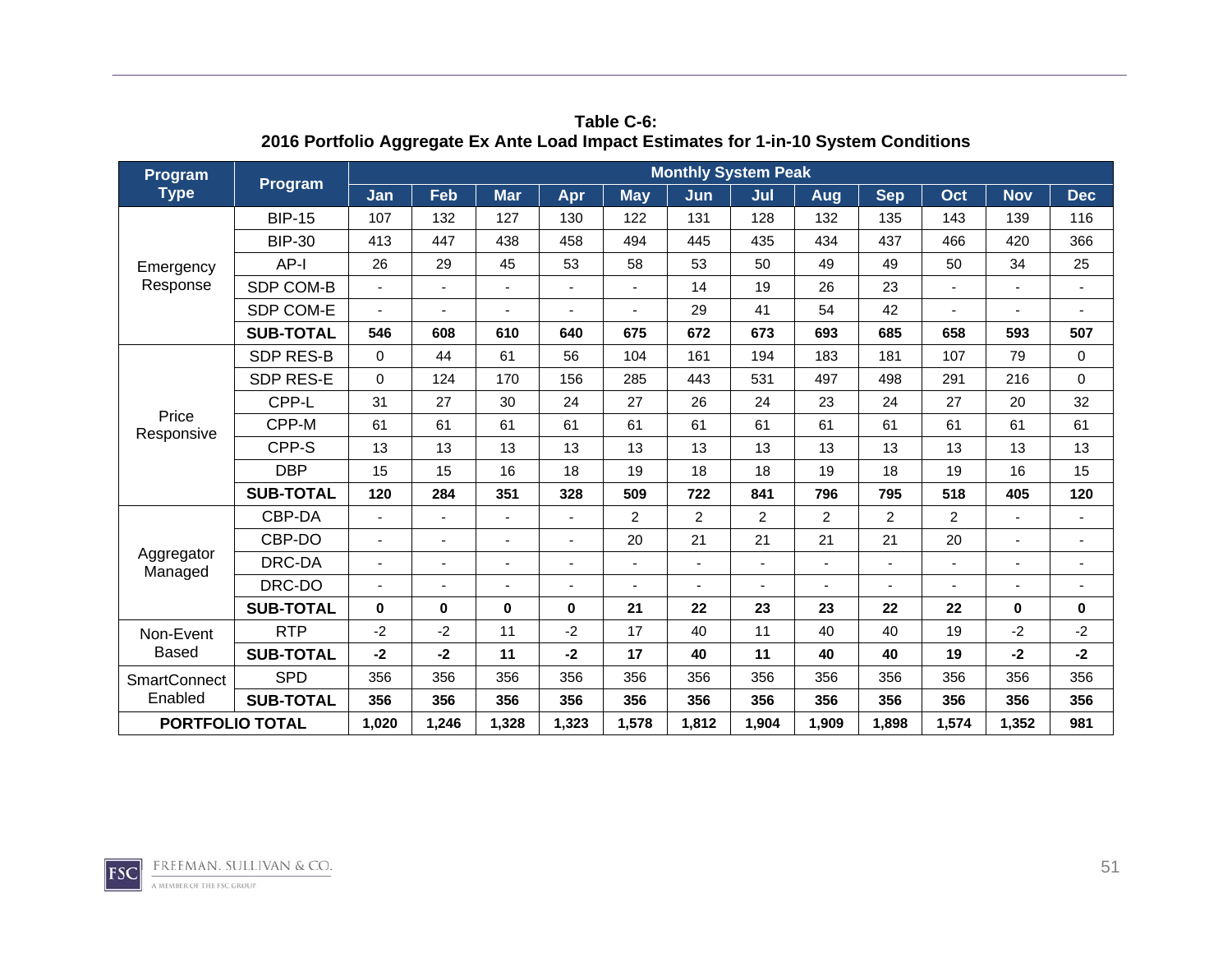| Program                |                  |          |                |            |                |                          | <b>Monthly System Peak</b> |                |                |                |                |            |                          |
|------------------------|------------------|----------|----------------|------------|----------------|--------------------------|----------------------------|----------------|----------------|----------------|----------------|------------|--------------------------|
| <b>Type</b>            | <b>Program</b>   | Jan      | Feb            | <b>Mar</b> | Apr            | <b>May</b>               | Jun                        | Jul            | Aug            | <b>Sep</b>     | Oct            | <b>Nov</b> | <b>Dec</b>               |
|                        | <b>BIP-15</b>    | 107      | 132            | 127        | 130            | 122                      | 131                        | 128            | 132            | 135            | 143            | 139        | 116                      |
|                        | <b>BIP-30</b>    | 413      | 447            | 438        | 458            | 494                      | 445                        | 435            | 434            | 437            | 466            | 420        | 366                      |
| Emergency              | AP-I             | 26       | 29             | 45         | 53             | 58                       | 53                         | 50             | 49             | 49             | 50             | 34         | 25                       |
| Response               | SDP COM-B        |          | $\blacksquare$ |            |                |                          | 14                         | 19             | 26             | 23             |                |            | $\overline{\phantom{a}}$ |
|                        | SDP COM-E        |          | ٠              |            |                |                          | 29                         | 41             | 54             | 42             |                |            |                          |
|                        | <b>SUB-TOTAL</b> | 546      | 608            | 610        | 640            | 675                      | 672                        | 673            | 693            | 685            | 658            | 593        | 507                      |
|                        | <b>SDP RES-B</b> | $\Omega$ | 44             | 61         | 56             | 104                      | 161                        | 194            | 183            | 181            | 107            | 79         | 0                        |
|                        | <b>SDP RES-E</b> | $\Omega$ | 124            | 170        | 156            | 285                      | 443                        | 531            | 497            | 498            | 291            | 216        | $\mathbf 0$              |
|                        | CPP-L            | 31       | 27             | 30         | 24             | 27                       | 26                         | 24             | 23             | 24             | 27             | 20         | 32                       |
| Price<br>Responsive    | CPP-M            | 61       | 61             | 61         | 61             | 61                       | 61                         | 61             | 61             | 61             | 61             | 61         | 61                       |
|                        | CPP-S            | 13       | 13             | 13         | 13             | 13                       | 13                         | 13             | 13             | 13             | 13             | 13         | 13                       |
|                        | <b>DBP</b>       | 15       | 15             | 16         | 18             | 19                       | 18                         | 18             | 19             | 18             | 19             | 16         | 15                       |
|                        | <b>SUB-TOTAL</b> | 120      | 284            | 351        | 328            | 509                      | 722                        | 841            | 796            | 795            | 518            | 405        | 120                      |
|                        | CBP-DA           |          | $\blacksquare$ |            | $\blacksquare$ | $\overline{2}$           | $\overline{2}$             | $\overline{2}$ | $\overline{2}$ | $\overline{c}$ | $\overline{2}$ |            | $\blacksquare$           |
|                        | CBP-DO           |          | $\blacksquare$ |            | $\blacksquare$ | 20                       | 21                         | 21             | 21             | 21             | 20             |            |                          |
| Aggregator<br>Managed  | DRC-DA           |          | ٠              |            |                | $\overline{\phantom{a}}$ |                            | ٠              |                |                |                |            | $\blacksquare$           |
|                        | DRC-DO           |          | ٠              |            |                |                          |                            |                |                |                |                |            |                          |
|                        | <b>SUB-TOTAL</b> | $\bf{0}$ | $\mathbf 0$    | $\bf{0}$   | 0              | 21                       | 22                         | 23             | 23             | 22             | 22             | $\bf{0}$   | 0                        |
| Non-Event              | <b>RTP</b>       | $-2$     | $-2$           | 11         | $-2$           | 17                       | 40                         | 11             | 40             | 40             | 19             | $-2$       | $-2$                     |
| <b>Based</b>           | <b>SUB-TOTAL</b> | $-2$     | $-2$           | 11         | $-2$           | 17                       | 40                         | 11             | 40             | 40             | 19             | $-2$       | $-2$                     |
| <b>SmartConnect</b>    | <b>SPD</b>       | 356      | 356            | 356        | 356            | 356                      | 356                        | 356            | 356            | 356            | 356            | 356        | 356                      |
| Enabled                | <b>SUB-TOTAL</b> | 356      | 356            | 356        | 356            | 356                      | 356                        | 356            | 356            | 356            | 356            | 356        | 356                      |
| <b>PORTFOLIO TOTAL</b> |                  | 1,020    | 1,246          | 1,328      | 1,323          | 1,578                    | 1,812                      | 1,904          | 1,909          | 1,898          | 1,574          | 1,352      | 981                      |

**Table C-7: 2017 Portfolio Aggregate Ex Ante Load Impact Estimates for 1-in-10 System Conditions** 

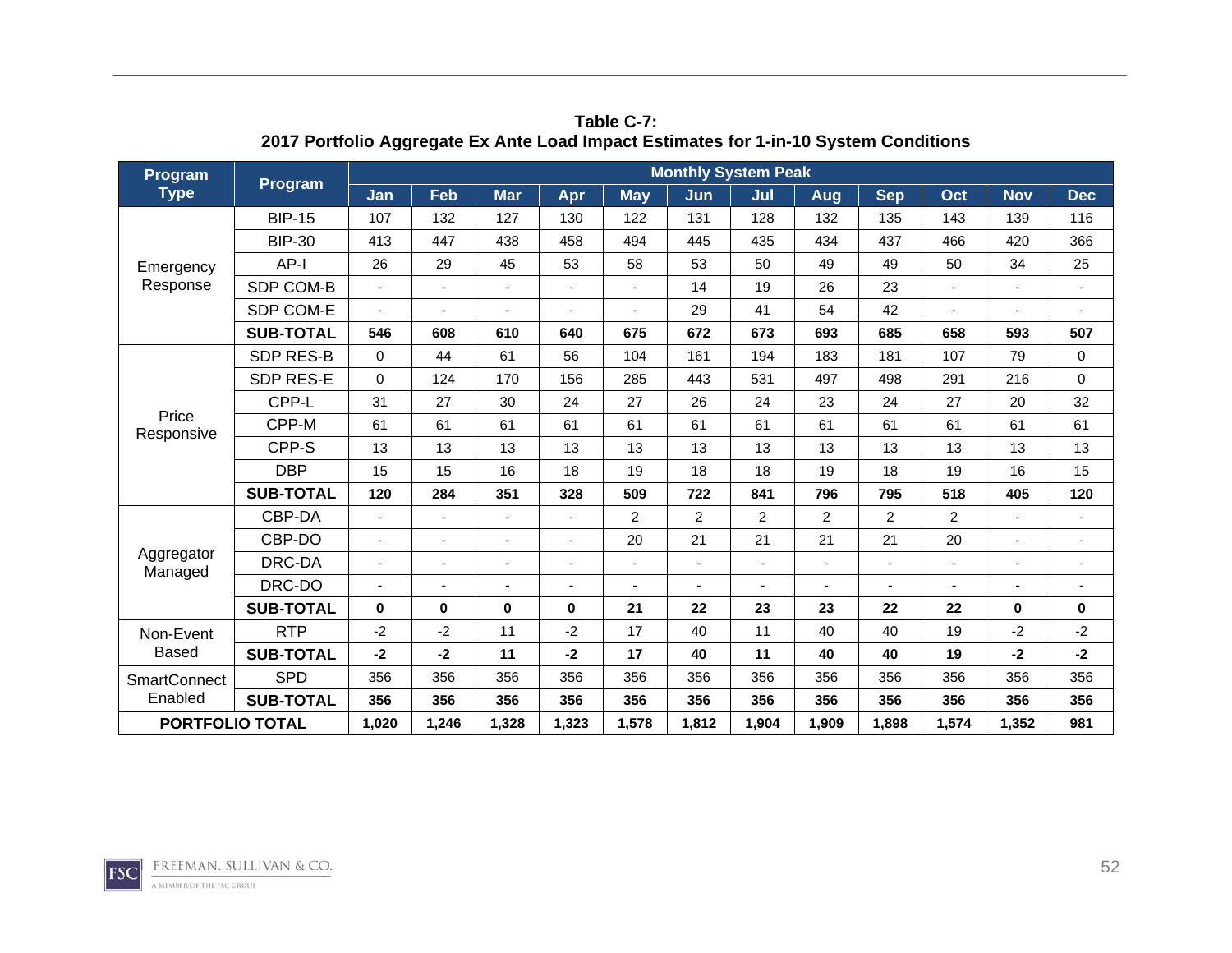| Program                |                  |          |                          |                |                |                | <b>Monthly System Peak</b> |                |                |                |        |            |                |
|------------------------|------------------|----------|--------------------------|----------------|----------------|----------------|----------------------------|----------------|----------------|----------------|--------|------------|----------------|
| <b>Type</b>            | Program          | Jan      | Feb                      | <b>Mar</b>     | Apr            | <b>May</b>     | Jun                        | Jul            | Aug            | <b>Sep</b>     | Oct    | <b>Nov</b> | <b>Dec</b>     |
|                        | <b>BIP-15</b>    | 107      | 132                      | 127            | 130            | 122            | 131                        | 128            | 132            | 135            | 143    | 139        | 116            |
|                        | <b>BIP-30</b>    | 413      | 447                      | 438            | 458            | 494            | 445                        | 435            | 434            | 437            | 466    | 420        | 366            |
| Emergency              | AP-I             | 26       | 29                       | 45             | 53             | 58             | 53                         | 50             | 49             | 49             | 50     | 34         | 25             |
| Response               | SDP COM-B        |          | $\blacksquare$           | $\overline{a}$ |                | $\blacksquare$ | 14                         | 19             | 26             | 23             | $\sim$ |            | $\blacksquare$ |
|                        | SDP COM-E        |          | $\overline{\phantom{0}}$ |                |                |                | 29                         | 41             | 54             | 42             |        |            |                |
|                        | <b>SUB-TOTAL</b> | 546      | 608                      | 610            | 640            | 675            | 672                        | 673            | 693            | 685            | 658    | 593        | 507            |
|                        | <b>SDP RES-B</b> | $\Omega$ | 44                       | 61             | 56             | 104            | 161                        | 194            | 183            | 181            | 107    | 79         | $\mathbf 0$    |
|                        | SDP RES-E        | $\Omega$ | 124                      | 170            | 156            | 285            | 443                        | 531            | 497            | 498            | 291    | 216        | $\mathbf 0$    |
|                        | CPP-L            | 31       | 27                       | 30             | 24             | 27             | 26                         | 24             | 23             | 24             | 27     | 20         | 32             |
| Price<br>Responsive    | CPP-M            | 61       | 61                       | 61             | 61             | 61             | 61                         | 61             | 61             | 61             | 61     | 61         | 61             |
|                        | CPP-S            | 13       | 13                       | 13             | 13             | 13             | 13                         | 13             | 13             | 13             | 13     | 13         | 13             |
|                        | <b>DBP</b>       | 15       | 15                       | 16             | 18             | 19             | 18                         | 18             | 19             | 18             | 19     | 16         | 15             |
|                        | <b>SUB-TOTAL</b> | 120      | 284                      | 351            | 328            | 509            | 722                        | 841            | 796            | 795            | 518    | 405        | 120            |
|                        | CBP-DA           |          | $\blacksquare$           |                | $\blacksquare$ | $\overline{2}$ | $\overline{2}$             | $\overline{2}$ | $\overline{2}$ | $\overline{2}$ | 2      |            | $\blacksquare$ |
|                        | CBP-DO           |          | $\blacksquare$           |                |                | 20             | 21                         | 21             | 21             | 21             | 20     |            |                |
| Aggregator<br>Managed  | DRC-DA           |          | $\overline{\phantom{0}}$ |                |                | $\blacksquare$ |                            | ٠              |                |                |        |            |                |
|                        | DRC-DO           |          | ٠                        |                |                |                |                            |                |                |                |        |            |                |
|                        | <b>SUB-TOTAL</b> | $\bf{0}$ | $\mathbf 0$              | $\bf{0}$       | $\bf{0}$       | 21             | 22                         | 23             | 23             | 22             | 22     | $\bf{0}$   | 0              |
| Non-Event              | <b>RTP</b>       | $-2$     | $-2$                     | 11             | $-2$           | 17             | 40                         | 11             | 40             | 40             | 19     | $-2$       | $-2$           |
| <b>Based</b>           | <b>SUB-TOTAL</b> | $-2$     | $-2$                     | 11             | $-2$           | 17             | 40                         | 11             | 40             | 40             | 19     | $-2$       | $-2$           |
| <b>SmartConnect</b>    | <b>SPD</b>       | 356      | 356                      | 356            | 356            | 356            | 356                        | 356            | 356            | 356            | 356    | 356        | 356            |
| Enabled                | <b>SUB-TOTAL</b> | 356      | 356                      | 356            | 356            | 356            | 356                        | 356            | 356            | 356            | 356    | 356        | 356            |
| <b>PORTFOLIO TOTAL</b> |                  | 1,020    | 1,246                    | 1,328          | 1,323          | 1,578          | 1,812                      | 1,904          | 1,909          | 1,898          | 1,574  | 1,352      | 981            |

**Table C-8: 2018 Portfolio Aggregate Ex Ante Load Impact Estimates for 1-in-10 System Conditions** 

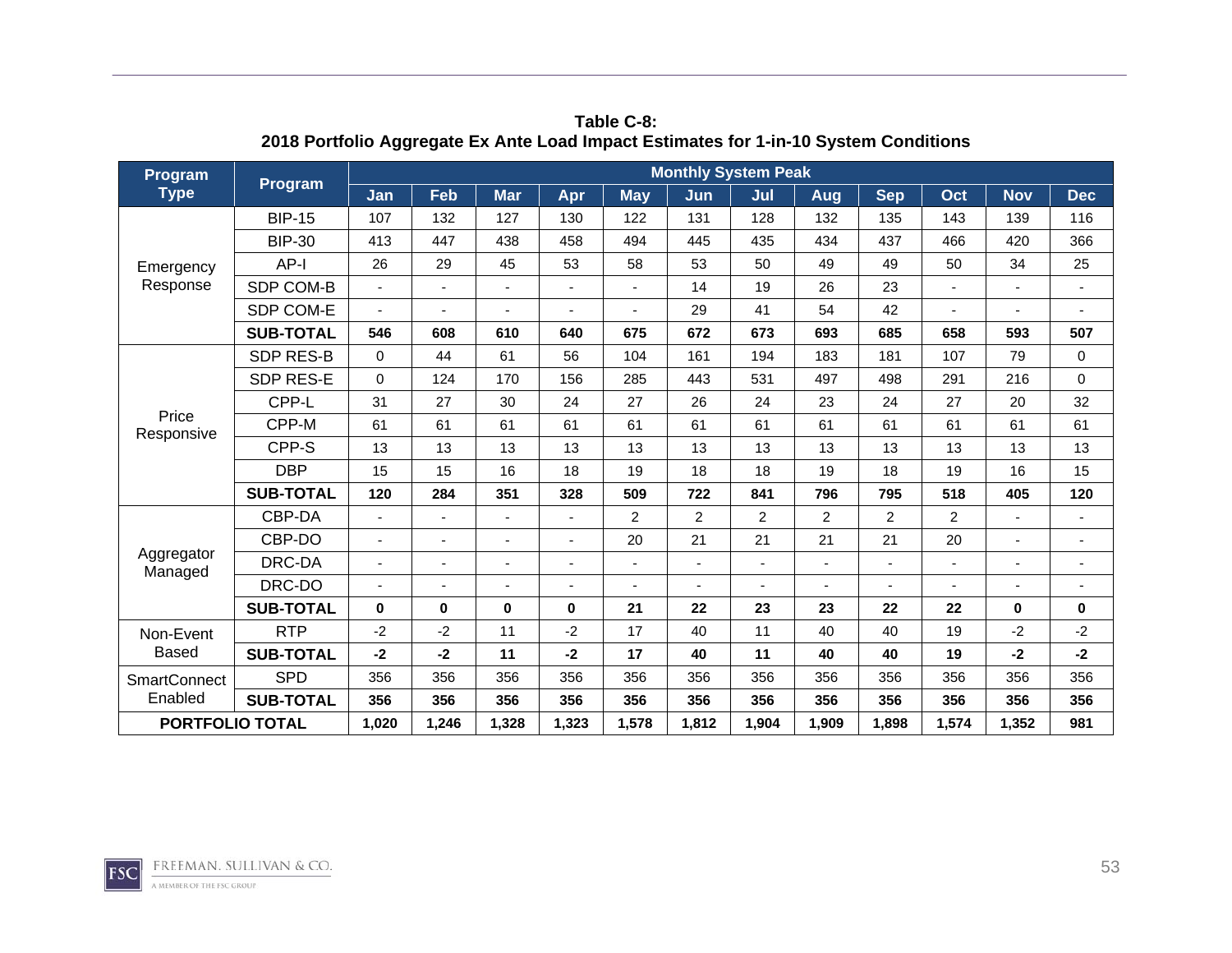| Program                |                  |          |                |                |       |                | <b>Monthly System Peak</b> |                          |                |                |       |             |                          |
|------------------------|------------------|----------|----------------|----------------|-------|----------------|----------------------------|--------------------------|----------------|----------------|-------|-------------|--------------------------|
| <b>Type</b>            | <b>Program</b>   | Jan      | Feb            | <b>Mar</b>     | Apr   | <b>May</b>     | Jun                        | Jul                      | Aug            | <b>Sep</b>     | Oct   | <b>Nov</b>  | <b>Dec</b>               |
|                        | <b>BIP-15</b>    | 107      | 132            | 127            | 130   | 122            | 131                        | 128                      | 132            | 135            | 143   | 139         | 116                      |
|                        | <b>BIP-30</b>    | 413      | 447            | 438            | 458   | 494            | 445                        | 435                      | 434            | 437            | 466   | 420         | 366                      |
| Emergency              | $AP-I$           | 26       | 29             | 45             | 53    | 58             | 53                         | 50                       | 49             | 49             | 50    | 34          | 25                       |
| Response               | SDP COM-B        |          | ä,             |                |       |                | 14                         | 19                       | 26             | 23             |       |             | $\blacksquare$           |
|                        | SDP COM-E        |          | ٠              |                |       |                | 29                         | 41                       | 54             | 42             |       |             |                          |
|                        | <b>SUB-TOTAL</b> | 546      | 608            | 610            | 640   | 675            | 672                        | 673                      | 693            | 685            | 658   | 593         | 507                      |
|                        | <b>SDP RES-B</b> | $\Omega$ | 44             | 61             | 56    | 104            | 161                        | 194                      | 183            | 181            | 107   | 79          | 0                        |
|                        | SDP RES-E        | $\Omega$ | 124            | 170            | 156   | 285            | 443                        | 531                      | 497            | 498            | 291   | 216         | $\mathbf 0$              |
|                        | CPP-L            | 31       | 27             | 30             | 24    | 27             | 26                         | 24                       | 23             | 24             | 27    | 20          | 32                       |
| Price<br>Responsive    | CPP-M            | 61       | 61             | 61             | 61    | 61             | 61                         | 61                       | 61             | 61             | 61    | 61          | 61                       |
|                        | CPP-S            | 13       | 13             | 13             | 13    | 13             | 13                         | 13                       | 13             | 13             | 13    | 13          | 13                       |
|                        | <b>DBP</b>       | 15       | 15             | 16             | 18    | 19             | 18                         | 18                       | 19             | 18             | 19    | 16          | 15                       |
|                        | <b>SUB-TOTAL</b> | 120      | 284            | 351            | 328   | 509            | 722                        | 841                      | 796            | 795            | 518   | 405         | 120                      |
|                        | CBP-DA           | ä,       | ÷              | $\blacksquare$ |       | $\overline{2}$ | $\overline{2}$             | $\overline{2}$           | $\overline{c}$ | $\overline{2}$ | 2     |             |                          |
|                        | CBP-DO           |          | $\blacksquare$ |                |       | 20             | 21                         | 21                       | 21             | 21             | 20    |             | $\overline{\phantom{a}}$ |
| Aggregator<br>Managed  | DRC-DA           |          | ÷              |                |       |                |                            | $\overline{\phantom{a}}$ | $\blacksquare$ |                |       |             |                          |
|                        | DRC-DO           |          | ٠              | ۰              |       |                |                            |                          |                |                |       |             |                          |
|                        | <b>SUB-TOTAL</b> | $\bf{0}$ | 0              | $\bf{0}$       | 0     | 21             | 22                         | 23                       | 23             | 22             | 22    | $\mathbf 0$ | 0                        |
| Non-Event              | <b>RTP</b>       | $-2$     | $-2$           | 11             | $-2$  | 17             | 40                         | 11                       | 40             | 40             | 19    | $-2$        | $-2$                     |
| <b>Based</b>           | <b>SUB-TOTAL</b> | $-2$     | -2             | 11             | -2    | 17             | 40                         | 11                       | 40             | 40             | 19    | $-2$        | $-2$                     |
| <b>SmartConnect</b>    | <b>SPD</b>       | 356      | 356            | 356            | 356   | 356            | 356                        | 356                      | 356            | 356            | 356   | 356         | 356                      |
| Enabled                | <b>SUB-TOTAL</b> | 356      | 356            | 356            | 356   | 356            | 356                        | 356                      | 356            | 356            | 356   | 356         | 356                      |
| <b>PORTFOLIO TOTAL</b> |                  | 1,020    | 1,246          | 1,328          | 1,323 | 1,578          | 1,812                      | 1,904                    | 1,909          | 1,898          | 1,574 | 1,352       | 981                      |

**Table C-9: 2019 Portfolio Aggregate Ex Ante Load Impact Estimates for 1-in-10 System Conditions** 

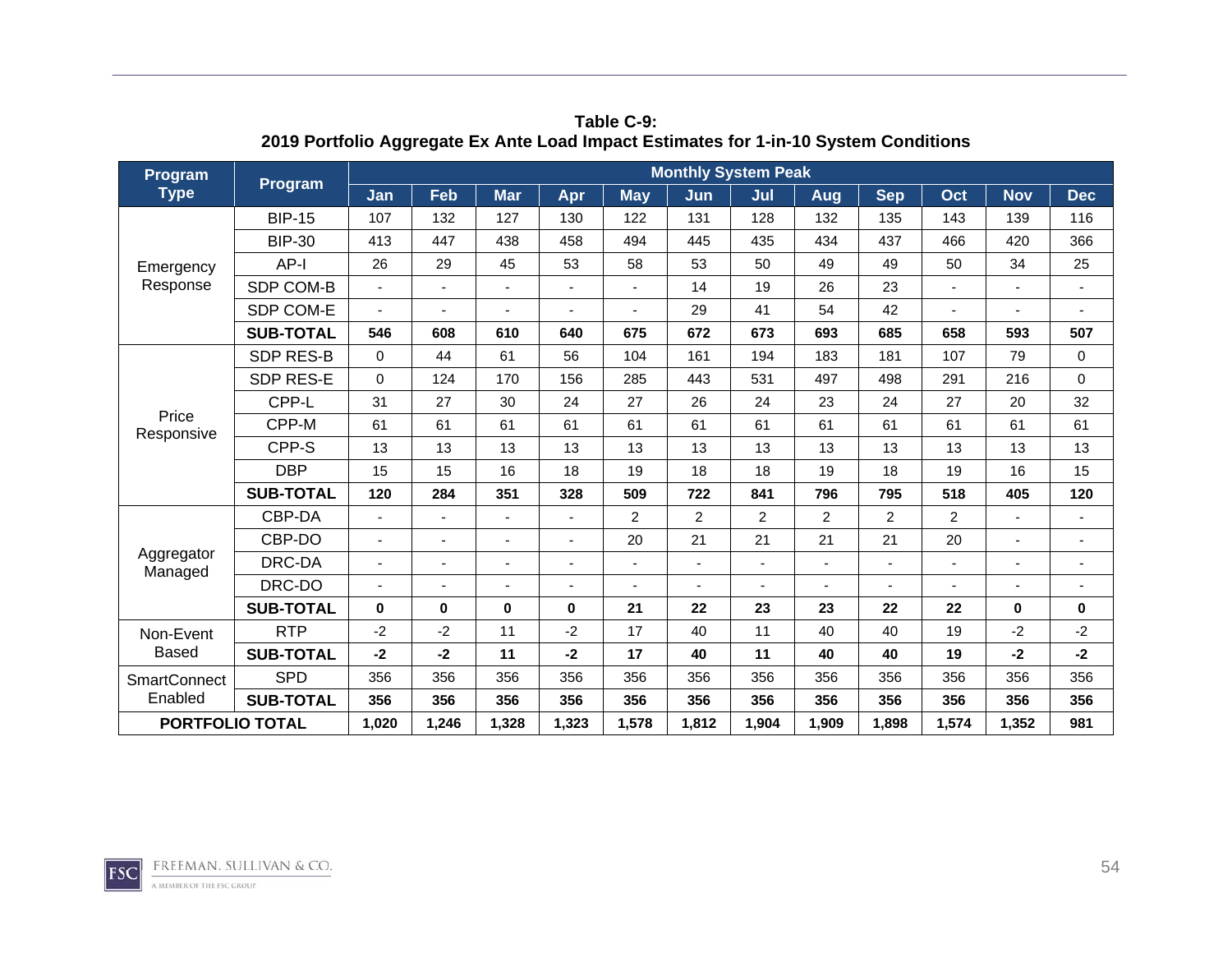| Program                |                  |                          |                          |                          |       |                | <b>Monthly System Peak</b> |                |                |                |                |             |                          |
|------------------------|------------------|--------------------------|--------------------------|--------------------------|-------|----------------|----------------------------|----------------|----------------|----------------|----------------|-------------|--------------------------|
| <b>Type</b>            | <b>Program</b>   | Jan                      | Feb                      | <b>Mar</b>               | Apr   | <b>May</b>     | Jun                        | Jul            | Aug            | <b>Sep</b>     | Oct            | <b>Nov</b>  | <b>Dec</b>               |
|                        | <b>BIP-15</b>    | 107                      | 132                      | 127                      | 130   | 122            | 131                        | 128            | 132            | 135            | 143            | 139         | 116                      |
|                        | <b>BIP-30</b>    | 413                      | 447                      | 438                      | 458   | 494            | 445                        | 435            | 434            | 437            | 466            | 420         | 366                      |
| Emergency              | AP-I             | 26                       | 29                       | 45                       | 53    | 58             | 53                         | 50             | 49             | 49             | 50             | 34          | 25                       |
| Response               | SDP COM-B        | $\overline{\phantom{a}}$ | $\blacksquare$           | $\overline{\phantom{a}}$ |       | $\blacksquare$ | 14                         | 19             | 26             | 23             | $\blacksquare$ |             | $\blacksquare$           |
|                        | SDP COM-E        |                          | ٠                        |                          |       |                | 29                         | 41             | 54             | 42             |                |             |                          |
|                        | <b>SUB-TOTAL</b> | 546                      | 608                      | 610                      | 640   | 675            | 672                        | 673            | 693            | 685            | 658            | 593         | 507                      |
|                        | <b>SDP RES-B</b> | $\Omega$                 | 44                       | 61                       | 56    | 104            | 161                        | 194            | 183            | 181            | 107            | 79          | $\mathbf 0$              |
|                        | SDP RES-E        | $\Omega$                 | 124                      | 170                      | 156   | 285            | 443                        | 531            | 497            | 498            | 291            | 216         | 0                        |
|                        | CPP-L            | 31                       | 27                       | 30                       | 24    | 27             | 26                         | 24             | 23             | 24             | 27             | 20          | 32                       |
| Price<br>Responsive    | CPP-M            | 61                       | 61                       | 61                       | 61    | 61             | 61                         | 61             | 61             | 61             | 61             | 61          | 61                       |
|                        | CPP-S            | 13                       | 13                       | 13                       | 13    | 13             | 13                         | 13             | 13             | 13             | 13             | 13          | 13                       |
|                        | <b>DBP</b>       | 15                       | 15                       | 16                       | 18    | 19             | 18                         | 18             | 19             | 18             | 19             | 16          | 15                       |
|                        | <b>SUB-TOTAL</b> | 120                      | 284                      | 351                      | 328   | 509            | 722                        | 841            | 796            | 795            | 518            | 405         | 120                      |
|                        | CBP-DA           | $\blacksquare$           | $\overline{\phantom{0}}$ |                          |       | $\overline{2}$ | $\overline{2}$             | $\overline{2}$ | $\overline{c}$ | $\overline{c}$ | $\overline{2}$ |             |                          |
|                        | CBP-DO           |                          | L,                       |                          |       | 20             | 21                         | 21             | 21             | 21             | 20             |             |                          |
| Aggregator<br>Managed  | DRC-DA           |                          | $\overline{\phantom{a}}$ |                          |       |                |                            | ٠              | ٠              |                |                |             | $\overline{\phantom{a}}$ |
|                        | DRC-DO           |                          | ÷                        |                          |       |                |                            |                |                |                |                |             |                          |
|                        | <b>SUB-TOTAL</b> | $\bf{0}$                 | $\bf{0}$                 | $\bf{0}$                 | 0     | 21             | 22                         | 23             | 23             | 22             | 22             | $\mathbf 0$ | $\mathbf 0$              |
| Non-Event              | <b>RTP</b>       | $-2$                     | $-2$                     | 11                       | $-2$  | 17             | 40                         | 11             | 40             | 40             | 19             | $-2$        | $-2$                     |
| <b>Based</b>           | <b>SUB-TOTAL</b> | $-2$                     | -2                       | 11                       | -2    | 17             | 40                         | 11             | 40             | 40             | 19             | $-2$        | $-2$                     |
| <b>SmartConnect</b>    | <b>SPD</b>       | 356                      | 356                      | 356                      | 356   | 356            | 356                        | 356            | 356            | 356            | 356            | 356         | 356                      |
| Enabled                | <b>SUB-TOTAL</b> | 356                      | 356                      | 356                      | 356   | 356            | 356                        | 356            | 356            | 356            | 356            | 356         | 356                      |
| <b>PORTFOLIO TOTAL</b> |                  | 1,020                    | 1,246                    | 1,328                    | 1,323 | 1,578          | 1,812                      | 1,904          | 1,909          | 1,898          | 1,574          | 1,352       | 981                      |

**Table C-10: 2020 Portfolio Aggregate Ex Ante Load Impact Estimates for 1-in-10 System Conditions** 

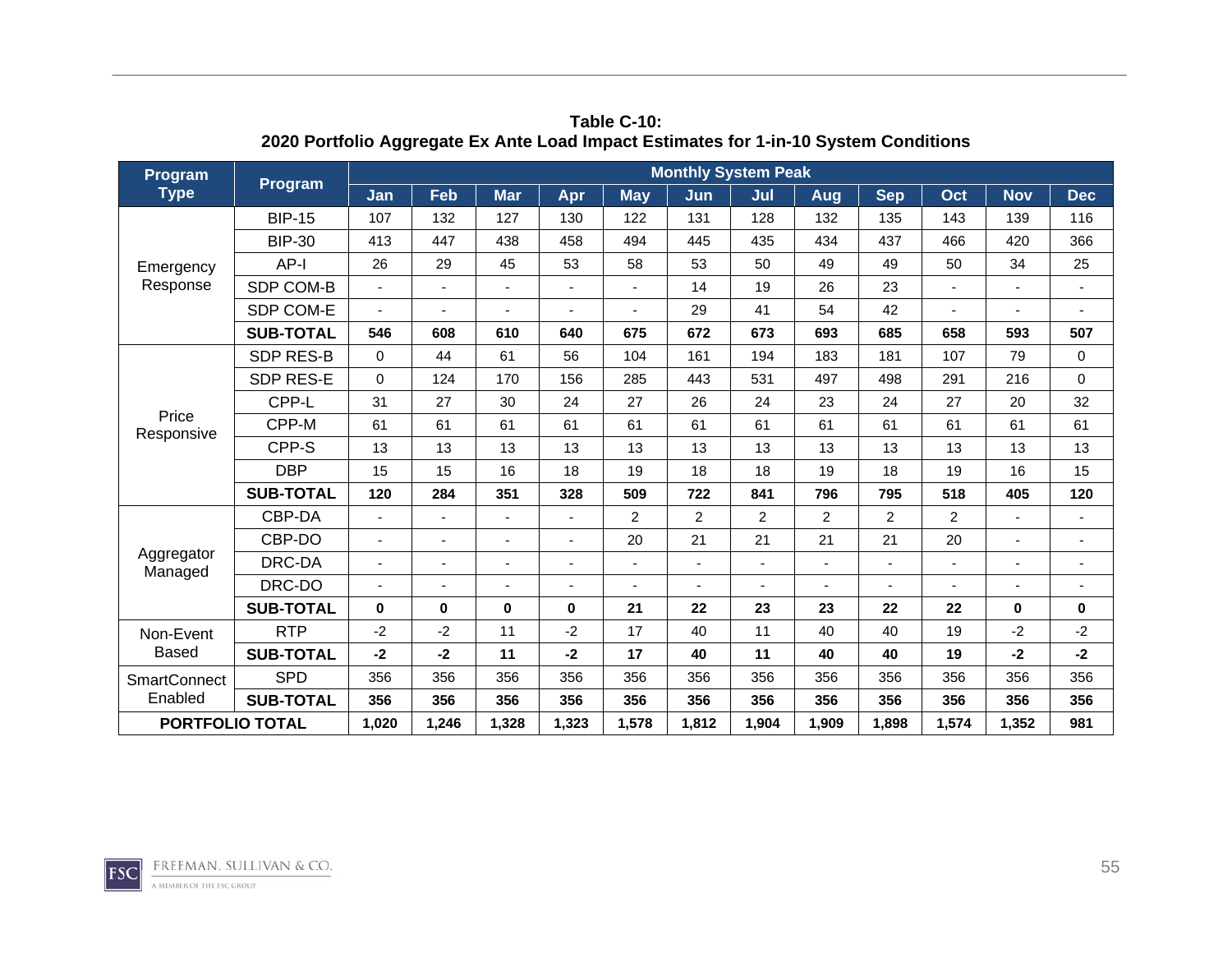| Program                |                  |                          |                          |                          |       |                | <b>Monthly System Peak</b> |                |                |                |                |             |                          |
|------------------------|------------------|--------------------------|--------------------------|--------------------------|-------|----------------|----------------------------|----------------|----------------|----------------|----------------|-------------|--------------------------|
| <b>Type</b>            | <b>Program</b>   | Jan                      | Feb                      | <b>Mar</b>               | Apr   | <b>May</b>     | Jun                        | Jul            | Aug            | <b>Sep</b>     | Oct            | <b>Nov</b>  | <b>Dec</b>               |
|                        | <b>BIP-15</b>    | 107                      | 132                      | 127                      | 130   | 122            | 131                        | 128            | 132            | 135            | 143            | 139         | 116                      |
|                        | <b>BIP-30</b>    | 413                      | 447                      | 438                      | 458   | 494            | 445                        | 435            | 434            | 437            | 466            | 420         | 366                      |
| Emergency              | AP-I             | 26                       | 29                       | 45                       | 53    | 58             | 53                         | 50             | 49             | 49             | 50             | 34          | 25                       |
| Response               | SDP COM-B        | $\overline{\phantom{a}}$ | $\blacksquare$           | $\overline{\phantom{a}}$ |       | $\blacksquare$ | 14                         | 19             | 26             | 23             | $\blacksquare$ |             | $\blacksquare$           |
|                        | SDP COM-E        |                          | ٠                        |                          |       |                | 29                         | 41             | 54             | 42             |                |             |                          |
|                        | <b>SUB-TOTAL</b> | 546                      | 608                      | 610                      | 640   | 675            | 672                        | 673            | 693            | 685            | 658            | 593         | 507                      |
|                        | <b>SDP RES-B</b> | $\Omega$                 | 44                       | 61                       | 56    | 104            | 161                        | 194            | 183            | 181            | 107            | 79          | $\mathbf 0$              |
|                        | SDP RES-E        | $\Omega$                 | 124                      | 170                      | 156   | 285            | 443                        | 531            | 497            | 498            | 291            | 216         | 0                        |
|                        | CPP-L            | 31                       | 27                       | 30                       | 24    | 27             | 26                         | 24             | 23             | 24             | 27             | 20          | 32                       |
| Price<br>Responsive    | CPP-M            | 61                       | 61                       | 61                       | 61    | 61             | 61                         | 61             | 61             | 61             | 61             | 61          | 61                       |
|                        | CPP-S            | 13                       | 13                       | 13                       | 13    | 13             | 13                         | 13             | 13             | 13             | 13             | 13          | 13                       |
|                        | <b>DBP</b>       | 15                       | 15                       | 16                       | 18    | 19             | 18                         | 18             | 19             | 18             | 19             | 16          | 15                       |
|                        | <b>SUB-TOTAL</b> | 120                      | 284                      | 351                      | 328   | 509            | 722                        | 841            | 796            | 795            | 518            | 405         | 120                      |
|                        | CBP-DA           | $\blacksquare$           | $\overline{\phantom{0}}$ |                          |       | $\overline{2}$ | $\overline{2}$             | $\overline{2}$ | $\overline{c}$ | $\overline{c}$ | $\overline{2}$ |             |                          |
|                        | CBP-DO           |                          | L,                       |                          |       | 20             | 21                         | 21             | 21             | 21             | 20             |             |                          |
| Aggregator<br>Managed  | DRC-DA           |                          | $\overline{\phantom{a}}$ |                          |       |                |                            | ٠              | ٠              |                |                |             | $\overline{\phantom{a}}$ |
|                        | DRC-DO           |                          | ÷                        |                          |       |                |                            |                |                |                |                |             |                          |
|                        | <b>SUB-TOTAL</b> | $\bf{0}$                 | $\bf{0}$                 | $\bf{0}$                 | 0     | 21             | 22                         | 23             | 23             | 22             | 22             | $\mathbf 0$ | $\mathbf 0$              |
| Non-Event              | <b>RTP</b>       | $-2$                     | $-2$                     | 11                       | $-2$  | 17             | 40                         | 11             | 40             | 40             | 19             | $-2$        | $-2$                     |
| <b>Based</b>           | <b>SUB-TOTAL</b> | $-2$                     | -2                       | 11                       | -2    | 17             | 40                         | 11             | 40             | 40             | 19             | $-2$        | $-2$                     |
| <b>SmartConnect</b>    | <b>SPD</b>       | 356                      | 356                      | 356                      | 356   | 356            | 356                        | 356            | 356            | 356            | 356            | 356         | 356                      |
| Enabled                | <b>SUB-TOTAL</b> | 356                      | 356                      | 356                      | 356   | 356            | 356                        | 356            | 356            | 356            | 356            | 356         | 356                      |
| <b>PORTFOLIO TOTAL</b> |                  | 1,020                    | 1,246                    | 1,328                    | 1,323 | 1,578          | 1,812                      | 1,904          | 1,909          | 1,898          | 1,574          | 1,352       | 981                      |

**Table C-11: 2021 Portfolio Aggregate Ex Ante Load Impact Estimates for 1-in-10 System Conditions** 

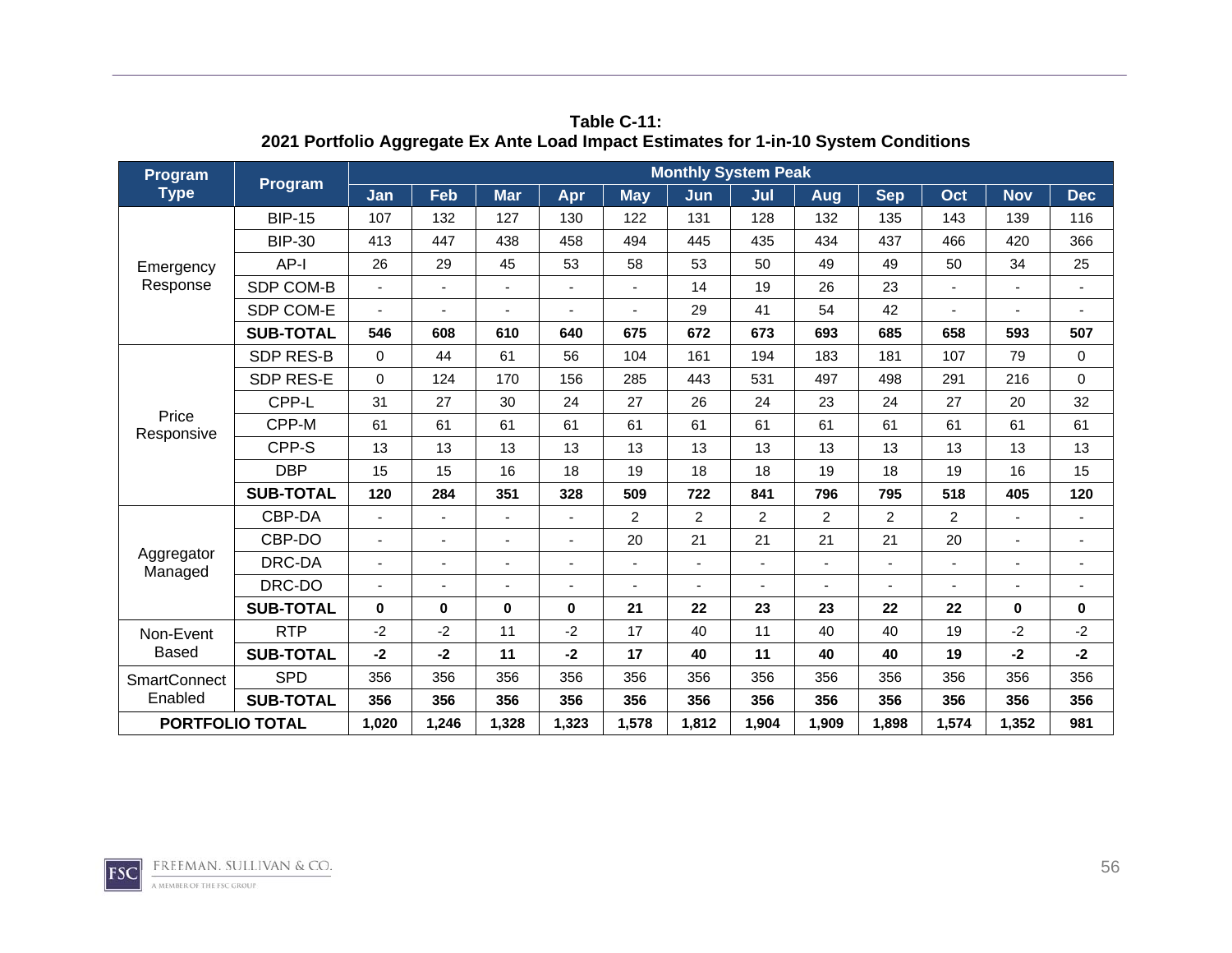## **Appendix D. Program Specific Aggregate Ex Ante Load Impact Estimates for 1-in-2 System Conditions by Month and Forecast Year**

| Program                |                  |                          |                          |                          |                          |                          | <b>Monthly System Peak</b> |                |                |                          |                          |                          |                          |
|------------------------|------------------|--------------------------|--------------------------|--------------------------|--------------------------|--------------------------|----------------------------|----------------|----------------|--------------------------|--------------------------|--------------------------|--------------------------|
| <b>Type</b>            | Program          | Jan                      | Feb                      | <b>Mar</b>               | Apr                      | <b>May</b>               | Jun                        | Jul            | <b>Aug</b>     | <b>Sep</b>               | Oct                      | <b>Nov</b>               | <b>Dec</b>               |
|                        | <b>BIP-15</b>    | 110                      | 122                      | 109                      | 124                      | 118                      | 129                        | 125            | 127            | 130                      | 137                      | 134                      | 104                      |
|                        | <b>BIP-30</b>    | 385                      | 399                      | 382                      | 424                      | 461                      | 419                        | 413            | 410            | 413                      | 437                      | 394                      | 348                      |
|                        | AP-I             | 18                       | 19                       | 24                       | 37                       | 39                       | 38                         | 37             | 37             | 35                       | 37                       | 29                       | 20                       |
| Emergency              | SDP COM-B        | ٠                        | $\blacksquare$           | $\overline{\phantom{a}}$ | $\overline{\phantom{a}}$ | $\blacksquare$           | 10                         | 12             | 17             | 16                       | $\blacksquare$           | $\blacksquare$           | $\blacksquare$           |
| Response               | SDP COM-E        | $\blacksquare$           | $\blacksquare$           | $\blacksquare$           | $\blacksquare$           | $\blacksquare$           | 20                         | 31             | 39             | 33                       | $\overline{\phantom{0}}$ | $\blacksquare$           | $\blacksquare$           |
|                        | <b>SDP RES-B</b> | $\blacksquare$           | $\blacksquare$           | $\overline{\phantom{0}}$ | $\blacksquare$           | $\overline{\phantom{a}}$ | 89                         | 104            | 93             | 95                       | $\blacksquare$           | $\overline{\phantom{0}}$ | ۰                        |
|                        | SDP RES-E        | $\overline{\phantom{a}}$ | $\blacksquare$           |                          |                          | ä,                       | 348                        | 403            | 363            | 374                      | $\blacksquare$           | $\blacksquare$           | $\blacksquare$           |
|                        | <b>SUB-TOTAL</b> | 514                      | 541                      | 515                      | 585                      | 618                      | 1,053                      | 1,125          | 1,087          | 1,096                    | 611                      | 557                      | 472                      |
|                        | CPP-L            | 36                       | 35                       | 35                       | 30                       | 29                       | 31                         | 25             | 27             | 27                       | 24                       | 25                       | 32                       |
|                        | CPP-M            | $\blacksquare$           | $\blacksquare$           | $\overline{\phantom{a}}$ | $\overline{\phantom{a}}$ | $\blacksquare$           | $\blacksquare$             | $\blacksquare$ | $\blacksquare$ | $\overline{\phantom{a}}$ | $\overline{a}$           | $\blacksquare$           | $\blacksquare$           |
| Price<br>Responsive    | CPP-S            | ۰                        | $\blacksquare$           |                          | $\blacksquare$           | $\overline{\phantom{0}}$ | ۰                          | ٠              | $\blacksquare$ | $\overline{\phantom{0}}$ | $\blacksquare$           | $\overline{\phantom{0}}$ | ۰                        |
|                        | <b>DBP</b>       | 54                       | 56                       | 59                       | 66                       | 68                       | 66                         | 67             | 68             | 68                       | 68                       | 59                       | 53                       |
|                        | <b>SUB-TOTAL</b> | 90                       | 91                       | 94                       | 96                       | 97                       | 96                         | 92             | 95             | 95                       | 92                       | 84                       | 84                       |
|                        | CBP-DA           | ٠                        | $\overline{\phantom{a}}$ | $\blacksquare$           | $\blacksquare$           | 1                        | $\mathbf{1}$               | $\mathbf{1}$   | $\mathbf{1}$   | 1                        | 1                        |                          | $\overline{\phantom{0}}$ |
|                        | CBP-DO           | ÷.                       | $\blacksquare$           |                          | $\overline{\phantom{a}}$ | 16                       | 16                         | 17             | 17             | 17                       | 16                       | $\blacksquare$           | $\blacksquare$           |
| Aggregator<br>Managed  | DRC-DA           | ۰                        | $\blacksquare$           |                          | $\blacksquare$           | 24                       | 24                         | 25             | 26             | 25                       | 24                       | ٠                        | ۰                        |
|                        | DRC-DO           | ۰                        | $\blacksquare$           |                          | $\blacksquare$           | 78                       | 77                         | 80             | 82             | 82                       | 79                       |                          | ٠                        |
|                        | <b>SUB-TOTAL</b> | 0                        | $\bf{0}$                 | 0                        | 0                        | 118                      | 119                        | 123            | 126            | 125                      | 120                      | 0                        | 0                        |
| Non-Event              | <b>RTP</b>       | $-1$                     | $-1$                     | $-1$                     | $-1$                     | $-1$                     | $-3$                       | 5              | 13             | 20                       | 10                       | 5                        | $-1$                     |
| <b>Based</b>           | <b>SUB-TOTAL</b> | $-1$                     | $-1$                     | $-1$                     | $-1$                     | $-1$                     | $-3$                       | ${\bf 5}$      | 13             | 20                       | 10                       | 5                        | $-1$                     |
| <b>SmartConnect</b>    | <b>SPD</b>       | ۰                        | $\blacksquare$           | $\blacksquare$           | $\blacksquare$           | $\blacksquare$           | $\blacksquare$             | ٠              | $\blacksquare$ | $\blacksquare$           | ٠                        | $\blacksquare$           | $\blacksquare$           |
| Enabled                | <b>SUB-TOTAL</b> | $\blacksquare$           | $\blacksquare$           | $\blacksquare$           | $\blacksquare$           | ۰.                       |                            | ۰              | $\blacksquare$ | $\blacksquare$           | $\blacksquare$           | $\blacksquare$           | Ξ.                       |
| <b>PORTFOLIO TOTAL</b> |                  | 603                      | 631                      | 609                      | 680                      | 832                      | 1,266                      | 1,345          | 1,321          | 1,336                    | 834                      | 646                      | 556                      |

**Table D-1: 2011 Program Specific Aggregate Ex Ante Load Impact Estimates for 1-in-2 System Conditions** 

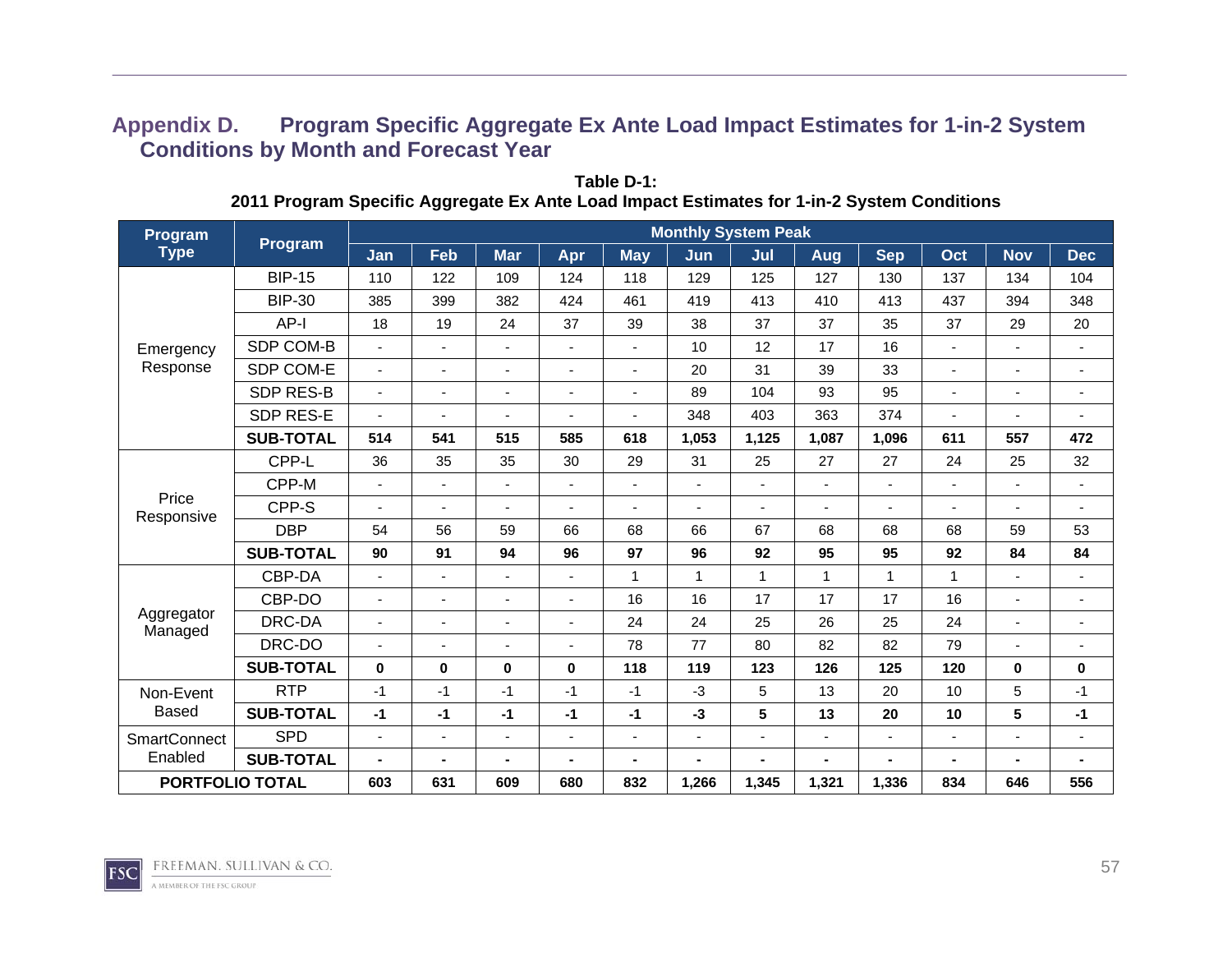| Program                | Program          |          |             |            |          |            | <b>Monthly System Peak</b> |             |              |            |              |              |                |
|------------------------|------------------|----------|-------------|------------|----------|------------|----------------------------|-------------|--------------|------------|--------------|--------------|----------------|
| <b>Type</b>            |                  | Jan      | Feb         | <b>Mar</b> | Apr      | <b>May</b> | Jun                        | Jul         | <b>Aug</b>   | <b>Sep</b> | Oct          | <b>Nov</b>   | <b>Dec</b>     |
|                        | <b>BIP-15</b>    | 112      | 124         | 111        | 126      | 120        | 131                        | 127         | 129          | 132        | 139          | 136          | 106            |
|                        | <b>BIP-30</b>    | 392      | 406         | 389        | 432      | 469        | 426                        | 420         | 417          | 420        | 445          | 400          | 354            |
| Emergency              | $AP-I$           | 21       | 22          | 27         | 40       | 43         | 41                         | 40          | 40           | 38         | 40           | 32           | 22             |
| Response               | SDP COM-B        |          | ÷,          | ٠          |          |            | 11                         | 14          | 19           | 18         |              |              | $\blacksquare$ |
|                        | SDP COM-E        |          |             |            |          |            | 23                         | 34          | 42           | 34         |              |              |                |
|                        | <b>SUB-TOTAL</b> | 525      | 552         | 526        | 598      | 631        | 633                        | 634         | 647          | 642        | 624          | 569          | 482            |
|                        | <b>SDP RES-B</b> | $\Omega$ | $\mathbf 0$ | $\Omega$   | 14       | 33         | 94                         | 112         | 102          | 106        | 61           | 27           | $\mathbf 0$    |
|                        | <b>SDP RES-E</b> | $\Omega$ | 0           | $\Omega$   | 56       | 125        | 368                        | 433         | 397          | 407        | 225          | 101          | $\mathbf 0$    |
|                        | CPP-L            | 26       | 31          | 30         | 29       | 25         | 27                         | 27          | 25           | 23         | 24           | 30           | 30             |
| Price<br>Responsive    | CPP-M            | 47       | 47          | 47         | 47       | 47         | 47                         | 47          | 47           | 47         | 47           | 47           | 47             |
|                        | CPP-S            | 14       | 14          | 14         | 14       | 14         | 14                         | 14          | 14           | 14         | 14           | 14           | 14             |
|                        | <b>DBP</b>       | 57       | 59          | 62         | 69       | 71         | 69                         | 71          | 71           | 71         | 72           | 62           | 56             |
|                        | <b>SUB-TOTAL</b> | 144      | 151         | 152        | 229      | 316        | 619                        | 704         | 656          | 668        | 443          | 282          | 147            |
|                        | CBP-DA           |          |             |            |          | 1          | $\mathbf{1}$               | $\mathbf 1$ | $\mathbf{1}$ | 1          | $\mathbf{1}$ |              |                |
|                        | CBP-DO           |          | ٠           |            |          | 17         | 18                         | 18          | 19           | 18         | 17           |              |                |
| Aggregator<br>Managed  | DRC-DA           |          | ä,          | ä,         |          | 23         | 24                         | 25          | 25           | 24         | 24           |              |                |
|                        | DRC-DO           |          |             | ä,         |          | 75         | 75                         | 78          | 80           | 80         | 76           |              |                |
|                        | <b>SUB-TOTAL</b> | $\bf{0}$ | 0           | $\bf{0}$   | $\bf{0}$ | 117        | 118                        | 122         | 124          | 123        | 119          | $\mathbf{0}$ | $\mathbf 0$    |
| Non-Event              | <b>RTP</b>       | $-1$     | $-1$        | $-1$       | $-1$     | $-1$       | $-3$                       | 5           | 13           | 20         | 11           | 6            | $-1$           |
| <b>Based</b>           | <b>SUB-TOTAL</b> | $-1$     | $-1$        | $-1$       | $-1$     | $-1$       | $-3$                       | 5           | 13           | 20         | 11           | 6            | $-1$           |
| <b>SmartConnect</b>    | <b>SPD</b>       | 332      | 332         | 332        | 332      | 332        | 332                        | 332         | 332          | 332        | 332          | 332          | 332            |
| Enabled                | <b>SUB-TOTAL</b> | 332      | 332         | 332        | 332      | 332        | 332                        | 332         | 332          | 332        | 332          | 332          | 332            |
| <b>PORTFOLIO TOTAL</b> |                  | 1,000    | 1,034       | 1,010      | 1,159    | 1,395      | 1,699                      | 1,797       | 1,774        | 1,786      | 1,528        | 1,188        | 960            |

**Table D-2: 2012 Program Specific Aggregate Ex Ante Load Impact Estimates for 1-in-2 System Conditions** 

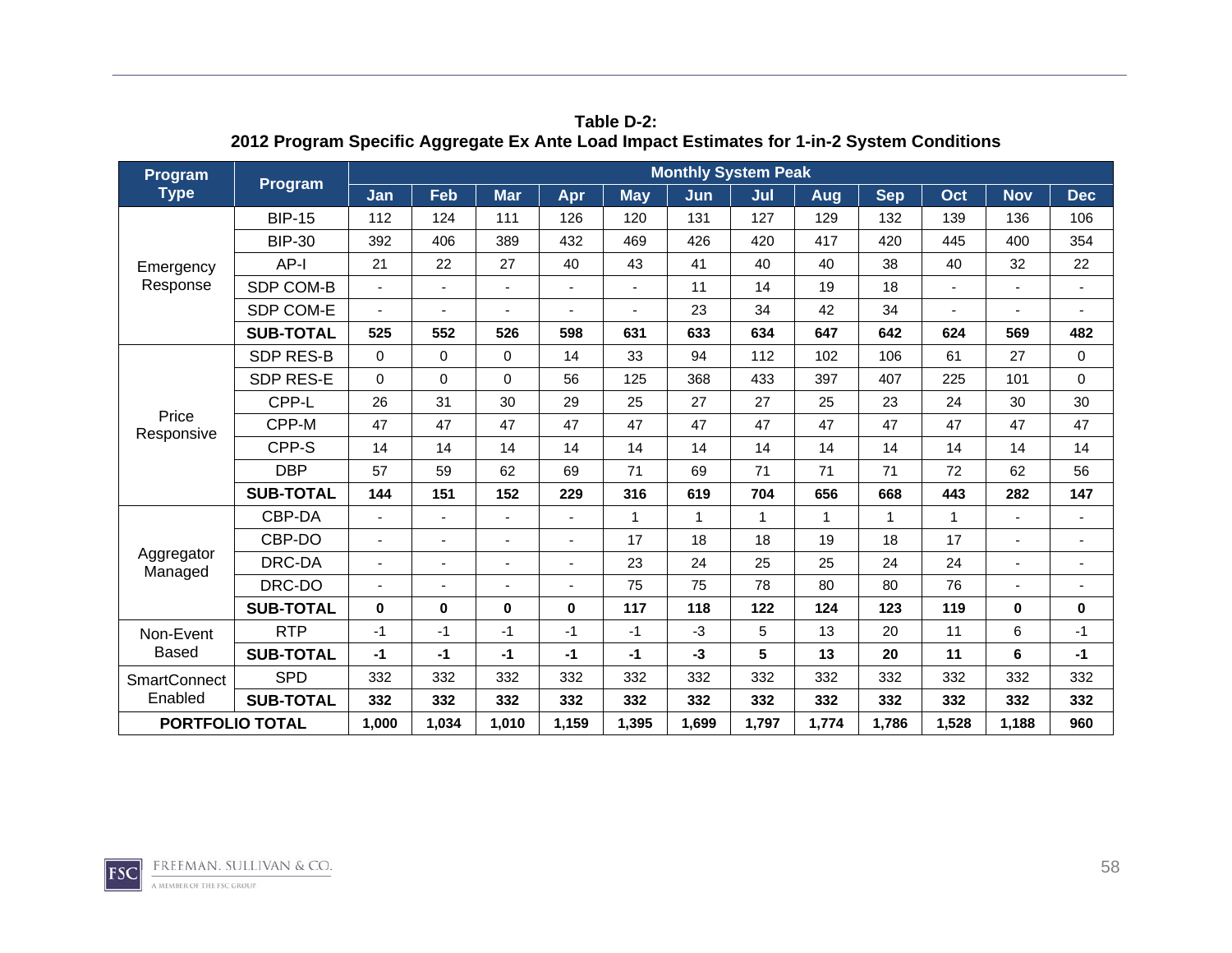| Program                | Program          |          |                |            |          |            | <b>Monthly System Peak</b> |                |              |            |              |              |                |
|------------------------|------------------|----------|----------------|------------|----------|------------|----------------------------|----------------|--------------|------------|--------------|--------------|----------------|
| <b>Type</b>            |                  | Jan      | Feb            | <b>Mar</b> | Apr      | <b>May</b> | Jun                        | Jul            | Aug          | <b>Sep</b> | Oct          | <b>Nov</b>   | <b>Dec</b>     |
|                        | <b>BIP-15</b>    | 114      | 126            | 112        | 128      | 121        | 134                        | 129            | 131          | 135        | 141          | 138          | 107            |
|                        | <b>BIP-30</b>    | 399      | 413            | 395        | 439      | 477        | 433                        | 427            | 425          | 427        | 453          | 408          | 360            |
| Emergency              | $AP-I$           | 22       | 24             | 29         | 44       | 46         | 45                         | 43             | 43           | 41         | 43           | 35           | 24             |
| Response               | SDP COM-B        |          | ÷,             |            |          |            | 12                         | 15             | 21           | 20         |              |              | $\blacksquare$ |
|                        | SDP COM-E        |          |                |            |          |            | 23                         | 34             | 45           | 38         |              |              |                |
|                        | <b>SUB-TOTAL</b> | 535      | 563            | 537        | 611      | 645        | 647                        | 648            | 665          | 661        | 637          | 581          | 492            |
|                        | <b>SDP RES-B</b> | $\Omega$ | $\mathbf 0$    | $\Omega$   | 18       | 41         | 123                        | 148            | 137          | 141        | 79           | 35           | 0              |
|                        | <b>SDP RES-E</b> | $\Omega$ | 0              | $\Omega$   | 58       | 131        | 378                        | 445            | 407          | 417        | 232          | 104          | $\mathbf 0$    |
|                        | CPP-L            | 28       | 30             | 27         | 28       | 28         | 26                         | 27             | 23           | 26         | 24           | 29           | 30             |
| Price<br>Responsive    | CPP-M            | 161      | 161            | 161        | 161      | 161        | 161                        | 161            | 161          | 161        | 161          | 161          | 161            |
|                        | CPP-S            | 35       | 35             | 35         | 35       | 35         | 35                         | 35             | 35           | 35         | 35           | 35           | 35             |
|                        | <b>DBP</b>       | 62       | 64             | 67         | 75       | 78         | 75                         | 77             | 78           | 77         | 78           | 67           | 60             |
|                        | <b>SUB-TOTAL</b> | 286      | 290            | 290        | 375      | 473        | 798                        | 893            | 840          | 858        | 609          | 432          | 286            |
|                        | CBP-DA           |          |                |            |          | 1          | $\mathbf{1}$               | $\mathbf 1$    | $\mathbf{1}$ | 1          | $\mathbf{1}$ |              |                |
|                        | CBP-DO           |          | $\blacksquare$ |            |          | 18         | 19                         | 19             | 20           | 20         | 18           |              |                |
| Aggregator<br>Managed  | DRC-DA           |          | ä,             | ä,         |          |            |                            | $\overline{a}$ | ÷,           |            |              |              |                |
|                        | DRC-DO           |          | ä,             | ä,         |          |            |                            |                |              |            |              |              |                |
|                        | <b>SUB-TOTAL</b> | $\bf{0}$ | 0              | $\bf{0}$   | $\bf{0}$ | 19         | 20                         | 21             | 21           | 21         | 20           | $\mathbf{0}$ | $\mathbf 0$    |
| Non-Event              | <b>RTP</b>       | $-1$     | $-1$           | $-1$       | $-1$     | $-1$       | $-5$                       | 8              | 20           | 31         | 15           | 10           | $-2$           |
| <b>Based</b>           | <b>SUB-TOTAL</b> | $-1$     | $-1$           | $-1$       | $-1$     | $-1$       | $-5$                       | 8              | 20           | 31         | 15           | 10           | $-2$           |
| <b>SmartConnect</b>    | <b>SPD</b>       | 371      | 371            | 371        | 371      | 371        | 371                        | 371            | 371          | 371        | 371          | 371          | 371            |
| Enabled                | <b>SUB-TOTAL</b> | 371      | 371            | 371        | 371      | 371        | 371                        | 371            | 371          | 371        | 371          | 371          | 371            |
| <b>PORTFOLIO TOTAL</b> |                  | 1,191    | 1,223          | 1,197      | 1,356    | 1,507      | 1,831                      | 1,941          | 1,917        | 1,941      | 1,652        | 1,393        | 1,147          |

**Table D-3: 2013 Program Specific Aggregate Ex Ante Load Impact Estimates for 1-in-2 System Conditions** 

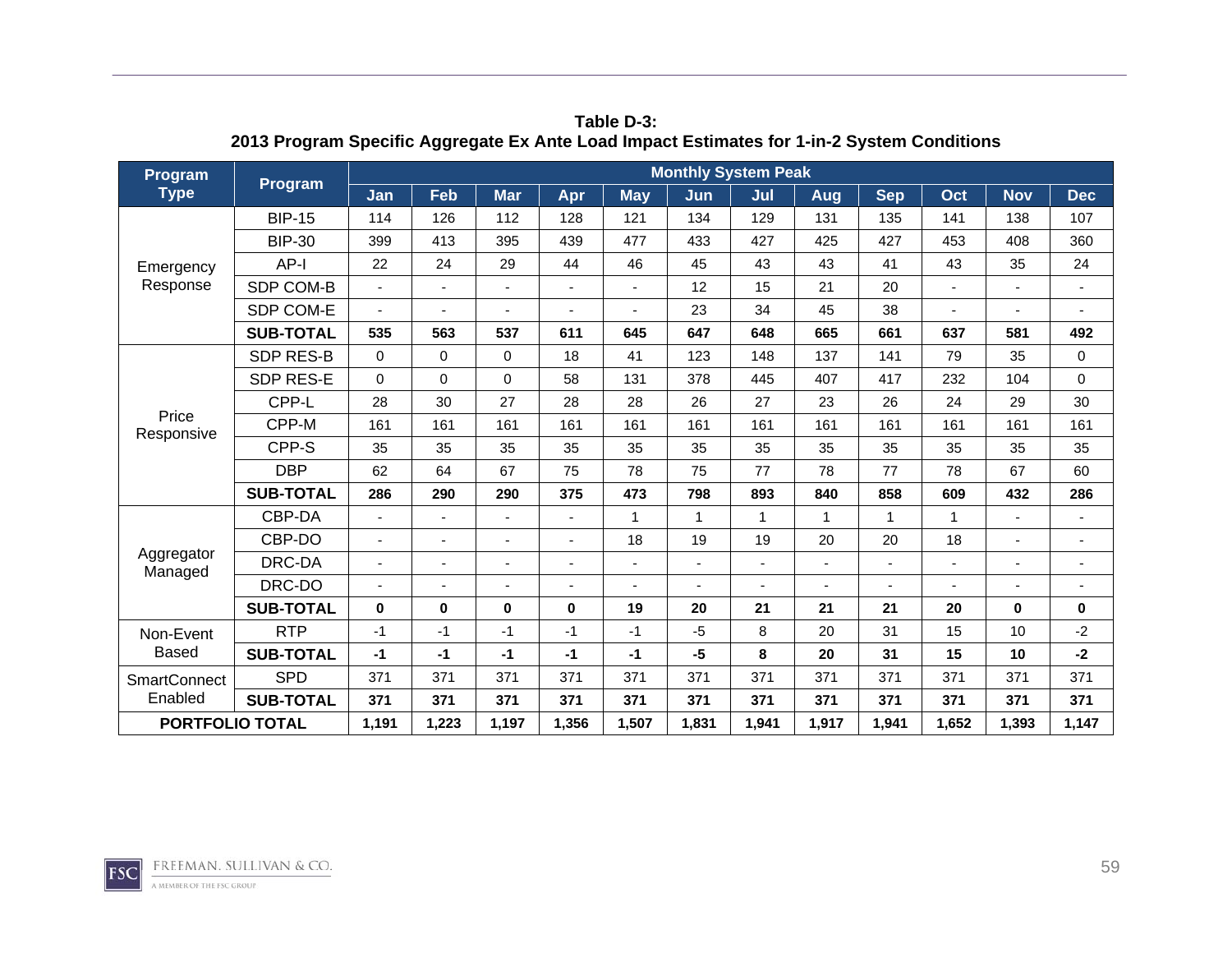| <b>Program</b>         | Program          |          |       |            |       |            | <b>Monthly System Peak</b> |                          |                |                |       |            |             |
|------------------------|------------------|----------|-------|------------|-------|------------|----------------------------|--------------------------|----------------|----------------|-------|------------|-------------|
| <b>Type</b>            |                  | Jan      | Feb   | <b>Mar</b> | Apr   | <b>May</b> | Jun                        | Jul                      | Aug            | <b>Sep</b>     | Oct   | <b>Nov</b> | <b>Dec</b>  |
|                        | <b>BIP-15</b>    | 115      | 128   | 114        | 130   | 123        | 136                        | 131                      | 134            | 137            | 143   | 140        | 109         |
|                        | <b>BIP-30</b>    | 406      | 421   | 402        | 447   | 485        | 441                        | 435                      | 432            | 435            | 461   | 415        | 367         |
| Emergency              | $AP-I$           | 24       | 26    | 32         | 48    | 50         | 48                         | 46                       | 47             | 44             | 46    | 37         | 25          |
| Response               | SDP COM-B        |          | ٠     |            |       |            | 13                         | 16                       | 24             | 22             |       |            |             |
|                        | SDP COM-E        |          | ٠     |            |       |            | 25                         | 37                       | 47             | 39             |       |            |             |
|                        | <b>SUB-TOTAL</b> | 546      | 574   | 549        | 625   | 659        | 663                        | 665                      | 682            | 676            | 650   | 592        | 501         |
|                        | <b>SDP RES-B</b> | $\Omega$ | 0     | $\Omega$   | 21    | 48         | 145                        | 171                      | 157            | 160            | 89    | 39         | 0           |
|                        | <b>SDP RES-E</b> | $\Omega$ | 0     | $\Omega$   | 61    | 138        | 400                        | 471                      | 431            | 440            | 243   | 109        | $\mathbf 0$ |
|                        | CPP-L            | 26       | 28    | 29         | 28    | 28         | 28                         | 24                       | 26             | 24             | 25    | 27         | 31          |
| Price<br>Responsive    | CPP-M            | 61       | 61    | 61         | 61    | 61         | 61                         | 61                       | 61             | 61             | 61    | 61         | 61          |
|                        | CPP-S            | 13       | 13    | 13         | 13    | 13         | 13                         | 13                       | 13             | 13             | 13    | 13         | 13          |
|                        | <b>DBP</b>       | 74       | 77    | 82         | 90    | 91         | 85                         | 88                       | 88             | 87             | 89    | 81         | 74          |
|                        | <b>SUB-TOTAL</b> | 174      | 179   | 185        | 274   | 378        | 732                        | 828                      | 776            | 785            | 519   | 330        | 179         |
|                        | CBP-DA           |          | ÷,    | ä,         |       | 2          | $\overline{2}$             | $\overline{2}$           | $\overline{2}$ | $\overline{c}$ | 2     |            |             |
|                        | CBP-DO           |          | ٠     |            |       | 19         | 20                         | 21                       | 21             | 21             | 20    |            |             |
| Aggregator<br>Managed  | DRC-DA           |          | ٠     |            |       |            |                            | $\overline{\phantom{a}}$ | $\blacksquare$ |                |       |            |             |
|                        | DRC-DO           |          |       |            |       |            |                            |                          |                |                |       |            |             |
|                        | <b>SUB-TOTAL</b> | 0        | 0     | $\bf{0}$   | 0     | 21         | 21                         | 22                       | 23             | 23             | 21    | $\bf{0}$   | 0           |
| Non-Event              | <b>RTP</b>       | $-2$     | $-2$  | $-2$       | $-2$  | $-2$       | $-6$                       | 11                       | 26             | 40             | 19    | 13         | $-2$        |
| Based                  | <b>SUB-TOTAL</b> | $-2$     | $-2$  | -2         | $-2$  | $-2$       | -6                         | 11                       | 26             | 40             | 19    | 13         | $-2$        |
| <b>SmartConnect</b>    | <b>SPD</b>       | 356      | 356   | 356        | 356   | 356        | 356                        | 356                      | 356            | 356            | 356   | 356        | 356         |
| Enabled                | <b>SUB-TOTAL</b> | 356      | 356   | 356        | 356   | 356        | 356                        | 356                      | 356            | 356            | 356   | 356        | 356         |
| <b>PORTFOLIO TOTAL</b> |                  | 1,074    | 1,108 | 1,087      | 1,253 | 1,412      | 1,766                      | 1,883                    | 1,863          | 1,880          | 1,566 | 1,291      | 1,034       |

**Table D-4: 2014 Program Specific Aggregate Ex Ante Load Impact Estimates for 1-in-2 System Conditions** 

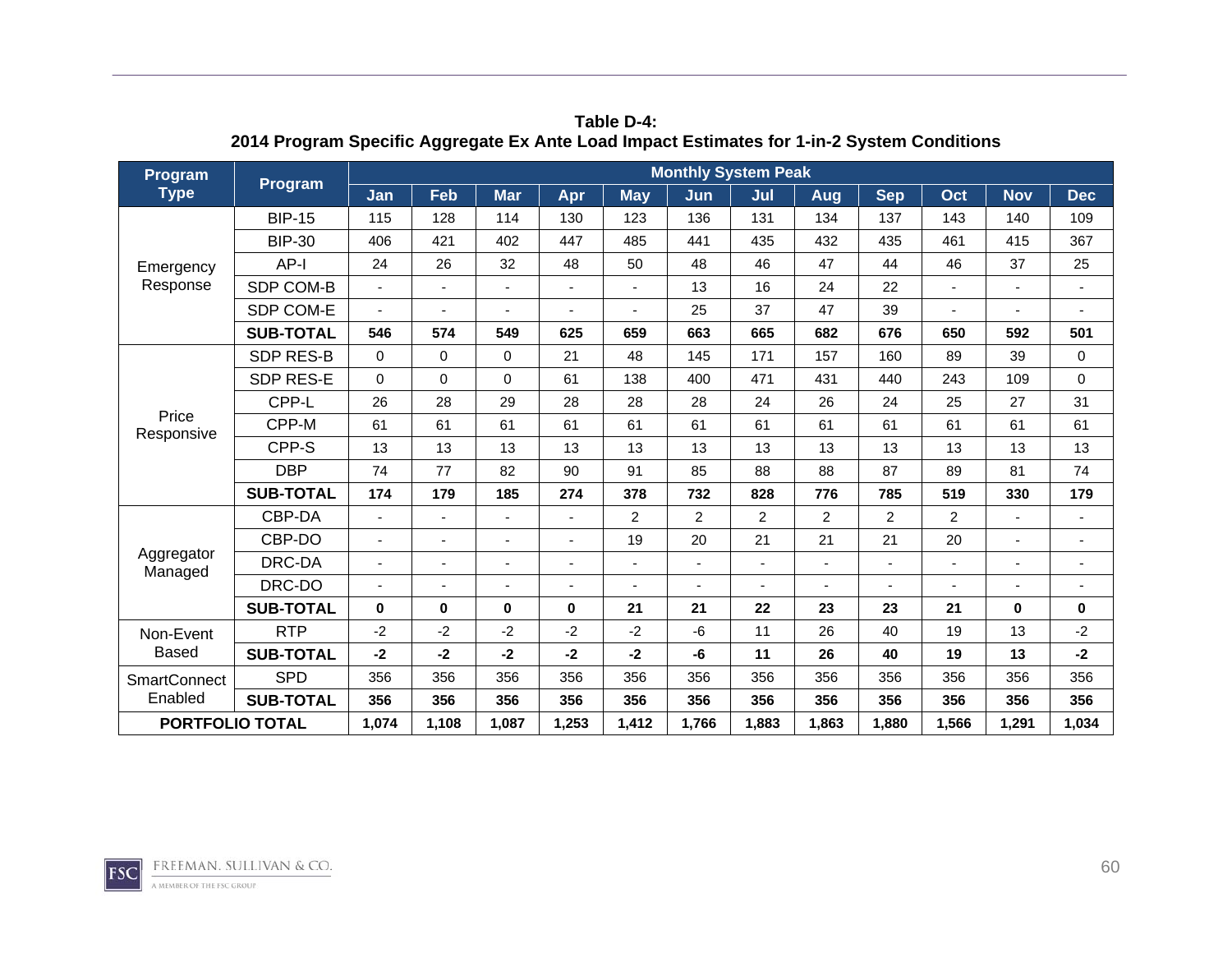| <b>Program</b>         | Program          |          |             |             |                |                | <b>Monthly System Peak</b> |                |                |                |       |            |                          |
|------------------------|------------------|----------|-------------|-------------|----------------|----------------|----------------------------|----------------|----------------|----------------|-------|------------|--------------------------|
| <b>Type</b>            |                  | Jan      | Feb         | <b>Mar</b>  | Apr            | <b>May</b>     | Jun                        | Jul            | Aug            | <b>Sep</b>     | Oct   | <b>Nov</b> | <b>Dec</b>               |
|                        | <b>BIP-15</b>    | 117      | 130         | 116         | 132            | 125            | 137                        | 132            | 134            | 137            | 144   | 141        | 109                      |
|                        | <b>BIP-30</b>    | 413      | 427         | 408         | 453            | 491            | 445                        | 438            | 435            | 437            | 463   | 416        | 367                      |
| Emergency              | AP-I             | 25       | 27          | 33          | 49             | 51             | 49                         | 47             | 47             | 44             | 46    | 37         | 25                       |
| Response               | SDP COM-B        |          | ä,          |             |                |                | 13                         | 16             | 24             | 22             |       | ä,         | $\sim$                   |
|                        | SDP COM-E        |          |             |             | $\blacksquare$ |                | 25                         | 37             | 47             | 39             |       | ä,         |                          |
|                        | <b>SUB-TOTAL</b> | 556      | 584         | 557         | 633            | 667            | 669                        | 670            | 686            | 680            | 652   | 594        | 502                      |
|                        | <b>SDP RES-B</b> | $\Omega$ | $\mathbf 0$ | $\mathbf 0$ | 22             | 50             | 148                        | 173            | 157            | 160            | 89    | 39         | $\mathbf 0$              |
|                        | SDP RES-E        | $\Omega$ | 0           | $\Omega$    | 63             | 140            | 404                        | 474            | 431            | 440            | 243   | 109        | $\mathbf 0$              |
|                        | CPP-L            | 31       | 29          | 33          | 28             | 27             | 27                         | 24             | 24             | 24             | 25    | 27         | 32                       |
| Price<br>Responsive    | CPP-M            | 61       | 61          | 61          | 61             | 61             | 61                         | 61             | 61             | 61             | 61    | 61         | 61                       |
|                        | CPP-S            | 13       | 13          | 13          | 13             | 13             | 13                         | 13             | 13             | 13             | 13    | 13         | 13                       |
|                        | <b>DBP</b>       | 74       | 77          | 82          | 90             | 91             | 85                         | 88             | 88             | 87             | 89    | 81         | 74                       |
|                        | <b>SUB-TOTAL</b> | 179      | 180         | 189         | 277            | 382            | 738                        | 834            | 774            | 785            | 520   | 329        | 180                      |
|                        | CBP-DA           |          |             | ÷,          |                | $\overline{2}$ | $\overline{2}$             | $\overline{c}$ | $\overline{2}$ | $\overline{c}$ | 2     | ٠          |                          |
|                        | CBP-DO           |          | ٠           |             |                | 19             | 20                         | 21             | 21             | 21             | 20    | ä,         |                          |
| Aggregator<br>Managed  | DRC-DA           |          |             |             |                |                |                            |                | L,             |                |       |            | $\overline{\phantom{a}}$ |
|                        | DRC-DO           |          |             |             |                |                |                            |                |                |                |       |            | $\overline{\phantom{a}}$ |
|                        | <b>SUB-TOTAL</b> | $\bf{0}$ | 0           | $\bf{0}$    | $\bf{0}$       | 21             | 21                         | 22             | 23             | 23             | 21    | $\bf{0}$   | $\mathbf 0$              |
| Non-Event              | <b>RTP</b>       | $-2$     | -2          | -3          | $-2$           | $-2$           | $-7$                       | 11             | 26             | 40             | 19    | 13         | $-2$                     |
| <b>Based</b>           | <b>SUB-TOTAL</b> | $-2$     | $-2$        | -3          | $-2$           | $-2$           | $-7$                       | 11             | 26             | 40             | 19    | 13         | $-2$                     |
| <b>SmartConnect</b>    | <b>SPD</b>       | 356      | 356         | 356         | 356            | 356            | 356                        | 356            | 356            | 356            | 356   | 356        | 356                      |
| Enabled                | <b>SUB-TOTAL</b> | 356      | 356         | 356         | 356            | 356            | 356                        | 356            | 356            | 356            | 356   | 356        | 356                      |
| <b>PORTFOLIO TOTAL</b> |                  | 1,089    | 1,118       | 1,099       | 1,264          | 1,424          | 1,778                      | 1,893          | 1,865          | 1,884          | 1,569 | 1,292      | 1,035                    |

**Table D-5: 2015 Program Specific Aggregate Ex Ante Load Impact Estimates for 1-in-2 System Conditions** 

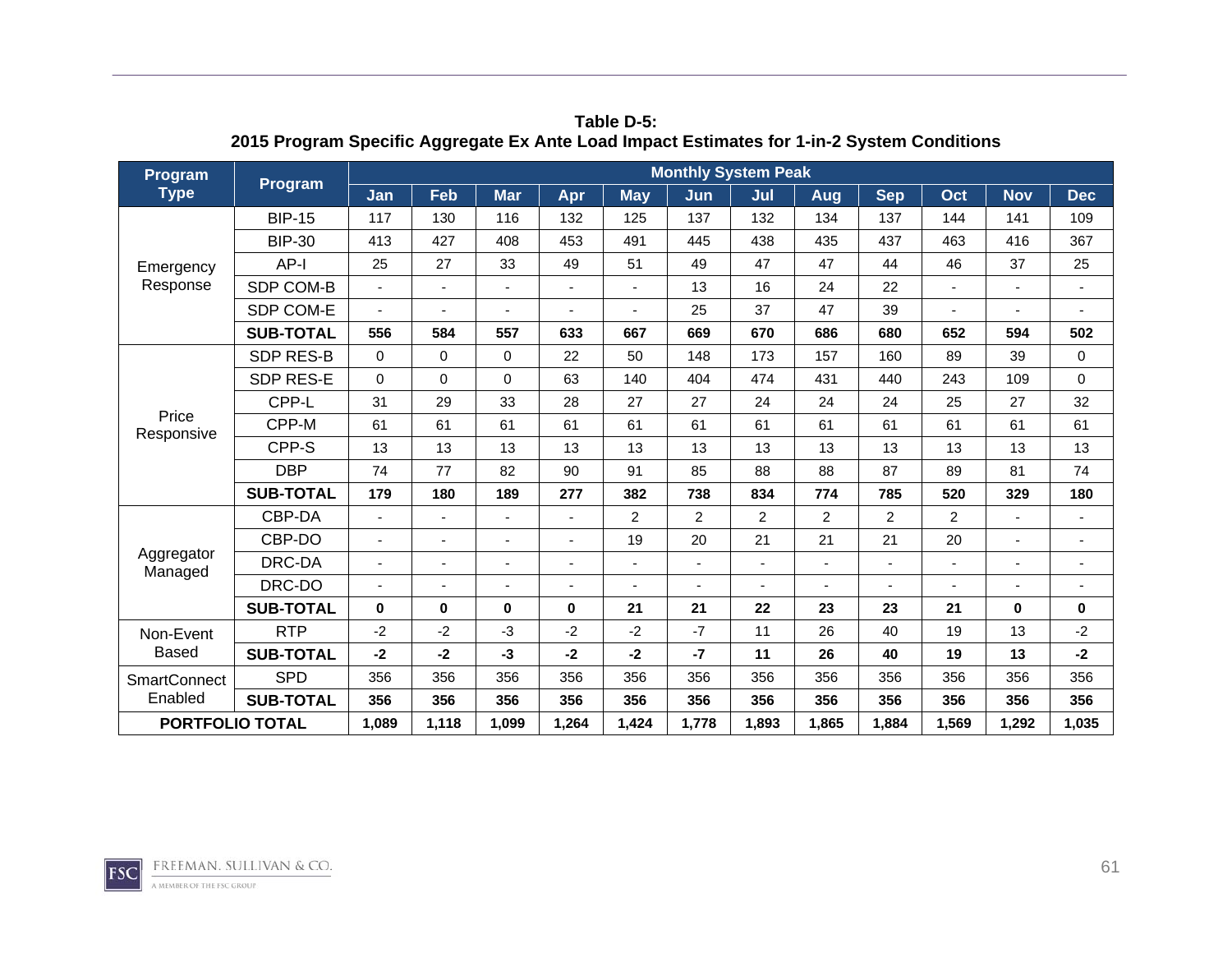| Program                | Program          |          |                          |            |          |                | <b>Monthly System Peak</b> |       |                |            |       |              |                |
|------------------------|------------------|----------|--------------------------|------------|----------|----------------|----------------------------|-------|----------------|------------|-------|--------------|----------------|
| <b>Type</b>            |                  | Jan      | Feb                      | <b>Mar</b> | Apr      | <b>May</b>     | Jun                        | Jul   | <b>Aug</b>     | <b>Sep</b> | Oct   | <b>Nov</b>   | <b>Dec</b>     |
|                        | <b>BIP-15</b>    | 117      | 130                      | 116        | 132      | 125            | 137                        | 132   | 134            | 137        | 144   | 141          | 109            |
|                        | <b>BIP-30</b>    | 413      | 427                      | 408        | 453      | 491            | 445                        | 438   | 435            | 437        | 463   | 416          | 367            |
| Emergency              | AP-I             | 25       | 27                       | 33         | 49       | 51             | 49                         | 47    | 47             | 44         | 46    | 37           | 25             |
| Response               | SDP COM-B        |          | ä,                       |            |          |                | 13                         | 16    | 24             | 22         |       |              | $\blacksquare$ |
|                        | SDP COM-E        |          |                          |            |          |                | 25                         | 37    | 47             | 39         |       |              |                |
|                        | <b>SUB-TOTAL</b> | 556      | 584                      | 557        | 633      | 667            | 669                        | 670   | 686            | 680        | 652   | 594          | 502            |
|                        | <b>SDP RES-B</b> | $\Omega$ | $\mathbf 0$              | $\Omega$   | 22       | 50             | 148                        | 173   | 157            | 160        | 89    | 39           | $\mathbf 0$    |
|                        | SDP RES-E        | $\Omega$ | 0                        | $\Omega$   | 63       | 140            | 404                        | 474   | 431            | 440        | 243   | 109          | $\mathbf 0$    |
|                        | CPP-L            | 31       | 29                       | 33         | 28       | 27             | 27                         | 24    | 24             | 24         | 25    | 27           | 32             |
| Price<br>Responsive    | CPP-M            | 61       | 61                       | 61         | 61       | 61             | 61                         | 61    | 61             | 61         | 61    | 61           | 61             |
|                        | CPP-S            | 13       | 13                       | 13         | 13       | 13             | 13                         | 13    | 13             | 13         | 13    | 13           | 13             |
|                        | <b>DBP</b>       | 74       | 77                       | 82         | 90       | 91             | 85                         | 88    | 88             | 87         | 89    | 81           | 74             |
|                        | <b>SUB-TOTAL</b> | 179      | 180                      | 189        | 277      | 382            | 738                        | 834   | 774            | 785        | 520   | 329          | 180            |
|                        | CBP-DA           |          |                          | ٠          |          | $\overline{c}$ | $\overline{2}$             | 2     | $\overline{2}$ | 2          | 2     |              |                |
|                        | CBP-DO           |          | ٠                        |            |          | 19             | 20                         | 21    | 21             | 21         | 20    |              |                |
| Aggregator<br>Managed  | DRC-DA           |          | $\overline{\phantom{0}}$ | ٠          |          |                |                            | ٠     |                |            | ٠     |              |                |
|                        | DRC-DO           |          | ä,                       |            |          |                |                            |       |                |            |       |              |                |
|                        | <b>SUB-TOTAL</b> | $\bf{0}$ | 0                        | $\bf{0}$   | $\bf{0}$ | 21             | 21                         | 22    | 23             | 23         | 21    | $\mathbf{0}$ | $\bf{0}$       |
| Non-Event              | <b>RTP</b>       | $-2$     | $-2$                     | -3         | $-2$     | $-2$           | $-7$                       | 11    | 26             | 40         | 19    | 13           | $-2$           |
| <b>Based</b>           | <b>SUB-TOTAL</b> | $-2$     | $-2$                     | $-3$       | $-2$     | $-2$           | $-7$                       | 11    | 26             | 40         | 19    | 13           | $-2$           |
| <b>SmartConnect</b>    | <b>SPD</b>       | 356      | 356                      | 356        | 356      | 356            | 356                        | 356   | 356            | 356        | 356   | 356          | 356            |
| Enabled                | <b>SUB-TOTAL</b> | 356      | 356                      | 356        | 356      | 356            | 356                        | 356   | 356            | 356        | 356   | 356          | 356            |
| <b>PORTFOLIO TOTAL</b> |                  | 1,089    | 1,118                    | 1,099      | 1,264    | 1,424          | 1,778                      | 1,893 | 1,865          | 1,884      | 1,569 | 1,292        | 1,035          |

**Table D-6: 2016 Program Specific Aggregate Ex Ante Load Impact Estimates for 1-in-2 System Conditions** 

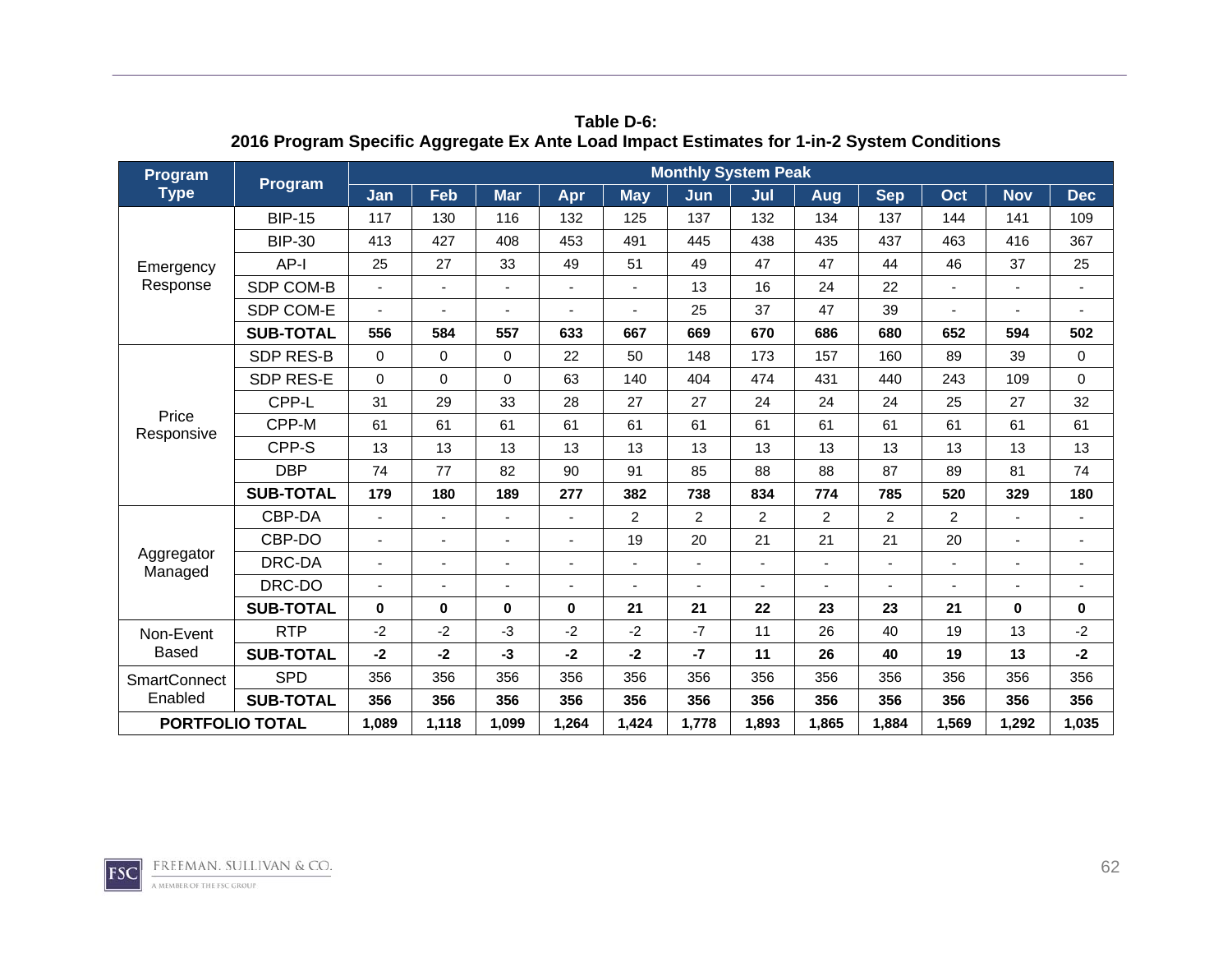| Program                | Program          |          |                          |            |          |                | <b>Monthly System Peak</b> |       |                |            |       |              |                |
|------------------------|------------------|----------|--------------------------|------------|----------|----------------|----------------------------|-------|----------------|------------|-------|--------------|----------------|
| <b>Type</b>            |                  | Jan      | Feb                      | <b>Mar</b> | Apr      | <b>May</b>     | Jun                        | Jul   | <b>Aug</b>     | <b>Sep</b> | Oct   | <b>Nov</b>   | <b>Dec</b>     |
|                        | <b>BIP-15</b>    | 117      | 130                      | 116        | 132      | 125            | 137                        | 132   | 134            | 137        | 144   | 141          | 109            |
|                        | <b>BIP-30</b>    | 413      | 427                      | 408        | 453      | 491            | 445                        | 438   | 435            | 437        | 463   | 416          | 367            |
| Emergency              | AP-I             | 25       | 27                       | 33         | 49       | 51             | 49                         | 47    | 47             | 44         | 46    | 37           | 25             |
| Response               | SDP COM-B        |          | ä,                       |            |          |                | 13                         | 16    | 24             | 22         |       |              | $\blacksquare$ |
|                        | SDP COM-E        |          |                          |            |          |                | 25                         | 37    | 47             | 39         |       |              |                |
|                        | <b>SUB-TOTAL</b> | 556      | 584                      | 557        | 633      | 667            | 669                        | 670   | 686            | 680        | 652   | 594          | 502            |
|                        | <b>SDP RES-B</b> | $\Omega$ | $\mathbf 0$              | $\Omega$   | 22       | 50             | 148                        | 173   | 157            | 160        | 89    | 39           | $\mathbf 0$    |
|                        | SDP RES-E        | $\Omega$ | 0                        | $\Omega$   | 63       | 140            | 404                        | 474   | 431            | 440        | 243   | 109          | $\mathbf 0$    |
|                        | CPP-L            | 31       | 29                       | 33         | 28       | 27             | 27                         | 24    | 24             | 24         | 25    | 27           | 32             |
| Price<br>Responsive    | CPP-M            | 61       | 61                       | 61         | 61       | 61             | 61                         | 61    | 61             | 61         | 61    | 61           | 61             |
|                        | CPP-S            | 13       | 13                       | 13         | 13       | 13             | 13                         | 13    | 13             | 13         | 13    | 13           | 13             |
|                        | <b>DBP</b>       | 74       | 77                       | 82         | 90       | 91             | 85                         | 88    | 88             | 87         | 89    | 81           | 74             |
|                        | <b>SUB-TOTAL</b> | 179      | 180                      | 189        | 277      | 382            | 738                        | 834   | 774            | 785        | 520   | 329          | 180            |
|                        | CBP-DA           |          |                          | ٠          |          | $\overline{c}$ | $\overline{2}$             | 2     | $\overline{2}$ | 2          | 2     |              |                |
|                        | CBP-DO           |          | ٠                        |            |          | 19             | 20                         | 21    | 21             | 21         | 20    |              |                |
| Aggregator<br>Managed  | DRC-DA           |          | $\overline{\phantom{0}}$ | ٠          |          |                |                            | ٠     |                |            | ٠     |              |                |
|                        | DRC-DO           |          | ä,                       |            |          |                |                            |       |                |            |       |              |                |
|                        | <b>SUB-TOTAL</b> | $\bf{0}$ | 0                        | $\bf{0}$   | $\bf{0}$ | 21             | 21                         | 22    | 23             | 23         | 21    | $\mathbf{0}$ | $\bf{0}$       |
| Non-Event              | <b>RTP</b>       | $-2$     | $-2$                     | -3         | $-2$     | $-2$           | $-7$                       | 11    | 26             | 40         | 19    | 13           | $-2$           |
| <b>Based</b>           | <b>SUB-TOTAL</b> | $-2$     | $-2$                     | $-3$       | $-2$     | $-2$           | $-7$                       | 11    | 26             | 40         | 19    | 13           | $-2$           |
| <b>SmartConnect</b>    | <b>SPD</b>       | 356      | 356                      | 356        | 356      | 356            | 356                        | 356   | 356            | 356        | 356   | 356          | 356            |
| Enabled                | <b>SUB-TOTAL</b> | 356      | 356                      | 356        | 356      | 356            | 356                        | 356   | 356            | 356        | 356   | 356          | 356            |
| <b>PORTFOLIO TOTAL</b> |                  | 1,089    | 1,118                    | 1,099      | 1,264    | 1,424          | 1,778                      | 1,893 | 1,865          | 1,884      | 1,569 | 1,292        | 1,035          |

**Table D-7: 2017 Program Specific Aggregate Ex Ante Load Impact Estimates for 1-in-2 System Conditions** 

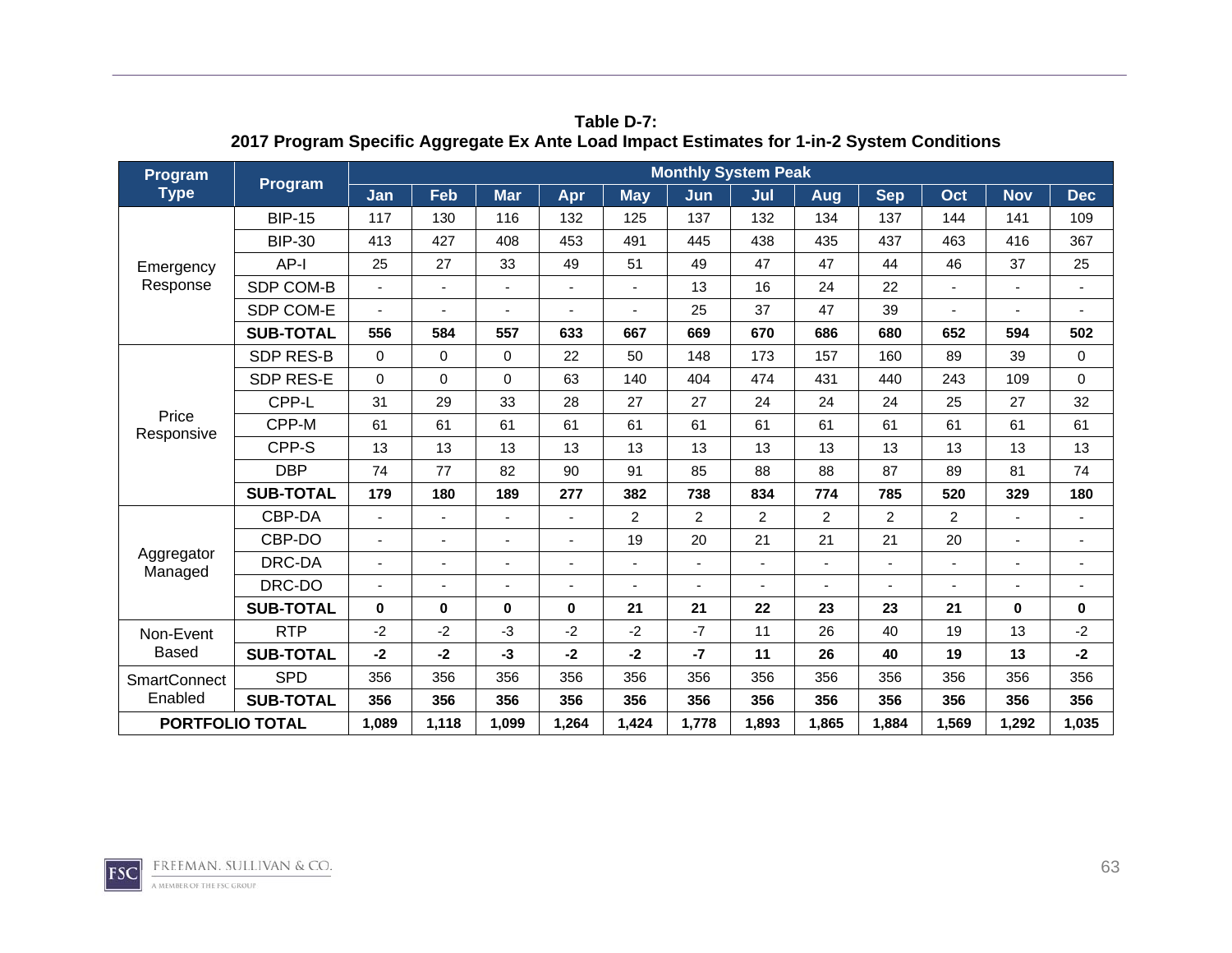| <b>Program</b>         | Program          |          |                |                          |          |            | <b>Monthly System Peak</b> |                |                |                |                |            |                          |
|------------------------|------------------|----------|----------------|--------------------------|----------|------------|----------------------------|----------------|----------------|----------------|----------------|------------|--------------------------|
| <b>Type</b>            |                  | Jan      | Feb            | <b>Mar</b>               | Apr      | <b>May</b> | Jun                        | Jul            | Aug            | <b>Sep</b>     | Oct            | <b>Nov</b> | <b>Dec</b>               |
|                        | <b>BIP-15</b>    | 117      | 130            | 116                      | 132      | 125        | 137                        | 132            | 134            | 137            | 144            | 141        | 109                      |
|                        | <b>BIP-30</b>    | 413      | 427            | 408                      | 453      | 491        | 445                        | 438            | 435            | 437            | 463            | 416        | 367                      |
| Emergency              | $AP-I$           | 25       | 27             | 33                       | 49       | 51         | 49                         | 47             | 47             | 44             | 46             | 37         | 25                       |
| Response               | SDP COM-B        |          | ä,             |                          |          |            | 13                         | 16             | 24             | 22             |                | ÷,         | $\sim$                   |
|                        | SDP COM-E        |          |                |                          | ٠        |            | 25                         | 37             | 47             | 39             |                |            |                          |
|                        | <b>SUB-TOTAL</b> | 556      | 584            | 557                      | 633      | 667        | 669                        | 670            | 686            | 680            | 652            | 594        | 502                      |
|                        | <b>SDP RES-B</b> | $\Omega$ | $\mathbf 0$    | $\Omega$                 | 22       | 50         | 148                        | 173            | 157            | 160            | 89             | 39         | 0                        |
|                        | <b>SDP RES-E</b> | $\Omega$ | $\mathbf 0$    | $\Omega$                 | 63       | 140        | 404                        | 474            | 431            | 440            | 243            | 109        | $\mathbf 0$              |
|                        | CPP-L            | 31       | 29             | 33                       | 28       | 27         | 27                         | 24             | 24             | 24             | 25             | 27         | 32                       |
| Price<br>Responsive    | CPP-M            | 61       | 61             | 61                       | 61       | 61         | 61                         | 61             | 61             | 61             | 61             | 61         | 61                       |
|                        | CPP-S            | 13       | 13             | 13                       | 13       | 13         | 13                         | 13             | 13             | 13             | 13             | 13         | 13                       |
|                        | <b>DBP</b>       | 74       | 77             | 82                       | 90       | 91         | 85                         | 88             | 88             | 87             | 89             | 81         | 74                       |
|                        | <b>SUB-TOTAL</b> | 179      | 180            | 189                      | 277      | 382        | 738                        | 834            | 774            | 785            | 520            | 329        | 180                      |
|                        | CBP-DA           |          |                |                          |          | 2          | $\overline{2}$             | $\overline{c}$ | $\overline{2}$ | $\overline{2}$ | $\overline{2}$ |            | $\overline{a}$           |
|                        | CBP-DO           |          | $\blacksquare$ |                          |          | 19         | 20                         | 21             | 21             | 21             | 20             | ÷,         |                          |
| Aggregator<br>Managed  | DRC-DA           |          | ÷,             | $\overline{\phantom{0}}$ |          |            |                            | ÷,             | $\overline{a}$ |                |                |            | $\overline{\phantom{a}}$ |
|                        | DRC-DO           |          |                | ä,                       |          |            |                            |                | ÷,             |                |                |            | $\overline{\phantom{a}}$ |
|                        | <b>SUB-TOTAL</b> | $\bf{0}$ | 0              | $\bf{0}$                 | $\bf{0}$ | 21         | 21                         | 22             | 23             | 23             | 21             | $\bf{0}$   | $\mathbf 0$              |
| Non-Event              | <b>RTP</b>       | $-2$     | $-2$           | -3                       | $-2$     | $-2$       | $-7$                       | 11             | 26             | 40             | 19             | 13         | $-2$                     |
| <b>Based</b>           | <b>SUB-TOTAL</b> | $-2$     | $-2$           | -3                       | $-2$     | $-2$       | $-7$                       | 11             | 26             | 40             | 19             | 13         | $-2$                     |
| <b>SmartConnect</b>    | <b>SPD</b>       | 356      | 356            | 356                      | 356      | 356        | 356                        | 356            | 356            | 356            | 356            | 356        | 356                      |
| Enabled                | <b>SUB-TOTAL</b> | 356      | 356            | 356                      | 356      | 356        | 356                        | 356            | 356            | 356            | 356            | 356        | 356                      |
| <b>PORTFOLIO TOTAL</b> |                  | 1,089    | 1,118          | 1,099                    | 1,264    | 1,424      | 1,778                      | 1,893          | 1.865          | 1.884          | 1,569          | 1,292      | 1,035                    |

**Table D-8: 2018 Program Specific Aggregate Ex Ante Load Impact Estimates for 1-in-2 System Conditions** 

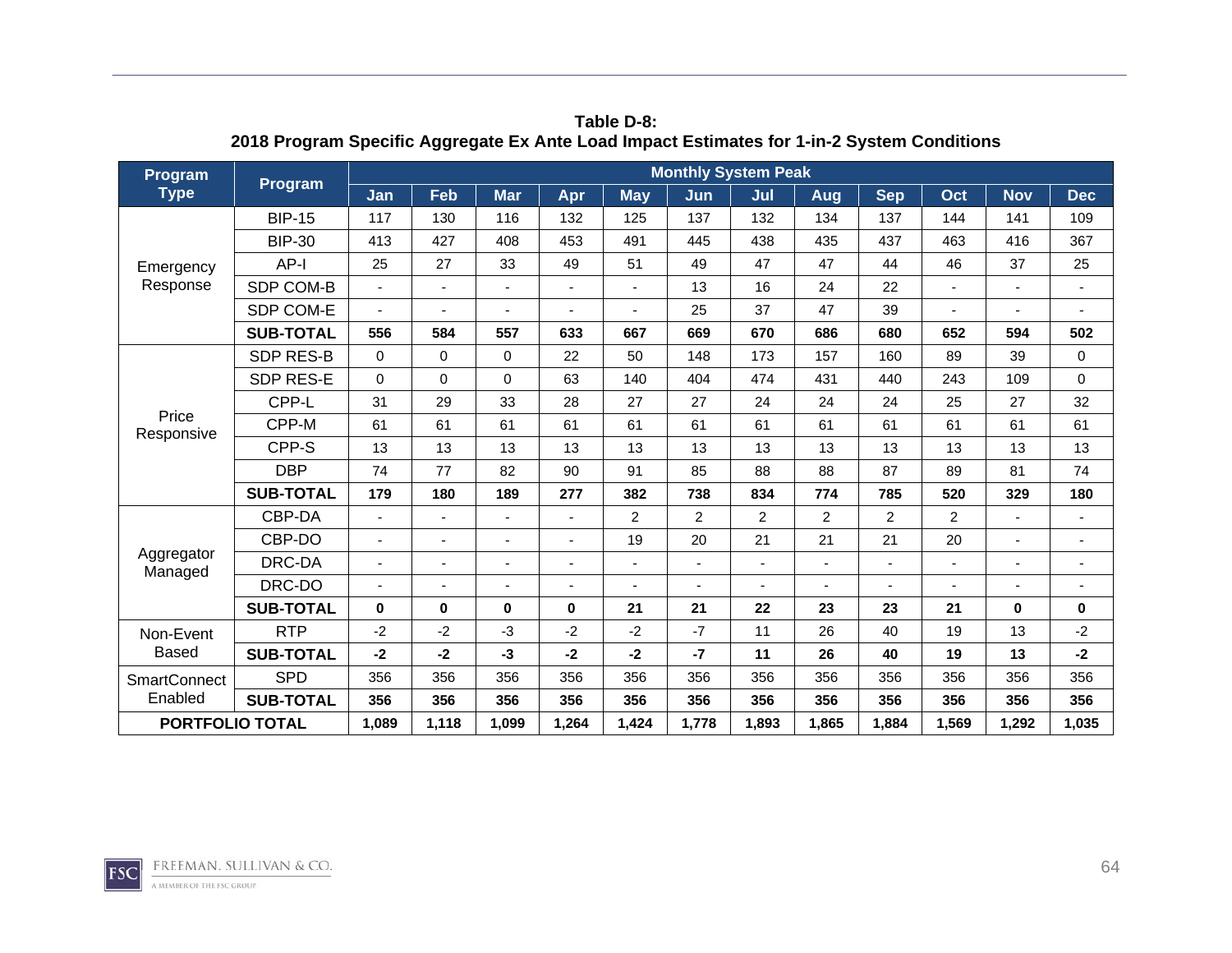| Program                |                  |          |             |            |          |            | <b>Monthly System Peak</b> |                |                |                |                |             |                |
|------------------------|------------------|----------|-------------|------------|----------|------------|----------------------------|----------------|----------------|----------------|----------------|-------------|----------------|
| <b>Type</b>            | <b>Program</b>   | Jan      | Feb         | <b>Mar</b> | Apr      | <b>May</b> | Jun                        | Jul            | Aug            | <b>Sep</b>     | Oct            | <b>Nov</b>  | <b>Dec</b>     |
|                        | <b>BIP-15</b>    | 117      | 130         | 116        | 132      | 125        | 137                        | 132            | 134            | 137            | 144            | 141         | 109            |
|                        | <b>BIP-30</b>    | 413      | 427         | 408        | 453      | 491        | 445                        | 438            | 435            | 437            | 463            | 416         | 367            |
| Emergency              | $AP-I$           | 25       | 27          | 33         | 49       | 51         | 49                         | 47             | 47             | 44             | 46             | 37          | 25             |
| Response               | SDP COM-B        |          | ÷,          |            |          |            | 13                         | 16             | 24             | 22             |                |             | $\blacksquare$ |
|                        | SDP COM-E        |          |             |            |          |            | 25                         | 37             | 47             | 39             |                |             |                |
|                        | <b>SUB-TOTAL</b> | 556      | 584         | 557        | 633      | 667        | 669                        | 670            | 686            | 680            | 652            | 594         | 502            |
|                        | <b>SDP RES-B</b> | $\Omega$ | $\mathbf 0$ | $\Omega$   | 22       | 50         | 148                        | 173            | 157            | 160            | 89             | 39          | 0              |
|                        | <b>SDP RES-E</b> | $\Omega$ | 0           | $\Omega$   | 63       | 140        | 404                        | 474            | 431            | 440            | 243            | 109         | $\mathbf 0$    |
|                        | CPP-L            | 31       | 29          | 33         | 28       | 27         | 27                         | 24             | 24             | 24             | 25             | 27          | 32             |
| Price<br>Responsive    | CPP-M            | 61       | 61          | 61         | 61       | 61         | 61                         | 61             | 61             | 61             | 61             | 61          | 61             |
|                        | CPP-S            | 13       | 13          | 13         | 13       | 13         | 13                         | 13             | 13             | 13             | 13             | 13          | 13             |
|                        | <b>DBP</b>       | 74       | 77          | 82         | 90       | 91         | 85                         | 88             | 88             | 87             | 89             | 81          | 74             |
|                        | <b>SUB-TOTAL</b> | 179      | 180         | 189        | 277      | 382        | 738                        | 834            | 774            | 785            | 520            | 329         | 180            |
|                        | CBP-DA           |          |             |            |          | 2          | $\overline{2}$             | 2              | $\overline{2}$ | $\overline{2}$ | $\overline{2}$ |             |                |
|                        | CBP-DO           |          | ٠           |            |          | 19         | 20                         | 21             | 21             | 21             | 20             |             |                |
| Aggregator<br>Managed  | DRC-DA           |          | ä,          | ä,         |          |            |                            | $\overline{a}$ | ÷,             |                |                |             |                |
|                        | DRC-DO           |          | ä,          | ä,         |          |            |                            |                | ä,             |                |                |             |                |
|                        | <b>SUB-TOTAL</b> | $\bf{0}$ | 0           | $\bf{0}$   | $\bf{0}$ | 21         | 21                         | 22             | 23             | 23             | 21             | $\mathbf 0$ | $\mathbf 0$    |
| Non-Event              | <b>RTP</b>       | $-2$     | $-2$        | $-3$       | $-2$     | $-2$       | $-7$                       | 11             | 26             | 40             | 19             | 13          | $-2$           |
| <b>Based</b>           | <b>SUB-TOTAL</b> | $-2$     | $-2$        | $-3$       | $-2$     | $-2$       | $-7$                       | 11             | 26             | 40             | 19             | 13          | $-2$           |
| <b>SmartConnect</b>    | <b>SPD</b>       | 356      | 356         | 356        | 356      | 356        | 356                        | 356            | 356            | 356            | 356            | 356         | 356            |
| Enabled                | <b>SUB-TOTAL</b> | 356      | 356         | 356        | 356      | 356        | 356                        | 356            | 356            | 356            | 356            | 356         | 356            |
| <b>PORTFOLIO TOTAL</b> |                  | 1,089    | 1,118       | 1,099      | 1.264    | 1,424      | 1,778                      | 1,893          | 1.865          | 1.884          | 1,569          | 1,292       | 1,035          |

**Table D-9: 2019 Program Specific Aggregate Ex Ante Load Impact Estimates for 1-in-2 System Conditions** 

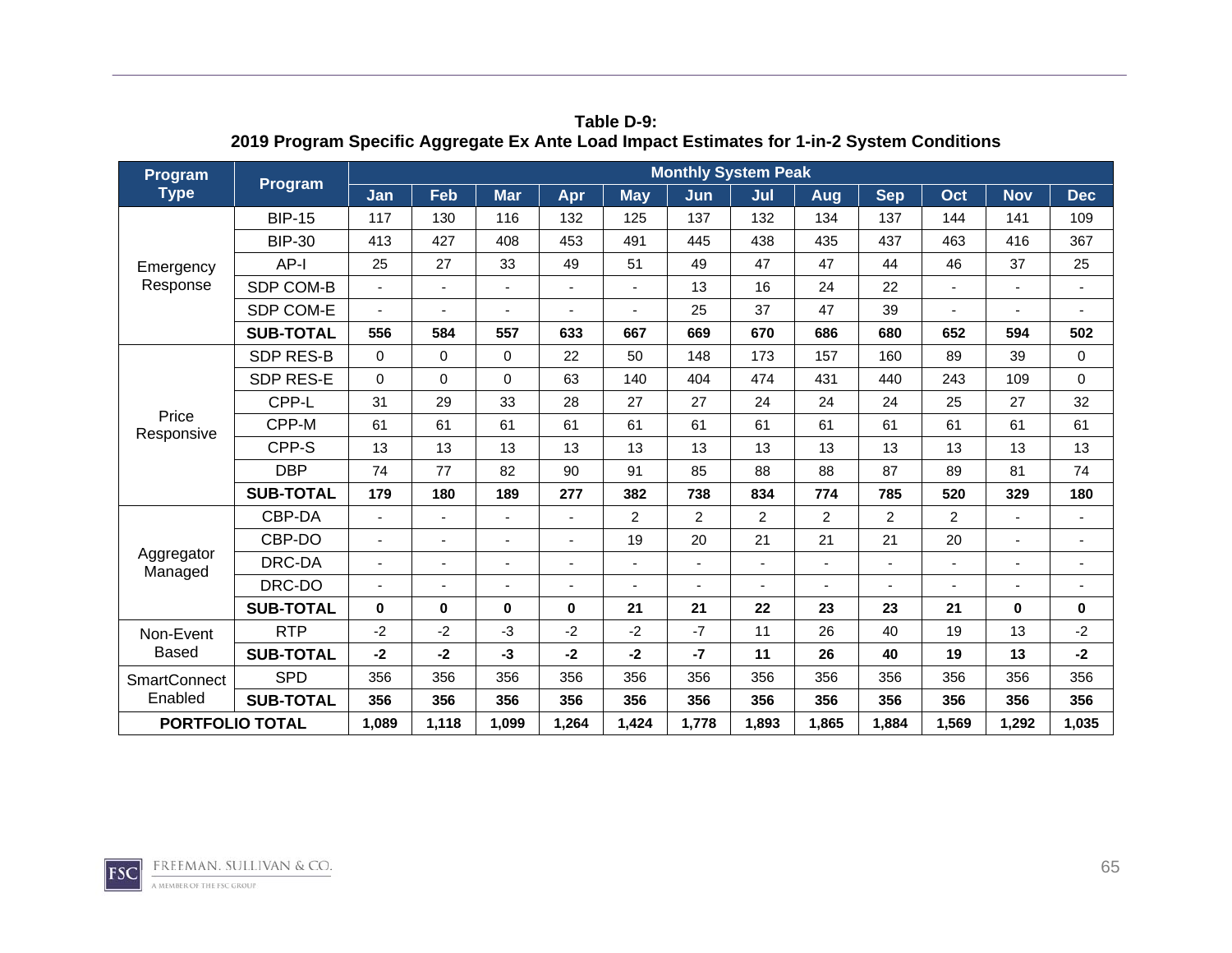| <b>Program</b>         | Program          |          |             |                |       |            | <b>Monthly System Peak</b> |                |                |                |       |            |                |
|------------------------|------------------|----------|-------------|----------------|-------|------------|----------------------------|----------------|----------------|----------------|-------|------------|----------------|
| <b>Type</b>            |                  | Jan      | Feb         | <b>Mar</b>     | Apr   | <b>May</b> | Jun                        | Jul            | Aug            | <b>Sep</b>     | Oct   | <b>Nov</b> | <b>Dec</b>     |
|                        | <b>BIP-15</b>    | 117      | 130         | 116            | 132   | 125        | 137                        | 132            | 134            | 137            | 144   | 141        | 109            |
|                        | <b>BIP-30</b>    | 413      | 427         | 408            | 453   | 491        | 445                        | 438            | 435            | 437            | 463   | 416        | 367            |
| Emergency              | AP-I             | 25       | 27          | 33             | 49    | 51         | 49                         | 47             | 47             | 44             | 46    | 37         | 25             |
| Response               | SDP COM-B        |          | ٠           | ä,             |       |            | 13                         | 16             | 24             | 22             |       |            | $\blacksquare$ |
|                        | SDP COM-E        |          |             |                |       |            | 25                         | 37             | 47             | 39             |       |            |                |
|                        | <b>SUB-TOTAL</b> | 556      | 584         | 557            | 633   | 667        | 669                        | 670            | 686            | 680            | 652   | 594        | 502            |
|                        | <b>SDP RES-B</b> | $\Omega$ | $\mathbf 0$ | $\Omega$       | 22    | 50         | 148                        | 173            | 157            | 160            | 89    | 39         | $\mathbf 0$    |
|                        | <b>SDP RES-E</b> | $\Omega$ | 0           | $\Omega$       | 63    | 140        | 404                        | 474            | 431            | 440            | 243   | 109        | 0              |
|                        | CPP-L            | 31       | 29          | 33             | 28    | 27         | 27                         | 24             | 24             | 24             | 25    | 27         | 32             |
| Price<br>Responsive    | CPP-M            | 61       | 61          | 61             | 61    | 61         | 61                         | 61             | 61             | 61             | 61    | 61         | 61             |
|                        | CPP-S            | 13       | 13          | 13             | 13    | 13         | 13                         | 13             | 13             | 13             | 13    | 13         | 13             |
|                        | <b>DBP</b>       | 74       | 77          | 82             | 90    | 91         | 85                         | 88             | 88             | 87             | 89    | 81         | 74             |
|                        | <b>SUB-TOTAL</b> | 179      | 180         | 189            | 277   | 382        | 738                        | 834            | 774            | 785            | 520   | 329        | 180            |
|                        | CBP-DA           |          | ٠           | $\blacksquare$ |       | 2          | $\overline{2}$             | 2              | $\overline{2}$ | $\overline{c}$ | 2     |            |                |
|                        | CBP-DO           |          | ÷,          |                |       | 19         | 20                         | 21             | 21             | 21             | 20    |            |                |
| Aggregator<br>Managed  | DRC-DA           |          | ٠           |                |       |            |                            | $\blacksquare$ | $\blacksquare$ |                |       |            | $\blacksquare$ |
|                        | DRC-DO           |          |             |                |       |            |                            |                |                |                |       |            |                |
|                        | <b>SUB-TOTAL</b> | $\bf{0}$ | 0           | $\bf{0}$       | 0     | 21         | 21                         | 22             | 23             | 23             | 21    | $\bf{0}$   | 0              |
| Non-Event              | <b>RTP</b>       | $-2$     | $-2$        | $-3$           | -2    | $-2$       | $-7$                       | 11             | 26             | 40             | 19    | 13         | $-2$           |
| <b>Based</b>           | <b>SUB-TOTAL</b> | $-2$     | $-2$        | -3             | $-2$  | $-2$       | $-7$                       | 11             | 26             | 40             | 19    | 13         | $-2$           |
| <b>SmartConnect</b>    | <b>SPD</b>       | 356      | 356         | 356            | 356   | 356        | 356                        | 356            | 356            | 356            | 356   | 356        | 356            |
| Enabled                | <b>SUB-TOTAL</b> | 356      | 356         | 356            | 356   | 356        | 356                        | 356            | 356            | 356            | 356   | 356        | 356            |
| <b>PORTFOLIO TOTAL</b> |                  | 1,089    | 1,118       | 1,099          | 1,264 | 1,424      | 1,778                      | 1,893          | 1,865          | 1,884          | 1,569 | 1,292      | 1,035          |

**Table D-10: 2020 Program Specific Aggregate Ex Ante Load Impact Estimates for 1-in-2 System Conditions** 

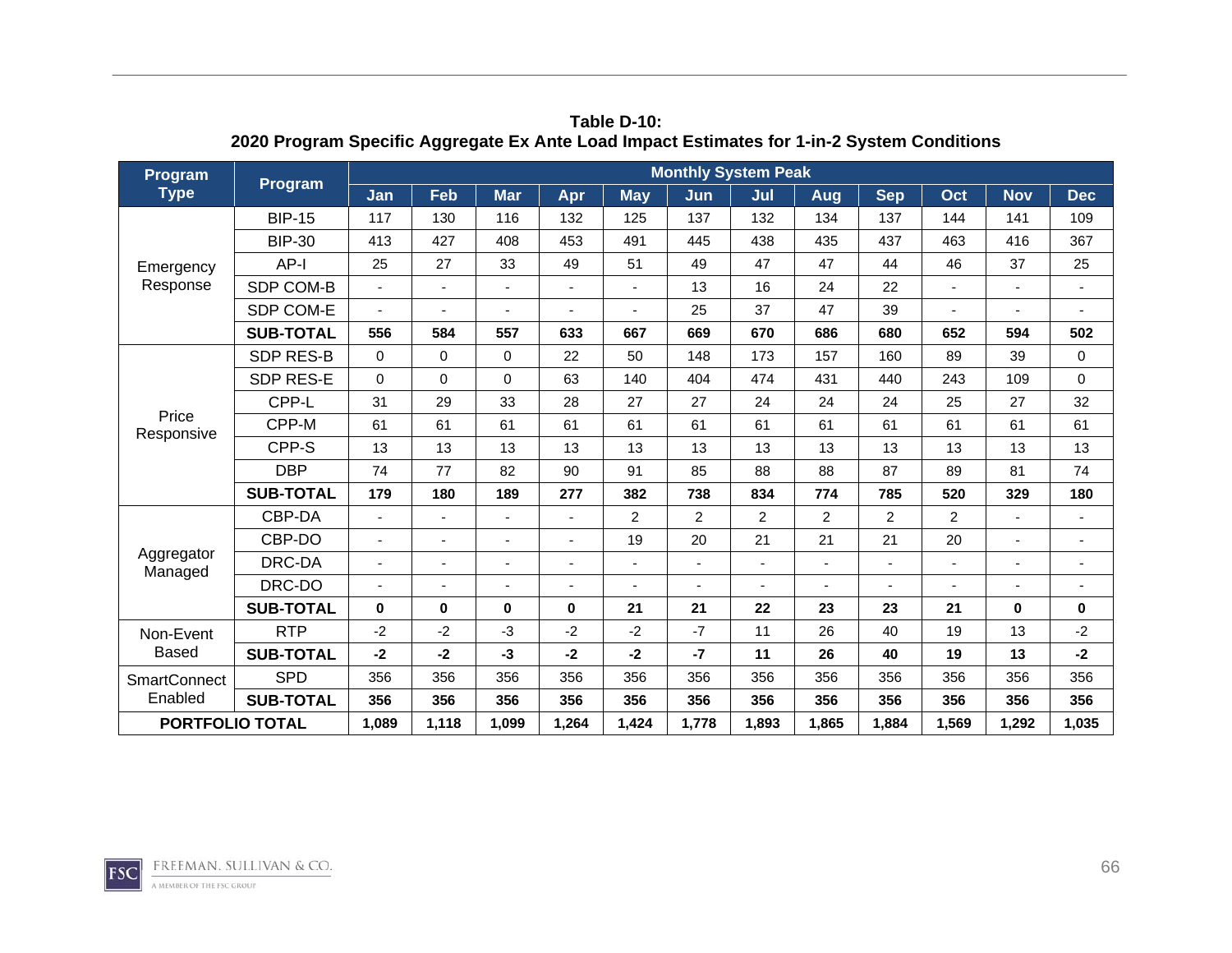| <b>Program</b>         | Program          |          |                |                          |          |            | <b>Monthly System Peak</b> |                |                |                |                |            |                          |
|------------------------|------------------|----------|----------------|--------------------------|----------|------------|----------------------------|----------------|----------------|----------------|----------------|------------|--------------------------|
| <b>Type</b>            |                  | Jan      | Feb            | <b>Mar</b>               | Apr      | <b>May</b> | Jun                        | Jul            | Aug            | <b>Sep</b>     | Oct            | <b>Nov</b> | <b>Dec</b>               |
|                        | <b>BIP-15</b>    | 117      | 130            | 116                      | 132      | 125        | 137                        | 132            | 134            | 137            | 144            | 141        | 109                      |
|                        | <b>BIP-30</b>    | 413      | 427            | 408                      | 453      | 491        | 445                        | 438            | 435            | 437            | 463            | 416        | 367                      |
| Emergency              | $AP-I$           | 25       | 27             | 33                       | 49       | 51         | 49                         | 47             | 47             | 44             | 46             | 37         | 25                       |
| Response               | SDP COM-B        |          | ä,             |                          |          |            | 13                         | 16             | 24             | 22             |                | ÷,         | $\sim$                   |
|                        | SDP COM-E        |          |                |                          | ٠        |            | 25                         | 37             | 47             | 39             |                |            |                          |
|                        | <b>SUB-TOTAL</b> | 556      | 584            | 557                      | 633      | 667        | 669                        | 670            | 686            | 680            | 652            | 594        | 502                      |
|                        | <b>SDP RES-B</b> | $\Omega$ | $\mathbf 0$    | $\Omega$                 | 22       | 50         | 148                        | 173            | 157            | 160            | 89             | 39         | 0                        |
|                        | <b>SDP RES-E</b> | $\Omega$ | $\mathbf 0$    | $\Omega$                 | 63       | 140        | 404                        | 474            | 431            | 440            | 243            | 109        | $\mathbf 0$              |
|                        | CPP-L            | 31       | 29             | 33                       | 28       | 27         | 27                         | 24             | 24             | 24             | 25             | 27         | 32                       |
| Price<br>Responsive    | CPP-M            | 61       | 61             | 61                       | 61       | 61         | 61                         | 61             | 61             | 61             | 61             | 61         | 61                       |
|                        | CPP-S            | 13       | 13             | 13                       | 13       | 13         | 13                         | 13             | 13             | 13             | 13             | 13         | 13                       |
|                        | <b>DBP</b>       | 74       | 77             | 82                       | 90       | 91         | 85                         | 88             | 88             | 87             | 89             | 81         | 74                       |
|                        | <b>SUB-TOTAL</b> | 179      | 180            | 189                      | 277      | 382        | 738                        | 834            | 774            | 785            | 520            | 329        | 180                      |
|                        | CBP-DA           |          |                |                          |          | 2          | $\overline{2}$             | $\overline{c}$ | $\overline{2}$ | $\overline{2}$ | $\overline{2}$ |            | $\overline{a}$           |
|                        | CBP-DO           |          | $\blacksquare$ |                          |          | 19         | 20                         | 21             | 21             | 21             | 20             | ÷,         |                          |
| Aggregator<br>Managed  | DRC-DA           |          | ÷,             | $\overline{\phantom{0}}$ |          |            |                            | ÷,             | $\overline{a}$ |                |                |            | $\overline{\phantom{a}}$ |
|                        | DRC-DO           |          |                | ä,                       |          |            |                            |                | ÷,             |                |                |            | $\overline{\phantom{a}}$ |
|                        | <b>SUB-TOTAL</b> | $\bf{0}$ | 0              | $\bf{0}$                 | $\bf{0}$ | 21         | 21                         | 22             | 23             | 23             | 21             | $\bf{0}$   | $\mathbf 0$              |
| Non-Event              | <b>RTP</b>       | $-2$     | $-2$           | -3                       | $-2$     | $-2$       | $-7$                       | 11             | 26             | 40             | 19             | 13         | $-2$                     |
| <b>Based</b>           | <b>SUB-TOTAL</b> | $-2$     | $-2$           | -3                       | $-2$     | $-2$       | $-7$                       | 11             | 26             | 40             | 19             | 13         | $-2$                     |
| <b>SmartConnect</b>    | <b>SPD</b>       | 356      | 356            | 356                      | 356      | 356        | 356                        | 356            | 356            | 356            | 356            | 356        | 356                      |
| Enabled                | <b>SUB-TOTAL</b> | 356      | 356            | 356                      | 356      | 356        | 356                        | 356            | 356            | 356            | 356            | 356        | 356                      |
| <b>PORTFOLIO TOTAL</b> |                  | 1,089    | 1,118          | 1,099                    | 1,264    | 1,424      | 1,778                      | 1,893          | 1.865          | 1.884          | 1,569          | 1,292      | 1,035                    |

**Table D-11: 2021 Program Specific Aggregate Ex Ante Load Impact Estimates for 1-in-2 System Conditions** 

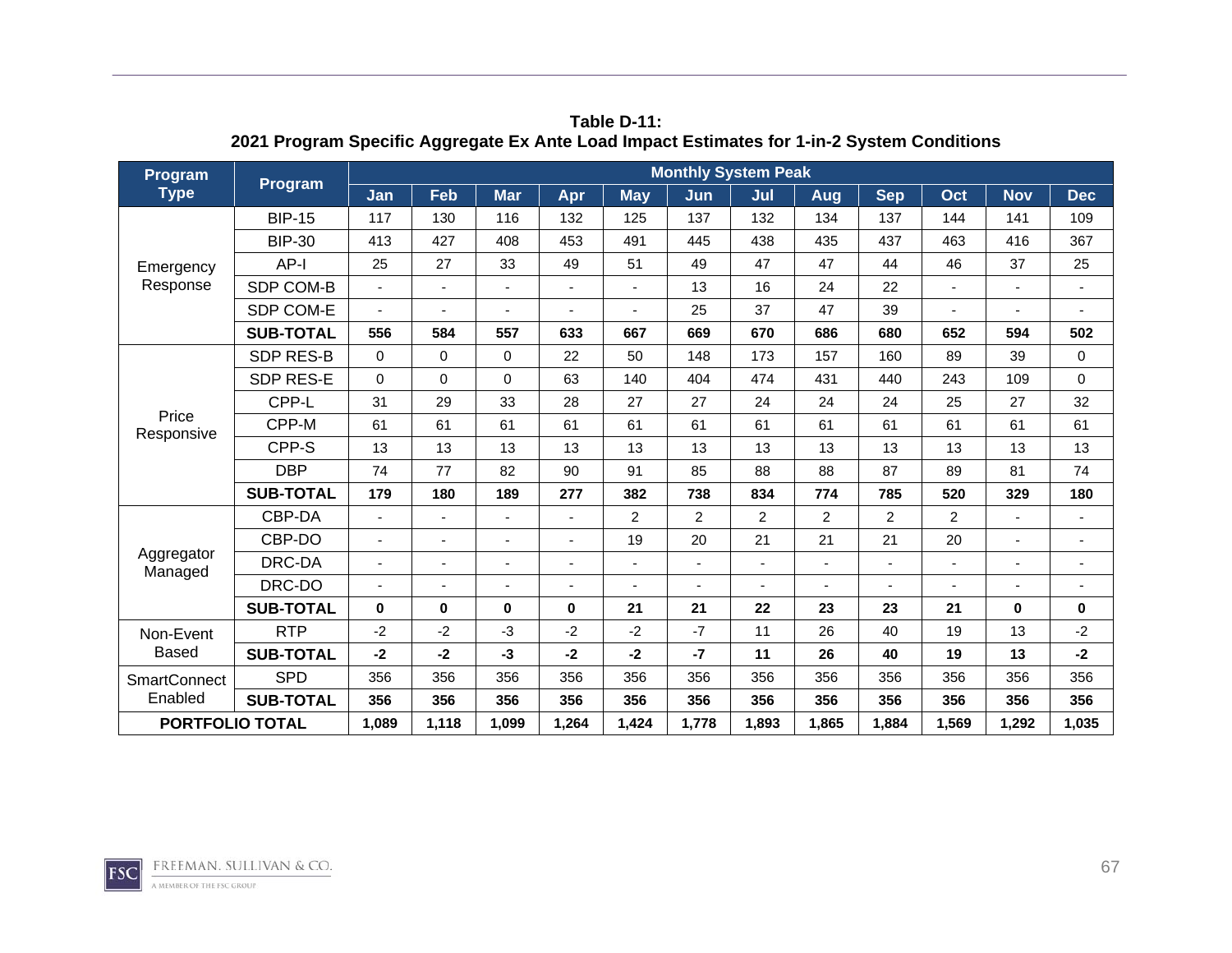## **Appendix E. Program Specific Ex Ante Load Impact Estimates for 1-in-10 System Conditions by Month and Forecast Year**

| Program                |                  |                |                          |                          |                          |                          | <b>Monthly System Peak</b> |                |                          |                |                          |                |                          |
|------------------------|------------------|----------------|--------------------------|--------------------------|--------------------------|--------------------------|----------------------------|----------------|--------------------------|----------------|--------------------------|----------------|--------------------------|
| <b>Type</b>            | <b>Program</b>   | Jan            | Feb                      | <b>Mar</b>               | Apr                      | <b>May</b>               | Jun                        | Jul            | <b>Aug</b>               | <b>Sep</b>     | Oct                      | <b>Nov</b>     | <b>Dec</b>               |
|                        | <b>BIP-15</b>    | 100            | 124                      | 120                      | 123                      | 115                      | 123                        | 121            | 125                      | 128            | 136                      | 132            | 111                      |
|                        | <b>BIP-30</b>    | 386            | 418                      | 410                      | 429                      | 464                      | 418                        | 409            | 409                      | 412            | 440                      | 398            | 346                      |
|                        | AP-I             | 18             | 21                       | 33                       | 39                       | 44                       | 41                         | 39             | 39                       | 39             | 40                       | 27             | 20                       |
| Emergency              | SDP COM-B        | ÷              | $\blacksquare$           | $\overline{\phantom{a}}$ | $\overline{\phantom{a}}$ | $\blacksquare$           | 11                         | 13             | 19                       | 11             | $\overline{\phantom{0}}$ | $\blacksquare$ | $\blacksquare$           |
| Response               | SDP COM-E        | $\blacksquare$ | $\overline{\phantom{a}}$ |                          | $\blacksquare$           | $\blacksquare$           | 22                         | 34             | 44                       | 35             | $\overline{\phantom{0}}$ | $\blacksquare$ | ٠                        |
|                        | <b>SDP RES-B</b> | ٠              | $\blacksquare$           |                          |                          | $\overline{\phantom{a}}$ | 95                         | 115            | 107                      | 108            | $\overline{a}$           |                | ٠                        |
|                        | SDP RES-E        | ۰              | $\blacksquare$           |                          |                          | ۰                        | 381                        | 453            | 420                      | 422            | $\blacksquare$           | $\blacksquare$ | ٠                        |
|                        | <b>SUB-TOTAL</b> | 505            | 563                      | 563                      | 591                      | 624                      | 1,091                      | 1,184          | 1,163                    | 1,156          | 616                      | 557            | 477                      |
|                        | CPP-L            | 36             | 32                       | 31                       | 24                       | 28                       | 28                         | 24             | 26                       | 27             | 27                       | 19             | 32                       |
|                        | CPP-M            | ٠              | $\blacksquare$           |                          | $\blacksquare$           | $\blacksquare$           | ٠                          | ٠              | $\blacksquare$           | $\overline{a}$ | $\overline{\phantom{0}}$ |                | $\overline{\phantom{0}}$ |
| Price<br>Responsive    | CPP-S            | ÷              | $\blacksquare$           |                          |                          | $\overline{\phantom{a}}$ | ۰                          | ٠              |                          |                |                          |                | $\blacksquare$           |
|                        | <b>DBP</b>       | 56             | 59                       | 62                       | 68                       | 70                       | 69                         | 69             | 69                       | 68             | 69                       | 60             | 54                       |
|                        | <b>SUB-TOTAL</b> | 91             | 90                       | 93                       | 92                       | 98                       | 96                         | 92             | 96                       | 95             | 96                       | 79             | 86                       |
|                        | CBP-DA           | ٠              | $\blacksquare$           |                          |                          | 1                        | $\mathbf{1}$               | $\mathbf{1}$   | $\mathbf{1}$             | 1              | 1                        |                | ٠                        |
|                        | CBP-DO           | ٠              | $\blacksquare$           |                          | $\blacksquare$           | 16                       | 17                         | 17             | 18                       | 17             | 17                       | $\blacksquare$ | ٠                        |
| Aggregator<br>Managed  | DRC-DA           | ÷              | $\blacksquare$           |                          |                          | 24                       | 25                         | 26             | 26                       | 24             | 25                       |                | ٠                        |
|                        | DRC-DO           | $\blacksquare$ | $\blacksquare$           |                          |                          | 78                       | 79                         | 81             | 83                       | 81             | 80                       |                | ä,                       |
|                        | <b>SUB-TOTAL</b> | $\bf{0}$       | $\mathbf 0$              | $\bf{0}$                 | 0                        | 119                      | 122                        | 125            | 127                      | 123            | 122                      | $\bf{0}$       | 0                        |
| Non-Event              | <b>RTP</b>       | $-1$           | $-1$                     | 4                        | 0                        | 9                        | 20                         | 5              | 20                       | 20             | 10                       | $-1$           | $-1$                     |
| <b>Based</b>           | <b>SUB-TOTAL</b> | $-1$           | $-1$                     | 4                        | 0                        | 9                        | 20                         | $5\phantom{a}$ | 20                       | 20             | 10                       | $-1$           | $-1$                     |
| <b>SmartConnect</b>    | <b>SPD</b>       | $\blacksquare$ | $\blacksquare$           |                          | $\blacksquare$           | $\overline{\phantom{a}}$ | ٠                          | $\blacksquare$ | $\overline{\phantom{a}}$ | $\blacksquare$ |                          | $\blacksquare$ | $\sim$                   |
| Enabled                | <b>SUB-TOTAL</b> | $\blacksquare$ | $\blacksquare$           |                          |                          | $\blacksquare$           |                            | $\blacksquare$ |                          |                | $\blacksquare$           |                |                          |
| <b>PORTFOLIO TOTAL</b> |                  | 595            | 652                      | 660                      | 682                      | 850                      | 1,329                      | 1,406          | 1,406                    | 1,393          | 844                      | 636            | 563                      |

**Table E-1: 2011 Program Specific Aggregate Ex Ante Load Impact Estimates for 1-in-10 System Conditions** 

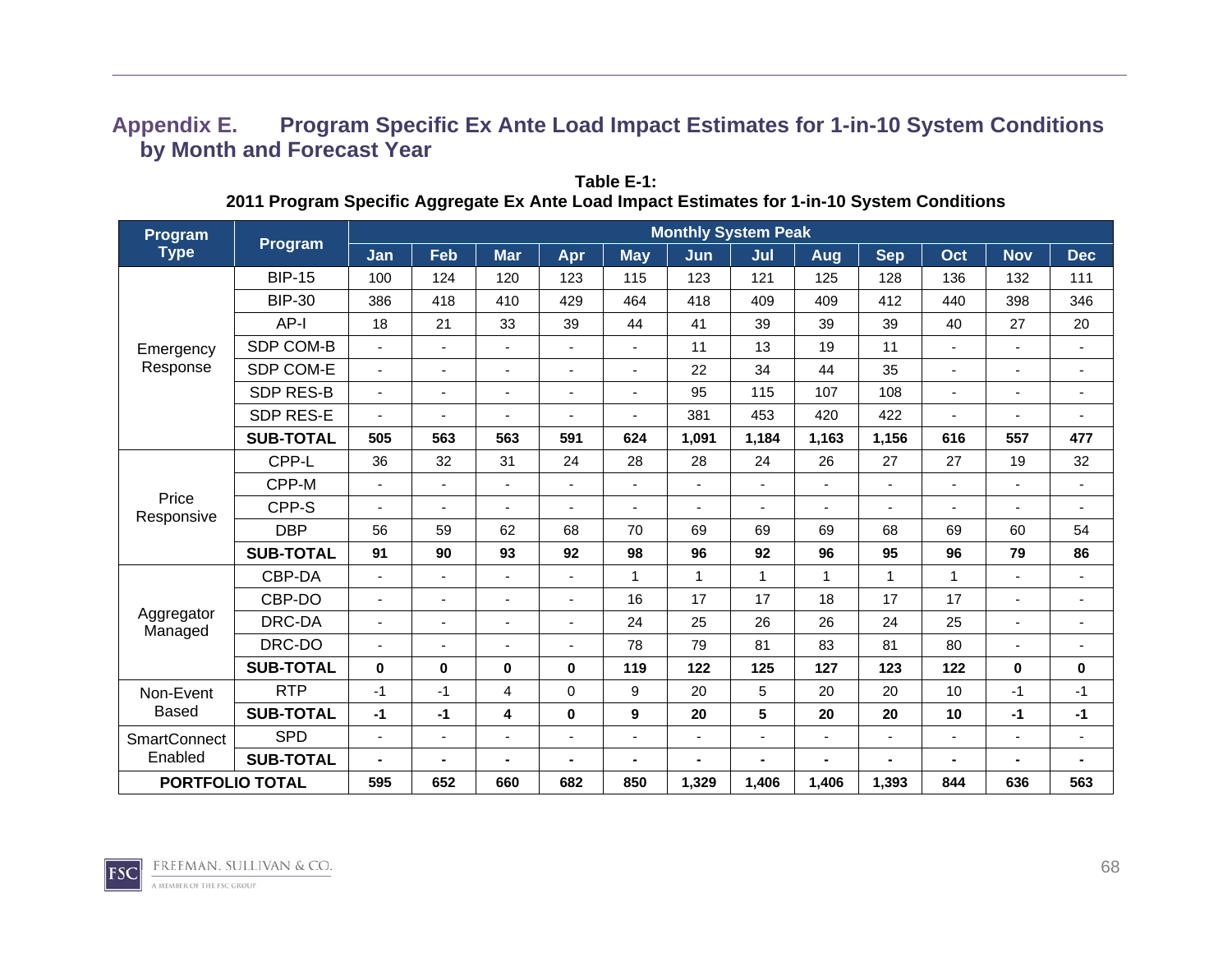| Program                | Program          |          |       |            |             |            | <b>Monthly System Peak</b> |              |              |            |              |              |                |
|------------------------|------------------|----------|-------|------------|-------------|------------|----------------------------|--------------|--------------|------------|--------------|--------------|----------------|
| <b>Type</b>            |                  | Jan      | Feb   | <b>Mar</b> | Apr         | <b>May</b> | Jun                        | Jul          | Aug          | <b>Sep</b> | Oct          | <b>Nov</b>   | <b>Dec</b>     |
|                        | <b>BIP-15</b>    | 102      | 126   | 122        | 124         | 117        | 125                        | 123          | 127          | 130        | 138          | 134          | 112            |
|                        | <b>BIP-30</b>    | 393      | 425   | 417        | 437         | 472        | 425                        | 417          | 416          | 419        | 448          | 405          | 353            |
| Emergency              | $AP-I$           | 21       | 23    | 37         | 43          | 48         | 45                         | 42           | 41           | 42         | 43           | 29           | 22             |
| Response               | SDP COM-B        |          | ÷,    | ٠          |             |            | 12                         | 15           | 22           | 19         |              |              | $\blacksquare$ |
|                        | SDP COM-E        |          |       |            |             |            | 24                         | 36           | 47           | 37         |              |              |                |
|                        | <b>SUB-TOTAL</b> | 515      | 574   | 575        | 604         | 638        | 632                        | 634          | 654          | 648        | 629          | 568          | 487            |
|                        | <b>SDP RES-B</b> | $\Omega$ | 27    | 38         | 35          | 65         | 102                        | 124          | 117          | 121        | 72           | 55           | 0              |
|                        | <b>SDP RES-E</b> | $\Omega$ | 109   | 151        | 139         | 258        | 403                        | 486          | 460          | 460        | 270          | 201          | $\mathbf 0$    |
|                        | CPP-L            | 26       | 28    | 27         | 24          | 25         | 27                         | 27           | 24           | 23         | 26           | 23           | 30             |
| Price<br>Responsive    | CPP-M            | 47       | 47    | 47         | 47          | 47         | 47                         | 47           | 47           | 47         | 47           | 47           | 47             |
|                        | CPP-S            | 14       | 14    | 14         | 14          | 14         | 14                         | 14           | 14           | 14         | 14           | 14           | 14             |
|                        | <b>DBP</b>       | 58       | 62    | 65         | 71          | 73         | 72                         | 72           | 73           | 72         | 73           | 63           | 57             |
|                        | <b>SUB-TOTAL</b> | 145      | 287   | 342        | 331         | 482        | 665                        | 770          | 735          | 737        | 502          | 404          | 148            |
|                        | CBP-DA           |          |       |            |             | 1          | $\mathbf{1}$               | $\mathbf{1}$ | $\mathbf{1}$ | 1          | $\mathbf{1}$ |              |                |
|                        | CBP-DO           |          | ٠     |            |             | 17         | 18                         | 19           | 19           | 18         | 18           |              |                |
| Aggregator<br>Managed  | DRC-DA           |          | ä,    | ä,         |             | 23         | 24                         | 25           | 25           | 24         | 24           |              |                |
|                        | DRC-DO           |          |       | ä,         |             | 76         | 77                         | 79           | 80           | 78         | 78           |              |                |
|                        | <b>SUB-TOTAL</b> | $\bf{0}$ | 0     | $\bf{0}$   | $\bf{0}$    | 118        | 120                        | 123          | 126          | 121        | 120          | $\mathbf{0}$ | $\mathbf 0$    |
| Non-Event              | <b>RTP</b>       | $-1$     | $-1$  | 4          | $\mathbf 0$ | 9          | 20                         | 5            | 20           | 20         | 11           | $-1$         | $-1$           |
| <b>Based</b>           | <b>SUB-TOTAL</b> | $-1$     | $-1$  | 4          | $\bf{0}$    | 9          | 20                         | 5            | 20           | 20         | 11           | $-1$         | $-1$           |
| <b>SmartConnect</b>    | <b>SPD</b>       | 332      | 332   | 332        | 332         | 332        | 332                        | 332          | 332          | 332        | 332          | 332          | 332            |
| Enabled                | <b>SUB-TOTAL</b> | 332      | 332   | 332        | 332         | 332        | 332                        | 332          | 332          | 332        | 332          | 332          | 332            |
| <b>PORTFOLIO TOTAL</b> |                  | 993      | 1,193 | 1,254      | 1.267       | 1,579      | 1,768                      | 1.865        | 1.866        | 1.859      | 1,594        | 1,304        | 967            |

**Table E-2: 2012 Program Specific Aggregate Ex Ante Load Impact Estimates for 1-in-10 System Conditions** 

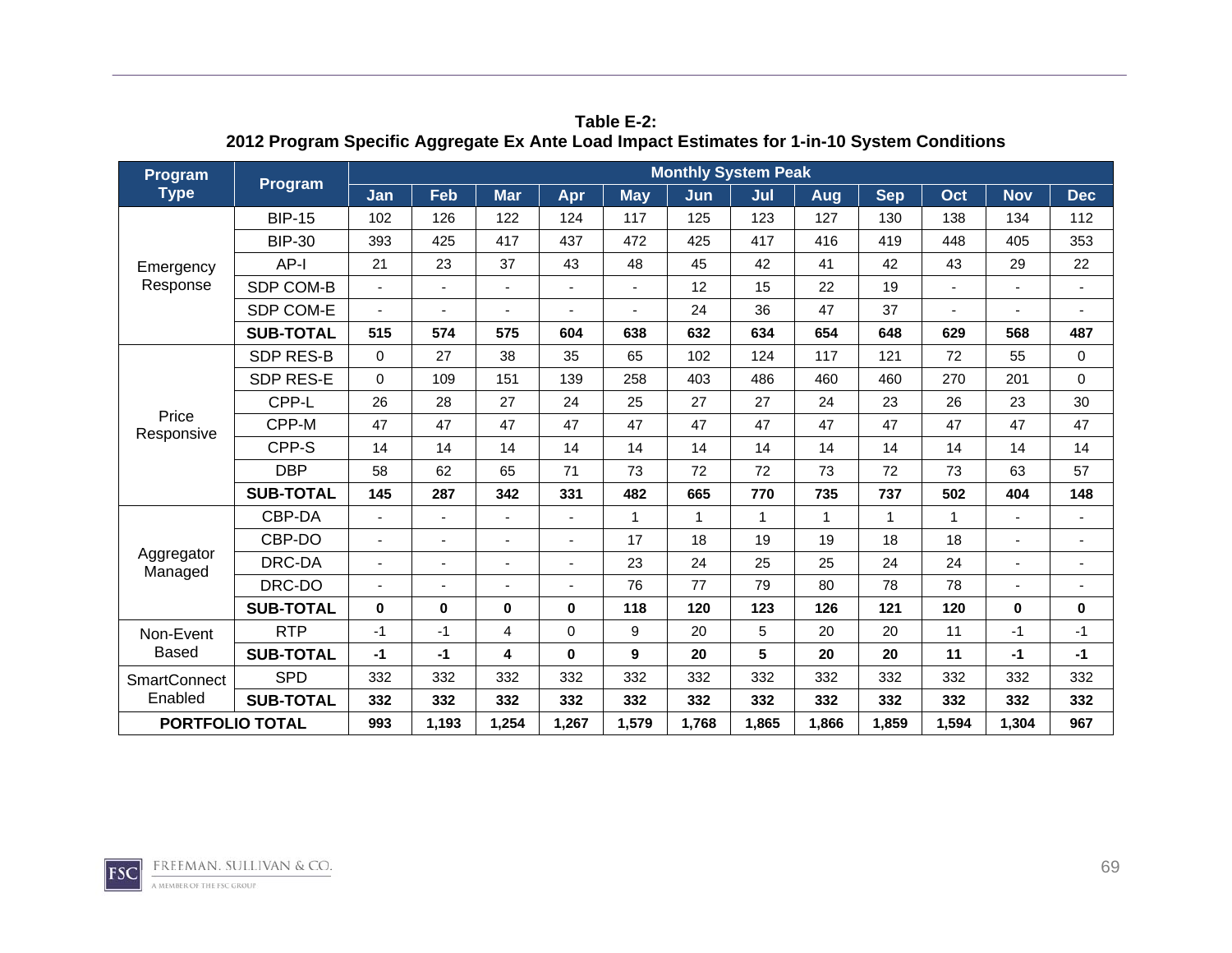| Program                | Program          | <b>Monthly System Peak</b> |       |                |          |             |              |             |              |            |              |              |                |
|------------------------|------------------|----------------------------|-------|----------------|----------|-------------|--------------|-------------|--------------|------------|--------------|--------------|----------------|
| <b>Type</b>            |                  | Jan                        | Feb   | <b>Mar</b>     | Apr      | <b>May</b>  | Jun          | Jul         | Aug          | <b>Sep</b> | Oct          | <b>Nov</b>   | <b>Dec</b>     |
|                        | <b>BIP-15</b>    | 104                        | 128   | 124            | 126      | 119         | 127          | 125         | 129          | 132        | 140          | 136          | 114            |
|                        | <b>BIP-30</b>    | 399                        | 433   | 424            | 444      | 481         | 433          | 424         | 423          | 427        | 456          | 412          | 359            |
| Emergency              | AP-I             | 23                         | 26    | 40             | 47       | 52          | 48           | 46          | 45           | 46         | 46           | 32           | 24             |
| Response               | SDP COM-B        |                            | ä,    | $\blacksquare$ |          |             | 14           | 16          | 24           | 21         |              |              | $\blacksquare$ |
|                        | SDP COM-E        |                            |       |                |          |             | 25           | 39          | 50           | 40         |              |              |                |
|                        | <b>SUB-TOTAL</b> | 526                        | 586   | 588            | 618      | 652         | 647          | 650         | 671          | 665        | 642          | 580          | 497            |
|                        | <b>SDP RES-B</b> | $\mathbf 0$                | 33    | 48             | 45       | 85          | 135          | 165         | 158          | 160        | 96           | 71           | $\mathbf 0$    |
|                        | SDP RES-E        | $\Omega$                   | 116   | 158            | 145      | 267         | 415          | 500         | 471          | 472        | 277          | 207          | $\mathbf 0$    |
|                        | CPP-L            | 28                         | 29    | 25             | 24       | 28          | 24           | 26          | 23           | 26         | 26           | 22           | 30             |
| Price<br>Responsive    | CPP-M            | 161                        | 161   | 161            | 161      | 161         | 161          | 161         | 161          | 161        | 161          | 161          | 161            |
|                        | CPP-S            | 35                         | 35    | 35             | 35       | 35          | 35           | 35          | 35           | 35         | 35           | 35           | 35             |
|                        | <b>DBP</b>       | 63                         | 67    | 71             | 77       | 79          | 78           | 79          | 79           | 78         | 79           | 69           | 62             |
|                        | <b>SUB-TOTAL</b> | 288                        | 441   | 498            | 488      | 655         | 848          | 966         | 927          | 932        | 674          | 565          | 288            |
|                        | CBP-DA           |                            |       | ٠              |          | $\mathbf 1$ | $\mathbf{1}$ | $\mathbf 1$ | $\mathbf{1}$ | 1          | $\mathbf{1}$ |              |                |
|                        | CBP-DO           |                            | ٠     |                |          | 18          | 19           | 20          | 20           | 19         | 19           |              |                |
| Aggregator<br>Managed  | DRC-DA           |                            | ٠     |                |          |             |              | ٠           | ٠            |            |              |              |                |
|                        | DRC-DO           |                            |       |                |          |             |              |             |              |            |              |              |                |
|                        | <b>SUB-TOTAL</b> | $\mathbf{0}$               | 0     | $\bf{0}$       | $\bf{0}$ | 20          | 21           | 21          | 22           | 21         | 20           | $\mathbf{0}$ | $\bf{0}$       |
| Non-Event              | <b>RTP</b>       | $-1$                       | $-1$  | 6              | $-1$     | 12          | 28           | 8           | 30           | 31         | 15           | $-1$         | $-2$           |
| <b>Based</b>           | <b>SUB-TOTAL</b> | $-1$                       | $-1$  | 6              | $-1$     | 12          | 28           | 8           | 30           | 31         | 15           | $-1$         | $-2$           |
| <b>SmartConnect</b>    | <b>SPD</b>       | 371                        | 371   | 371            | 371      | 371         | 371          | 371         | 371          | 371        | 371          | 371          | 371            |
| Enabled                | <b>SUB-TOTAL</b> | 371                        | 371   | 371            | 371      | 371         | 371          | 371         | 371          | 371        | 371          | 371          | 371            |
| <b>PORTFOLIO TOTAL</b> |                  | 1,183                      | 1,396 | 1,463          | 1,475    | 1,710       | 1,915        | 2,016       | 2,021        | 2,019      | 1,723        | 1,515        | 1,154          |

**Table E-3: 2013 Program Specific Aggregate Ex Ante Load Impact Estimates for 1-in-10 System Conditions** 

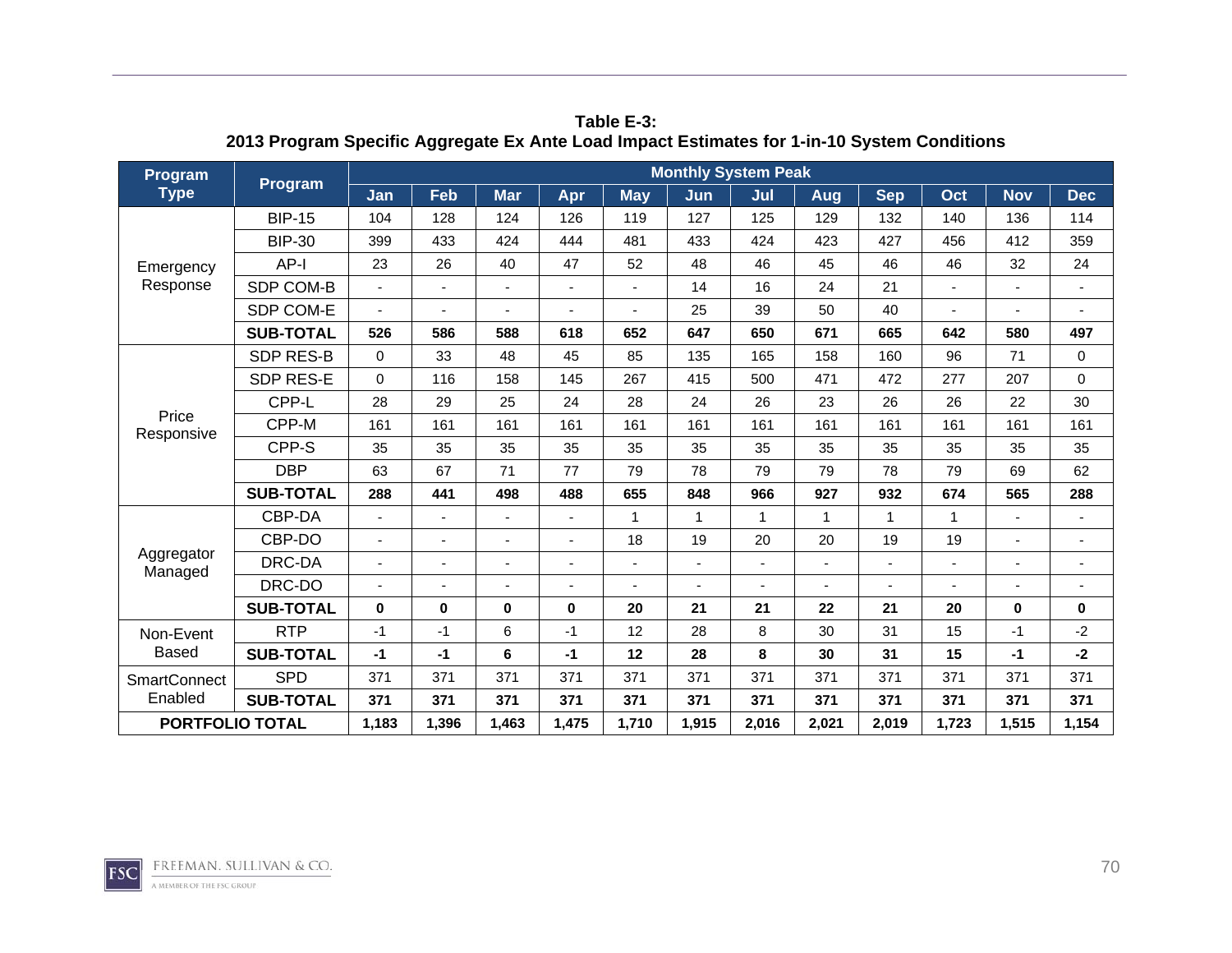| <b>Program</b>         | Program          | <b>Monthly System Peak</b> |                          |            |          |            |                |       |                |            |       |              |                |
|------------------------|------------------|----------------------------|--------------------------|------------|----------|------------|----------------|-------|----------------|------------|-------|--------------|----------------|
| <b>Type</b>            |                  | Jan                        | Feb                      | <b>Mar</b> | Apr      | <b>May</b> | Jun            | Jul   | Aug            | <b>Sep</b> | Oct   | <b>Nov</b>   | <b>Dec</b>     |
|                        | <b>BIP-15</b>    | 105                        | 130                      | 125        | 128      | 121        | 129            | 127   | 131            | 134        | 143   | 139          | 116            |
|                        | <b>BIP-30</b>    | 406                        | 440                      | 432        | 452      | 489        | 440            | 431   | 431            | 434        | 464   | 419          | 365            |
| Emergency              | AP-I             | 24                         | 28                       | 43         | 51       | 57         | 52             | 49    | 49             | 49         | 50    | 34           | 25             |
| Response               | SDP COM-B        |                            | ä,                       |            |          |            | 14             | 18    | 26             | 23         |       |              | $\blacksquare$ |
|                        | SDP COM-E        |                            |                          |            |          |            | 28             | 41    | 54             | 42         |       |              |                |
|                        | <b>SUB-TOTAL</b> | 536                        | 598                      | 601        | 632      | 667        | 664            | 667   | 689            | 681        | 656   | 591          | 506            |
|                        | <b>SDP RES-B</b> | $\mathbf 0$                | 42                       | 58         | 54       | 101        | 158            | 192   | 183            | 181        | 107   | 79           | $\mathbf 0$    |
|                        | <b>SDP RES-E</b> | $\Omega$                   | 120                      | 165        | 152      | 281        | 438            | 528   | 497            | 498        | 291   | 216          | $\mathbf 0$    |
|                        | CPP-L            | 26                         | 26                       | 27         | 22       | 28         | 26             | 23    | 25             | 23         | 27    | 19           | 31             |
| Price<br>Responsive    | CPP-M            | 61                         | 61                       | 61         | 61       | 61         | 61             | 61    | 61             | 61         | 61    | 61           | 61             |
|                        | CPP-S            | 13                         | 13                       | 13         | 13       | 13         | 13             | 13    | 13             | 13         | 13    | 13           | 13             |
|                        | <b>DBP</b>       | 76                         | 80                       | 86         | 92       | 92         | 89             | 90    | 90             | 88         | 89    | 82           | 75             |
|                        | <b>SUB-TOTAL</b> | 176                        | 342                      | 410        | 394      | 576        | 784            | 907   | 869            | 864        | 588   | 470          | 180            |
|                        | CBP-DA           |                            |                          | ٠          |          | 2          | $\overline{c}$ | 2     | $\overline{c}$ | 2          | 2     |              |                |
|                        | CBP-DO           |                            | ٠                        |            |          | 20         | 21             | 21    | 21             | 21         | 20    |              |                |
| Aggregator<br>Managed  | DRC-DA           |                            | $\overline{\phantom{0}}$ | ٠          |          |            |                | ٠     |                |            | ٠     |              |                |
|                        | DRC-DO           |                            | ä,                       |            |          |            |                |       |                |            |       |              |                |
|                        | <b>SUB-TOTAL</b> | $\bf{0}$                   | 0                        | $\bf{0}$   | $\bf{0}$ | 21         | 22             | 23    | 23             | 22         | 22    | $\mathbf{0}$ | $\bf{0}$       |
| Non-Event              | <b>RTP</b>       | $-2$                       | $-2$                     | 9          | $-2$     | 16         | 38             | 11    | 40             | 40         | 19    | $-2$         | $-2$           |
| <b>Based</b>           | <b>SUB-TOTAL</b> | $-2$                       | $-2$                     | 9          | $-2$     | 16         | 38             | 11    | 40             | 40         | 19    | $-2$         | $-2$           |
| <b>SmartConnect</b>    | <b>SPD</b>       | 356                        | 356                      | 356        | 356      | 356        | 356            | 356   | 356            | 356        | 356   | 356          | 356            |
| Enabled                | <b>SUB-TOTAL</b> | 356                        | 356                      | 356        | 356      | 356        | 356            | 356   | 356            | 356        | 356   | 356          | 356            |
| <b>PORTFOLIO TOTAL</b> |                  | 1,066                      | 1,294                    | 1,376      | 1,381    | 1,636      | 1,865          | 1,964 | 1,978          | 1,964      | 1,641 | 1,416        | 1,041          |

**Table E-4: 2014 Program Specific Aggregate Ex Ante Load Impact Estimates for 1-in-10 System Conditions** 

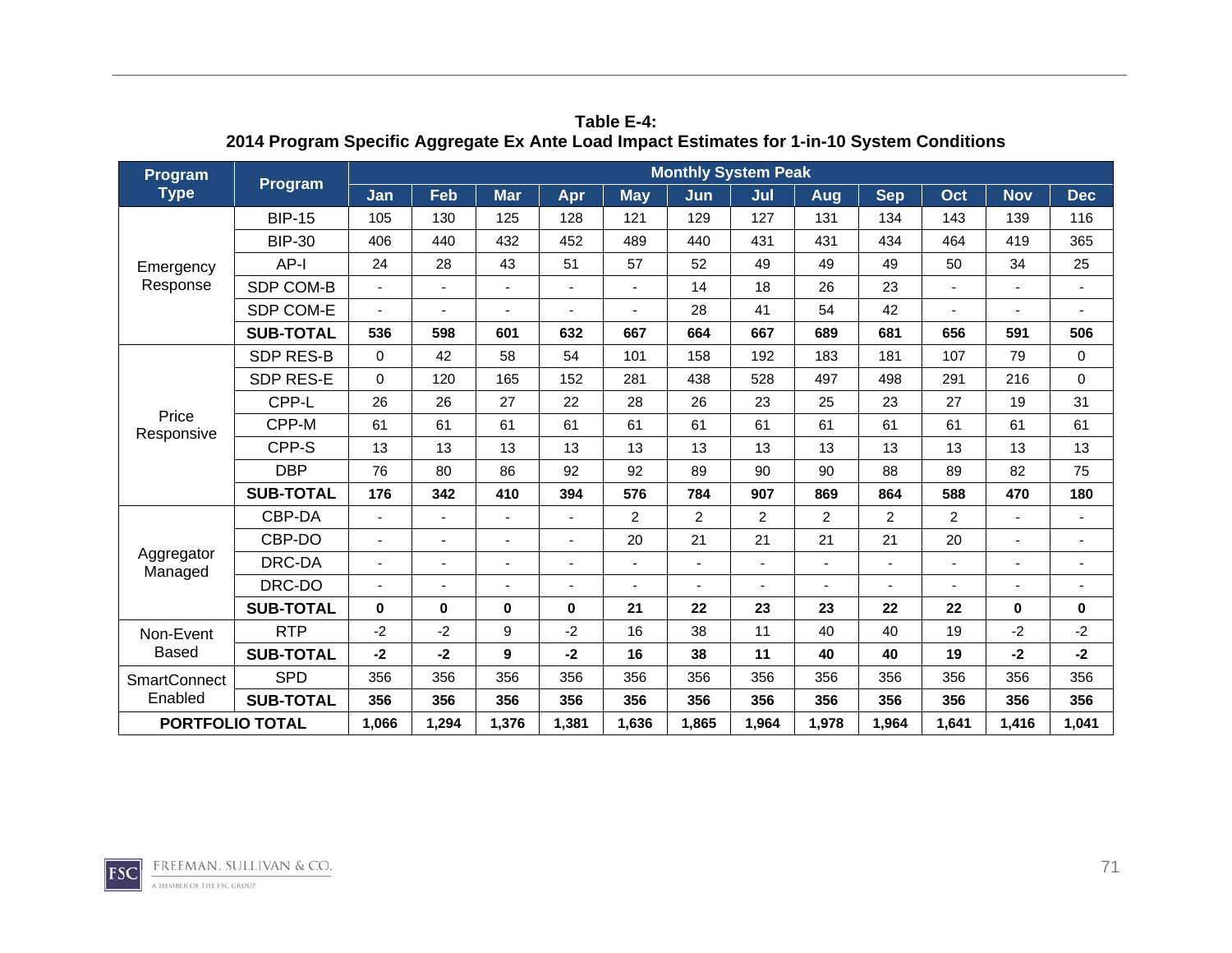| Program                | Program          | <b>Monthly System Peak</b> |       |            |          |            |                |                |                |                |                |              |                |
|------------------------|------------------|----------------------------|-------|------------|----------|------------|----------------|----------------|----------------|----------------|----------------|--------------|----------------|
| <b>Type</b>            |                  | Jan                        | Feb   | <b>Mar</b> | Apr      | <b>May</b> | Jun            | Jul            | Aug            | <b>Sep</b>     | Oct            | <b>Nov</b>   | <b>Dec</b>     |
|                        | <b>BIP-15</b>    | 107                        | 132   | 127        | 130      | 122        | 131            | 128            | 132            | 135            | 143            | 139          | 116            |
|                        | <b>BIP-30</b>    | 413                        | 447   | 438        | 458      | 494        | 445            | 435            | 434            | 437            | 466            | 420          | 366            |
| Emergency              | $AP-I$           | 26                         | 29    | 45         | 53       | 58         | 53             | 50             | 49             | 49             | 50             | 34           | 25             |
| Response               | SDP COM-B        |                            | ÷,    | ä,         |          |            | 14             | 19             | 26             | 23             |                |              | $\blacksquare$ |
|                        | SDP COM-E        |                            |       |            |          |            | 29             | 41             | 54             | 42             |                |              |                |
|                        | <b>SUB-TOTAL</b> | 546                        | 608   | 610        | 640      | 675        | 672            | 673            | 693            | 685            | 658            | 593          | 507            |
|                        | <b>SDP RES-B</b> | $\Omega$                   | 44    | 61         | 56       | 104        | 161            | 194            | 183            | 181            | 107            | 79           | 0              |
|                        | <b>SDP RES-E</b> | $\Omega$                   | 124   | 170        | 156      | 285        | 443            | 531            | 497            | 498            | 291            | 216          | $\mathbf 0$    |
|                        | CPP-L            | 31                         | 27    | 30         | 24       | 27         | 26             | 24             | 23             | 24             | 27             | 20           | 32             |
| Price<br>Responsive    | CPP-M            | 61                         | 61    | 61         | 61       | 61         | 61             | 61             | 61             | 61             | 61             | 61           | 61             |
|                        | CPP-S            | 13                         | 13    | 13         | 13       | 13         | 13             | 13             | 13             | 13             | 13             | 13           | 13             |
|                        | <b>DBP</b>       | 76                         | 80    | 86         | 92       | 92         | 89             | 90             | 90             | 88             | 89             | 82           | 75             |
|                        | <b>SUB-TOTAL</b> | 181                        | 349   | 421        | 402      | 582        | 792            | 913            | 867            | 864            | 589            | 471          | 181            |
|                        | CBP-DA           |                            |       |            |          | 2          | $\overline{2}$ | 2              | $\overline{c}$ | $\overline{2}$ | $\overline{2}$ |              |                |
|                        | CBP-DO           |                            | ٠     |            |          | 20         | 21             | 21             | 21             | 21             | 20             |              |                |
| Aggregator<br>Managed  | DRC-DA           |                            | ä,    | ä,         |          |            |                | $\overline{a}$ | ÷,             |                |                |              |                |
|                        | DRC-DO           |                            | ä,    | ä,         |          |            |                |                |                |                |                |              |                |
|                        | <b>SUB-TOTAL</b> | $\bf{0}$                   | 0     | $\bf{0}$   | $\bf{0}$ | 21         | 22             | 23             | 23             | 22             | 22             | $\mathbf{0}$ | $\bf{0}$       |
| Non-Event              | <b>RTP</b>       | $-2$                       | $-2$  | 11         | $-2$     | 17         | 40             | 11             | 40             | 40             | 19             | $-2$         | $-2$           |
| <b>Based</b>           | <b>SUB-TOTAL</b> | $-2$                       | $-2$  | 11         | $-2$     | 17         | 40             | 11             | 40             | 40             | 19             | $-2$         | $-2$           |
| <b>SmartConnect</b>    | <b>SPD</b>       | 356                        | 356   | 356        | 356      | 356        | 356            | 356            | 356            | 356            | 356            | 356          | 356            |
| Enabled                | <b>SUB-TOTAL</b> | 356                        | 356   | 356        | 356      | 356        | 356            | 356            | 356            | 356            | 356            | 356          | 356            |
| <b>PORTFOLIO TOTAL</b> |                  | 1,081                      | 1,310 | 1,398      | 1,397    | 1,652      | 1,883          | 1,975          | 1.980          | 1,968          | 1,644          | 1,418        | 1,042          |

**Table E-5: 2015 Program Specific Aggregate Ex Ante Load Impact Estimates for 1-in-10 System Conditions** 

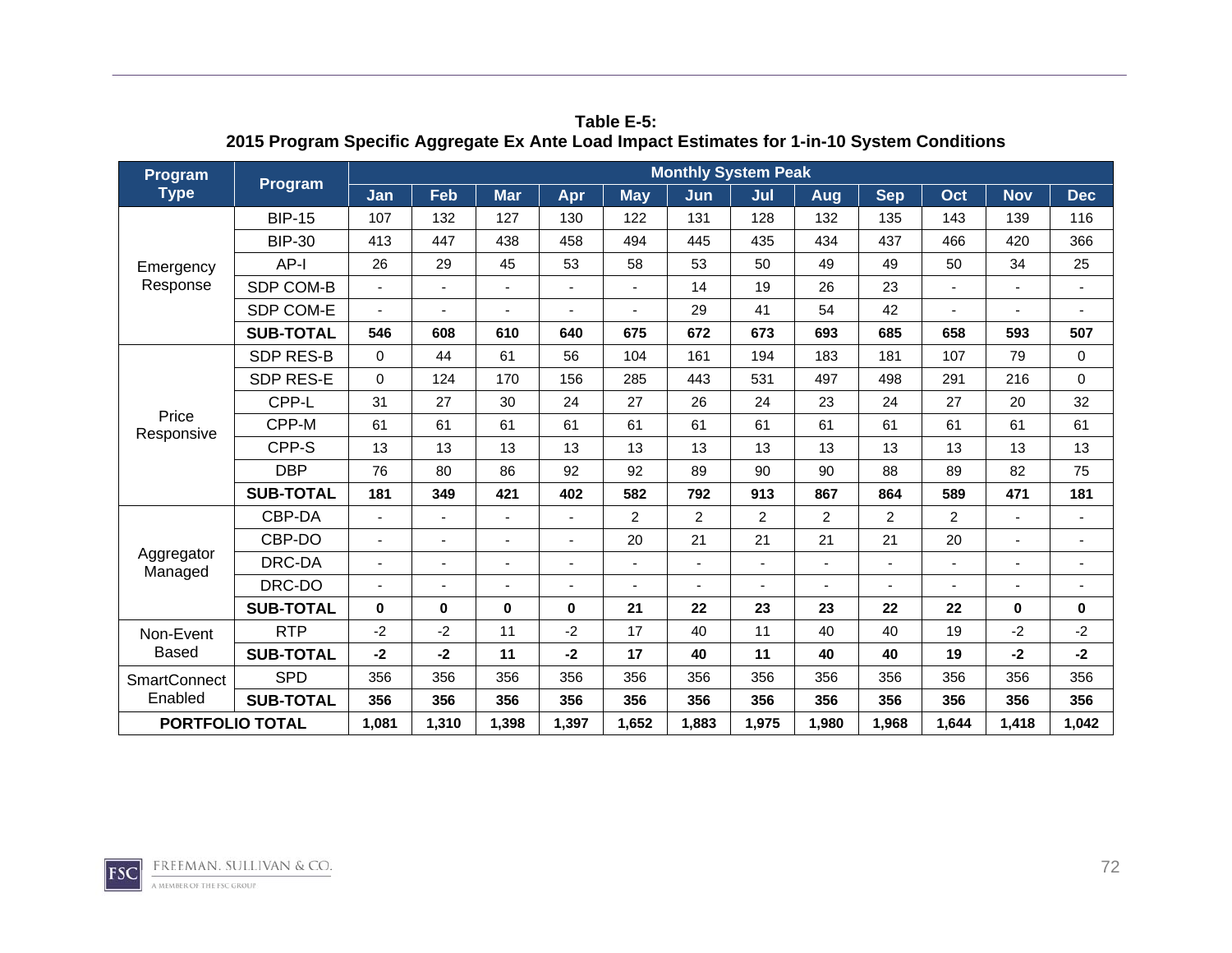| Program                | Program          | <b>Monthly System Peak</b> |                          |            |          |                |                |       |                |            |       |              |                |
|------------------------|------------------|----------------------------|--------------------------|------------|----------|----------------|----------------|-------|----------------|------------|-------|--------------|----------------|
| <b>Type</b>            |                  | Jan                        | Feb                      | <b>Mar</b> | Apr      | <b>May</b>     | Jun            | Jul   | Aug            | <b>Sep</b> | Oct   | <b>Nov</b>   | <b>Dec</b>     |
|                        | <b>BIP-15</b>    | 107                        | 132                      | 127        | 130      | 122            | 131            | 128   | 132            | 135        | 143   | 139          | 116            |
|                        | <b>BIP-30</b>    | 413                        | 447                      | 438        | 458      | 494            | 445            | 435   | 434            | 437        | 466   | 420          | 366            |
| Emergency              | AP-I             | 26                         | 29                       | 45         | 53       | 58             | 53             | 50    | 49             | 49         | 50    | 34           | 25             |
| Response               | SDP COM-B        |                            | ä,                       |            |          |                | 14             | 19    | 26             | 23         |       |              | $\blacksquare$ |
|                        | SDP COM-E        |                            |                          |            |          |                | 29             | 41    | 54             | 42         |       |              |                |
|                        | <b>SUB-TOTAL</b> | 546                        | 608                      | 610        | 640      | 675            | 672            | 673   | 693            | 685        | 658   | 593          | 507            |
|                        | <b>SDP RES-B</b> | $\mathbf 0$                | 44                       | 61         | 56       | 104            | 161            | 194   | 183            | 181        | 107   | 79           | $\mathbf 0$    |
|                        | <b>SDP RES-E</b> | $\Omega$                   | 124                      | 170        | 156      | 285            | 443            | 531   | 497            | 498        | 291   | 216          | $\mathbf 0$    |
|                        | CPP-L            | 31                         | 27                       | 30         | 24       | 27             | 26             | 24    | 23             | 24         | 27    | 20           | 32             |
| Price<br>Responsive    | CPP-M            | 61                         | 61                       | 61         | 61       | 61             | 61             | 61    | 61             | 61         | 61    | 61           | 61             |
|                        | CPP-S            | 13                         | 13                       | 13         | 13       | 13             | 13             | 13    | 13             | 13         | 13    | 13           | 13             |
|                        | <b>DBP</b>       | 76                         | 80                       | 86         | 92       | 92             | 89             | 90    | 90             | 88         | 89    | 82           | 75             |
|                        | <b>SUB-TOTAL</b> | 181                        | 349                      | 421        | 402      | 582            | 792            | 913   | 867            | 864        | 589   | 471          | 181            |
|                        | CBP-DA           |                            |                          | ٠          |          | $\overline{c}$ | $\overline{c}$ | 2     | $\overline{c}$ | 2          | 2     |              |                |
|                        | CBP-DO           |                            | ٠                        |            |          | 20             | 21             | 21    | 21             | 21         | 20    |              |                |
| Aggregator<br>Managed  | DRC-DA           |                            | $\overline{\phantom{0}}$ |            |          |                |                | ٠     |                |            | ٠     |              |                |
|                        | DRC-DO           |                            |                          |            |          |                |                |       |                |            |       |              |                |
|                        | <b>SUB-TOTAL</b> | $\bf{0}$                   | 0                        | $\bf{0}$   | $\bf{0}$ | 21             | 22             | 23    | 23             | 22         | 22    | $\mathbf{0}$ | $\bf{0}$       |
| Non-Event              | <b>RTP</b>       | $-2$                       | $-2$                     | 11         | $-2$     | 17             | 40             | 11    | 40             | 40         | 19    | $-2$         | $-2$           |
| <b>Based</b>           | <b>SUB-TOTAL</b> | $-2$                       | $-2$                     | 11         | $-2$     | 17             | 40             | 11    | 40             | 40         | 19    | $-2$         | $-2$           |
| <b>SmartConnect</b>    | <b>SPD</b>       | 356                        | 356                      | 356        | 356      | 356            | 356            | 356   | 356            | 356        | 356   | 356          | 356            |
| Enabled                | <b>SUB-TOTAL</b> | 356                        | 356                      | 356        | 356      | 356            | 356            | 356   | 356            | 356        | 356   | 356          | 356            |
| <b>PORTFOLIO TOTAL</b> |                  | 1,081                      | 1,310                    | 1,398      | 1,397    | 1,652          | 1,883          | 1,975 | 1,980          | 1,968      | 1,644 | 1,418        | 1,042          |

**Table E-6: 2016 Program Specific Aggregate Ex Ante Load Impact Estimates for 1-in-10 System Conditions** 

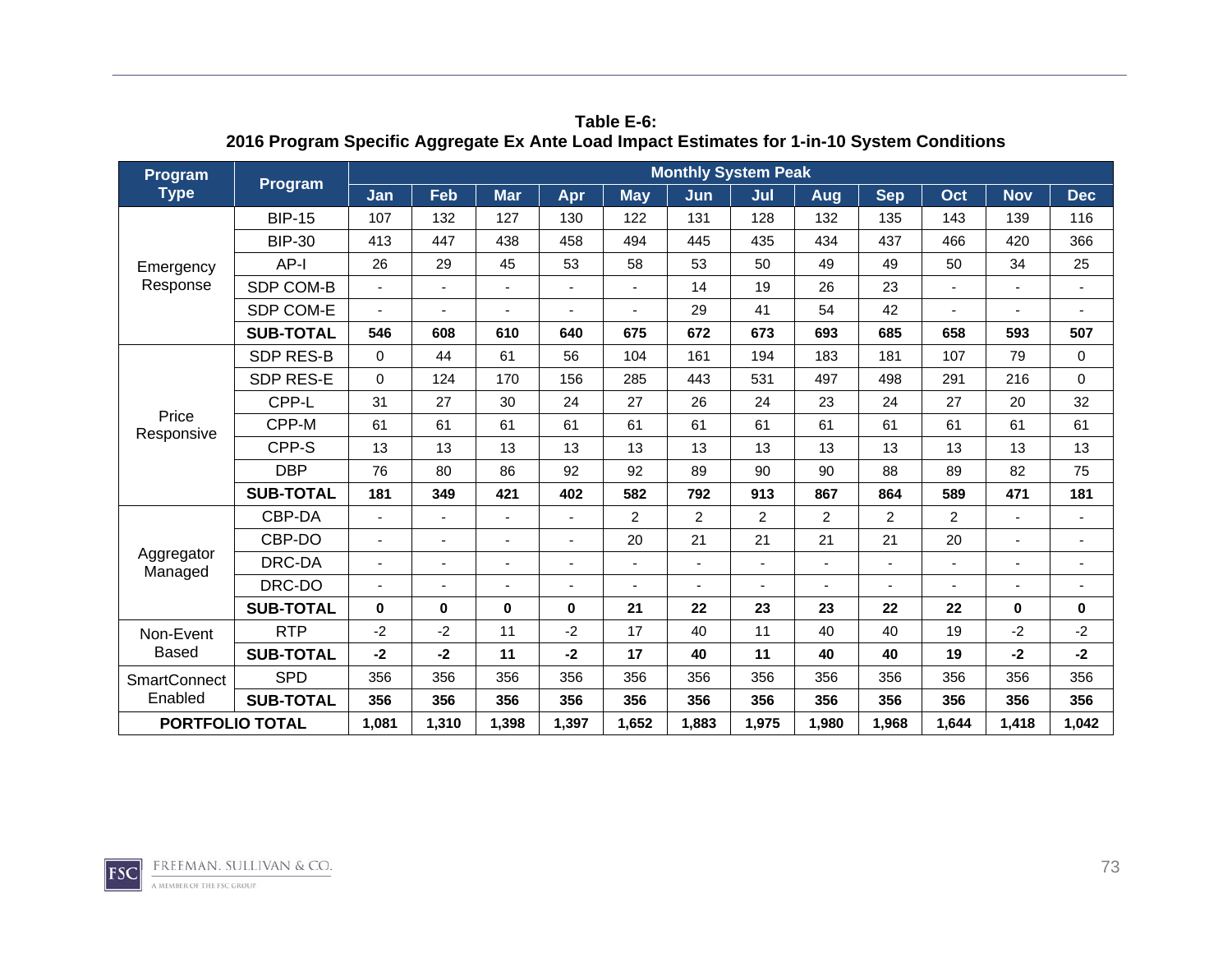| Program                | Program          | <b>Monthly System Peak</b> |       |            |          |            |                |                |                |                |                |              |                |
|------------------------|------------------|----------------------------|-------|------------|----------|------------|----------------|----------------|----------------|----------------|----------------|--------------|----------------|
| <b>Type</b>            |                  | Jan                        | Feb   | <b>Mar</b> | Apr      | <b>May</b> | Jun            | Jul            | Aug            | <b>Sep</b>     | Oct            | <b>Nov</b>   | <b>Dec</b>     |
|                        | <b>BIP-15</b>    | 107                        | 132   | 127        | 130      | 122        | 131            | 128            | 132            | 135            | 143            | 139          | 116            |
|                        | <b>BIP-30</b>    | 413                        | 447   | 438        | 458      | 494        | 445            | 435            | 434            | 437            | 466            | 420          | 366            |
| Emergency              | $AP-I$           | 26                         | 29    | 45         | 53       | 58         | 53             | 50             | 49             | 49             | 50             | 34           | 25             |
| Response               | SDP COM-B        |                            | ÷,    | ä,         |          |            | 14             | 19             | 26             | 23             |                |              | $\blacksquare$ |
|                        | SDP COM-E        |                            |       |            |          |            | 29             | 41             | 54             | 42             |                |              |                |
|                        | <b>SUB-TOTAL</b> | 546                        | 608   | 610        | 640      | 675        | 672            | 673            | 693            | 685            | 658            | 593          | 507            |
|                        | <b>SDP RES-B</b> | $\Omega$                   | 44    | 61         | 56       | 104        | 161            | 194            | 183            | 181            | 107            | 79           | 0              |
|                        | <b>SDP RES-E</b> | $\Omega$                   | 124   | 170        | 156      | 285        | 443            | 531            | 497            | 498            | 291            | 216          | $\mathbf 0$    |
|                        | CPP-L            | 31                         | 27    | 30         | 24       | 27         | 26             | 24             | 23             | 24             | 27             | 20           | 32             |
| Price<br>Responsive    | CPP-M            | 61                         | 61    | 61         | 61       | 61         | 61             | 61             | 61             | 61             | 61             | 61           | 61             |
|                        | CPP-S            | 13                         | 13    | 13         | 13       | 13         | 13             | 13             | 13             | 13             | 13             | 13           | 13             |
|                        | <b>DBP</b>       | 76                         | 80    | 86         | 92       | 92         | 89             | 90             | 90             | 88             | 89             | 82           | 75             |
|                        | <b>SUB-TOTAL</b> | 181                        | 349   | 421        | 402      | 582        | 792            | 913            | 867            | 864            | 589            | 471          | 181            |
|                        | CBP-DA           |                            |       |            |          | 2          | $\overline{2}$ | 2              | $\overline{c}$ | $\overline{2}$ | $\overline{2}$ |              |                |
|                        | CBP-DO           |                            | ٠     |            |          | 20         | 21             | 21             | 21             | 21             | 20             |              |                |
| Aggregator<br>Managed  | DRC-DA           |                            | ä,    | ä,         |          |            |                | $\overline{a}$ | ÷,             |                |                |              |                |
|                        | DRC-DO           |                            | ä,    | ä,         |          |            |                |                |                |                |                |              |                |
|                        | <b>SUB-TOTAL</b> | $\bf{0}$                   | 0     | $\bf{0}$   | $\bf{0}$ | 21         | 22             | 23             | 23             | 22             | 22             | $\mathbf{0}$ | $\bf{0}$       |
| Non-Event              | <b>RTP</b>       | $-2$                       | $-2$  | 11         | $-2$     | 17         | 40             | 11             | 40             | 40             | 19             | $-2$         | $-2$           |
| <b>Based</b>           | <b>SUB-TOTAL</b> | $-2$                       | $-2$  | 11         | $-2$     | 17         | 40             | 11             | 40             | 40             | 19             | $-2$         | $-2$           |
| <b>SmartConnect</b>    | <b>SPD</b>       | 356                        | 356   | 356        | 356      | 356        | 356            | 356            | 356            | 356            | 356            | 356          | 356            |
| Enabled                | <b>SUB-TOTAL</b> | 356                        | 356   | 356        | 356      | 356        | 356            | 356            | 356            | 356            | 356            | 356          | 356            |
| <b>PORTFOLIO TOTAL</b> |                  | 1,081                      | 1,310 | 1,398      | 1,397    | 1,652      | 1,883          | 1,975          | 1.980          | 1,968          | 1,644          | 1,418        | 1,042          |

**Table E-7: 2017 Program Specific Aggregate Ex Ante Load Impact Estimates for 1-in-10 System Conditions** 

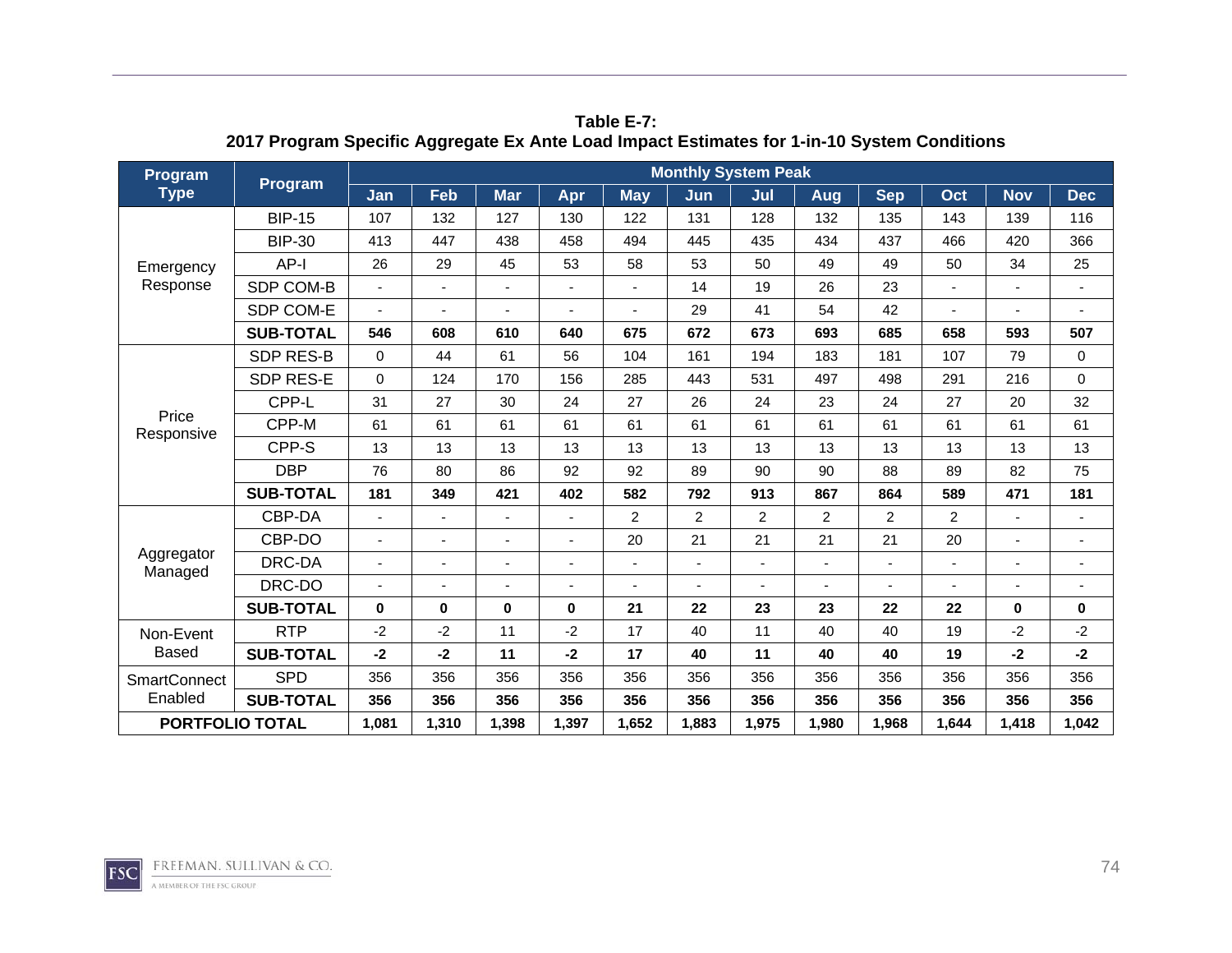| Program                | Program          | <b>Monthly System Peak</b> |                          |            |          |                |                |       |                |            |       |              |                |
|------------------------|------------------|----------------------------|--------------------------|------------|----------|----------------|----------------|-------|----------------|------------|-------|--------------|----------------|
| <b>Type</b>            |                  | Jan                        | Feb                      | <b>Mar</b> | Apr      | <b>May</b>     | Jun            | Jul   | Aug            | <b>Sep</b> | Oct   | <b>Nov</b>   | <b>Dec</b>     |
|                        | <b>BIP-15</b>    | 107                        | 132                      | 127        | 130      | 122            | 131            | 128   | 132            | 135        | 143   | 139          | 116            |
|                        | <b>BIP-30</b>    | 413                        | 447                      | 438        | 458      | 494            | 445            | 435   | 434            | 437        | 466   | 420          | 366            |
| Emergency              | AP-I             | 26                         | 29                       | 45         | 53       | 58             | 53             | 50    | 49             | 49         | 50    | 34           | 25             |
| Response               | SDP COM-B        |                            | ä,                       |            |          |                | 14             | 19    | 26             | 23         |       |              | $\blacksquare$ |
|                        | SDP COM-E        |                            |                          |            |          |                | 29             | 41    | 54             | 42         |       |              |                |
|                        | <b>SUB-TOTAL</b> | 546                        | 608                      | 610        | 640      | 675            | 672            | 673   | 693            | 685        | 658   | 593          | 507            |
|                        | <b>SDP RES-B</b> | $\mathbf 0$                | 44                       | 61         | 56       | 104            | 161            | 194   | 183            | 181        | 107   | 79           | $\mathbf 0$    |
|                        | SDP RES-E        | $\Omega$                   | 124                      | 170        | 156      | 285            | 443            | 531   | 497            | 498        | 291   | 216          | $\mathbf 0$    |
|                        | CPP-L            | 31                         | 27                       | 30         | 24       | 27             | 26             | 24    | 23             | 24         | 27    | 20           | 32             |
| Price<br>Responsive    | CPP-M            | 61                         | 61                       | 61         | 61       | 61             | 61             | 61    | 61             | 61         | 61    | 61           | 61             |
|                        | CPP-S            | 13                         | 13                       | 13         | 13       | 13             | 13             | 13    | 13             | 13         | 13    | 13           | 13             |
|                        | <b>DBP</b>       | 76                         | 80                       | 86         | 92       | 92             | 89             | 90    | 90             | 88         | 89    | 82           | 75             |
|                        | <b>SUB-TOTAL</b> | 181                        | 349                      | 421        | 402      | 582            | 792            | 913   | 867            | 864        | 589   | 471          | 181            |
|                        | CBP-DA           |                            |                          | ٠          |          | $\overline{c}$ | $\overline{c}$ | 2     | $\overline{c}$ | 2          | 2     |              |                |
|                        | CBP-DO           |                            | ٠                        |            |          | 20             | 21             | 21    | 21             | 21         | 20    |              |                |
| Aggregator<br>Managed  | DRC-DA           |                            | $\overline{\phantom{0}}$ |            |          |                |                | ٠     |                |            | ٠     |              |                |
|                        | DRC-DO           |                            |                          |            |          |                |                |       |                |            |       |              |                |
|                        | <b>SUB-TOTAL</b> | $\bf{0}$                   | 0                        | $\bf{0}$   | $\bf{0}$ | 21             | 22             | 23    | 23             | 22         | 22    | $\mathbf{0}$ | $\bf{0}$       |
| Non-Event              | <b>RTP</b>       | $-2$                       | $-2$                     | 11         | $-2$     | 17             | 40             | 11    | 40             | 40         | 19    | $-2$         | $-2$           |
| <b>Based</b>           | <b>SUB-TOTAL</b> | $-2$                       | $-2$                     | 11         | $-2$     | 17             | 40             | 11    | 40             | 40         | 19    | $-2$         | $-2$           |
| <b>SmartConnect</b>    | <b>SPD</b>       | 356                        | 356                      | 356        | 356      | 356            | 356            | 356   | 356            | 356        | 356   | 356          | 356            |
| Enabled                | <b>SUB-TOTAL</b> | 356                        | 356                      | 356        | 356      | 356            | 356            | 356   | 356            | 356        | 356   | 356          | 356            |
| <b>PORTFOLIO TOTAL</b> |                  | 1,081                      | 1,310                    | 1,398      | 1,397    | 1,652          | 1,883          | 1,975 | 1,980          | 1,968      | 1,644 | 1,418        | 1,042          |

**Table E-8: 2018 Program Specific Aggregate Ex Ante Load Impact Estimates for 1-in-10 System Conditions** 

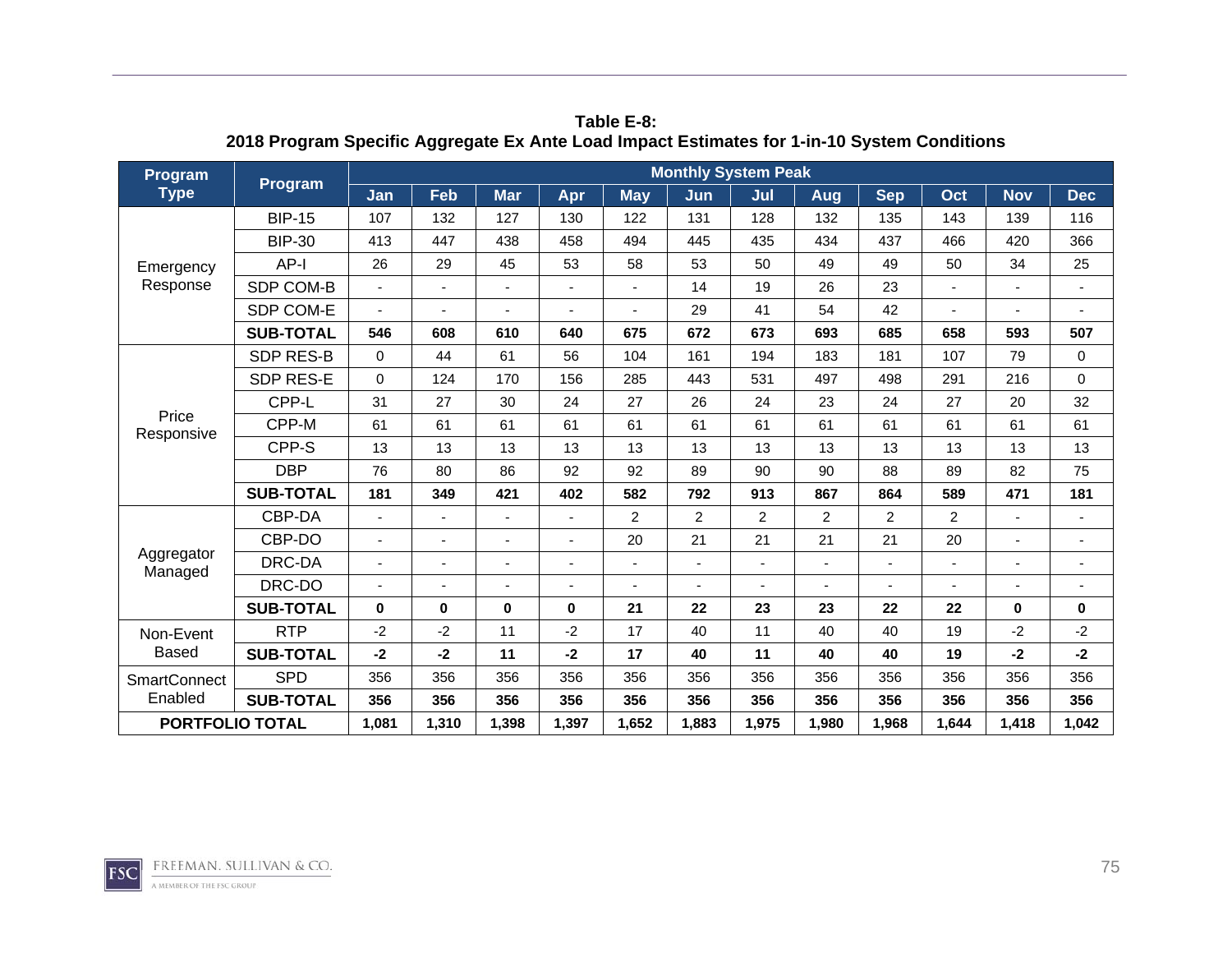| Program                | Program          | <b>Monthly System Peak</b> |       |            |          |            |                |                |                |                |                |              |                |
|------------------------|------------------|----------------------------|-------|------------|----------|------------|----------------|----------------|----------------|----------------|----------------|--------------|----------------|
| <b>Type</b>            |                  | Jan                        | Feb   | <b>Mar</b> | Apr      | <b>May</b> | Jun            | Jul            | Aug            | <b>Sep</b>     | Oct            | <b>Nov</b>   | <b>Dec</b>     |
|                        | <b>BIP-15</b>    | 107                        | 132   | 127        | 130      | 122        | 131            | 128            | 132            | 135            | 143            | 139          | 116            |
|                        | <b>BIP-30</b>    | 413                        | 447   | 438        | 458      | 494        | 445            | 435            | 434            | 437            | 466            | 420          | 366            |
| Emergency              | $AP-I$           | 26                         | 29    | 45         | 53       | 58         | 53             | 50             | 49             | 49             | 50             | 34           | 25             |
| Response               | SDP COM-B        |                            | ÷,    | ä,         |          |            | 14             | 19             | 26             | 23             |                |              | $\blacksquare$ |
|                        | SDP COM-E        |                            |       |            |          |            | 29             | 41             | 54             | 42             |                |              |                |
|                        | <b>SUB-TOTAL</b> | 546                        | 608   | 610        | 640      | 675        | 672            | 673            | 693            | 685            | 658            | 593          | 507            |
|                        | <b>SDP RES-B</b> | $\Omega$                   | 44    | 61         | 56       | 104        | 161            | 194            | 183            | 181            | 107            | 79           | 0              |
|                        | <b>SDP RES-E</b> | $\Omega$                   | 124   | 170        | 156      | 285        | 443            | 531            | 497            | 498            | 291            | 216          | $\mathbf 0$    |
|                        | CPP-L            | 31                         | 27    | 30         | 24       | 27         | 26             | 24             | 23             | 24             | 27             | 20           | 32             |
| Price<br>Responsive    | CPP-M            | 61                         | 61    | 61         | 61       | 61         | 61             | 61             | 61             | 61             | 61             | 61           | 61             |
|                        | CPP-S            | 13                         | 13    | 13         | 13       | 13         | 13             | 13             | 13             | 13             | 13             | 13           | 13             |
|                        | <b>DBP</b>       | 76                         | 80    | 86         | 92       | 92         | 89             | 90             | 90             | 88             | 89             | 82           | 75             |
|                        | <b>SUB-TOTAL</b> | 181                        | 349   | 421        | 402      | 582        | 792            | 913            | 867            | 864            | 589            | 471          | 181            |
|                        | CBP-DA           |                            |       |            |          | 2          | $\overline{2}$ | 2              | $\overline{c}$ | $\overline{2}$ | $\overline{2}$ |              |                |
|                        | CBP-DO           |                            | ٠     |            |          | 20         | 21             | 21             | 21             | 21             | 20             |              |                |
| Aggregator<br>Managed  | DRC-DA           |                            | ä,    | ä,         |          |            |                | $\overline{a}$ | ÷,             |                |                |              |                |
|                        | DRC-DO           |                            | ä,    | ä,         |          |            |                |                |                |                |                |              |                |
|                        | <b>SUB-TOTAL</b> | $\bf{0}$                   | 0     | $\bf{0}$   | $\bf{0}$ | 21         | 22             | 23             | 23             | 22             | 22             | $\mathbf{0}$ | $\bf{0}$       |
| Non-Event              | <b>RTP</b>       | $-2$                       | $-2$  | 11         | $-2$     | 17         | 40             | 11             | 40             | 40             | 19             | $-2$         | $-2$           |
| <b>Based</b>           | <b>SUB-TOTAL</b> | $-2$                       | $-2$  | 11         | $-2$     | 17         | 40             | 11             | 40             | 40             | 19             | $-2$         | $-2$           |
| <b>SmartConnect</b>    | <b>SPD</b>       | 356                        | 356   | 356        | 356      | 356        | 356            | 356            | 356            | 356            | 356            | 356          | 356            |
| Enabled                | <b>SUB-TOTAL</b> | 356                        | 356   | 356        | 356      | 356        | 356            | 356            | 356            | 356            | 356            | 356          | 356            |
| <b>PORTFOLIO TOTAL</b> |                  | 1,081                      | 1,310 | 1,398      | 1,397    | 1,652      | 1,883          | 1,975          | 1.980          | 1,968          | 1,644          | 1,418        | 1,042          |

**Table E-9: 2019 Program Specific Aggregate Ex Ante Load Impact Estimates for 1-in-10 System Conditions** 

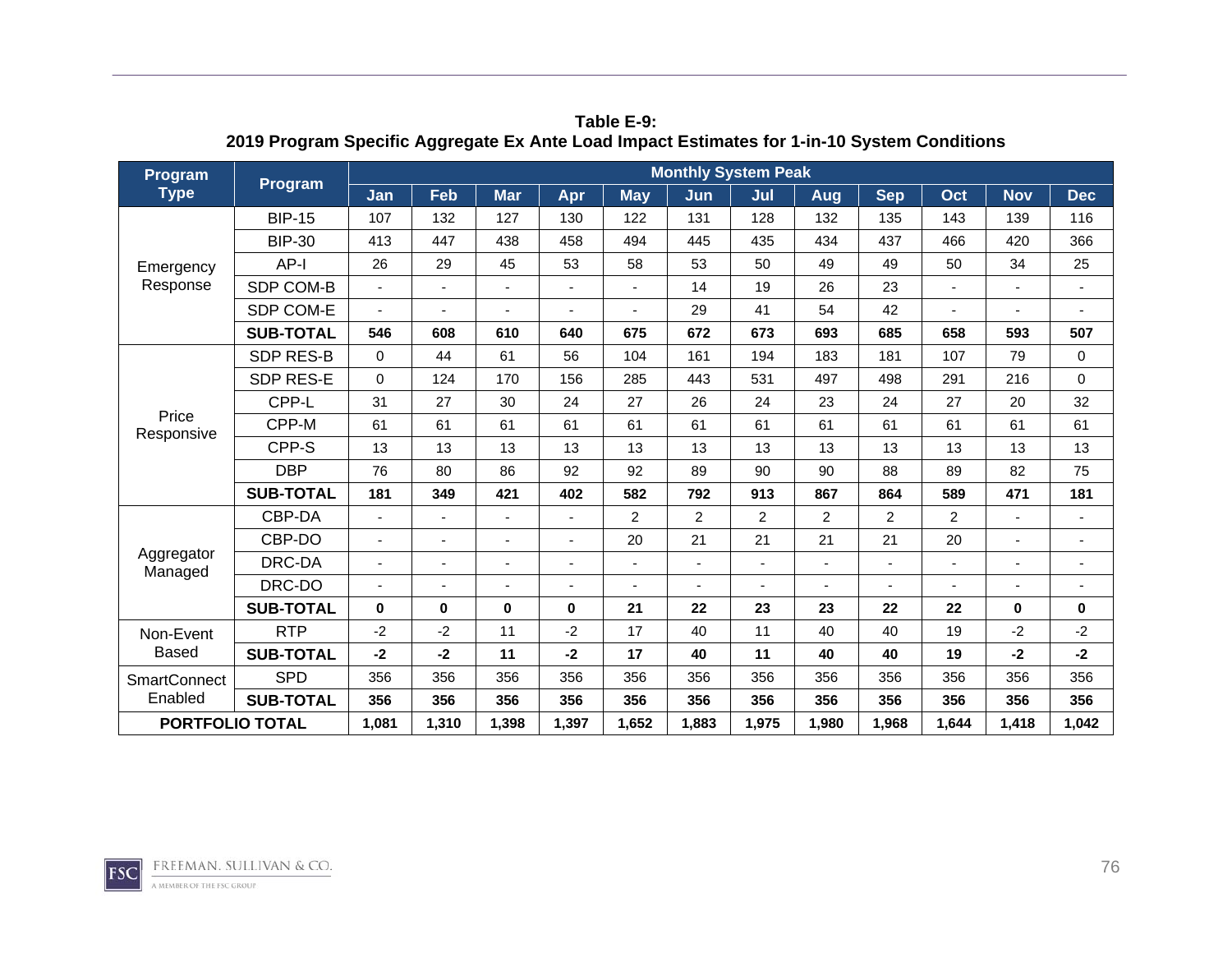| Program                | Program          | <b>Monthly System Peak</b> |                          |            |          |                |                |       |                |            |       |              |                |
|------------------------|------------------|----------------------------|--------------------------|------------|----------|----------------|----------------|-------|----------------|------------|-------|--------------|----------------|
| <b>Type</b>            |                  | Jan                        | Feb                      | <b>Mar</b> | Apr      | <b>May</b>     | Jun            | Jul   | Aug            | <b>Sep</b> | Oct   | <b>Nov</b>   | <b>Dec</b>     |
|                        | <b>BIP-15</b>    | 107                        | 132                      | 127        | 130      | 122            | 131            | 128   | 132            | 135        | 143   | 139          | 116            |
|                        | <b>BIP-30</b>    | 413                        | 447                      | 438        | 458      | 494            | 445            | 435   | 434            | 437        | 466   | 420          | 366            |
| Emergency              | AP-I             | 26                         | 29                       | 45         | 53       | 58             | 53             | 50    | 49             | 49         | 50    | 34           | 25             |
| Response               | SDP COM-B        |                            | ä,                       |            |          |                | 14             | 19    | 26             | 23         |       |              | $\blacksquare$ |
|                        | SDP COM-E        |                            |                          |            |          |                | 29             | 41    | 54             | 42         |       |              |                |
|                        | <b>SUB-TOTAL</b> | 546                        | 608                      | 610        | 640      | 675            | 672            | 673   | 693            | 685        | 658   | 593          | 507            |
|                        | <b>SDP RES-B</b> | $\mathbf 0$                | 44                       | 61         | 56       | 104            | 161            | 194   | 183            | 181        | 107   | 79           | $\mathbf 0$    |
|                        | SDP RES-E        | $\Omega$                   | 124                      | 170        | 156      | 285            | 443            | 531   | 497            | 498        | 291   | 216          | $\mathbf 0$    |
|                        | CPP-L            | 31                         | 27                       | 30         | 24       | 27             | 26             | 24    | 23             | 24         | 27    | 20           | 32             |
| Price<br>Responsive    | CPP-M            | 61                         | 61                       | 61         | 61       | 61             | 61             | 61    | 61             | 61         | 61    | 61           | 61             |
|                        | CPP-S            | 13                         | 13                       | 13         | 13       | 13             | 13             | 13    | 13             | 13         | 13    | 13           | 13             |
|                        | <b>DBP</b>       | 76                         | 80                       | 86         | 92       | 92             | 89             | 90    | 90             | 88         | 89    | 82           | 75             |
|                        | <b>SUB-TOTAL</b> | 181                        | 349                      | 421        | 402      | 582            | 792            | 913   | 867            | 864        | 589   | 471          | 181            |
|                        | CBP-DA           |                            |                          | ٠          |          | $\overline{c}$ | $\overline{c}$ | 2     | $\overline{c}$ | 2          | 2     |              |                |
|                        | CBP-DO           |                            | ٠                        |            |          | 20             | 21             | 21    | 21             | 21         | 20    |              |                |
| Aggregator<br>Managed  | DRC-DA           |                            | $\overline{\phantom{0}}$ |            |          |                |                | ٠     |                |            | ٠     |              |                |
|                        | DRC-DO           |                            |                          |            |          |                |                |       |                |            |       |              |                |
|                        | <b>SUB-TOTAL</b> | $\bf{0}$                   | 0                        | $\bf{0}$   | $\bf{0}$ | 21             | 22             | 23    | 23             | 22         | 22    | $\mathbf{0}$ | $\bf{0}$       |
| Non-Event              | <b>RTP</b>       | $-2$                       | $-2$                     | 11         | $-2$     | 17             | 40             | 11    | 40             | 40         | 19    | $-2$         | $-2$           |
| <b>Based</b>           | <b>SUB-TOTAL</b> | $-2$                       | $-2$                     | 11         | $-2$     | 17             | 40             | 11    | 40             | 40         | 19    | $-2$         | $-2$           |
| <b>SmartConnect</b>    | <b>SPD</b>       | 356                        | 356                      | 356        | 356      | 356            | 356            | 356   | 356            | 356        | 356   | 356          | 356            |
| Enabled                | <b>SUB-TOTAL</b> | 356                        | 356                      | 356        | 356      | 356            | 356            | 356   | 356            | 356        | 356   | 356          | 356            |
| <b>PORTFOLIO TOTAL</b> |                  | 1,081                      | 1,310                    | 1,398      | 1,397    | 1,652          | 1,883          | 1,975 | 1,980          | 1,968      | 1,644 | 1,418        | 1,042          |

**Table E-10: 2020 Program Specific Aggregate Ex Ante Load Impact Estimates for 1-in-10 System Conditions**